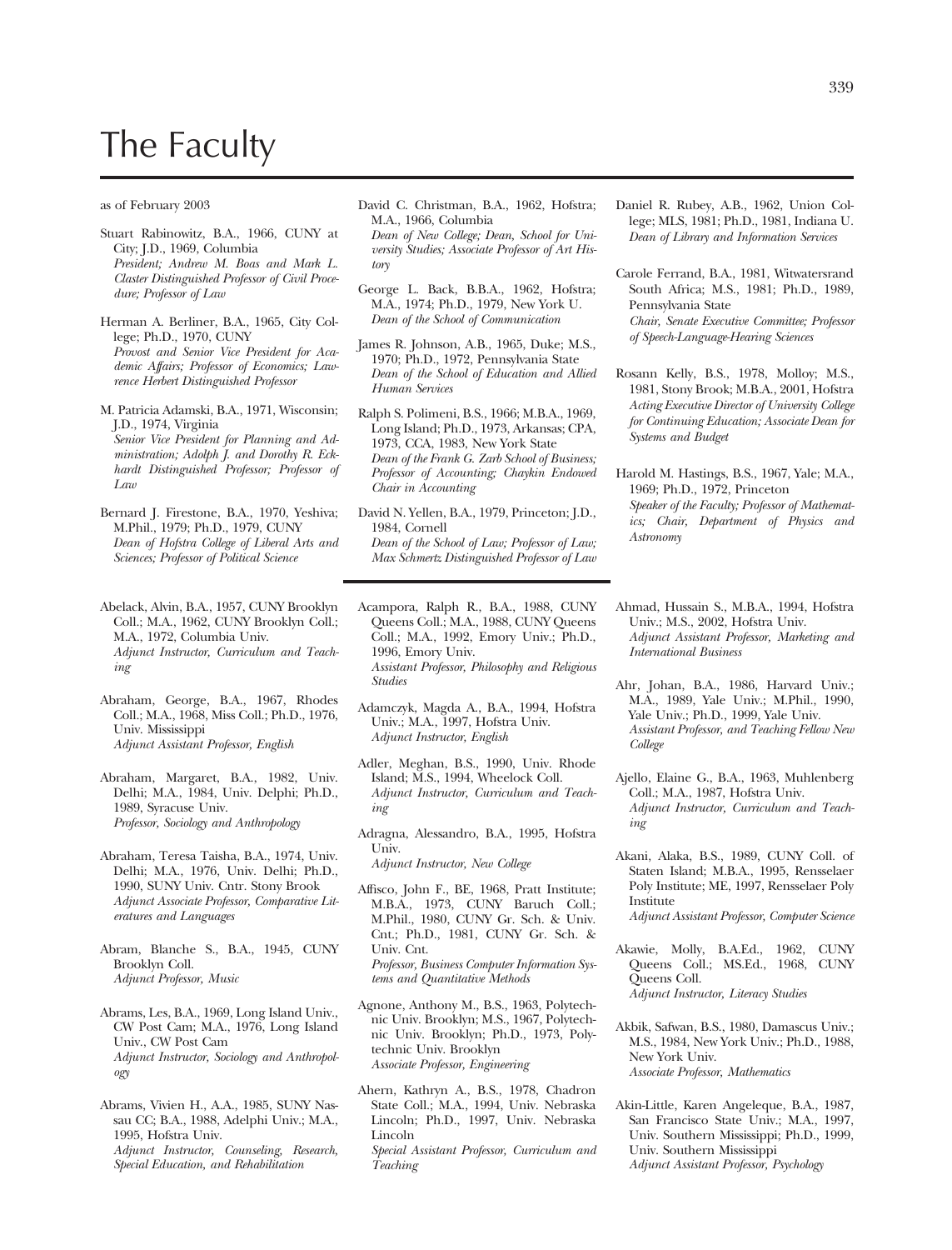- Akulich, Helen, B.A., 1975, Univ. Leningrad; M.Ed., 1979, Univ. Leningrad; MLS, 1985, CUNY Queens Coll. *Adjunct Assistant Professor, Library Services*
- Albert, Edward H., B.A., 1971, New York Univ.; M.A., 1974, Univ. North Carolina Greensboro; Ph.D., 1978, York Univ. *Professor, Sociology and Anthropology*
- Alberts, Carol L., B.S., 1974, Northestrn Univ.; M.S., 1976, Pennsylvania St Univ. Univ. Park; Ed.D., 1985, St Johns Univ. Jamaica *Associate Professor, Physical Education and Sport Sciences*
- Alcamo, Vincent, B.A., 1992, Lehigh Univ.; M.B.A., 1999, Hofstra Univ. *Adjunct Instructor, Business Computer Information Systems and Quantitative Methods*
- Alesandro, Michael J., BME, 1983, Georgia Inst Technology; M.B.A., 1985, Univ. Pennsylvania *Adjunct Assistant Professor, Business Computer Information Systems and Quantitative Methods*
- Alexander, Lisa, B.M., 1985, Peabody Institute; MMA, 1992, CUNY Queens Coll. *Adjunct Assistant Professor, Music*
- Allison, Ronald, B.S., 1955, SUNY Coll. Oswego; M.S., 1960, Hofstra Univ.; M.S., 1967, Adelphi Univ.; Ph.D., 1978, New York Univ. *Adjunct Assistant Professor, Mathematics*
- Almirall, Jean H., B.A., 1955, CUNY Queens Coll.; M.S., 1968, Hofstra Univ. *Adjunct Instructor, Curriculum and Teaching*
- Alper, Gerri L., B.S., 1977, SUNY Univ. Cntr. Stony Brook; M.S., 1996, Adelphi Univ.; PD, 1998, Dowling Coll. *Adjunct Instructor, Health Professions and Family Studies*
- Altenberg, Evelyn, B.A., 1971, CUNY City Coll.; M.A., 1976, CUNY Hunter Coll.; Ph.D., 1981, CUNY Gr. Sch. & Univ. Cnt. *Associate Professor, Speech-Language-Hearing-Sciences*
- Alter, Iska S., B.A., 1963, CUNY City Coll.; M.A., 1964, Univ. Wisconsin; Ph.D., 1977, New York Univ. *Associate Professor, English*
- Altiere, Mary, B.S., 1996, SUNY Coll. Plattsburgh; M.S., 2000, Hofstra Univ. *Adjunct Instructor, Literacy Studies*
- Alvarez, Ronald J., BCE, 1957, Manhattan Coll.; MCE, 1960, Univ. Washington; Ph.D., 1967, New York Univ. *Professor, Engineering*
- Amdur, Jonathan T., B.A., 1987, Univ. Delaware; DC, 1991, New York Chiropractic Coll. *Adjunct Assistant Professor, Biology*
- Amideo, Ann M., B.S., 1983, SUNY Coll. Cortland; M.A., 1991, SUNY Univ. Cntr. Stony Brook; M.A., 1998, Immaculate Conception Seminary *Adjunct Instructor, Health Professions and Family Studies*
- Anastasio, Maria Jose, B.A., 1991, Univ. of Salamanca; M.A., 1997, SUNY Coll. Buffalo; Ph.D., 2000, SUNY Coll. Buffalo *Assistant Professor, Romance Languages and Literatures*
- Anderson, Charles B., B.A., 1956, Bucknell Univ.; M.A., 1970, Adelphi Univ. *Adjunct Associate Professor, English*

Anderson, Christine A., B.S., 1977, Hofstra Univ.; M.S., 1980, Pennsylvania St Univ. Univ. Park *Adjunct Assistant Professor, Geology* 

- Anson-Cartwright, Mark, B.A.M., 1991, Univ. Toronto; Ph.D., 1998, CUNY City Coll. *Assistant Professor, Music*
- Anspach, Judith F., B.S., 1962, Kent State Univ. Kent; MLS, 1977, Kent State Univ. Kent; J.D., 1983, Univ. Mississippi *Adjunct Professor, Law*
- Apollo, Richard, B.S., 1992, St Johns Univ. Jamaica; M.B.A., 1999, Hofstra Univ. *Adjunct Instructor, Accounting, Taxation, and Business Law*
- Apostoli, Beth Dempsey, B.S., 1981, Adelphi Univ.; M.Ed., 1982, Boston Coll.; CAS, 1994, Hofstra Univ. *Adjunct Instructor, Counseling, Research, Special Education, and Rehabilitation*
- Apostoli, Michael J., B.A., 1975, Iona Coll.; M.S., 1977, CUNY Hunter Coll. *Adjunct Instructor, Counseling, Research, Special Education, and Rehabilitation*
- Aranda, Roy, B.A., 1972, CUNY Queens Coll.; PsyD, 1982, Rutgers Univ. *Adjunct Assistant Professor, Psychology*
- Archer, Philip D., B.S., 1964, SUNY Coll. Buffalo; M.S., 1968, SUNY Coll. Buffalo; CAS, 1971, SUNY Univ. Cntr. Albany *Adjunct Assistant Professor, Counseling, Research, Special Education, and Rehabilitation*
- Arndt, Joan M., B.A., 1955, CUNY Hunter Coll. *Adjunct Instructor, Mathematics*
- Atlas, Heidi S., B.A., 1978, SUNY Binghamton; M.A., 1980, Teachers Coll., Columbia Univ. *Adjunct Instructor, Literacy Studies*
- Atwood, Joan D., B.A., 1973, SUNY Univ. Cntr. Stony Brook; M.A., 1975, SUNY Univ. Cntr. Stony Brook; M.A., 1977, SUNY Univ. Cntr. Stony Brook; Ph.D., 1981, SUNY Univ. Cntr. Stony Brook; MSW, 1984, Adelphi Univ. *Professor, Health Professions and Family Studies*
- Austin, Leonard B., A.B., 1974, Georgetown Univ.; J.D., 1977, Hofstra Law Schl *Adjunct Professor, Law*
- Axelrod, Emily E., B.A., 1994, SUNY Coll. Purchase; M.A., 1998, CUNY City Coll. *Adjunct Instructor, English*
- Babic, Annessa Ann, B.A., 1998, Kentucky Wesleyan Coll.; M.A., 2000, New Mexico St Univ. Univ. Park *Adjunct Instructor, History*
- Backhaus, Frederick, B.M., 1974, Lawrence Univ.; MM, 1976, Eastman Schl of Music *Adjunct Assistant Professor, Music*
- Baglio, Benedict, B.A., 1968, Adelphi Univ.; M.S., 1972, Long Island Univ., CW Post Cam *Adjunct Instructor, Counseling, Research, Special Education, and Rehabilitation*
- Baheri, Bahar, B.A., 1982, CUNY Queens Coll.; M.A., 1984, CUNY Queens Coll. *Adjunct Instructor, Business Computer Information Systems and Quantitative Methods*
- Bajakian, Mark A., B.A., 1994, Harvard Univ.; Ph.D., 2002, Columbia Univ. *Adjunct Assistant Professor, Philosophy and Religious Studies*
- Bakhshandagi, Adrienne L., B.A., 1981, Univ. Michigan Ann Arbor *Adjunct Instructor, Journalism and Mass Media Studies*
- Balantic, Jeannette, B.A., 1990, Hofstra Univ.; M.S., 1994, CUNY Queens Coll. *Special Assistant Professor, Curriculum and Teaching*
- Bales, Gioia P., B.S., 1979, Syracuse Univ.; M.B.A., 1986, Hofstra Univ. *Instructor, Finance*
- Ballerini, Kim A., B.A., 1989, SUNY Univ. Cntr. Albany; M.A., 1995, Hofstra Univ. *Adjunct Instructor, English*
- Balsam, Emily, B.S., 1976, Kiev Institute; M.S., 1981, Univ. Illinois Chicago *Adjunct Assistant Professor, Mathematics*
- Bannon, Michael J., B.A., 1960, Catholic Univ. America; M.S., 1969, Univ. Notre Dame *Adjunct Instructor, Chemistry*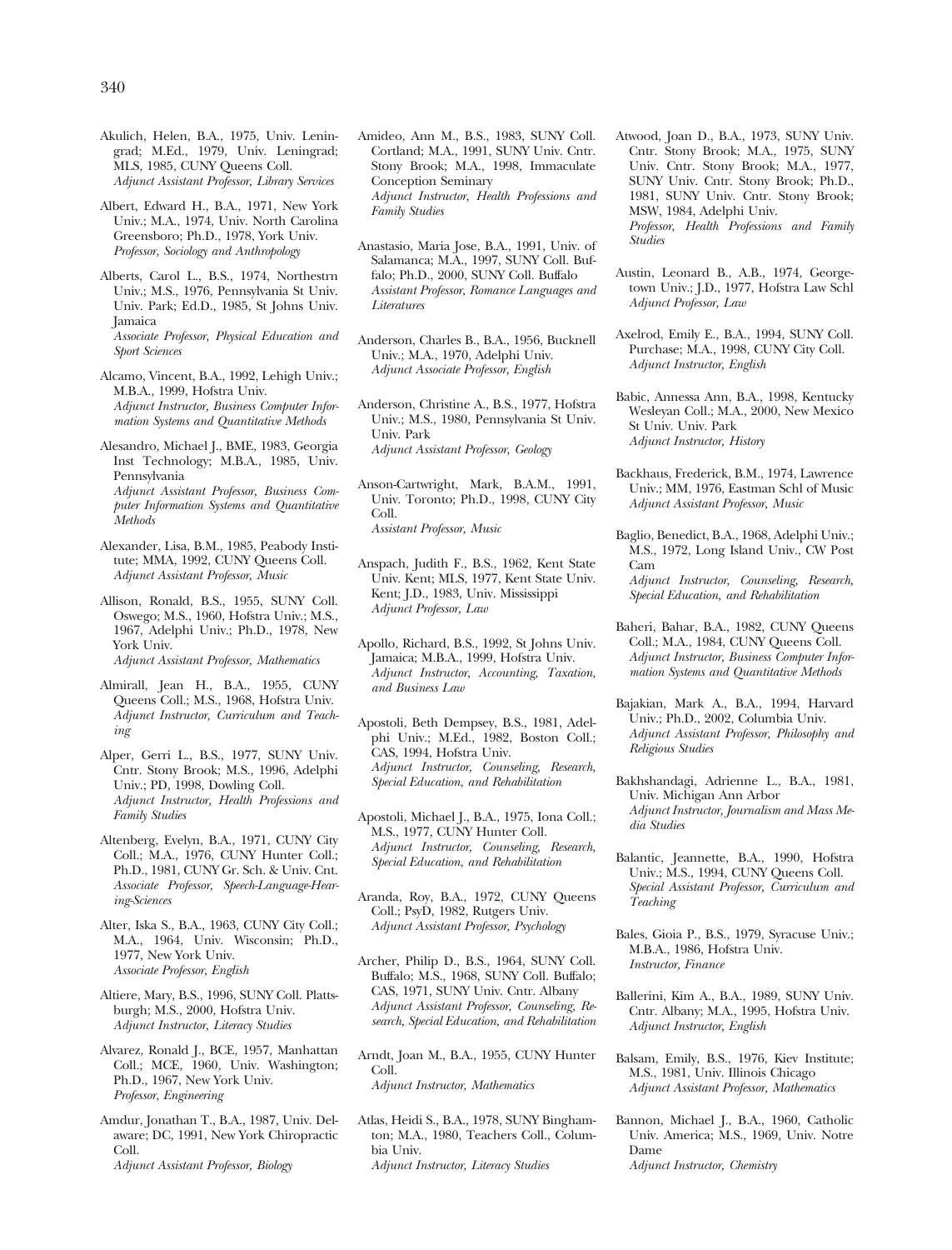Barak, Benny Z., B.S., 1972, Calif St Univ. Hayward; M.B.A., 1973, CUNY Baruch Coll.; Ph.D., 1979, CUNY Gr. Sch. & Univ. Cnt. *Associate Professor, Marketing and International Business* 

Barbarello, Matthew P., B.A., 1989, Hofstra Univ.; M.A., 1997, New York Univ. *Adjunct Instructor, English* 

Barley, Linda R., B.A., 1973, St Francis Coll. NY; M.S., 1975, CUNY Hunter Coll.; Ed.D., 1980, Teachers Coll., Columbia Univ. *Adjunct Professor, Health Professions and Family Studies* 

- Barnes, Donna R., B.S., 1962, Boston Univ.; M.A., 1964, Teachers Coll., Columbia Univ.; Ed.D., 1971, Rutgers Univ. *Professor, Foundations, Leadership and Policy Studies*
- Barnes, Michael J., B.A., 1973, Colgate Univ.; M.A., 1976, Hofstra Univ.; Ph.D., 1980, Hofstra Univ. *Associate Professor, Psychology*
- Barnett, Carol Ellen, B.A., 1964, CUNY Brooklyn Coll.; M.A., 1975, New York Univ. *Adjunct Instructor, Romance Languages and Literatures*
- Barnett, Emily, B.A., 1969, CUNY Queens Coll.; MFA, 1976, Louisiana State Univ. *Adjunct Assistant Professor, School for University Studies*
- Baron, Renee, B.A., 1986, Amherst Coll.; M.A., 1989, Yale Univ.; Ph.D., 1999, George Washington Univ. *Assistant Professor, English*
- Barr, Valerie B., B.A., 1977, Mount Holyoke Coll.; M.S., 1979, New York Univ.; Ph.D., 1996, Rutgers Univ. *Associate Professor, Computer Science*

Barron, Barbara J., B.A., 1974, SUNY Univ. Cntr. Albany; M.A., 1977, Columbia Univ.; J.D., 1984, Hofstra Univ. *Legal Writing Instructor, Law* 

- Barry, Heather E., B.A., 1995, Pepperdine Univ.; M.A., 1997, Pepperdine Univ. *Adjunct Instructor, History*
- Barth, Rosalba A., B.A., 1968, Ithaca Coll.; M.A., 1973, Hofstra Univ. *Adjunct Assistant Professor, Romance Languages and Literatures*
- Basile, Anthony, B.B.A., 1983, Hofstra Univ.; M.S., 1992, Long Island Univ., CW Post Cam; CPA, 1993, Ph.D., 2001, New York Univ. *Adjunct Assistant Professor, Accounting, Taxation, and Business Law*
- Bass, Stuart L., B.A., 1968, Adelphi Univ.; MPA, 1972, New York Univ.; J.D., 1979, Hofstra Univ. *Associate Professor, Accounting, Taxation, and Business Law*
- Basso, Donna, B.A., 1968, SUNY Univ. Cntr. Albany; MLS, 1992, St Johns Univ. Jamaica *Adjunct Instructor, Library Services*
- Battaglia, Jack, B.S., 1966, Adelphi Univ.; M.A., 1970, Adelphi Univ. *Adjunct Assistant Professor, Physical Education and Sport Sciences*
- Beaudrie, Ronald A., B.A., 1971, Dowling Coll.; MLS, 1972, Columbia Univ.; PD, 1981, Long Island Univ., CW Post Cam *Adjunct Assistant Professor, Library Services*
- Becher, Nancy, B.S., 1953, Kutztown Univ. of PA; MS.Ed., 1975, Hofstra Univ.; Ed.D., 1990, Hofstra Univ. *Adjunct Assistant Professor, Curriculum and Teaching*
- Beck, Kathleen Anne, B.S., 1975, SUNY Coll. Oneonta; M.A., 1978, Pennsylvania St Univ. Univ. Park *Adjunct Assistant Professor, Speech Communication and Rhetorical Studies*
- Becker, Howard, B.S., 1966, CUNY City Coll.; M.S., 1971, CUNY City Coll. *Adjunct Instructor, Curriculum and Teaching*
- Becker, Jonathan D., B.A., 1994, Duke Univ.; M.Ed., 1997, Boston Coll.; J.D., 1997, Boston Coll. *Assistant Professor, Foundations, Leadership and Policy Studies*
- Becker, Norman, B.S., 1962, CUNY Brooklyn Coll.; M.S., 1965, CUNY City Coll. *Adjunct Instructor, Curriculum and Teaching*
- Becker, Robin K., B.A., 1999, Hofstra Univ. *Assistant Professor, Drama and Dance*
- Beckett, Kathleen M., B.A., 1955, Goucher Coll.; J.D., 1975, Fordham Univ. *Legal Writing Instructor, Law*
- Beckmann, Avalee G., B.Mus., 1981, Univ. Western Ontario; BAE, 1983, Univ. Toronto *Adjunct Assistant Professor, Music*
- Belfi, Mary G., B.S., 1969, St Johns Univ. Jamaica; M.A., 1972, CUNY Queens Coll. *Adjunct Instructor, Curriculum and Teaching*
- Ben-Merre, Diana, B.A., 1961, Brandeis Univ.; M.A., 1964, Columbia Univ.; Ph.D., 1975, CUNY Gr. Sch. & Univ. Cnt. *Adjunct Associate Professor, New College*
- Ben-Yosef, Elite, B.A., 1973, Hebrew Univ.; M.A., 1982, Adelphi Univ.; M.A., 1990, CUNY Gr. Sch. & Univ. Cnt.; M.S., 1994, Adelphi Univ. *Adjunct Instructor, Literacy Studies*
- Bender, Lisa, B.S., 1988, Univ. Wisconsin; MFA, 1995, Claremont Grad Sch. & Univ. Ctr *Adjunct Assistant Professor, Fine Arts*
- Bengels, Barbara S., B.A., 1965, Hofstra Univ.; M.A., 1969, CUNY Hunter Coll. *Adjunct Professor, English*
- Bennington, Gail K., A.A., 1990, SUNY Nassau CC; B.A., 1992, Hofstra Univ.; M.A., 1996, Hofstra Univ. *Adjunct Instructor, Geology*
- Bennington, J. Bret, B.S., 1985, Univ. Rochester; Ph.D., 1995, Virginia Polytech Inst & State *Associate Professor, Geology*
- Berardinelli, Paula, B.S., 1963, CUNY Hunter Coll.; M.S., 1979, Long Island Univ., CW Post Cam; Ph.D., 1992, New York Univ. *Adjunct Assistant Professor, Music*
- Berg, Christine, B.A., 1970, Molloy Coll.; M.A., 1989, Hofstra Univ.; Ed.D., 1999, Hofstra Univ. *Adjunct Assistant Professor, Literacy Studies*
- Berg, Seymour, B.S., 1959, Adelphi Univ.; M.S., 1961, Adelphi Univ.; Ph.D., 1970, Adelphi Univ. *Adjunct Professor, Mathematics*
- Berger, James A., B.A., 1976, Columbia Univ.; M.A., 1981, Teachers Coll., Columbia Univ.; Ph.D., 1994, Univ. Virginia *Associate Professor, English*
- Berka, Marianne G., B.S., 1966, Ithaca Coll.; M.S., 1968, Ithaca Coll.; Ed.D., 1990, New York Univ. *Adjunct Associate Professor, Physical Education and Sport Sciences*
- Berkson, Rhoda F., RN, 1967, Brooklyn Schl of Nursing, B.S., 1990, St Josephs Univ.; M.A., 1992, Adelphi Univ. *Adjunct Assistant Professor, Health Professions and Family Studies*
- Berliner, Sharyn, B.S., 1969, CUNY Hunter Coll.; M.S., 1972, CUNY Hunter Coll. *Adjunct Instructor, Curriculum and Teaching*
- Berlinerblau, Jacques D., B.A., 1986, New York Univ.; M.A., 1988, New York Univ.; Ph.D., 1991, New York Univ.; M.A., 1993, New Schl/Eugene Lang Coll. *Assistant Professor, Comparative Literatures and Languages*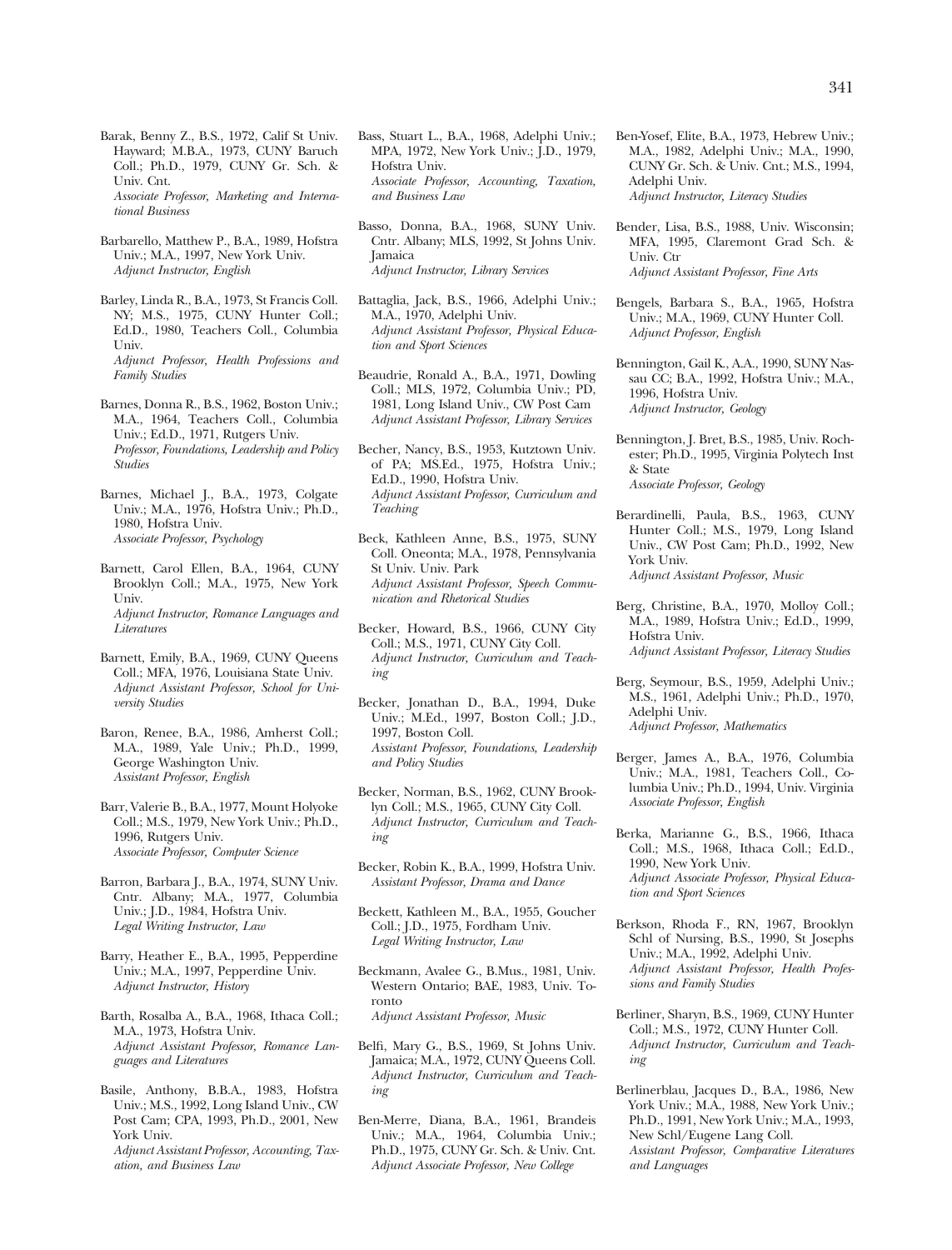Berman, Barry, B.B.A., 1966, CUNY Baruch Coll.; M.B.A., 1968, CUNY Baruch Coll.; Ph.D., 1973, CUNY Gr. Sch. & Univ. Cnt. *Professor, Marketing and International Business* 

*The Walter H. "Bud" Miller Distinguished Professor in Business* 

- Berman, Eric M., B.S., 1970, Hofstra Univ.; M.A., 1971, New York Univ.; Ph.D., 1981, New York Univ.; J.D., 1981, St Johns Univ. Jamaica *Adjunct Assistant Professor, Music*
- Berman, Felix, B.A., 1953, CUNY City Coll.; M.S., 1957, CUNY City Coll. *Adjunct Instructor, Curriculum and Teaching*
- Bernhardsson, Magnus, B.A., 1990, Univ. Iceland; MAR, 1992, Yale Univ.; Ph.D., 1999, Yale Univ. *Assistant Professor, History*
- Bernstein, Joyce F., B.A., 1970, Univ. Rochester; MS.Ed., 1986, Hofstra Univ.; M.A., 1988, Hofstra Univ.; Ed.D., 1996, Hofstra Univ. *Adjunct Assistant Professor, Curriculum and*

*Teaching* 

Bernstein, Nathan R., B.A., 1972, CUNY City Coll.; M.A., 1975, New York Univ.; M.A., 1985, New Schl/Eugene Lang Coll.

*Adjunct Assistant Professor, Psychology* 

Bernstein, Robert, B.A., 1979, New York Univ.; M.A., 1987, New York Univ.; M.S., 1995, CUNY Queens Coll. *Adjunct Instructor, Counseling, Research, Special Education, and Rehabilitation* 

- Bernstein, Sheila H., A.A., 1974, SUNY Nassau CC; B.A., 1976, SUNY Coll. Brockport; M.A., 1980, Long Island Univ., CW Post Cam *Adjunct Instructor, Speech-Language-Hear-*
- *ing-Sciences*  Bernstein, Stan, B.A., 1962, Brandeis Univ.; M.A., 1964, Univ. Chicago; Ph.D., 1970,
- Harvard Univ.; J.D., 1973, Rutgers Univ. *Adjunct Associate Professor, Philosophy and Religious Studies*  Bhargava, Mira, B.A., 1959, Rajasthan
- Univ.; M.A., 1960, Rajasthan Univ.; M.S., 1962, Syracuse Univ.; Ph.D., 1965, McGill Univ. *Associate Professor, Mathematics*
- Bieber, Amy E., B.S., 1988, Johns Hopkins Univ.; Ph.D., 1995, Univ. Rochester *Adjunct Assistant Professor, Physics and Astronomy*
- Biel, William, B.S., 1950, Northwstrn Univ.; M.A., 1955, Teachers Coll., Columbia Univ. *Adjunct Assistant Professor, English*
- Binbasioglu, Meral, B.S., 1979, Mid East Technical Univ.; M.B.A., 1981, Mid East Technical Univ.; M.Phil., 1984, New York Univ.; Ph.D., 1986, New York Univ. *Associate Professor, Business Computer Information Systems and Quantitative Methods*
- Binns, Patricia C., B.A., 1978, George Washington Univ.; MLS, 1994, Long Island Univ., CW Post Cam *Adjunct Instructor, Library Services*
- Bishnoi, Rahul K., BE, 1974, Univ. Roorkee; M.B.A., 1977, Indian Institute of Management; Ph.D., 1984, Univ. Mass Amherst *Associate Professor, Finance*
- Black, Judith P., B.S., 1968, Springfield Coll. MA; M.A., 1973, Vanderbilt Univ. *Adjunct Assistant Professor, Physical Education and Sport Sciences*
- Blaine, Bruce E., B.S., 1980, Houghton Coll.; M.A., 1989, St Bonaventure Univ.; Ph.D., 1994, SUNY Coll. Buffalo *Associate Professor, Psychology*
- Blakeman, Bruce A., A.A., 1978, Coll. Desert; B.S., 1980, Arizona State Univ. Tempe; J.D., 1983, California Western Schl of Law *Adjunct Assistant Professor, Accounting, Taxation, and Business Law*
- Blixt, Kathleen F., B.S., 1967, Hofstra Univ.; MM, 1978, SUNY Univ. Cntr. Stony Brook

*Adjunct Assistant Professor, Music* 

- Blonder, Mauritz D., B.B.A., 1966, CUNY City Coll.; M.B.A., 1969, CUNY Baruch Coll.; Ph.D., 1976, CUNY Baruch Coll. *Associate Professor, Management, Entrepreneurship, and General Business*
- Bloom, Joyce A., B.A., 1988, Adelphi Univ.; M.A., 1990, Hofstra Univ.; Ph.D., 1992, Hofstra Univ.

*Adjunct Assistant Professor, Psychology* 

- Bloom, Mia Mellissa, B.A., 1989, McGill Univ.; M.A., 1991, Georgetown Univ.; Ph.D., 1999, Columbia Univ. *Assistant Professor, Political Science*
- Bloom, Ronald L., B.S., 1976, SUNY Coll. Buffalo; M.A., 1977, Univ. Maine Orono; Ph.D., 1990, CUNY Gr. Sch. & Univ. Cnt. *Associate Professor, Speech-Language-Hearing-Sciences*
- Bloomgarden, Joan, B.A., 1958, CUNY Queens Coll.; M.A., 1979, Hofstra Univ.; Ph.D., 1995, The Union Institute *Associate Professor, Counseling, Research, Special Education, and Rehabilitation*
- Blumenthal, Ralph H., B.A., 1945, CUNY Brooklyn Coll.; M.A., 1949, CUNY Brooklyn Coll.; Ph.D., 1956, New York Univ.

*Adjunct Associate Professor, Chemistry* 

- Bochman, Svetlana, B.A., 1995, Columbia Univ.; M.A., 2000, CUNY Hunter Coll. *Adjunct Instructor, School for University Studies*
- Bochner, Brett D., B.S., 1991, Calif Institute Tech; Ph.D., 1998, Mass Institute Technology *Assistant Professor, Physics and Astronomy*
- Bock, Richard, B.A., 1984, Syracuse Univ.; J.D., 1996, Hofstra Law Schl *Adjunct Professor, Law*
- Bodie, Matthew T., A.B., 1991, Princeton Univ.; J.D., 1996, Harvard Univ. *Associate Professor, Law*
- Bogard, Cynthia J., BSc, 1978, Univ. Wisc Madison; MSW, 1991, SUNY Univ. Cntr. Stony Brook; M.A., 1993, SUNY Univ. Cntr. Stony Brook; Ph.D., 1995, SUNY Univ. Cntr. Stony Brook *Associate Professor, Sociology and Anthropology*
- Bogard, Sharon D., B.A., 1970, CUNY Herbert H Lehman Coll.; M.S., 1972, CUNY Herbert H Lehman Coll. *Adjunct Instructor, Curriculum and Teaching*
- Bohannon, Barbara J., B.S., 1975, Long Island Univ., CW Post Cam; M.S., 1977, Adelphi Univ.; Ph.D., 1986, Adelphi Univ.

*Adjunct Associate Professor, Mathematics* 

- Bohl, Robert F., AAS, 1964, SUNY Coll. Tech Farmingdale; B.S., 1997, Long Island Univ., CW Post Cam; M.B.A., 1998, Long Island Univ., CW Post Cam *Adjunct Assistant Professor, Marketing and International Business*
- Bolnick, Jay M., B.S., 1972, Quinnipiac Coll.; M.B.A., 1974, Univ. Hartford; MPH, 1980, Columbia Univ. *Adjunct Assistant Professor, Health Professions and Family Studies*
- Bonuso, Carl Anthony, B.S., 1966, Hofstra Univ.; M.S., 1971, Hofstra Univ.; Ed.D., 1981, Hofstra Univ. *Adjunct Assistant Professor, Foundations, Leadership and Policy Studies*
- Boonshaft, Peter L., B.M., 1979, Univ. Hartford; MME, 1981, Univ. Hartford; DMA, 1991, Univ. Hartford *Professor, Music*
- Boor, Peter T., B.S., 1959, Bucknell Univ.; M.S., 1960, Univ. Illinois Urbana *Adjunct Professor, Music*
- Booy, imon Van, B.A., 2000, Univ. Plymouth; MFA, 2002, Long Island Univ. Southampton *Adjunct Instructor, English*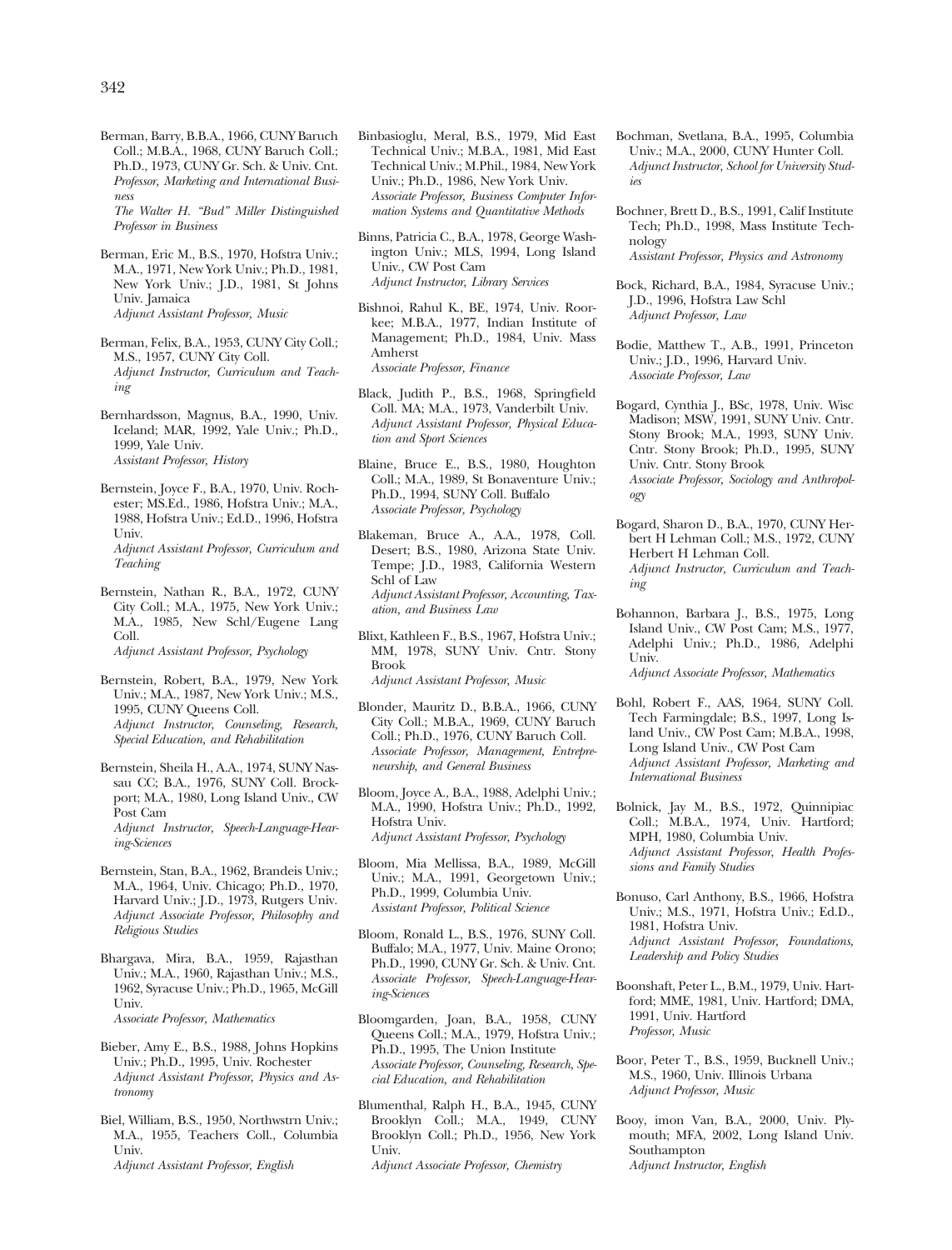Borden, Gwendolyn, B.A., 1952, Hofstra Univ.; M.A., 1953, Univ. Michigan Ann Arbor; MSW, 1979, Adelphi Univ. *Adjunct Associate Professor, New College* 

- Bory, Steven J., B.S., 1979, Long Island Univ., CW Post Cam; M.A., 1987, New Schl/Eugene Lang Coll. *Adjunct Assistant Professor, Health Professions and Family Studies*
- Botwinik, Ruth E., B.S., 1963, Long Island Univ. Brooklyn; M.S., 1969, Hofstra Univ.; PD, 1975, Hofstra Univ.; M.A., 1995, Northrn Arizona Univ. *Adjunct Instructor, Curriculum and Teaching*
- Bowe, Frank, B.A., 1969, Western Maryland Coll.; M.A., 1971, Gallaudet Univ.; Ph.D., 1976, New York Univ. *Professor, Counseling, Research, Special Education, and Rehabilitation*
- Bowen III, Robert E., B.M., 1988, Univ. Dayton; MM, 1998, Manhattan Schl Music *Adjunct Assistant Professor, Music*
- Bozek, Carol J., B.A., 1963, CUNY Hunter Coll.; M.S., 1968, CUNY Hunter Coll. *Adjunct Associate Professor, Physical Education and Sport Sciences*
- Brack, Terry L., B.S., 1969, CUNY City Coll.; M.Ed., 1971, Temple Univ.; Ph.D., 1990, Univ. Arizona *Associate Professor, Chemistry*
- Bradley, Mary K., B.A., 1984, SUNY Coll. Plattsburgh; M.A., 1986, Hofstra Univ.; AuD, 2001, Univ. Florida *Adjunct Instructor, Speech-Language-Hearing-Sciences*
- Brand, Dana A., B.A., 1976, Columbia Univ.; M.A., 1977, Yale Univ.; MPh, 1979, Yale Univ.; Ph.D., 1981, Yale Univ. *Associate Professor, English*
- Brandenberger, Stormy S., B.A., 1975, Hofstra Univ. *Associate Professor, Drama and Dance*
- Bratter, Warren, B.A., 1964, Hamilton Coll. NY; M.A., 1972, New York Univ. *Adjunct Associate Professor, Romance Languages and Literatures*
- Braun, Aaron, B.A., 1978, CUNY Brooklyn Coll.; M.A., 1994, CUNY Coll. of Staten Island *Adjunct Assistant Professor, Audio/Video/ Film*
- Braun, Timothy A., B.A., 1988, Hamilton Coll. NY; M.B.A., 1993, Hofstra Univ. *Adjunct Instructor, Finance*
- Bray, Michael E., B.A., 1995, Sarah Lawrence Coll. *Adjunct Instructor, Philosophy and Religious Studies*
- Brenin, Barry L., SB, 1959, Mass Institute Technology; M.S., 1959, Mass Institute Technology *Adjunct Associate Professor, Mathematics*
- Brennan, Alison L., B.A., 1992, Holy Cross Coll.; M.A., 1993, Hofstra Univ.; Ph.D., 1999, Hofstra Univ. *Adjunct Assistant Professor, Psychology*
- Brennan, Lawrence J., B.S., 1969, St Josephs Coll. Patchogue; M.S., 1973, Hofstra Univ.; J.D., 1977, St Johns Univ. Jamaica *Adjunct Professor, Law*
- Bresticker, Samuel, B.S., 1944, CUNY City Coll.; M.S., 1948, New York Univ. *Adjunct Assistant Professor, Physics and Astronomy*
- Brice, Jeff, B.S., 1984, Tuskegee Univ.; M.B.A., 1992, Clark Atlanta Univ.; Ph.D., 2002, Miss State Univ. *Assistant Professor, Management, Entrepreneurship, and General Business*
- Briscoe, Valerie D., B.A., 1989, Univ. Missouri Kansas City; B.A., 1996, Univ. Central Florida; M.A., 1998, Johns Hopkins Univ. *Adjunct Assistant Professor, School for University Studies*
- Broadhurst, Denise J., B.S., 1992, Univ. Minnesota Minneapolis; M.A., 1995, Univ. Minnesota Minneapolis *Adjunct Assistant Professor, Music*
- Brockway, Robert E., B.S., 1946, Hofstra Univ. *Senior Executive-in-Residence Marketing and International Business*
- Brodsky, Harris J., B.A., 1959, Columbia Univ.; M.B.A., 1960, Columbia Univ.; M.S., 1962, Columbia Univ. *Adjunct Associate Professor, Health Professions and Family Studies*
- Brodsky, Rochelle A., B.A., 1967, CUNY Brooklyn Coll.; M.S., 1970, CUNY Brooklyn Coll. *Adjunct Instructor, Curriculum and Teaching*
- Brogger, Erik A., B.A., 1974, Univ. Minnesota Minneapolis *Associate Professor, English*
- Brooks, Ryan A., B.A., 1998, Univ. Calif Santa Cruz *Adjunct Instructor, English*
- Brous, Margot, B.A., 1979, SUNY Coll. New Paltz; MSW, 1981, Yeshiva Univ. New York; M.S., 1998, Hofstra Univ. *Adjunct Instructor, Physical Education and Sport Sciences*
- Brown, Beverly, B.A., 1956, CUNY Hunter Coll.; MS.Ed., 1968, CUNY Queens Coll. *Adjunct Instructor, Curriculum and Teaching*
- Brown, Corrina E., B.A., 1994, Hofstra Univ.; M.A., 1996, New York Univ.; M.A., 2001, Long Island Univ. Brooklyn *Adjunct Instructor, Psychology*
- Brown, Gayle M., AAS, 1972, SUNY Nassau CC; B.S., 1974, SUNY Univ. Cntr. Albany; M.B.A., 1975, St Johns Univ. Jamaica *Adjunct Assistant Professor, Marketing and International Business*
- Brown, Nancy A., B.A., 1980, Denison Univ.; J.D., 1985, Univ. Pennsylvania *Legal Writing Instructor, Law*
- Brown, Vincent R., B.A., 1984, Carleton Coll.; Ph.D., 1991, Univ. Calif Irvine *Assistant Professor, Psychology*
- Brown, William L., B.A., 1980, CUNY Queens Coll.; Ph.D., 1994, CUNY Gr. Sch. & Univ. Cnt. *Adjunct Assistant Professor, English*
- Bryant, John L., A.B., 1971, Univ. Chicago; AM, 1972, Univ. Chicago; Ph.D., 1975, Univ. Chicago *Professor, English*
- Bubenas, Joseph W., B.S., 1970, Florida State Univ.; M.S., 1973, Florida State Univ. *Adjunct Assistant Professor, Health Professions and Family Studies*
- Buck, Cathy C., B.A., 1976, Adelphi Univ. *Adjunct Assistant Professor, Drama and Dance*
- Buda, Richard, B.A., 1978, CUNY John Jay Coll. Criminal; M.A., 1980, CUNY John Jay Coll. Criminal; Ph.D., 1984, Stevens Institute Tech *Associate Professor, Management, Entrepreneurship, and General Business*
- Buddenhagen, Anne, B.A., 1967, Hofstra Univ.; M.A., 1969, Boston Univ. *Adjunct Assistant Professor, Sociology and Anthropology*
- Bumcrot, Robert J., B.S., 1959, Univ. Chicago; M.S., 1960, Univ. Chicago; Ph.D., 1962, Univ. Missouri Columbia *Adjunct Professor, Mathematics*
- Bumgardner, James B., B.A., 1978, St Andrews Presbyterian Coll.; MFA, 1999, Sarah Lawrence Coll. *Adjunct Assistant Professor, Speech Communication and Rhetorical Studies*
- Buono, Marilyn F., A.A., 1972, El Camino Coll.; B.A., 1974, Calif St Univ. Dominguez Hills; M.A., 2002, Hofstra Univ. *Adjunct Instructor, English*
- Burdman, Llisa, B.A., 1998, Hofstra Univ.; M.A., 2001, CUNY Hunter Coll. *Adjunct Instructor, Economics and Geography*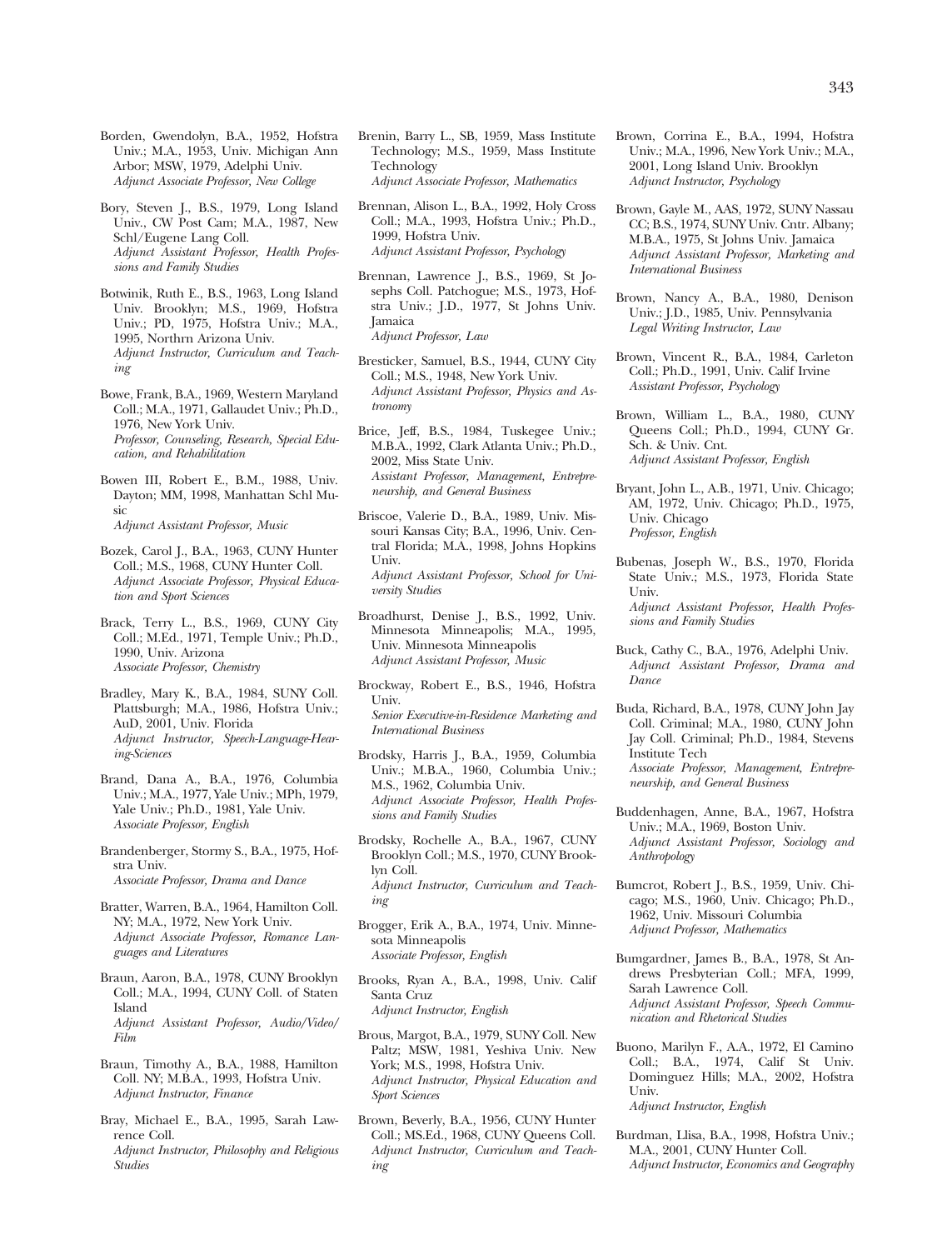Burghardt, M. David, B.S., 1965, United States Merch Marine Aca; M.S., 1968, Univ. Connecticut; Ph.D., 1971, Univ. **Connecticut** *Professor, Engineering* 

Burke, Alafair S., B.A., 1991, Reed Coll.; J.D., 1994, Stanford Univ. *Associate Professor, Law* 

Burke, Dennis, M.A., 1981, Hofstra Univ.; M.B.A., 1986, Hofstra Univ. *Adjunct Assistant Professor, Biology* 

Burke, Jacqueline A., B.B.A., 1990, Hofstra Univ.; CPA, 1993, M.B.A., 1993, Hofstra Univ.; Ph.D., 2000, New York Univ. *Assistant Professor, Accounting, Taxation, and Business Law* 

Burke, Jr., Alexander J., B.A., 1953, Holy Cross Coll.; M.A., 1956, Fordham Univ.; Ph.D., 2002, Fordham Univ. *Adjunct Professor, English* 

Burke, Margaret G., B.A., 1990, Hofstra Univ.; MLS, 1993, CUNY Queens Coll. *Instructor, Library Services* 

Burke, Russell, B.S., 1981, Ohio State Univ.; M.S., 1987, Univ. Florida; Ph.D., 1994, Univ. Michigan Ann Arbor *Associate Professor, Biology* 

Burrows, Edwin G., B.A., 1964, Univ. Michigan Ann Arbor; M.A., 1966, Columbia Univ.; Ph.D., 1974, Columbia Univ. *Special Professor, History* 

Busch, Ronald E., B.A., 1976, CUNY Queens Coll.; M.A., 1980, Hofstra Univ. *Adjunct Instructor, New College* 

Bush, Robert A., B.A., 1969, Harvard Univ.; J.D., 1974, Stanford Univ. *Professor, Law The Harry H. Rains Distinguished Professor in Arbitration and Alternative Dispute Settlement Law* 

Bussell-Thompson, Billy, A.B., 1964, Carson-Newman Coll.; M.A., 1965, Univ. Tennessee Knoxville; Ph.D., 1970, Univ. Virginia *Professor, Romance Languages and Literatures* 

Butler, Nancy L., B.S., 1992, Univ. Delaware; M.S., 1996, Hofstra Univ. *Adjunct Assistant Professor, Physical Education and Sport Sciences* 

Byrnes, Jeanne, B.A., 1993, Dowling Coll.; M.S., 1996, Hofstra Univ. *Adjunct Instructor, Counseling, Research, Special Education, and Rehabilitation* 

Caccavale, Susan P., B.A., 1980, Univ. Hartford; M.B.A., 1993, Hofstra Univ. *Adjunct Instructor, Marketing and International Business* 

Cafarelli, Claudia A., AAS, 1986, SUNY Fashion Inst Tech CC; B.S., 1989, SUNY Fashion Inst Tech CC; M.B.A., 1996, CUNY Baruch Coll. *Adjunct Instructor, Marketing and International Business* 

Califano, Gina Marie, B.A., 1992, St Johns Univ. Jamaica; M.A., 1994, St Johns Univ. Jamaica *Adjunct Instructor, Curriculum and Teaching* 

Camenzuli, Cheryl A., B.S., 1977, Long Island Univ., CW Post Cam; M.A., 1979, Fordham Univ.; Ph.D., 1983, Fordham Univ. *Adjunct Assistant Professor, Psychology* 

Campbell, Bruce R., B.S., 1971, Syracuse Univ.; M.S., 1978, CUNY Brooklyn Coll. *Adjunct Assistant Professor, Journalism and Mass Media Studies* 

Campbell, Robert D., B.A., 1965, Yale Univ.; M.B.A., 1968, Univ. Pennsylvania; Ph.D., 1999, Univ. Connecticut *Assistant Professor, Finance* 

Cancella, Manuel A., B.A., 1965, Northestrn Univ.; M.A., 1970, Northestrn Univ.; M.A., 1981, Kean Univ. *Adjunct Instructor, Curriculum and Teaching* 

Cao, Antonio F., A.B., 1965, Univ. Miami; M.A., 1967, Univ. Calif Berkeley; Ph.D., 1975, Harvard Univ. *Associate Professor, Romance Languages and Literatures* 

Capitano, William, B.S., 1998, Hofstra Univ. *Adjunct Instructor, Biology* 

Cappadona, James, B.A., 1977, Long Island Univ., CW Post Cam; M.A., 1990, Long Island Univ., CW Post Cam *Adjunct Instructor, Curriculum and Teaching* 

Caprioglio, Joseph E., B.A., 1974, SUNY Univ. Cntr. Stony Brook; M.A., 1978, SUNY Univ. Cntr. Stony Brook *Adjunct Associate Professor, Physics and Astronomy* 

Caputi, Mauro, BE, 1981, Manhattan Coll.; M.S., 1984, Virginia Polytech Inst & State; Ph.D., 1991, Virginia Polytech Inst & State *Associate Professor, Engineering* 

Caputo, Laura, B.A., 1986, SUNY Univ. Cntr. Stony Brook; M.A., 1991, SUNY Univ. Cntr. Stony Brook *Adjunct Instructor, Comparative Literatures and Languages* 

Carl, Sheryl, B.A., 1979, Hofstra Univ.; M.S., 1997, Hofstra Univ. *Adjunct Instructor, Psychology* 

Carlin, Glenn, B.A., 1988, SUNY Univ. Cntr. Albany; B.S., 1990, SUNY Health Sci Cntr. Brooklyn *Adjunct Instructor, Physical Education and Sport Sciences* 

Carlock, Margaret, B.A., 1987, Molloy Coll.; M.A., 1995, Hofstra Univ. *Adjunct Instructor, Counseling, Research, Special Education, and Rehabilitation* 

Carr, Joel L., B.A., 1948, Williams Coll.; LLB, 1951, Yale Univ. *Adjunct Professor, Law* 

Carsey, Jean M., B.A., 1987, Hartwick Coll.; M.A., 1990, American Univ. DC; J.D., 1990, American Univ. DC *Adjunct Professor, Law* 

Carson, Alison S., B.A., 1995, Franklin Marshall Coll.; Ph.D., 2000, Boston Coll. *Adjunct Assistant Professor, Psychology* 

Carson, Linda, B.S., 1981, Northrn Arizona Univ.; M.Ed., 1990, Arizona State Univ. Tempe *Adjunct Instructor, Curriculum and Teaching* 

Carson, Paul, B.A., 1993, Manhattan Coll.; M.A., 1997, Hofstra Univ. *Adjunct Instructor, English* 

Carter, L. Chandler, B.A., 1984, Univ. North Carolina Chapel Hil; MM, 1986, Boston Univ.; Ph.D., 1995, CUNY Gr. Sch. & Univ. Cnt. *Assistant Professor, Music* 

Carter, Marc L., B.A., 1987, Loyola Univ. New Orleans; M.A., 1990, Univ. Calif Irvine; Ph.D., 1992, Univ. Calif Irvine *Assistant Professor, Psychology* 

Carter, Mary K., BSc, 1956, Ohio State Univ. Columbus; M.A., 1965, Columbia Univ. *Adjunct Instructor, Curriculum and Teach-*

*ing*  Casadei Berwind, Daniela, M.A., 1998,

Univ. Milan *Adjunct Instructor, Romance Languages and Literatures* 

Cassese, Lenore G., B.A., 1965, Hofstra Univ.; MSE, 1966, Hofstra Univ.; M.A., 1989, Hofstra Univ. *Adjunct Assistant Professor, School for University Studies* 

Cassidy, David C., B.A., 1967, Rutgers Univ.; M.S., 1970, Rutgers Univ.; Ph.D., 1976, Purdue Univ. *Professor, Chemistry* 

Castrataro, Nicholas A., B.S., 1959, CUNY Brooklyn Coll.; M.S., 1960, CUNY Brooklyn Coll. *Adjunct Assistant Professor, Health Professions and Family Studies*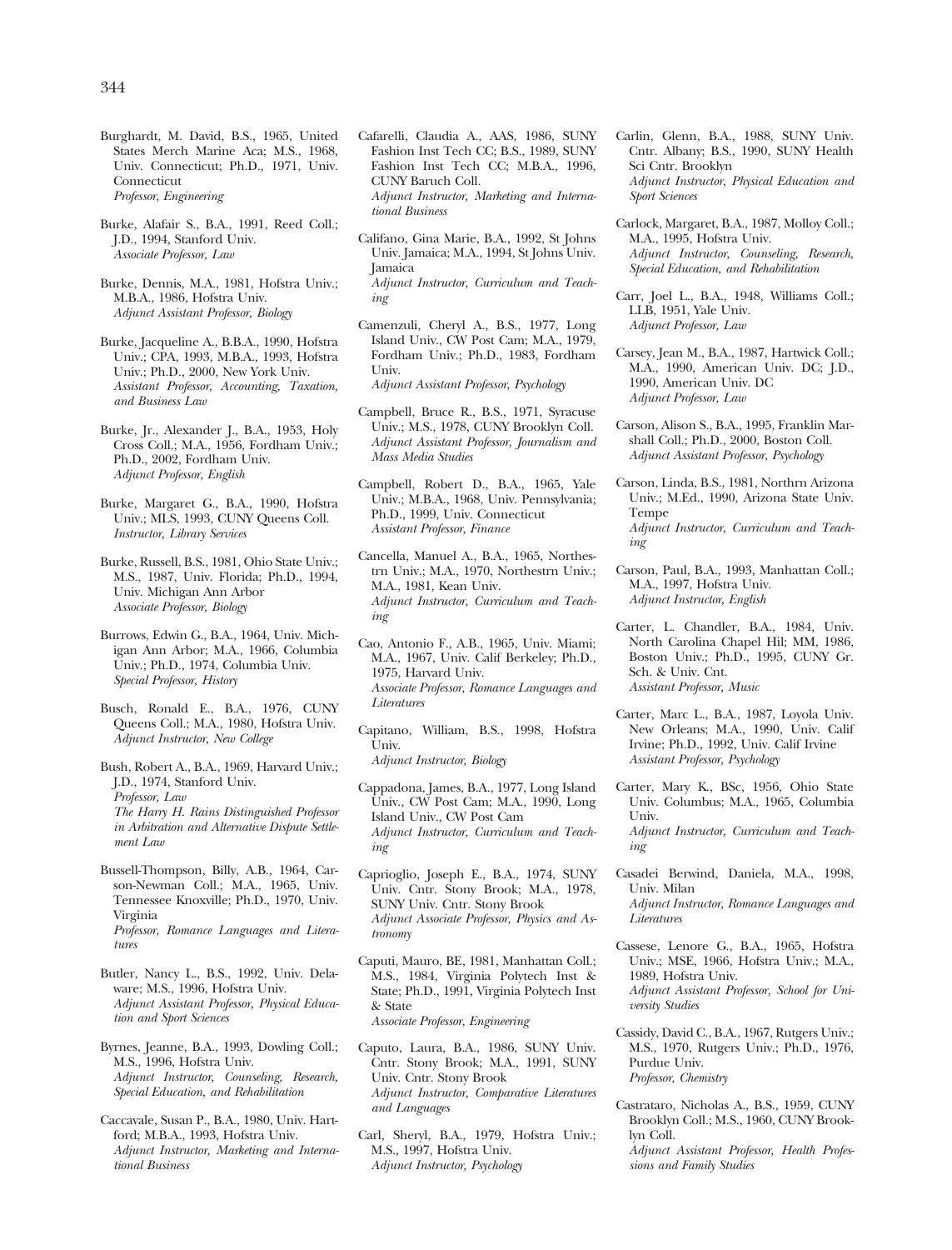Cavalieri, Fred L., B.S., 1988, Adelphi Univ.; M.S., 1994, Long Island Univ., CW Post Cam

*Adjunct Assistant Professor, Business Computer Information Systems and Quantitative Methods* 

Cavanaugh, John T., B.S., 1978, Long Island Univ., CW Post Cam; MS.Ed., 1980, Long Island Univ., CW Post Cam *Adjunct Assistant Professor, Physical Education and Sport Sciences* 

Cavello, Richard A., B.S., 1970, Polytechnic Univ. Brooklyn; M.S., 1973, Polytechnic Univ. Brooklyn; M.B.A., 1976, Fordham Univ.; MS.Ed., 1996, Pace Univ. New York City *Adjunct Assistant Professor, Computer Science* 

- Cebenoyan, Ahmet S., B.A., 1976, Bogazici Univ.; M.A., 1978, Bogazici Univ.; M.Phil., 1982, New York Univ.; Ph.D., 1986, New York Univ. *Professor, Finance*
- Cerbone, Hannah M., A.A., 1984, SUNY Nassau CC *Adjunct Instructor, Physical Education and Sport Sciences*
- Cevallos, Elena E., B.A., 1970, CUNY Hunter Coll.; M.S., 1973, Columbia Univ.; M.A., 1975, CUNY Brooklyn Coll.; DLS, 1992, Columbia Univ. *Professor, Library Services*
- Chaiken, MarthaLeah, B.A., 1976, Barnard Coll. Columbia Univ.; Ph.D., 1986, Rutgers Univ. *Assistant Professor, Psychology*
- Chaleff, Paul I., B.A., 1969, CUNY City Coll.; MFA, 1971, CUNY City Coll. *Associate Professor, Fine Arts*
- Chandra, Mahesh, B.S., 1963, Agra Univ.; M.S., 1966, Univ. Delhi; DSc, 1978, George Washington Univ. *Associate Professor, Business Computer Information Systems and Quantitative Methods*
- Chang, Julie A., B.S., 1996, Univ. Calif San Diego; M.S., 2000, SUNY Univ. Cntr. Stony Brook *Adjunct Instructor, Business Computer Information Systems and Quantitative Methods*
- Chang, Tai, B.A., 1988, Univ. Illinois Urbana; AM, 1994, Univ. Illinois Urbana; Ph.D., 1999, Univ. Illinois Urbana *Assistant Professor, Counseling, Research, Special Education, and Rehabilitation*
- Chapman, Kathryn, B.S., 1987, St Johns Univ. Jamaica; M.S., 1993, CUNY Queens Coll. *Adjunct Instructor, Curriculum and Teaching*
- Charlow, Robin D., A.B., 1971, Vassar Coll.; J.D., 1981, Cornell Univ. *Professor, Law*
- Charnov, Bruce H., B.A., 1968, Univ. Michigan Ann Arbor; M.A., 1972, Jewish Theol Seminary America; Ph.D., 1976, United States Intl Univ.; M.B.A., 1981, Fairleigh Dickinson Univ. Teane; J.D., 1990, Hofstra Law Schl *Associate Professor, Management, Entrepreneurship, and General Business*
- Charnow, Sally D., B.A., 1982, New York Univ.; M.A., 1988, New York Univ.; Ph.D., 1999, New York Univ. *Assistant Professor, History*
- Checola, Mark W., B.S., 1990, Hofstra Univ.; M.A., 1995, Adelphi Univ. *Adjunct Instructor, Physical Education and Sport Sciences*

Cheese, Melissa, B.A., 1994, SUNY Univ. Cntr. Albany; M.S., 1998, SUNY Univ. Cntr. Albany *Adjunct Instructor, School for University Studies* 

- Cherukupalli, Nehru E., M.A., 1954, Univ. Madras; M.A., 1959, Columbia Univ.; Ph.D., 1963, Univ. Madras *Adjunct Professor, Geology*
- Chiarella, Gael, B.A., 1977, St Johns Univ. Jamaica *Adjunct Instructor, Physical Education and Sport Sciences*
- Chipok, Robert J., B.A., 1974, Columbia Univ.; MLS, 1979, Columbia Univ.; M.A., 1988, Columbia Univ.; M.A., 1994, New York Univ. *Adjunct Instructor, Comparative Literatures and Languages*
- Chisholm, Wendy G., B.A., 1995, Univ. Calif Davis; MFA, 1998, Rhode Island Schl Design *Adjunct Assistant Professor, Fine Arts*
- Choi, Haeryun, B.A., 1986, Seoul National Univ.; EdM, 1990, SUNY Coll. Buffalo; Ph.D., 2001, Univ. Illinois Urbana *Adjunct Assistant Professor, Foundations, Leadership and Policy Studies*
- Christensen, Paul P., B.S., 1967, Utah State Univ.; M.S., 1971, Univ. Wisc Madison; Ph.D., 1976, Univ. Wisc Madison *Associate Professor, Economics and Geography*
- Christophides, Sally, B.A., 1979, Hofstra Univ.; MS.Ed., 1983, Hofstra Univ. *Adjunct Instructor, Counseling, Research, Special Education, and Rehabilitation*
- Cinnamon, Howard, B.A., 1970, CUNY City Coll.; AM, 1973, CUNY Queens Coll.; Ph.D., 1984, Univ. Michigan Ann Arbor *Associate Professor, Music*
- Clark, Bruce G., A.B., 1962, Colgate Univ.; J.D., 1965, Columbia Univ. *Adjunct Professor, Law*
- Clark, Clarence, B.A., 1971, Fordham Univ.; MSW, 1975, Fordham Univ. *Adjunct Assistant Professor, Health Professions and Family Studies*
- Clark, Robert S., BSBA, 1969, Calif St Univ. Northridge; M.S., 1999, SUNY Univ. Cntr. Stony Brook *Adjunct Instructor, Management, Entrepreneurship, and General Business*
- Clements, Rhonda L., B.S., 1977, Univ. Maine Orono; M.Ed., 1984, Teachers Coll., Columbia Univ.; Ed.D., 1988, Teachers Coll., Columbia Univ. *Professor, Physical Education and Sport Sciences*
- Clemons, Heather L., B.S., 1998, Alfred Univ.; M.S., 2000, Oregon State Univ. *Adjunct Instructor, Physical Education and Sport Sciences*
- Clendening, Beverly, B.S., 1974, Coll. New Rochelle; M.S., 1981, American Univ. DC; Ph.D., 1990, Univ. Michigan Ann Arbor *Associate Professor, Biology*
- Cobb, Lia Stephanie, B.A., 1992, Baylor Univ.; MAR, 1994, Yale Univ. *Instructor, Philosophy and Religious Studies*
- Coblens, Eileen, B.A., 1959, Adelphi Univ.; M.A., 1972, Adelphi Univ.; Ph.D., 2001, SUNY Univ. Cntr. Stony Brook *Adjunct Assistant Professor, English*
- Cohen, Barbara, B.A., 1966, CUNY Queens Coll.; M.S., 1977, Long Island Univ., CW Post Cam; PD, 1984, Hofstra Univ.; Ed.D., 1988, Hofstra Univ. *Special Assistant Professor, Literacy Studies*
- Cohen, Charlotte B., B.A., 1966, George Washington Univ.; M.A., 1967, New York Univ. *Adjunct Assistant Professor, School for Uni-*
- *versity Studies*
- Cohen, George M., A.B., 1955, Harvard Univ.; AM, 1958, Harvard Univ.; Ph.D., 1962, Boston Univ. *Professor, Fine Arts*
- Cohen, Jonas C., B.A., 1993, Hofstra Univ.; MFA, 1996, Univ. Nebraska Lincoln *Adjunct Assistant Professor, Drama and Dance*
- Cohen, Lynn E., B.A., 1972, Syracuse Univ.; M.A., 1984, Long Island Univ., CW Post Cam *Adjunct Assistant Professor, New College*
- Cohen, Michael, B.A., 1971, Pennsylvania St Univ. Univ. Park; M.A., 1975, Hofstra Univ. *Adjunct Assistant Professor, Mathematics*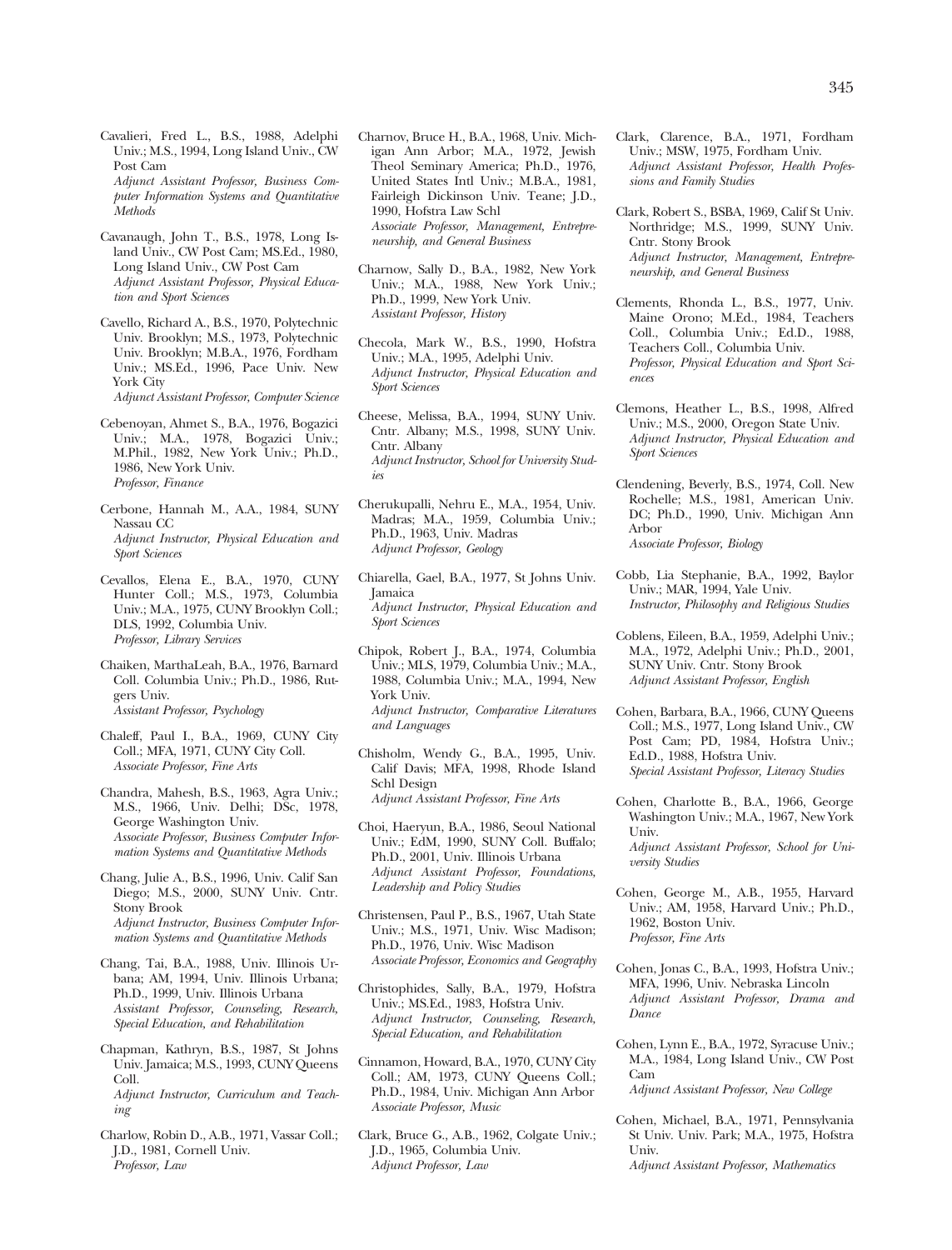- Cohen, Robert A., B.A., 1969, CUNY Queens Coll.; PD, 1971, St Johns Univ. Jamaica; M.S., 1971, CUNY Queens Coll. *Adjunct Instructor, Curriculum and Teaching*
- Cohen, Stuart J., B.S., 1965, CUNY Brooklyn Coll.; M.S., 1967, CUNY Brooklyn Coll.; M.S., 1970, CUNY Brooklyn Coll.; Ed.D., 1975, Teachers Coll., Columbia Univ. *Adjunct Associate Professor, Health Profes-*

*sions and Family Studies* 

- Cohn, Alfred, A.B., 1958, Harvard Univ.; Ph.D., 1964, New York Univ. *Adjunct Professor, New College*
- Cole, Michael, B.S., 1989, Hofstra Univ.; M.S., 1992, Univ. Chicago; Ph.D., 1996, Univ. Chicago *Assistant Professor, Mathematics*

Colesanti, J. Scott, B.A., 1985, Adelphi Univ.; J.D., 1988, Fordham Univ.; LLM, 1997, New York Univ. *Adjunct Professor, Law* 

Colgan, Jane M., B.A., 1972, Molloy Coll.; M.A., 1988, Adelphi Univ. *Adjunct Assistant Professor, Health Professions and Family Studies* 

Colker, Wren, B.A., 2000, Hofstra Univ. *Adjunct Instructor, Speech Communication and Rhetorical Studies* 

- Collier, Curt E., B.A., 1983, Texas A&M Univ. Kingsville; M.S., 1991, Texas Tech Univ. *Adjunct Assistant Professor, School for University Studies*
- Collins, Marianne, A.A., 1988, SUNY Nassau CC *Adjunct Instructor, Physical Education and Sport Sciences*
- Comer, Debra R., B.A., 1982, Swarthmore Coll.; M.A., 1984, Yale Univ.; M.Phil., 1985, Yale Univ.; Ph.D., 1986, Yale Univ. *Professor, Management, Entrepreneurship, and General Business*
- Conk, Donna M., B.A., 1973, Mount St Marys Coll.; M.S., 1977, CUNY Brooklyn Coll.; Ed.D., 2001, Nova Southeastern Univ. *Adjunct Assistant Professor, Counseling, Research, Special Education, and Rehabilitation*
- Conley, Catherine V., B.S., 1994, SUNY Genesee CC; MS.Ed., 1995, SUNY Binghamton *Adjunct Instructor, Curriculum and Teaching*
- Connolly, Leonard J., B.A., 1959, St Francis Coll. NY; LLB, 1963, Cornell Univ. *Adjunct Professor, Law*
- Conway, Kathleen, B.A., 1959, St Joseph's Coll.; M.S., 1966, Hofstra Univ.; M.S., 1973, SUNY Univ. Cntr. Stony Brook; Ed.D., 1994, Hofstra Univ. *Adjunct Assistant Professor, Curriculum and Teaching*
- Conway, Vincent J., B.A., 1967, St Johns Univ. Jamaica; M.B.A., 1972, St Johns Univ. Jamaica *Adjunct Assistant Professor, Finance*
- Cook, Matthew A., B.A., 1994, Univ. Calif Santa Cruz; M.A., 1998, Univ. Texas Austin *Adjunct Instructor, Sociology and Anthropology*
- Cooper, Patricia M., B.A., 1976, SUNY Coll. Purchase; M.A., 1978, Univ. Chicago; M.Ed., 1981, Loyola Univ. Chicago; Ph.D., 2000, Emory Univ. *Assistant Professor, Curriculum and Teaching*
- Cooper, Rochelle, B.A., 1984, Barnard Coll. Columbia Univ.; M.A., 1986, Teachers Coll., Columbia Univ.; MPh, 1988, Teachers Coll., Columbia Univ.; Ph.D., 1989, Teachers Coll., Columbia Univ. *Adjunct Assistant Professor, Management, Entrepreneurship, and General Business*
- Coppenger, Royston P., B.A., 1981, Univ. Tennessee Knoxville; MFA, 1984, Yale Univ.; DFA, 1998, Yale Univ. *Associate Professor, Drama and Dance*
- Corda, Bernard A., B.A., 1978, CUNY Queens Coll.; M.Ed., 1980, Boston Coll.; PsyD, 1991, Pace Univ. New York City *Adjunct Assistant Professor, Curriculum and Teaching*
- Cortina, Mary, B.A., 1976, CUNY Herbert H Lehman Coll.; M.A., 1978, Fordham Univ.; Ph.D., 1990, Fordham Univ. *Adjunct Assistant Professor, Sociology and Anthropology*
- Cosares, Steven T., B.S., 1982, SUNY Univ. Cntr. Stony Brook; M.S., 1984, Univ. Calif Berkeley; Ph.D., 1988, Univ. Calif Berkeley *Associate Professor, Business Computer Information Systems and Quantitative Methods*
- Costello-Herrera, Lynda A., B.A., 1992, Virginia Wesleyan Coll.; M.A., 1993, Villanova Univ.; M.S., 1994, Hofstra Univ. *Adjunct Instructor, Curriculum and Teaching*
- Costello, Robert G., B.A., 1993, Hofstra Univ.; M.S., 1995, St Johns Univ. Jamaica; J.D., 1997, St Johns Univ. Jamaica; M.S., 1999, SUNY Univ. Cntr. Albany *Adjunct Instructor, Sociology and Anthropology*
- Cottman, Joan M., B.S., 1971, Mills Coll.; M.S., 1973, Hofstra Univ.; Ed.D., 1988, Univ. Mass Amherst *Adjunct Assistant Professor, Counseling, Research, Special Education, and Rehabilitation*
- Cotty, Richard G., AAS, 1963, CUNY Queensborough CC; B.S., 1966, CUNY City Coll.; Ph.D., 1972, NY Medical Coll. *Adjunct Professor, Biology*
- Couser, G., Thomas, B.A., 1968, Dartmouth Coll.; Ph.D., 1977, Brown Univ. *Professor, English*
- Cox, Brian D., B.A., 1982, Florida State Univ.; Ph.D., 1989, Univ. North Carolina Chapel Hil *Associate Professor, Psychology*
- Cox, James T., BSEd, 1949, New Jersey City Univ.; M.A., 1952, New York Univ. *Adjunct Instructor, Curriculum and Teaching*
- Cox, Mark K., B.B.A., 1993, Hofstra Univ. *Adjunct Instructor, Physical Education and Sport Sciences*
- Crance, Gina-Lyn, B.A., 1989, Hofstra Univ.; M.A., 1992, Hofstra Univ. *Adjunct Instructor, Counseling, Research, Special Education, and Rehabilitation*
- Crici, Richard J., B.S., 1990, SUNY Coll. Cortland; M.A., 1992, Hofstra Univ. *Adjunct Instructor, Health Professions and Family Studies*
- Crispino, Colleen Ann, B.S., 1991, Boston Univ.; M.A., 1992, Hofstra Univ. *Adjunct Instructor, Counseling, Research, Special Education, and Rehabilitation*
- Cronin, Marcia, B.A., 1955, Skidmore Coll.; M.A., 1964, Teachers Coll., Columbia Univ. *Adjunct Instructor, Counseling, Research, Special Education, and Rehabilitation*
- Crosby, Kathleen, AAS, 1989, SUNY Fashion Inst Tech CC; B.A., 1992, Hofstra Univ.; MS.Ed., 1993, Hofstra Univ. *Adjunct Instructor, English*
- Cross-Hansen, Jody L., B.A., 1978, Yale Univ.; MDiv, 1982, Yale Univ. *Adjunct Assistant Professor, New College*
- Cullen, Susan, B.S., 1981, Adelphi Univ.; M.A., 1984, Adelphi Univ. *Adjunct Instructor, Physical Education and Sport Sciences*
- Cummings, Anthony W., B.S., 1985, Hofstra Univ.; M.B.A., 1997, Univ. North Carolina Chapel Hil; J.D., 1988, Hofstra Univ.

*Adjunct Assistant Professor, Accounting, Taxation, and Business Law*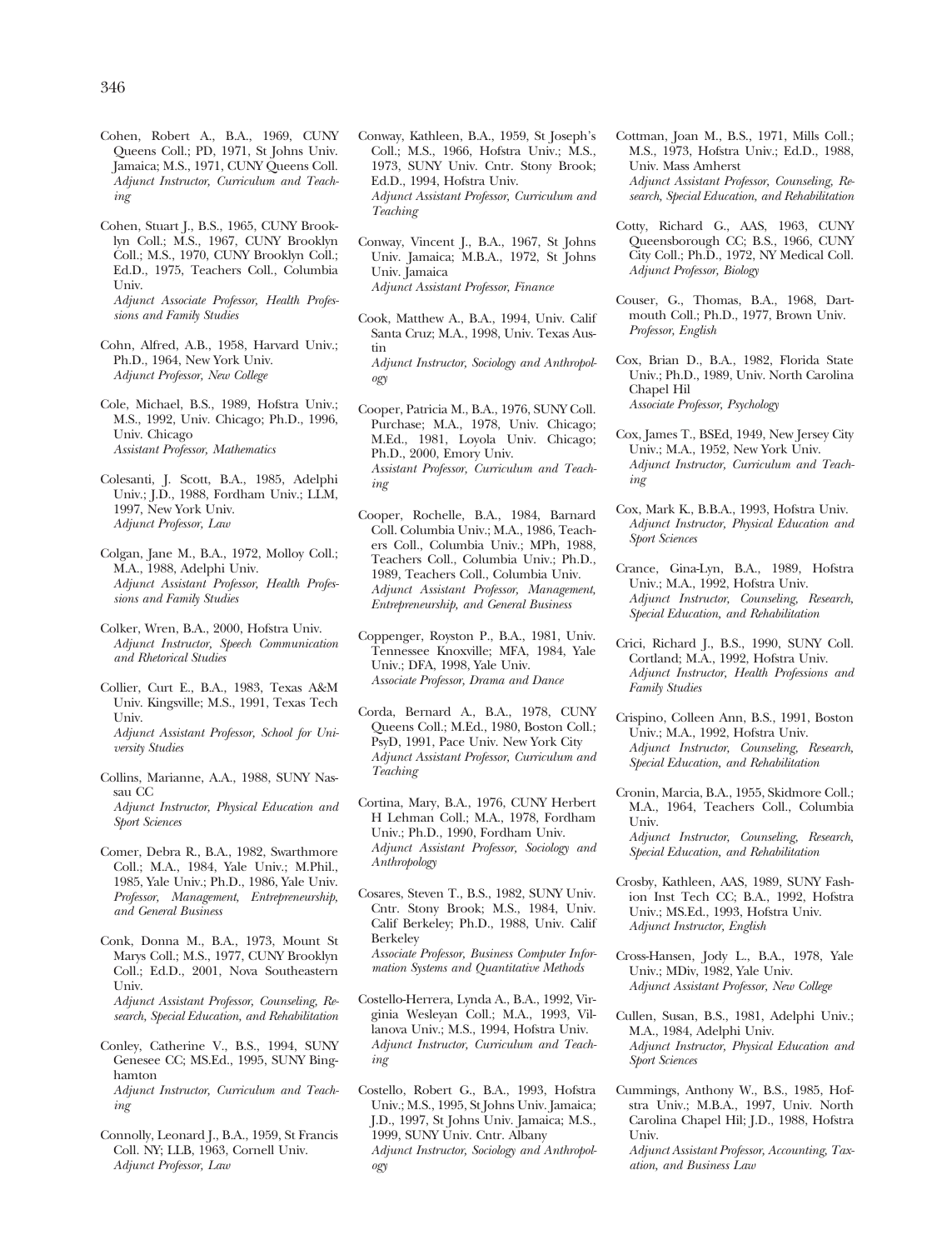Cummings, Judith A., B.S., 1975, Adelphi Univ.; M.S., 1979, SUNY Univ. Cntr. Stony Brook *Adjunct Assistant Professor, Physical Education and Sport Sciences* 

- Curcio, John J., B.A., 1990, St Johns Univ. Jamaica; M.A., 1992, Fairleigh Dickinson Univ. Madis; M.Phil., 1999, Teachers Coll., Columbia Univ.; Ph.D., 1999, Teachers Coll., Columbia Univ. *Adjunct Assistant Professor, Counseling, Research, Special Education, and Rehabilitation*
- Curtiss, Rychard L., B.A., 1987, Eastern Connecticut St Univ.; MFA, 1996, Northrn Illinois Univ. *Adjunct Assistant Professor, Drama and Dance*
- Cutolo, Johanna, B.A., 1980, Coll. St Mary; M.A., 1986, Hofstra Univ. *Adjunct Instructor, Counseling, Research, Special Education, and Rehabilitation*
- D'Acierno, Pellegrino A., B.A., 1965, Columbia Univ.; M.A., 1967, Columbia Univ.; Ph.D., 1973, Columbia Univ. *Professor, Comparative Literatures and Languages*
- D'Amelia, Ronald P., B.S., 1965, CUNY City Coll.; M.S., 1967, Adelphi Univ.; Ph.D., 1978, Adelphi Univ. *Adjunct Associate Professor, Chemistry*
- D'Andrilli, Susan, B.A., 1974, CUNY Queens Coll.; M.S., 1977, CUNY Hunter Coll. *Adjunct Instructor, Curriculum and Teaching*
- D'Angelo, Diane, A.A., 1992, SUNY Coll. Tech Farmingdale; B.A., 1994, SUNY Univ. Cntr. Stony Brook; M.A., 1999, SUNY Univ. Cntr. Stony Brook *Adjunct Instructor, Romance Languages and Literatures*
- D'Angelo, Joseph J., B.A., 1964, St Bonaventure Univ.; MDiv, 1975, Christ King Girls Secondary Sc; M.S., 1982, New York Inst Tech *Adjunct Assistant Professor, New College*
- D'Innocenzo, Michael, B.A., 1957, Union Coll. NY; M.A., 1959, Columbia Univ. *Professor, History The Harry H. Wachtel Distinguished Teaching Professor for the Study of Nonviolent Social Change*
- D'Onofrio, Anthony, B.A., 1961, SUNY Univ. Cntr. Albany; M.A., 1970, New York Univ. *Adjunct Instructor, Curriculum and Teaching*
- Da Silva, Zenia S., B.A., 1944, New York Univ.; M.A., 1945, Univ. Calif Berkeley; Ph.D., 1955, New York Univ. *Professor, Romance Languages and Literatures*
- Dachtera, Stephen R., BSEE, 1968, CUNY City Coll.; MSEE, 1972, New York Univ. *Adjunct Assistant Professor, Computer Science*
- Dallas, Keith M., B.A., 1991, Univ. Delaware; M.A., 1993, Hofstra Univ. *Adjunct Instructor, English*
- Dandridge 3rd, Manning H., B.A., 1978, SUNY Univ. Cntr. Stony Brook; M.A., 1979, SUNY Univ. Cntr. Stony Brook *Adjunct Instructor, English*
- Daniel, Peter C., B.S., 1979, Coll. Charleston; M.S., 1982, Univ. Maryland; Ph.D., 1986, Univ. Maine Orono *Associate Professor, Biology*
- Danowski, John E., B.S., 1976, Rutgers Univ.; M.S., 1977, Long Island Univ., CW Post Cam *Adjunct Instructor, Physical Education and Sport Sciences*
- Dardis, Anthony B., B.A., 1977, Columbia Univ.; M.A., 1983, Univ. Calif Berkeley; Ph.D., 1990, Univ. Calif Berkeley *Associate Professor, Philosophy and Religious Studies*
- Daub, Carol L., B.S., 1976, Southrn Connecticut State Univ.; M.A., 1995, Adelphi Univ. *Adjunct Instructor, Health Professions and Family Studies*
- Davey, Linda D., B.S., 1971, St Johns Univ. Jamaica; M.A., 1977, Goddard Coll.; M.Ed., 1992, Teachers Coll., Columbia Univ.; Ed.D., 2001, Teachers Coll., Columbia Univ. *Associate Professor, Curriculum and Teaching*
- Davis, Jennifer I., B.S., 1989, Curry Coll.; M.Ed., 1995, Boston Coll. *Adjunct Instructor, New College*
- deJong-Lambert, William Robert, B.F.A., 1990, Emerson Coll.; M.A., 1992, Claremont Grad Sch. & Univ. Ctr; M.A., 2000, Teachers Coll., Columbia Univ. *Adjunct Instructor, Foundations, Leadership and Policy Studies*
- De Motta, Linda, B.A., 1983, St Josephs Coll. Patchogue; M.S., 1988, Long Island Univ., CW Post Cam *Adjunct Instructor, New College*
- Deans, Glenn N., B.S., 1972, New York Univ.; M.B.A., 1990, Pace Univ. New York City *Adjunct Instructor, Accounting, Taxation, and Business Law*
- Debler, Jennifer, B.A., 1996, Molloy Coll.; M.A., 1999, Hofstra Univ. *Adjunct Instructor, Curriculum and Teaching*
- Degliomini, Nidya, B.S., 1980, Adelphi Univ.; M.S., 1983, Adelphi Univ. *Adjunct Instructor, Curriculum and Teaching*
- Del Gandio, Jason C., B.A., 1997, Kean Univ.; M.S., 1999, Southrn Illinois Univ. Carbonda; Ph.D., 2002, Southrn Illinois Univ. Carbonda *Special Assistant Professor, Speech Communication and Rhetorical Studies*
- Delamater, Jerome H., B.A., 1964, Rutgers Univ.; M.A., 1971, Northwstrn Univ.; Ph.D., 1978, Northwstrn Univ. *Professor, Audio/Video/Film*
- Delliquanti, Joy P., B.A., 1981, Rutgers Univ.; M.A., 1987, Middlebury Coll. *Adjunct Instructor, Romance Languages and Literatures*
- DelGaudio, Sybil A., B.A., 1965, CUNY Brooklyn Coll.; M.A., 1966, Northwstrn Univ.; MPh, 1983, Columbia Univ.; Ph.D., 1986, Columbia Univ. *Professor, Audio/Video/Film*
- DelGiudice, Thomas S., B.A., 1979, SUNY Coll. Old Westbury; Ph.D., 1991, Univ. Mass Amherst *Adjunct Associate Professor, Economics and Geography*
- Demas, Kenneth R., B.S., 1967, Long Island Univ.; M.S., 1976, Coll. New Rochelle *Adjunct Associate Professor, Physical Education and Sport Sciences*
- Demertzis, Efstratios, Dipl, 1959, Salonica Univ.; M.A., 1963, New York Univ.; M.A., 1968, New York Univ.; Ph.D., 1979, New York Univ.

*Adjunct Professor, Comparative Literatures and Languages* 

- Demetriou, Homer J., B.S., 1961, Adelphi Univ.; M.S., 1970, Adelphi Univ. *Adjunct Assistant Professor, Mathematics*
- Demleitner, Nora V., B.A., 1989, Bates Coll.; J.D., 1992, Yale Univ.; LLM, 1994, Georgetown Univ. *Professor, Law*
- Desbonnet, Aline C., A.B., 1947, Barnard Coll. Columbia Univ. *Adjunct Instructor, Romance Languages and Literatures*
- Deutsch, Herbert A., BSEd, 1956, Hofstra Univ.; B.M., 1960, Manhattan Schl Music; MM, 1961, Manhattan Schl Music *Adjunct Professor, Music*
- Devine, Daniel R., MFA, 1988, Bard Coll. *Associate Professor, Fine Arts*
- DeCarlo, John, A.B., 1979, Brandeis Univ.; MDiv, 1983, Union Theological Seminary *Adjunct Assistant Professor, English*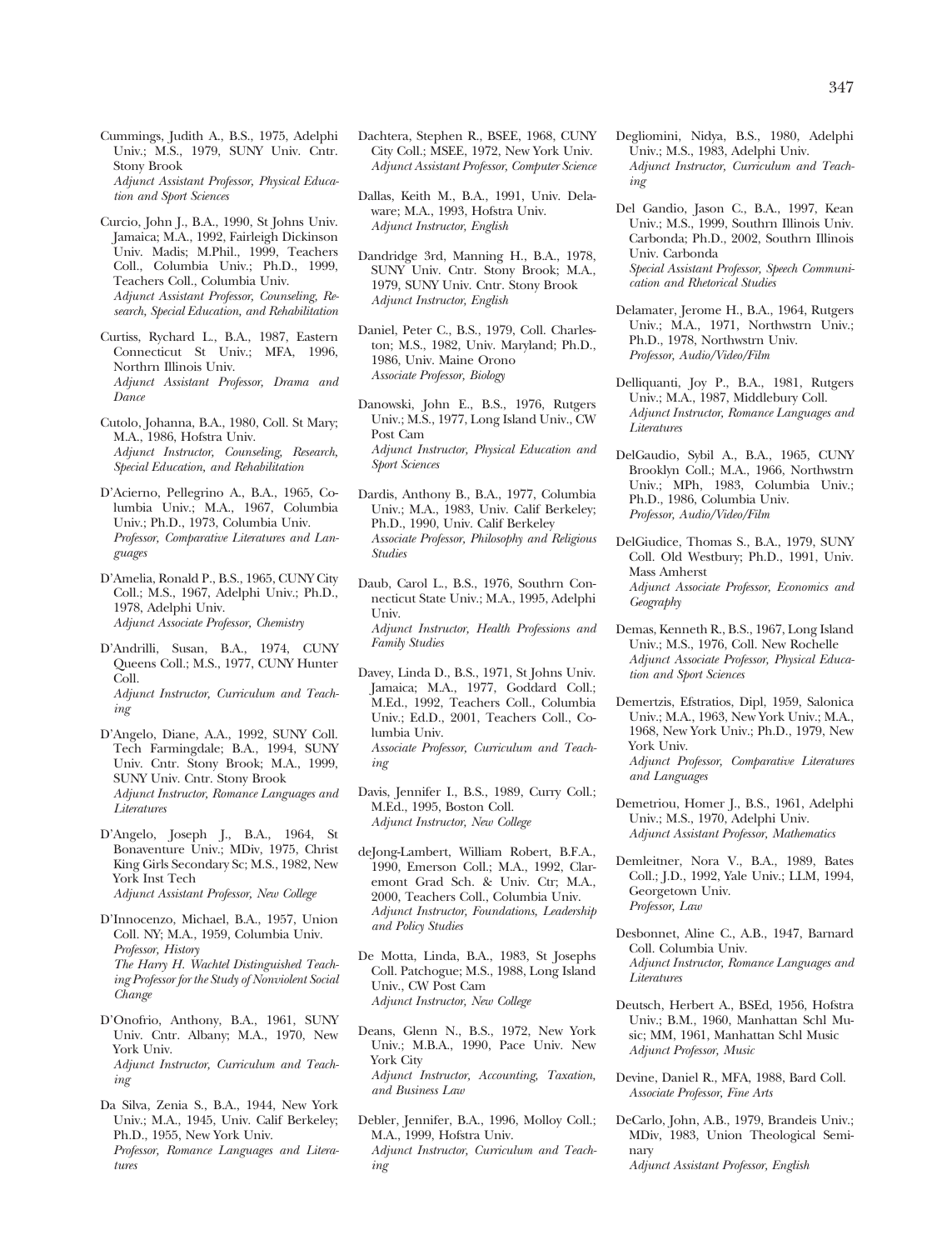- DeFreitas, Gregory E., B.A., 1971, Stanford Univ.; Ph.D., 1979, Columbia Univ. *Professor, Economics and Geography*
- DeGennaro, Michael G., B.S., 1960, Manhattan Coll. *Adjunct Assistant Professor, Computer Science*
- DeMarco, Lillian M., A.A., 1972, SUNY Nassau CC; B.S., 1974, Adelphi Univ.; M.S., 1976, Adelphi Univ. *Adjunct Instructor, Curriculum and Teaching*
- DeMarzo, Jenine M., B.S., 1986, SUNY Coll. Cortland; M.A., 1987, Teachers Coll., Columbia Univ.; Ed.D., 1996, Teachers Coll., Columbia Univ. *Adjunct Assistant Professor, Health Professions and Family Studies*
- DeNicola, Paul, B.A., 1997, New York Univ.; M.A., 2000, New York Univ. *Adjunct Instructor, Philosophy and Religious Studies*
- Diamond, David A., A.B., 1959, Harvard Univ.; LLB, 1962, Harvard Univ.; LLM, 1963, New York Univ. *Professor, Law*
- Diaz, Armand M., B.A., 1984, Columbia Univ.; M.A., 1990, Hofstra Univ. *Adjunct Instructor, Speech-Language-Hearing-Sciences*
- Diaz, Mary E., AAS, 1983, Suffolk County CC; B.A., 1993, SUNY Univ. Cntr. Stony Brook *Adjunct Instructor, Philosophy and Religious Studies*
- Dickman, Bernard H., B.S., 1964, CUNY Brooklyn Coll.; M.S., 1966, New York Univ.; Ph.D., 1970, New York Univ. *Associate Professor, Business Computer Information Systems and Quantitative Methods*
- Diebold, Jeffrey, B.A., 1996, Lawrence Univ.; M.A., 1999, Hofstra Univ. *Adjunct Instructor, Psychology*
- Dieffenbach, William P., B.A., 1978, Long Island Univ., CW Post Cam; MS.Ed., 1982, CUNY Queens Coll. *Adjunct Assistant Professor, Geology*
- Dieguez, Michael, B.S., 1966, Long Island Univ., CW Post Cam; M.S., 1971, CUNY Queens Coll.; PD, 1989, Long Island Univ., CW Post Cam *Adjunct Assistant Professor, Physical Education and Sport Sciences*
- Dill, Charles A., B.A., 1976, Franciscan Univ. Steubenville; M.A., 1978, Xavier Univ. LA; Ph.D., 1981, Univ. Houston Main Campus *Associate Professor, Psychology*
- Dini, Andrea, M.A., 1993, Univ. Florence; Ph.D., 1998, Univ. Wisc Madison *Assistant Professor, Romance Languages and Literatures*
- Dippel, Christopher, B.A., 1993, SUNY Univ. Cntr. Albany; MFA, 1998, Indiana Univ. Bloomington *Adjunct Assistant Professor, Drama and Dance*
- Ditchik, Carol, B.A., 1959, Antioch Coll. Yellow Springs; M.S., 1975, Hofstra Univ. *Adjunct Instructor, Curriculum and Teaching*
- Divakaran, Srikrishnan, BE, 1990, Calcutta Inst Tech; Ph.D., 2001, Rutgers Univ. *Assistant Professor, Computer Science*
- DiCicco, Darlene L., B.A., 1985, CUNY Queens Coll.; M.B.A., 1992, St Johns Univ. *Adjunct Instructor, Finance*
- DiFonzo, J. Herbie, B.S., 1974, St Josephs Univ.; M.A., 1977, Univ. Virginia; J.D., 1977, Univ. Virginia; Ph.D., 1993, Univ. Virginia *Professor, Law*
- DiGaetani, John L., B.A., 1965, Univ. Illinois Urbana; M.A., 1967, Northrn Illinois Univ.; Ph.D., 1974, Univ. Wisc Madison *Professor, English*
- DiTroia, Daniel J., B.A., 1974, Adelphi Univ.; MD, 1979, Univ. Autonoma Guadaljra; M.A., 1999, Hofstra Univ. *Adjunct Assistant Professor, Health Professions and Family Studies*
- Doboli, Simona, B.S., 1995, Univ. Timisoara; M.S., 1996, Univ. Timisoara; Ph.D., 2001, Univ. Cincinnati Cincinnati *Assistant Professor, Computer Science*
- Dobrin, Arthur, B.A., 1964, CUNY City Coll.; M.A., 1971, New York Univ.; DSW, 1988, Adelphi Univ. *Professor, and Teaching Fellow School for University Studies*
- Dobski, Bernard J., B.A., 1995, Boston Coll.; M.A., 1997, Michigan State Univ. *Adjunct Instructor, Political Science*
- Dodson, Lillian Twardowicz, *Adjunct Professor, Fine Arts*
- Dolan, Deborah V., B.A., 1984, SUNY Univ. Cntr. Stony Brook; M.A., 1988, Univ. Maryland; MLS, 2001, CUNY Queens Coll. *Assistant Professor, Library Services*
- Dolce, Jack, B.S., 1969, Siena Coll.; M.B.A., 1971, Univ. Dayton *Adjunct Assistant Professor, Marketing and International Business*
- Dolgin, Janet L., B.A., 1968, Barnard Coll. Columbia Univ.; M.A., 1971, Princeton Univ.; Ph.D., 1974, Princeton Univ.; J.D., 1981, Yale Univ. *Professor, Law*
- Dolinski, Tomasz, M.S., 1996, UMCS, Poland; M.S., 2000, Hofstra Univ. *Adjunct Instructor, Computer Science*
- Donahue, Neil H., B.A., 1979, Rutgers Univ.; M.A., 1983, Rutgers Univ.; Ph.D., 1987, Rutgers Univ. *Professor, Comparative Literatures and Languages*
- Donsky, Elizabeth, B.F.A., 1985, Schl Art Inst Chicago; M.A., 1996, New York Univ. *Adjunct Assistant Professor, Fine Arts*
- Doolittle, Sarah A., BSEd, 1976, Northestrn Univ.; M.Ed., 1982, Boston Univ.; Ed.D., 1988, Teachers Coll., Columbia Univ. *Associate Professor, Physical Education and Sport Sciences*
- Doubleday, Simon R., B.A., 1988, Cambridge Univ.; Ph.D., 1996, Harvard Univ. *Associate Professor, History*
- Dougherty, Michael C., B.A., 1995, Molloy Coll.; M.A., 1997, SUNY Coll. New Paltz *Adjunct Instructor, English*
- Doyle, Sean M., B.A., 1998, Rutgers Univ.; M.A., 2001, Rutgers Univ. *Adjunct Instructor, English*
- Dransite, Robert S., B.M., 1956, Univ. Rochester; M.S., 1967, Long Island Univ., CW Post Cam *Adjunct Associate Professor, Music*
- Dreyer, Don, B.A., 1971, Hofstra Univ.; M.S., 1975, Hofstra Univ. *Adjunct Assistant Professor, Journalism and Mass Media Studies*
- Drucker, Naomi L., B.S., 1957, Hofstra Univ. *Adjunct Instructor, Music*
- Drucker, Susan J., B.A., 1979, CUNY Queens Coll.; J.D., 1982, St Johns Univ.; M.A., 1985, CUNY Queens Coll. *Professor, Journalism and Mass Media Studies*
- Drummer, Carol J., B.A., 1964, CUNY Queens Coll.; M.S., 1966, CUNY Queens Coll. *Adjunct Instructor, Speech Communication* 
	- *and Rhetorical Studies*
- Druyan, Nitza, B.A., 1973, CUNY Queens Coll.; M.A., 1974, New York Univ.; Ph.D., 1980, Bar Ilan Univ. *Adjunct Professor, Comparative Literatures and Languages*
- Duarte, Eduardo M., B.A., 1988, Fordham Univ.; M.A., 1991, New Schl/Eugene Lang Coll.; Ph.D., 1997, New Schl/Eugene Lang Coll. *Associate Professor, Foundations, Leadership*

*and Policy Studies*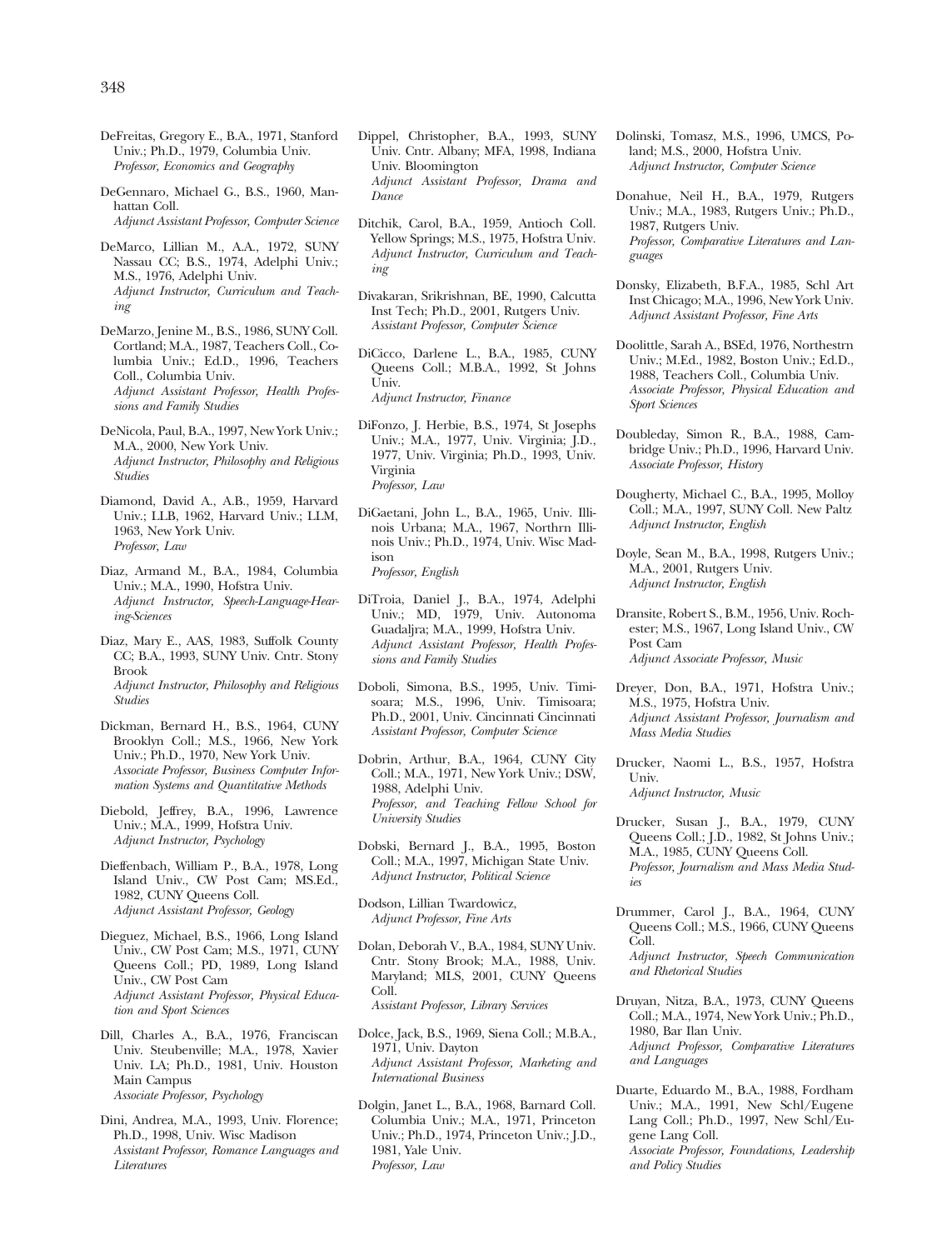- Dudek, Carolyn, B.A., 1993, Canisius Coll.; M.A., 1996, Univ. Pittsburgh Pittsburgh; Ph.D., 1999, Univ. Pittsburgh Pittsburgh *Assistant Professor, Political Science*
- Duggan, Diane, B.A., 1970, SUNY Univ. Cntr. Stony Brook; M.S., 1973, CUNY Hunter Coll.; Ph.D., 1998, New York Univ. *Adjunct Assistant Professor, Counseling, Research, Special Education, and Rehabilitation*

Dunbaugh, Edwin L., B.A., 1950, Franklin Marshall Coll.; M.A., 1951, Univ. Pennsylvania; Ph.D., 1960, Univ. Pennsylvania *Adjunct Professor, School for University Studies* 

- Dunn, Dennis M., B.A., 1970, Fairfield Univ.,BEI Sch. Eng; M.S., 1971, SUNY Univ. Cntr. Albany *Adjunct Assistant Professor, Health Professions and Family Studies*
- Dushman, Bernard J., A.B., 1969, Boston Univ.; J.D., 1973, Boston Univ. *Adjunct Professor, Law*
- Dylla, Kelly A., B.M., 1997, Rice Univ.; MM, 2000, Juilliard Schl *Adjunct Assistant Professor, Music*
- Ebarb, Therese, B.A., 1986, Siena Coll.; M.A., 1989, SUNY Univ. Cntr. Stony Brook; J.D., 1993, Touro Coll. *Adjunct Instructor, English*
- Edelman, Malka P., B.A., 1970, CUNY Queens Coll.; M.S., 1976, Long Island Univ., CW Post Cam; MS.Ed., 1985, Hofstra Univ. *Adjunct Instructor, Counseling, Research, Special Education, and Rehabilitation*
- Edwards, Mark A., B.S., 1980, Polytechnic Univ. Brooklyn; M.S., 1982, Polytechnic Univ. Brooklyn; Ph.D., 1985, Polytechnic Univ. Brooklyn *Associate Professor, Physics and Astronomy*
- Egan, Mary Therese, B.A., 1963, St Joseph's Coll.; M.A., 1967, CUNY Brooklyn Coll. *Adjunct Instructor, Curriculum and Teaching*
- Egre, Martin R., B.B.A., 1980, Hofstra Univ.; M.S., 1988, Long Island Univ., CW Post Cam *Adjunct Assistant Professor, Accounting, Taxation, and Business Law*
- Eisen, Audrey, B.A., 1972, CUNY Queens Coll.; M.A., 1975, CUNY Gr. Sch. & Univ. Cnt.; Ph.D., 1976, CUNY Gr. Sch. & Univ. Cnt. *Associate Professor, Speech-Language-Hearing-Sciences*
- Eisenberg, Carolyn, B.A., 1967, Univ. Chicago; M.A., 1969, Columbia Univ.; Ph.D., 1971, Columbia Univ. *Professor, History*
- Elefterion, Edward, B.F.A., 1992, New York Univ.; MFA, 1998, Indiana Univ. Bloomington *Adjunct Assistant Professor, Drama and Dance*
- Elijah, Rosebud S., A.B., 1988, Mount Holyoke Coll.; M.S., 1990, Univ. Toledo; Ph.D., 1996, Univ. Michigan Ann Arbor *Associate Professor, Curriculum and Teaching*
- Elson, Suzanne K., B.S., 1968, George Peabody Coll.; M.S., 1980, Coll. New Rochelle *Adjunct Assistant Professor, Physical Education and Sport Sciences*
- Elston, Gillian Z., B.S., 1989, Univ. North Carolina Chapel Hil; Ph.D., 1995, Univ. Calif Berkeley *Associate Professor, Mathematics*
- Ely, Kathleen M., B.A., 1991, SUNY Binghamton; M.S., 1993, Hofstra Univ. *Adjunct Instructor, Literacy Studies*
- Eng, Sidney, B.A., 1972, Bishops Univ.; MLS, 1974, St Johns Univ. Jamaica; M.A., 1977, New York Univ. *Adjunct Assistant Professor, Library Services*
- Epstein, Bonnie, B.A., 1975, Hofstra Univ.; M.S., 1977, Long Island Univ., CW Post Cam *Adjunct Instructor, Curriculum and Teaching*
- Erondu, Emmanuel A., B.S., 1981, Univ. West Indies; M.S., 1986, SUNY Maritime Coll.; Ph.D., 1997, Univ. Central England *Assistant Professor, Marketing and International Business*
- Escamilla, Guillermo, B.A., 1986, Cornell Univ.; DC, 1990, New York Chiropractic Coll.

*Adjunct Assistant Professor, Biology* 

- Escamilla, Monica, B.A., 1995, Marymount Manhattan Coll.; M.A., 2000, Hofstra Univ. *Adjunct Instructor, Literacy Studies*
- Estrin, Morton, *Adjunct Professor, Music*
- Eswarathasan, Arulappah, BSc, 1967, Univ. Sri Lanka; MSc, 1974, Univ. Sri Lanka; M.S., 1981, Adelphi Univ.; Ph.D., 1985, Adelphi Univ. *Associate Professor, Mathematics*
- Evans, Joel R., B.A., 1970, CUNY Queens Coll.; M.B.A., 1974, CUNY Baruch Coll.; Ph.D., 1975, CUNY Gr. Sch. & Univ. Cnt. *Professor, Marketing and International Business*

*The Retail Management Institute Distinguished Professor in Business* 

- Evans, Linda L., B.A., 1971, CUNY Queens Coll.; M.S., 1977, CUNY Queens Coll.; M.B.A., 1983, Hofstra Univ. *Adjunct Associate Professor, Marketing and International Business*
- Evans, Steven J., B.S., 1976, Univ. Wisc Green Bay; MD, 1984, New York Univ. *Adjunct Associate Professor, Mathematics*
- Fabus, Renee L., B.A., 1990, New York Univ.; M.S., 1992, Teachers Coll., Columbia Univ. *Instructor, Speech-Language-Hearing-Sciences*
- Facciolo, Francis J., B.A., 1974, Columbia Univ.; M.A., 1977, CUNY Hunter Coll.; MPh, 1979, CUNY Gr. Sch. & Univ. Cnt.; J.D., 1983, Columbia Univ. *Adjunct Professor, Law*
- Fagan, Cathy E., B.A., 1972, Lemoyne Coll.; MS.Ed., 1974, Fordham Univ.; M.A., 1992, Hofstra Univ.; Ph.D., 2002, CUNY Gr. Sch. & Univ. Cnt. *Adjunct Assistant Professor, English*
- Fagin, Alane S., B.S., 1974, SUNY London Ctr; M.S., 1981, Univ. Pittsburgh Pittsburgh *Adjunct Assistant Professor, Health Profes-*
- *sions and Family Studies*  Fahey, Ed., B.S., 1998, SUNY Univ. Cntr.
	- Stony Brook; M.S., 2000, SUNY Univ. Cntr. Stony Brook *Adjunct Assistant Professor, Computer Science*
- Fancher, Gordon, B.A., 1973, Oxford Univ.; M.A., 1973, Oxford Univ. *Adjunct Assistant Professor, Philosophy and Religious Studies*
- Fanning, Susan G., B.A., 1979, St Johns Univ. Jamaica; M.A., 1993, St Johns Univ. Jamaica; Ph.D., 2001, Fordham Univ. *Adjunct Assistant Professor, English*
- Farid, Mamdouh I., B.S., 1961, Naval Maritime Academy; CACP, 1976, SUNY Maritime Coll.; M.S., 1977, SUNY Maritime Coll.; M.B.A., 1982, CUNY Baruch Coll.; Ph.D., 1988, CUNY Baruch Coll. *Associate Professor, Management, Entrepreneurship, and General Business*
- Faris, Tommy L., B.A., 1980, Judson Coll. IL; MDiv, 1984, Northrn Bapt Theological Sem; M.A., 1997, Indiana Univ. Purdue Univ. Indpl
	- *Adjunct Instructor, Philosophy and Religious Studies*
- Faulding, Anita, B.A., 1972, SUNY Binghamton; M.S., 1984, CUNY Brooklyn Coll.

*Adjunct Instructor, Curriculum and Teaching* 

Fay, Mark A., B.F.A., 1972, Pratt Institute; M.A., 1980, Long Island Univ., CW Post Cam

*Adjunct Instructor, Curriculum and Teaching*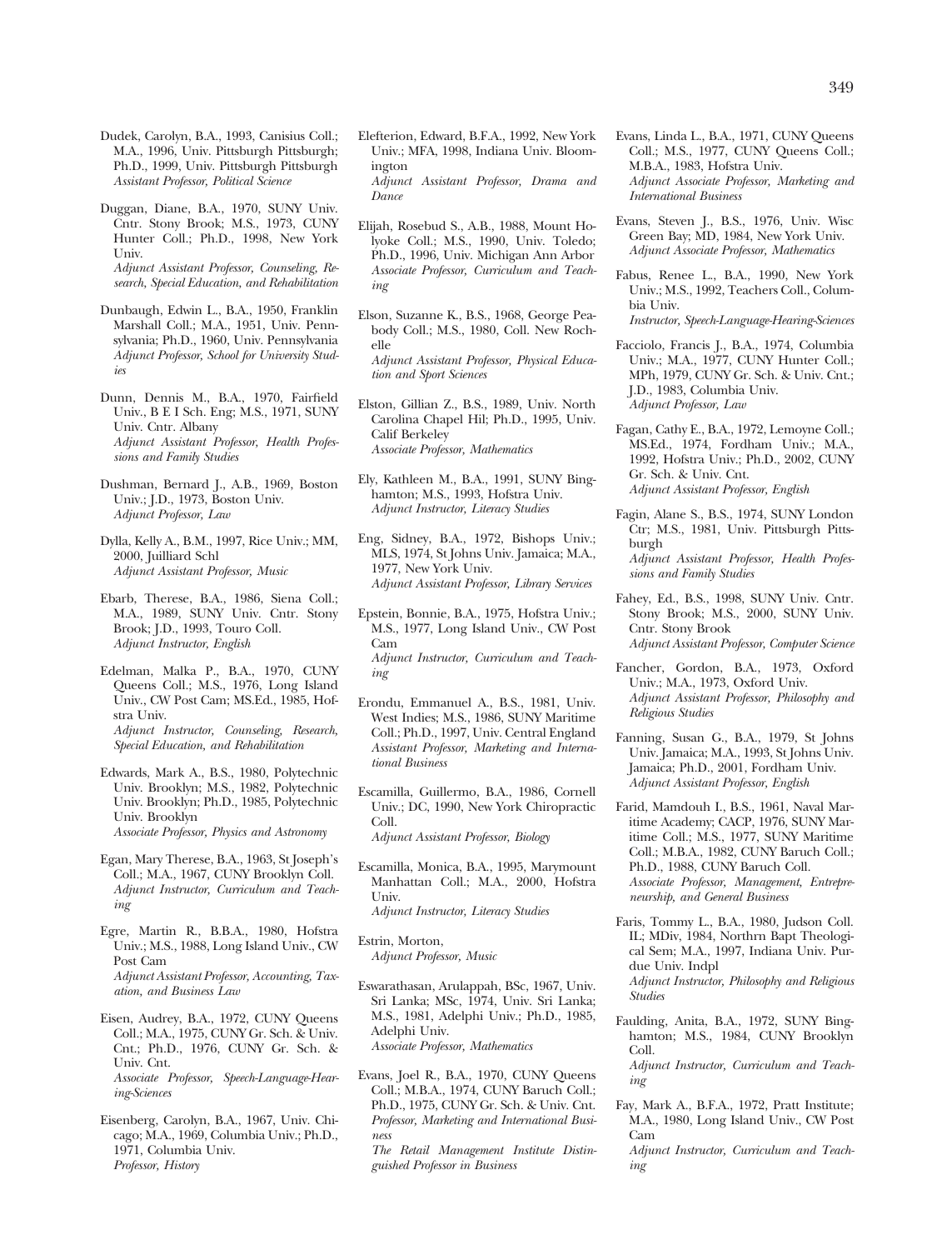- Fazeli, Massoud, B.A., 1977, National Univ. Iran; M.A., 1981, New Schl/Eugene Lang Coll. *Instructor, Economics and Geography*
- Federici, Silvia, B.A., 1965, Universita degli Studi di Bolo; M.A., 1970, SUNY Coll. Buffalo; Ph.D., 1980, SUNY Coll. Buffalo *Professor, and Teaching Fellow New College*
- Federman, Francine, M.S., 1990, Long Island Univ., CW Post Cam; M.A., 1994, CUNY Brooklyn Coll.; M.Phil., 1996, CUNY Gr. Sch. & Univ. Cnt.; Ph.D., 1996, CUNY Gr. Sch. & Univ. Cnt. *Adjunct Assistant Professor, Computer Science*
- Feire, Sandra, B.A., 1972, SUNY Coll. New Paltz; M.S., 1977, SUNY Coll. New Paltz *Adjunct Instructor, Literacy Studies*
- Felber, Jill, B.S., 1967, Hofstra Univ.; M.S., 1970, CUNY Queens Coll. *Adjunct Instructor, Curriculum and Teaching*
- Feldman, Anita, B.A., 1973, Univ. Illinois Urbana; M.A., 1980, Teachers Coll., Columbia Univ. *Adjunct Assistant Professor, Physical Education and Sport Sciences*
- Feldman, Heather L., B.M., 1995, Mannes Coll. Music; MFA, 2001, Brandeis Univ. *Adjunct Instructor, Music*
- Feldman, Leslie D., B.A., 1980, Cornell Univ.; M.A., 1983, New York Univ.; M.A., 1988, Cornell Univ.; Ph.D., 1990, Cornell Univ. *Associate Professor, Political Science*
- Fellman, Malcolm, B.B.A., 1958, Hofstra Univ.; M.B.A., 1981, Hofstra Univ. *Adjunct Associate Professor, Management, Entrepreneurship, and General Business The Honey and Arthur Sorin Distinguished Teaching Fellow in Business*
- Fendrich, Laurie, B.A., 1970, Mount Holyoke Coll.; MFA, 1978, Schl Art Inst Chicago *Professor, Fine Arts*
- Ferrand, Carole, B.A., 1970, Univ. Witwatersrand; M.S., 1981, Pennsylvania St Univ. Univ. Park; Ph.D., 1989, Pennsylvania St Univ. Univ. Park *Professor, Speech-Language-Hearing-Sciences*
- Ferrara, Samuel J., B.A., 1991, Boston Univ.; M.A., 1991, Boston Univ.; J.D., 1994, Hofstra Law Schl *Adjunct Assistant Professor, Health Professions and Family Studies*
- Ferro, Joan, A.A., 1986, SUNY Nassau CC; B.A., 1988, Adelphi Univ.; M.A., 1990, New York Univ. *Adjunct Instructor, English*
- Ferryman, Kevin R., B.S., 1994, St Johns Univ. Jamaica; M.B.A., 2002, Hofstra Univ. *Adjunct Instructor, Finance*
- Feuerstein, Sandra, B.S., 1966, Univ. Vermont; J.D., 1979, Yeshiva Univ. New York *Adjunct Professor, Law*
- Fichtelberg, Joseph, B.A., 1975, Michigan State Univ.; M.A., 1983, Columbia Univ.; Ph.D., 1987, Columbia Univ. *Associate Professor, English*
- Fierro, Julia I., B.A., 1998, American Univ. DC; MFA, 2002, Univ. Iowa *Adjunct Instructor, English*
- Fierro, Marilyn, *Adjunct Instructor, Physical Education and Sport Sciences*
- Filadelfo, Gary, B.A., 1977, Hofstra Univ. *Adjunct Instructor, Music*
- Filippi, Lisa, B.S., 1978, Adelphi Univ.; M.A., 1991, Saga Univ.; Ph.D., 1995, Kagoshima Univ. *Assistant Professor, and Teaching Fellow New College*
- Finkelstein, Harold J., B.B.A., 1961, CUNY City Coll.; J.D., 1967, Brooklyn Law School; LLM, 1970, New York Univ. *Adjunct Associate Professor, Accounting, Taxation, and Business Law*
- Finkle, Hannah R., B.A., 1972, CUNY York Coll.; M.S., 1999, Long Island Univ., CW Post Cam *Adjunct Instructor, Curriculum and Teaching*
- Finucane, Margaret A., A.B., 1972, Indiana Univ. Bloomington *Adjunct Assistant Professor, Journalism and Mass Media Studies*
- Finzel, Rodney B., B.S., 1973, Eastern Michigan Univ.; M.S., 1977, Eastern Michigan Univ.; Ph.D., 1981, Northwstrn Univ. *Associate Professor, Chemistry*
- Fiore, Carol, B.S., 1985, Long Island Univ., CW Post Cam; MS.Ed., 1990, CUNY Queens Coll.; B.S., 1995, SUNY Univ. Cntr. Stony Brook *Adjunct Assistant Professor, Physical Education and Sport Sciences*
- Fiorini, Marcelo O., B.A., 1989, Bennington Coll.; M.A., 1997, New York Univ.; M.Phil., 1999, New York Univ.; Ph.D., 1999, New York Univ. *Assistant Professor, Sociology and Anthropology*
- Fippinger, Robert A., A.B., 1962, Duke Univ.; M.A., 1963, Northwstrn Univ.; J.D., 1966, Univ. Michigan Ann Arbor; Ph.D., 1969, Northwstrn Univ. *Adjunct Professor, Law*
- Fischbach, Myrna, B.A., 1959, Roosevelt Univ.; M.S., 1973, CUNY Queens Coll. *Adjunct Instructor, Curriculum and Teaching*
- Fisher, Maxine, B.A., 1968, CUNY Hunter Coll.; PD, 1972, Long Island Univ., CW Post Cam; M.S., 1972, CUNY Hunter Coll.
	- *Adjunct Instructor, Curriculum and Teaching*
- Fitzgerald, Melissa A., B.S., 1989, Louisiana St Univ. Baton Rouge; M.A., 1991, Hofstra Univ. *Adjunct Instructor, Speech-Language-Hearing-Sciences*
- Fixell, Maria, B.A., 1969, Long Island Univ., CW Post Cam *Adjunct Assistant Professor, Romance Languages and Literatures*
- Fizer, Irene Ivanivna, B.A., 1984, Rutgers Univ.; M.A., 1992, Univ. Pennsylvania; Ph.D., 1996, Univ. Pennsylvania *Assistant Professor, English*
- Flanagan, Rosemary, B.S., 1976, St Francis Coll. NY; M.A., 1980, New Schl/Eugene Lang Coll.; M.A., 1982, Hofstra Univ.; Ph.D., 1986, Hofstra Univ. *Adjunct Associate Professor, Psychology*
- Flanigan, Gina, B.B.A., 1989, Hofstra Univ.; M.B.A., 1994, Hofstra Univ. *Adjunct Instructor, Marketing and International Business*
- Flaton, Robin A., B.A., 1981, Hofstra Univ.; M.A., 1983, Univ. Chicago; J.D., 1986, St Johns Univ. Jamaica; M.Phil., 1996, Teachers Coll., Columbia Univ.; Ph.D., 1999, Teachers Coll., Columbia Univ. *Assistant Professor, and Teaching Fellow School for University Studies*
- Fleischman, Charles W., B.A., 1967, SUNY Coll. Oneonta; M.A., 1969, Univ. Maryland; Ph.D., 1975, New York Univ. *Associate Professor, Speech Communication and Rhetorical Studies*
- Fletcher, Carol T., B.A., 1976, Yale Univ.; M.A., 1978, Univ. Calif Berkeley *Assistant Professor, Journalism and Mass Media Studies*
- Flickstein, Dan, B.A., 1966, CUNY Brooklyn Coll.; M.A., 1969, CUNY Brooklyn Coll. *Adjunct Assistant Professor, Speech Communication and Rhetorical Studies*
- Flurkey, Alan D., B.A., 1980, Univ. Calif Irvine; M.A., 1987, Arizona State Univ. Tempe; Ph.D., 1997, Univ. Arizona *Assistant Professor, Literacy Studies*
- Flurkey, Jane M., B.A., 1979, Arizona State Univ. Tempe; M.Ed., 1987, Univ. Arizona *Adjunct Instructor, Literacy Studies*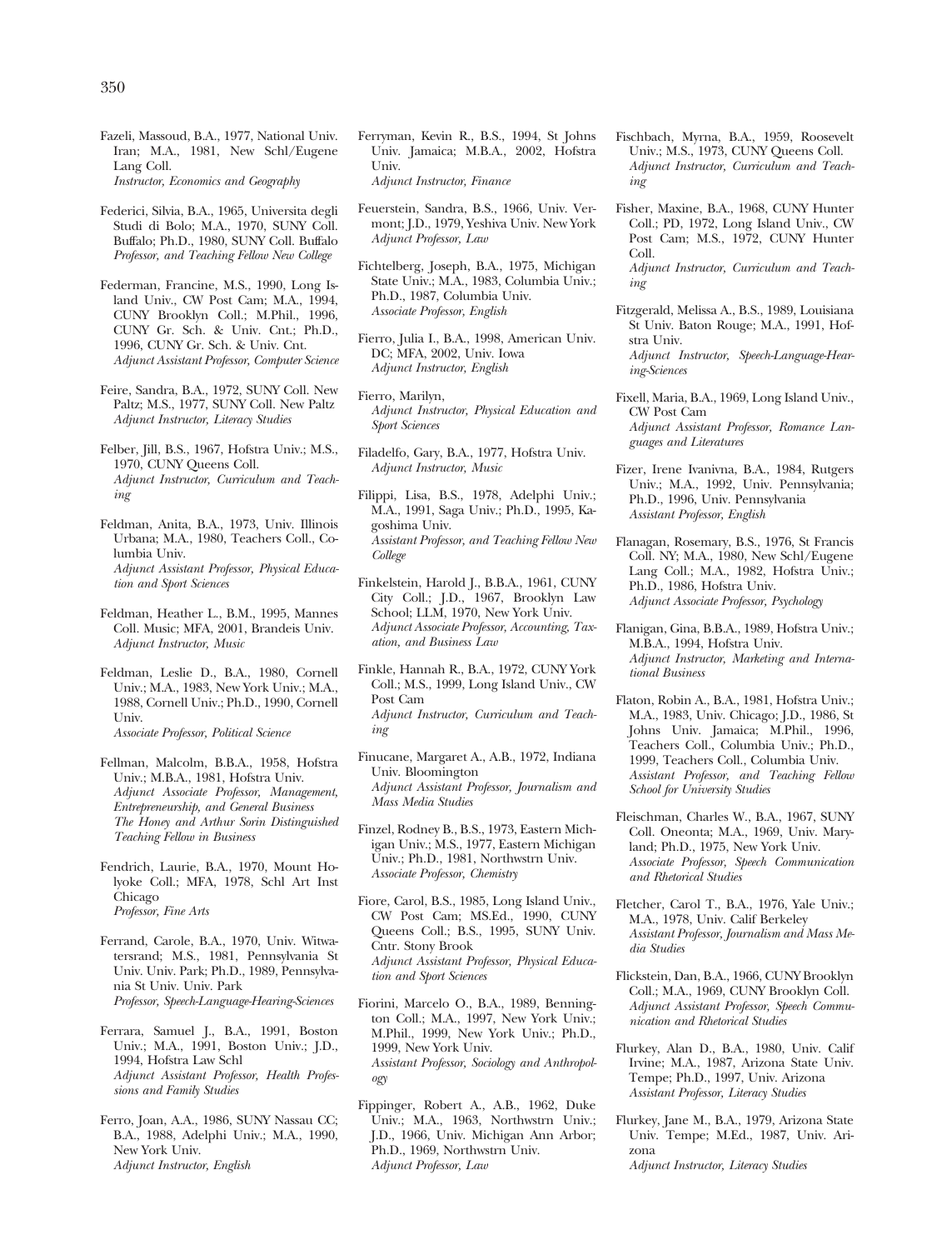Flynn, David M., B.A., 1973, Univ. Mass Amherst; M.B.A., 1974, Univ. Mass Amherst; Ph.D., 1979, Univ. Mass Amherst *Professor, Management, Entrepreneurship, and General Business* 

Folso, Michael J., B.A., 1970, CUNY Queens Coll.; M.A., 1980, CUNY Queens Coll. *Adjunct Assistant Professor, Audio/Video/ Film* 

Fonfeder, Robert, B.S., 1970, CUNY Brooklyn Coll.; M.B.A., 1971, CUNY Baruch Coll.; CPA, 1974, M.Phil., 1979, CUNY Gr. Sch. & Univ. Cnt.; Ph.D., 1980, CUNY Baruch Coll. *Professor, Accounting, Taxation, and Business Law* 

- Forman, Andrew M., B.A., 1977, SUNY Univ. Cntr. Albany; Ph.D., 1985, Univ. Tennessee Knoxville *Associate Professor, Marketing and International Business*
- Forrest, Esther H., B.A., 1968, Manhattan Schl Music; M.A., 1973, CUNY Hunter Coll.; PGD, 1990, CUNY Queens Coll. *Adjunct Instructor, Curriculum and Teaching*

Forsberg, Charles H., BSME, 1966, Polytechnic Univ. Brooklyn; MSME, 1967, Columbia Univ.; M.Phil., 1975, Columbia Univ.; Ph.D., 1976, Columbia Univ. *Associate Professor, Engineering* 

- Franciscovich, Daniel, B.S., 1991, Fordham Univ.; M.A., 1995, Adelphi Univ. *Adjunct Instructor, Curriculum and Teaching*
- Frangos, Nicholas E., B.S., 1979, Athens State Coll.; M.S., 1981, Ohio State Univ. Columbus; Ph.D., 1984, Ohio State Univ. Columbus *Adjunct Associate Professor, Mathematics*
- Frank, Linda M., BSEd, 1962, St Johns Univ. Jamaica; MS.Ed., 1964, St Johns Univ. Jamaica *Adjunct Assistant Professor, New College*
- Franklin, David N., B.A., 1992, Univ. Illinois Urbana; MFA, 1995, Univ. Texas Austin *Assistant Professor, Audio/Video/Film*
- Freedman, Eric M., B.A., 1975, Yale Univ.; M.A., 1976, Victoria Univ.; J.D., 1979, Yale Univ. *Professor, Law*
- Freedman, Monroe H., A.B., 1951, Harvard Univ.; LLB, 1954, Harvard Univ.; LLM, 1956, Harvard Univ. *Professor, Law The Howard Lichtenstein Distinguished Professor in Legal Ethics*
- Freedman, Morris, B.S., 1952, CUNY City Coll.; M.A., 1956, Teachers Coll., Columbia Univ.; Ed.D., 1962, Teachers Coll., Columbia Univ. *Adjunct Assistant Professor, Curriculum and Teaching*
- Freese, Melanie L., B.S., 1967, Hofstra Univ.; M.A., 1969, Hofstra Univ.; MLS, 1977, Long Island Univ., CW Post Cam *Associate Professor, Library Services*
- Fretz, Joan R., B.S., 1977, Hofstra Univ.; M.S., 1980, Long Island Univ., CW Post Cam; PD, 1982, Long Island Univ., CW Post Cam *Adjunct Instructor, Music*
- Friedkin, David L., B.A., 1972, Richmond CC; M.A., 1996, New York Univ. *Adjunct Instructor, English*
- Friedlander, Douglas R., B.A., 1969, Boston Univ.; M.A., 1970, Univ. Calif Los Angeles; Ph.D., 1985, SUNY Univ. Cntr. Stony Brook *Adjunct Assistant Professor, New College*
- Friedlander, Terri P., B.S., 1980, New York Inst Tech *Adjunct Instructor, Computer Science*
- Friedman-Adler, Laurie, B.M., 1975, Manhattan Schl Music; M.A., 1977, CUNY Brooklyn Coll. *Adjunct Assistant Professor, Music*
- Friedman, Enid G., B.A., 1969, CUNY Hunter Coll.; M.A., 1970, Michigan State Univ. *Adjunct Associate Professor, Physical Education and Sport Sciences*
- Friedman, John K., B.A., 1986, SUNY Univ. Cntr. Albany; J.D., 1994, Yeshiva Univ. New York *Adjunct Professor, Law*
- Friedman, Leon, B.A., 1954, Harvard Univ.; LLB, 1960, Harvard Univ. *Professor, Law The Joseph Kushner Distinguished Professor in Civil Liberties Law*
- Friedman, Michele D., B.A., 1967, Goucher Coll.; M.A., 1969, Univ. Virginia *Adjunct Assistant Professor, English*

Friedman, Steven H., B.A., 1968, Worcester Poly Institute; M.S., 1974, Long Island Univ. *Adjunct Assistant Professor, Health Professions and Family Studies* 

Frierman, Steven H., B.S., 1985, CUNY Brooklyn Coll.; M.S., 1988, Univ. North Texas; Ph.D., 1992, Univ. North Carolina Greensboro *Associate Professor, Physical Education and Sport Sciences* 

- Fries, Peter, B.A., 1959, Univ. Michigan Ann Arbor; Ph.D., 1964, Univ. Pennsylvania *Adjunct Professor, Literacy Studies*
- Frisina, Ellen T., B.A., 1977, Hofstra Univ.; M.A., 1996, New York Univ. *Assistant Professor, Journalism and Mass Media Studies*
- Frisina, Warren G., B.A., 1976, SUNY Coll. Purchase; M.A., 1979, Univ. Chicago; Ph.D., 1987, Univ. Chicago *Adjunct Associate Professor, Philosophy and Religious Studies*
- Fritz, Alicia, B.A., 1997, SUNY Binghamton; MFA, 1999, Sarah Lawrence Coll. *Adjunct Instructor, English*
- Fromberg, Doris, B.A., 1957, CUNY Brooklyn Coll.; M.A., 1959, Teachers Coll., Columbia Univ.; Ed.D., 1965, Teachers Coll., Columbia Univ. *Professor, Curriculum and Teaching*
- Fruehwald, Edwin Scott, B.M., 1977, Univ. Louisville; M.A., 1979, Univ. North Carolina Chapel Hil; Ph.D., 1984, CUNY Gr. Sch. & Univ. Cnt.; J.D., 1989, Univ. Louisville; LLM, 1994, Univ. Virginia *Legal Writing Instructor, Law*
- Frye, Thomas J., B.A., 1977, Hofstra Univ.; M.B.A., 1983, Hofstra Univ.; Ph.D., 1991, Hofstra Univ. *Adjunct Assistant Professor, Psychology*
- Fryling, David N., B.M., 1996, Univ. Michigan Ann Arbor; MM, 1998, Susquehanna Univ.; Ph.D., 2002, Univ. Michigan Ann Arbor *Assistant Professor, Music*
- Fuchs, Jeanne A., B.A., 1971, CUNY Queens Coll.; M.A., 1974, CUNY Queens Coll.; Ph.D., 1977, CUNY Gr. Sch. & Univ. Cnt.

*Adjunct Professor, Comparative Literatures and Languages* 

- Fuchs, Lois E., B.S., 1993, St Johns Univ. Jamaica; M.A., 1995, St Johns Univ. Jamaica
- *Adjunct Instructor, Sociology and Anthropology*
- Fujimoto, Mari, B.A., 1995, CUNY Queens Coll.
	- *Adjunct Instructor, Comparative Literatures and Languages*
- Fuller, J. Ryan, B.A., 1996, Univ. North Carolina Chapel Hil; M.A., 1999, Hofstra Univ. *Adjunct Instructor, Psychology*

Funk, Sherry I., B.S., 1958, CUNY Brooklyn Coll.; M.A., 1979, Adelphi Univ. *Adjunct Instructor, Physical Education and Sport Sciences*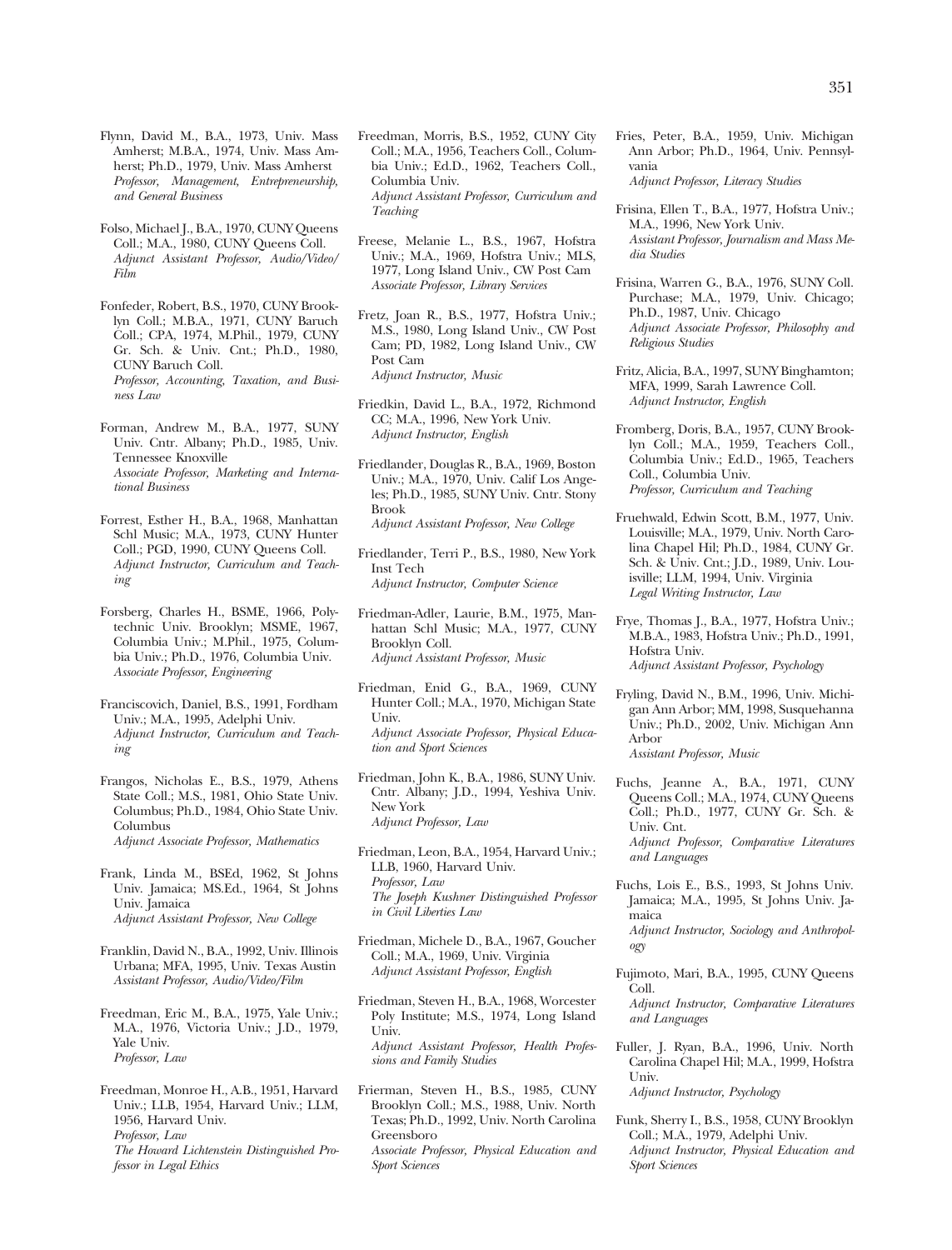Fusco, Esther, B.S., 1963, SUNY Coll. Potsdam; M.Ed., 1967, Hofstra Univ.; PD, 1979, Hofstra Univ.; Ph.D., 1983, Hofstra Univ.

*Special Assistant Professor, Curriculum and Teaching* 

- Futter, Victor, A.B., 1939, Columbia Univ.; J.D., 1942, Columbia Univ. *Adjunct Professor, Law*
- Gaab, Jeffrey S., B.A., 1985, Hofstra Univ.; M.A., 1987, SUNY Univ. Cntr. Stony Brook; Ph.D., 1992, SUNY Univ. Cntr. Stony Brook *Adjunct Assistant Professor, History*
- Gable, John A., B.A., 1965, Kenyon Coll.; Ph.D., 1972, Brown Univ. *Adjunct Professor, New College*
- Gadon, Orly, B.A., 1996, Hofstra Univ.; M.A., 1998, Hofstra Univ. *Adjunct Instructor, Psychology*
- Gaeta, Lisa M., B.A., 1996, Marist Coll.; MS.Ed., 2000, Long Island Univ., CW Post Cam *Adjunct Instructor, Counseling, Research, Special Education, and Rehabilitation*
- Galgano, Michael J., B.A., 1978, Hofstra Univ.; M.A., 1993, Long Island Univ., CW Post Cam *Adjunct Instructor, History*
- Gallagher, Maura A., A.A., 1997, SUNY Nassau CC; B.A., 2001, Hofstra Univ. *Adjunct Instructor, English*
- Galler, Linda, B.A., 1979, Wellesley Coll.; J.D., 1982, Boston Univ.; LLM, 1986, New York Univ. *Professor, Law*
- Galli, Nicholas A., A.A., 1965, CUNY Coll. of Staten Island; B.S., 1968, CUNY Brooklyn Coll.; MS.Ed., 1969, CUNY Brooklyn Coll.; Ph.D., 1972, Univ. Illinois Urbana *Adjunct Professor, Health Professions and Family Studies*
- Galofaro, Manuel S., B.S., 1993, Univ. Complutense of Madrid; AAS, 1997, Suffolk County CC; MALS, 1998, SUNY Univ. Cntr. Stony Brook *Adjunct Instructor, Romance Languages and Literatures*
- Gannon, Joseph B., B.S., 1970, Newark Coll. *Adjunct Associate Professor, English*
- Gans, Mitchell M., B.B.A., 1971, Hofstra Univ.; J.D., 1974, Hofstra Law Schl *Professor, Law*
- Gao, Li-Lian, B.S., 1983, Shanghai Inst of Mech Engg; M.B.A., 1986, Indiana Univ. Bloomington; Ph.D., 1989, Indiana Univ. Bloomington *Associate Professor, Management, Entrepreneurship, and General Business*
- Gao, Tao, B.S., 1985, Hebei Univ. of Tech; M.S., 1988, Harbin Inst of Technology; Ph.D., 1998, Virginia Polytech Inst & State *Assistant Professor, Marketing and International Business*
- Garcia Osuna, Alfonso J., B.A., 1976, CUNY Queens Coll.; M.A., 1977, CUNY Queens Coll.; Ph.D., 1989, CUNY Gr. Sch. & Univ. Cnt. *Adjunct Assistant Professor, Romance Languages and Literatures*
- Garcia-Obregon, Andrea, B.S., 1997, Colegio Superior; M.A., 1999, Univ. Arizona *Special Assistant Professor, Literacy Studies*
- Garcia, Susan, B.S., 1982, SUNY Coll. Cortland *Adjunct Instructor, Physical Education and Sport Sciences*
- Gardner, Todd, B.S., 1993, East Stroudsburg Univ. PA *Adjunct Instructor, Biology*
- Garfinkel, Elliot Z., 5A, 1961, Hofstra Univ.; M.S., 1966, Hofstra Univ.; Ed.D., 1988, Hofstra Univ. *Special Associate Professor, Foundations, Leadership and Policy Studies*
- Garland, James A., B.A., 1989, Univ. Alabama Birmingham; J.D., 1993, Harvard Univ. *Legal Writing Instructor, Law*
- Garuthara, Rohana, B.S., 1972, Univ. Ceylon; Ph.D., 1986, CUNY Gr. Sch. & Univ. Cnt. *Associate Professor, Physics and Astronomy*
- Gebbia, Melissa I., B.A., 1990, Adelphi Univ.; M.S., 1995, CUNY Baruch Coll.; Ph.D., 1999, CUNY Gr. Sch. & Univ. Cnt. *Adjunct Assistant Professor, Psychology*
- Geiger, Brad D., B.S., 1993, York Coll. PA; M.B.A., 1998, Kutztown Univ. of PA *Assistant Professor, Management, Entrepreneurship, and General Business*
- Gellman, Estelle S., B.A., 1962, CUNY City Coll.; M.A., 1965, Teachers Coll., Columbia Univ.; Ph.D., 1968, Teachers Coll., Columbia Univ. *Professor, Counseling, Research, Special Education, and Rehabilitation*
- Gennaro-Evans, Liza, *Adjunct Instructor, Drama and Dance*
- Genovese, Frank, B.A., 1967, Columbia Univ.; M.A., 1969, Columbia Univ.; PD, 1975, St Johns Univ. Jamaica; Ph.D., 1979, St Johns Univ. Jamaica; PD, 1990, Hofstra Univ. *Adjunct Assistant Professor, Health Professions and Family Studies*
- Gershon, Peter R., B.A., 1973, Boston Univ.; M.S., 1981, CUNY Brooklyn Coll.; Ph.D., 1991, Indiana Univ. Bloomington *Associate Professor, Audio/Video/Film*
- Geyer, Patricia, B.S., 1984, St Johns Univ. Jamaica; M.A., 1986, Adelphi Univ. *Adjunct Instructor, Curriculum and Teaching*
- Ghani, Navid, M.A., 1979, Univ. Oslo; M.A., 1999, SUNY Univ. Cntr. Stony Brook *Instructor, Sociology and Anthropology*
- Ghiglieri, Carol E., B.A., 1987, Univ. Calif Berkeley; M.A., 1997, Boston Univ. *Adjunct Instructor, English*
- Ghorayeb, Sleiman, B.S., 1983, Iowa State Univ.; M.S., 1986, Iowa State Univ.; M.S., 1988, Iowa State Univ.; Ph.D., 1992, Iowa State Univ. *Adjunct Assistant Professor, Engineering*
- Giambanco, Maria R., B.S., 1998, St Josephs Coll. Patchogue *Adjunct Instructor, Biology*
- Giannattasio, Gerard E., A.B., 1968, Brown Univ.; M.A., 1975, Hofstra Univ.; MSLS, 1976, Case Western Reserve Univ.; J.D., 1979, Yeshiva Univ. New York; Ph.D., 1994, SUNY Univ. Cntr. Stony Brook *Adjunct Assistant Professor, History*
- Giannone, Luigi, Dipl, 1959, Univ. Perugia; B.S., 1963, Columbia Univ.; M.A., 1967, New York Univ.; Ph.D., 1979, New York Univ.
	- *Adjunct Professor, Romance Languages and Literatures*
- Gibbons, John J., B.A., 1963, Pace Univ.; M.A., 1972, SUNY Univ. Cntr. Stony Brook *Adjunct Assistant Professor, Geology*
- Gibson, Martin J., BCE, 1952, Manhattan Coll.; M.B.A., 1966, New York Univ.
- *Instructor, Management, Entrepreneurship, and General Business*
- Giebel, Jean Dobie, B.A., 1982, Baldwin-Wallace Coll.; MFA, 1997, Indiana Univ. Bloomington *Assistant Professor, Drama and Dance*
- Gilbert, Gail,
- *Adjunct Assistant Professor, Drama and Dance*
- Gilmartin, Richard, AS, 1986, SUNY Nassau CC; B.S., 1988, New York Univ.; M.S., 1993, SUNY Univ. Cntr. Albany *Adjunct Assistant Professor, Accounting, Taxation, and Business Law*
- Ginsberg, Arthur P., B.S., 1967, Rensselaer Poly Institute; M.S., 1968, Rensselaer Poly Institute; Ph.D., 1974, Rensselaer Poly Institute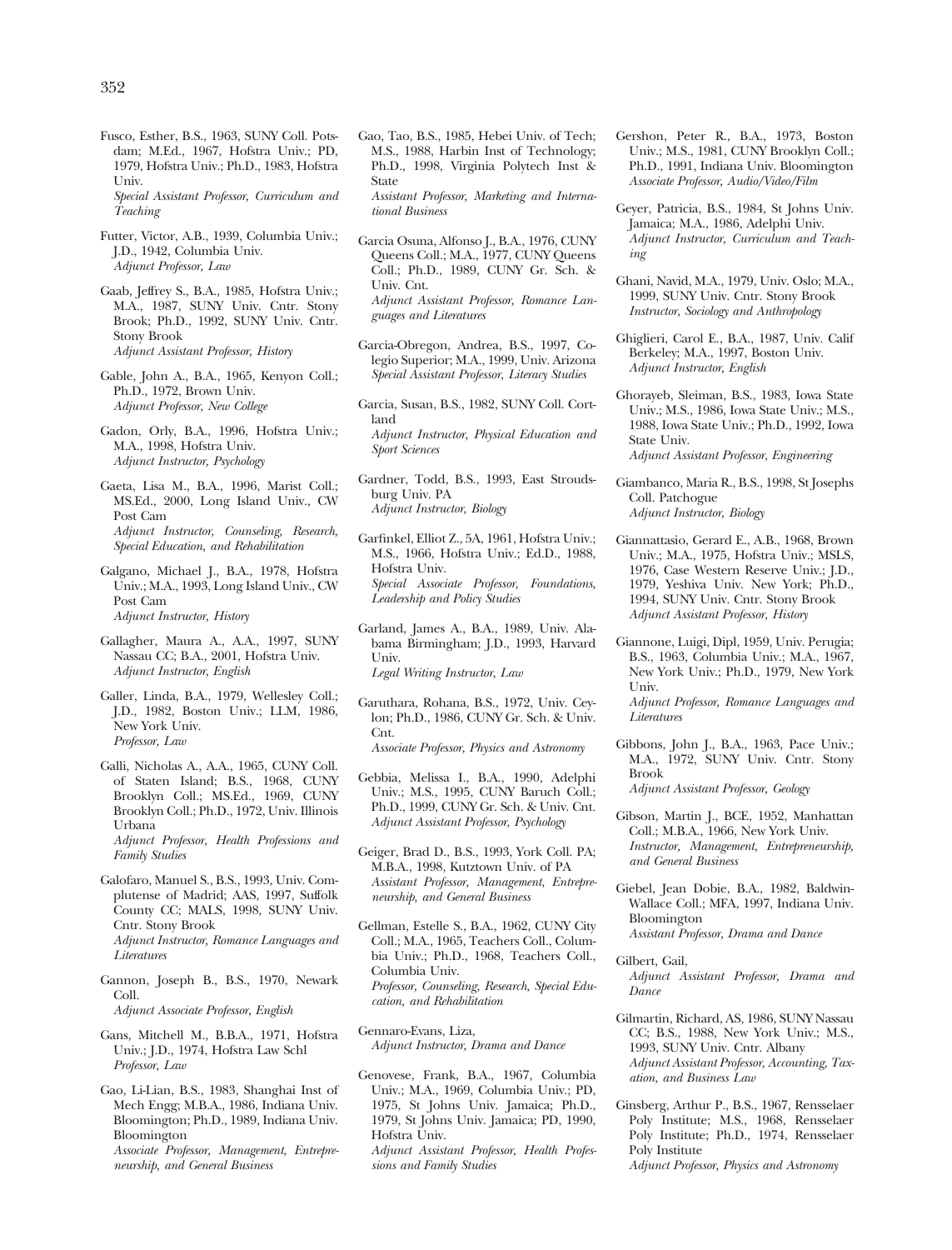Ginsberg, William R., B.A., 1952, Antioch Coll. Yellow Springs; J.D., 1955, Yale Univ. *Professor, Law* 

*The Rivkin, Radler & Kremer Distinguished Professor in Environmental Law* 

- Gioia, Rosalia E., B.A., 1953, CUNY Hunter Coll.; M.A., 1956, CUNY Hunter Coll.; M.S., 1969, Hofstra Univ. *Adjunct Assistant Professor, Physical Education and Sport Sciences*
- Giordano, Michael, B.S., 1976, CUNY Queens Coll.; M.S., 2000, Long Island Univ., CW Post Cam *Adjunct Assistant Professor, Computer Science*
- Godlove Jr., Terry F., B.A., 1977, Oberlin Coll.; M.A., 1979, Univ. Chicago; M.A., 1982, Univ. Chicago; Ph.D., 1984, Univ. Chicago *Professor, Philosophy and Religious Studies*
- Gold, Elissa M., B.A., 1965, SUNY Univ. Cntr. Albany *Adjunct Instructor, Romance Languages and Literatures*
- Gold, Nathan L., B.A., 1969, Johns Hopkins Univ.; DMin, 1974, Rabbinical Coll. Beth Shraga; CAS, 1976, Univ. Pennsylvania *Adjunct Instructor, Finance*
- Gold, Ruth F., B.A., 1953, CUNY Brooklyn Coll.; M.A., 1955, CUNY Brooklyn Coll.; Ph.D., 1973, Teachers Coll., Columbia Univ. *Adjunct Professor, Counseling, Research, Special Education, and Rehabilitation*
- Goldberg, Robert B., B.A., 1966, Marietta Coll.; M.S., 1968, Ithaca Coll.; CAS, 1978, St Johns Univ. Jamaica *Adjunct Assistant Professor, Physical Education and Sport Sciences*
- Goldberg, Stuart, B.A., 1967, CUNY City Coll.; M.S., 1971, CUNY Brooklyn Coll.; PD, 1987, Hofstra Univ. *Adjunct Instructor, Curriculum and Teaching*
- Golden, Kristie L., B.A., 1989, SUNY Univ. Cntr. Stony Brook; M.S., 1992, Hofstra Univ. *Adjunct Instructor, Counseling, Research, Special Education, and Rehabilitation*
- Goldstein, Arthur E., B.Mus., 1950, New England Conservatory Music *Adjunct Professor, Music*

Goldstein, Jean, *Adjunct Assistant Professor, Music* 

Goldstein, Kenneth, B.A., 1997, Hofstra Univ.; MFA, 2000, Brandeis Univ. *Adjunct Assistant Professor, Drama and Dance* 

- Goldwasser, Eugene T., B.B.A., 1964, CUNY Baruch Coll.; M.S., 1967, CUNY City Coll. *Adjunct Instructor, Curriculum and Teaching*
- Golub, Arthur, B.A., 1994, New York Univ.; M.A., 1996, New York Univ.; M.A., 1997, Hofstra Univ. *Adjunct Instructor, Psychology*
- Gonzalez-Dolginko, Elizabeth C., B.F.A., 1974, Coll. New Rochelle; MPS, 1976, Pratt Institute *Assistant Professor, Counseling, Research, Special Education, and Rehabilitation*
- Gonzalez, Susan N., B.A., 1993, Coll. St Elizabeth; M.A., 1996, Hofstra Univ. *Adjunct Instructor, Counseling, Research, Special Education, and Rehabilitation*
- Goodman, Debra L., B.A., 1976, Univ. Michigan Ann Arbor; M.A., 1985, Oakland Univ.; Ph.D., 1999, Michigan State Univ. *Assistant Professor, Literacy Studies*
- Goodman, Kenneth S., A.B., 1949, Univ. Calif Los Angeles; M.A., 1952, Calif St Univ. Los Angeles; Ed.D., 1963, Univ. Calif Los Angeles *Adjunct Professor, Literacy Studies*
- Gordon, David E., B.S., 1992, Univ. Illinois Urbana; B.S., 1997, Hofstra Univ.; M.A., 1999, New York Univ. *Adjunct Instructor, Music*
- Gordon, Emily R., B.A., 1972, CUNY Queens Coll.; M.A., 1975, CUNY Queens Coll.

*Adjunct Assistant Professor, English* 

- Gordon, Robert F., B.S., 1964, CUNY City Coll.; M.S., 1965, Carnegie Mellon Univ.; Ph.D., 1969, Carnegie Mellon Univ. *Executive-in-Residence Business Computer Information Systems and Quantitative Methods*
- Gordon, Tatiana, M.A., 1978, St Petersburg Jr Coll.; M.S., 1992, Hofstra Univ.; Ed.D., 1998, Teachers Coll., Columbia Univ. *Assistant Professor, Curriculum and Teaching*
- Gorin Jr., Robert M., A.B., 1970, Xavier Univ. OH; M.A., 1970, Xavier Univ. OH; M.S., 1974, Hofstra Univ.; Ph.D., 1980, St Louis Univ. MO *Adjunct Assistant Professor, History*
- Gorman, Bernard S., B.A., 1964, CUNY Queens Coll.; M.A., 1967, CUNY Queens Coll.; Ph.D., 1971, CUNY City Coll. *Adjunct Professor, Psychology*
- Gorman, Joanne M., B.S., 1993, SUNY Univ. Cntr. Stony Brook; MSW, 1994, SUNY Univ. Cntr. Stony Brook *Adjunct Assistant Professor, Health Professions and Family Studies*
- Gould, Pauline A., A.A., 1976, SUNY Nassau CC; B.B.A., 1981, CUNY Baruch Coll. *Adjunct Instructor, Biology*
- Graber, Andrew H., B.S., 1982, SUNY Binghamton *Adjunct Instructor, Journalism and Mass Me*
	- *dia Studies*
- Grafstein, Ann Julie, B.A., 1974, Bryn Mawr Coll.; Ph.D., 1984, McGill Univ.; MLIS, 1989, Univ. Western Ontario *Assistant Professor, Library Services*
- Graham, Franklin E., AAS, 1983, SUNY Nassau CC; B.A., 1992, SUNY Coll. Old Westbury *Adjunct Instructor, Computer Science* 
	-
- Granet, Arlene J., B.A., 1952, New York Univ.; M.Ed., 1964, Hofstra Univ. *Adjunct Associate Professor, Curriculum and Teaching*
- Granizo-O'Hare, Marti, B.A., 1985, Coll. Notre Dame MD; J.D., 1988, Fordham Univ.

*Adjunct Professor, Law* 

Grant, Andrew J., B.A., 1967, SUNY Binghamton; M.A., 1970, New York Univ.; MCP, 1975, New York Univ.; Ph.D., 1984, New York Univ.

*Adjunct Associate Professor, Counseling, Research, Special Education, and Rehabilitation* 

- Granz, Amy L., B.A., 1997, Hofstra Univ.; M.S., 2000, Hofstra Univ. *Adjunct Instructor, Literacy Studies*
- Grass, Robin B., AAS, 1971, SUNY Nassau CC; B.A., 1975, Molloy Coll.; M.A., 1987, Hofstra Univ. *Adjunct Assistant Professor, Health Professions and Family Studies*
- Grassi, Peter M., B.S., 1976, Polytechnic Univ. Brooklyn; M.S., 1978, Polytechnic Univ. Brooklyn; Ph.D., 1981, Polytechnic Univ. Brooklyn *Professor, Mathematics*
- Grasso, Joanne, B.A., 1985, St Johns Univ. Jamaica; M.A., 1989, St Johns Univ. Jamaica *Adjunct Instructor, Political Science*
- Graves Jr., Howard E., B.A., 1973, Bucknell Univ.; MLS, 1975, Long Island Univ., CW
- Post Cam; M.A., 1980, Hofstra Univ. *Adjunct Associate Professor, Library Services*
- Greaney, George L., B.A., 1969, New York Univ.; M.A., 1974, New York Univ.; Ph.D., 1992, New York Univ. *Adjunct Assistant Professor, Comparative Literatures and Languages*
- Green, Cumer S., B.S., 1984, Univ. Idaho; M.B.A., 1989, Harvard Univ. *Adjunct Instructor, Finance*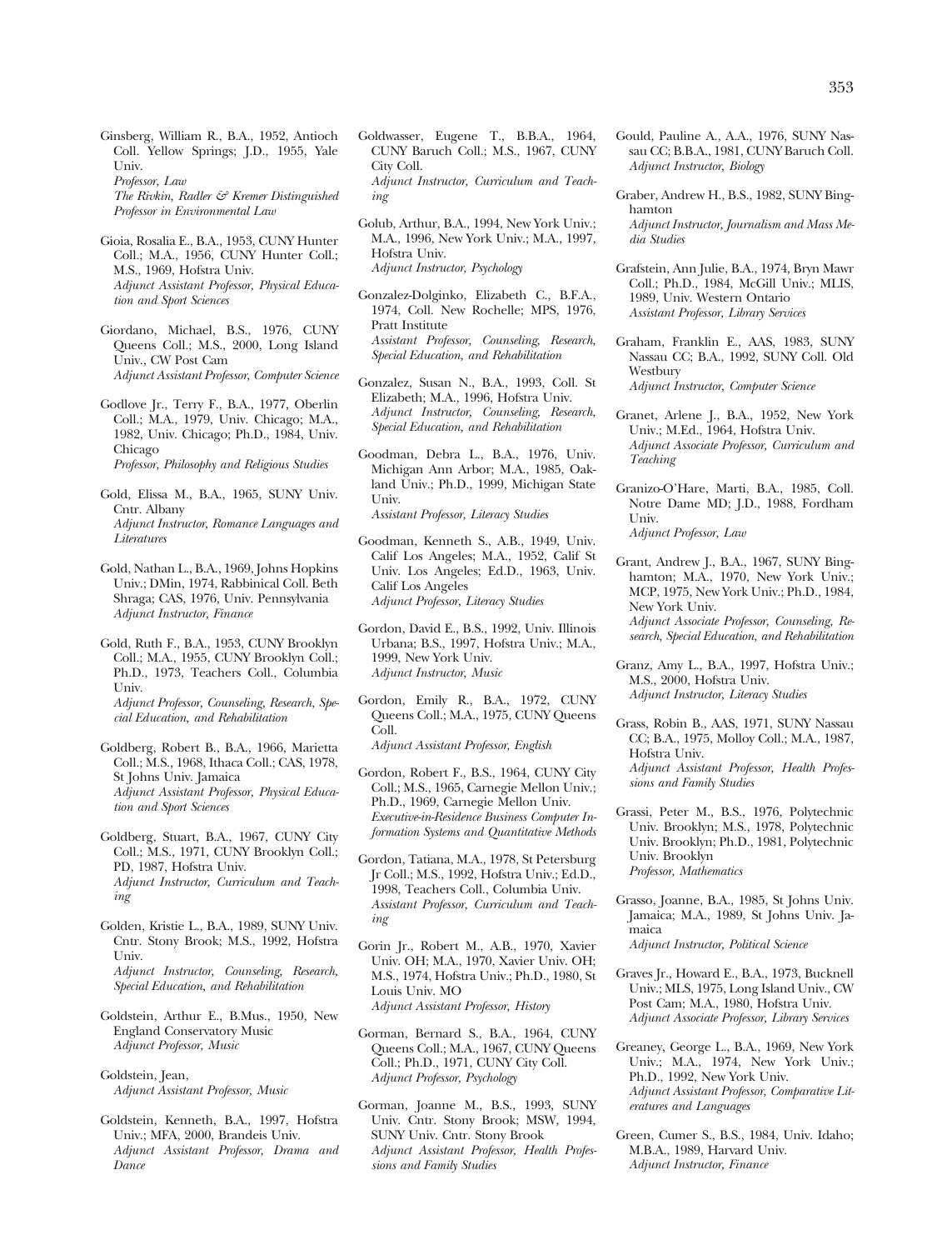Green, David M., B.A., 1980, Univ. Calif Riverside; M.A., 1982, Univ. Calif Riverside; M.A., 1994, Univ. Illinois Urbana; M.A., 1996, Univ. Wisc Madison; Ph.D., 1999, Univ. Wisc Madison *Assistant Professor, Political Science* 

Green, Richard A., B.A., 1968, Univ. Rochester; M.S., 1973, Hofstra Univ. *Adjunct Instructor, English* 

Greenbaum, Joanne, B.A., 1975, Bard Coll. *Adjunct Assistant Professor, Fine Arts* 

Greenwell, Raymond N., B.A., 1974, Univ. San Diego; M.S., 1976, Michigan State Univ.; M.S., 1979, Michigan State Univ.; Ph.D., 1979, Michigan State Univ. *Professor, Mathematics* 

Greifer, Gloria, B.A., 1955, CUNY Brooklyn Coll.; M.S., 1958, Long Island Univ. Brooklyn; M.S., 1978, Adelphi Univ. *Adjunct Instructor, Curriculum and Teaching* 

Grib, Sonia G., B.A., 1957, Hofstra Univ. *Adjunct Assistant Professor, Music* 

Griffin, Charles B., B.A., 1990, CUNY Queens Coll.; M.A., 1992, CUNY Queens Coll.; Ph.D., 1995, Univ. Minnesota Minneapolis *Adjunct Assistant Professor, Music* 

Griffin, Tara A., B.A., 1987, Barnard Coll. Columbia Univ.; J.D., 1992, Harvard Univ. *Adjunct Professor, Law* 

Grillo, Janice, B.S., 1990, Wheelock Coll.; M.S., 1996, Hofstra Univ. *Adjunct Instructor, Literacy Studies* 

Groarke, Edward J., B.A., 1969, St Francis Coll. NY; M.A., 1972, CUNY Brooklyn Coll.; J.D., 1979, St Johns Univ. Jamaica; LLM, 1983, New York Univ.; LLM, 1994, New York Univ. *Adjunct Professor, Law* 

Grosskopf, Christopher J., B.S., 1993, York Coll. PA; M.S., 1995, Calif Univ. of PA *Adjunct Assistant Professor, Physical Education and Sport Sciences* 

Grossman, Bruce D., A.B., 1958, Yale Univ.; M.A., 1961, Duke Univ.; Ph.D., 1964, Duke Univ. *Adjunct Professor, New College* 

Grossman, Heather T., B.A., 1985, Univ. Pennsylvania; M.A., 1988, Hofstra Univ. *Adjunct Instructor, Speech-Language-Hearing-Sciences* 

Grossman, Joanna L., B.A., 1990, Amherst Coll.; J.D., 1994, Stanford Univ. *Associate Professor, Law* 

Grossman, Stuart, M.S., 1991, Hofstra Univ.; Ed.D., 1998, Hofstra Univ. *Adjunct Assistant Professor, Counseling, Research, Special Education, and Rehabilitation*  Grossman, Wayne, B.S., 1983, SUNY Binghamton; Ph.D., 1996, Texas A&M Univ. Coll. Station *Assistant Professor, Management, Entrepreneurship, and General Business* 

Grove, Amanda N., A.A., 1996, Sauk Valley CC; B.S., 1999, Southrn Illinois Univ. Carbonda; M.S., 2001, Southrn Illinois Univ. Carbonda *Adjunct Instructor, Speech Communication and Rhetorical Studies* 

Guarascio, Julie M., B.A., 1999, SUNY Univ. Cntr. Stony Brook; M.S., 2000, Hofstra Univ. *Adjunct Instructor, Psychology* 

Guarnaccia, Vincent J., B.B.A., 1964, CUNY City Coll.; MS.Ed., 1966, CUNY City Coll.; Ph.D., 1970, Teachers Coll., Columbia Univ. *Associate Professor, Psychology* 

Guiahi, Farrokh, B.S., 1967, Univ. London; M.S., 1970, London Schl Economics; Ph.D., 1975, Stanford Univ. *Associate Professor, Business Computer Information Systems and Quantitative Methods* 

Guilbert, Anthony R., B.A., 1995, Long Island Univ. Southampton; M.A., 1998, Hofstra Univ. *Adjunct Instructor, English* 

Guldmann, Rony H., B.A., 1995, Univ. Michigan Ann Arbor; M.A., 2000, Indiana Univ. Bloomington; Ph.D., 2002, Indiana Univ. Bloomington *Adjunct Assistant Professor, Philosophy and Religious Studies* 

Gullen, Walter P., B.A., 1971, CUNY City Coll.; M.A., 1972, CUNY City Coll. *Adjunct Instructor, English* 

Gulli, Anthony V., B.S., 1966, Univ. Dayton; M.S., 1972, CUNY Brooklyn Coll. *Adjunct Assistant Professor, Physical Education and Sport Sciences* 

Gungor, Figen, B.A., 2000, Hofstra Univ.; M.P.A., 2001, Syracuse Univ. *Adjunct Instructor, Political Science* 

Guthman, John C., B.S., 1980, Northestrn. Univ.; M.A., 1985, Western Michigan Univ. *Adjunct Assistant Professor, Psychology* 

Guttmann, Robert P., B.A., 1972, Univ. Vienna (Wein); M.A., 1974, Univ. Wisc. Madison; Ph.D., 1979, Thames Polytechnic

*Professor, Economics and Geography* 

Gwirceman, Orit, B.A., 1986, Tel Aviv Univ. *Instructor, Philosophy and Religious Studies* 

Hafeez, Sanam, B.A., 1998, CUNY Queens Coll.; M.S., 1999, Hofstra Univ. *Adjunct Instructor, Psychology* 

Hafner, Harry, B.S., 1956, C I Parhon Univ.; M.S., 1957, C I Parhon Univ.; Ph.D., 1972, Babes-Bolyai Univ. *Adjunct Associate Professor, Physics and Astronomy* 

Hagenbruch, Harriet A., B.A., 1957, CUNY Hunter Coll.; M.L.S., 1986, Long Island Univ., CW Post Cam; M.A., 1992, Hofstra Univ. *Assistant Professor, Library Services* 

Hahn, Christopher M., B.A., 1994, SUNY Univ. Cntr. Albany; J.D., 1999, St. Johns Univ. Jamaica

*Adjunct Assistant Professor, School for University Studies* 

Hakola, John W., B.A.E., 1961, Polytechnic Univ. Brooklyn; M.S., 1965, Polytechnic Univ. Brooklyn *Adjunct Associate Professor, Engineering* 

Hall, Robert L., B.A., 1964, Swarthmore Coll.; Ph.D., 1969, Univ. Chicago *Adjunct Associate Professor, New College* 

Halliday, Nancy E., B.S., 1973, Phila. Coll. Bible; M.S., 1975, Arizona State Univ. Tempe; Ph.D., 1992, Temple Univ. *Associate Professor, Physical Education and Sport Sciences* 

Halper, Emanuel B., B.A., 1954, CUNY City Coll.; J.D., 1957, Columbia Univ. *Adjunct Professor, Law* 

Hamann, Trent H., B.A., 1993, CUNY Queens Coll.; M.A., 1996, SUNY Binghamton

*Adjunct Instructor, Philosophy and Religious Studies* 

Hamian, Khosrow, B.S., 1977, Univ. Isfahan; M.A., 1981, SUNY Univ. Cntr. Stony Brook; M.S., 1983, SUNY Univ. Cntr. Stony Brook

*Adjunct Assistant Professor, Business Computer Information Systems and Quantitative Methods* 

Hanley, Marsha, B.A., 1973, Hofstra Univ.; M.F.A., 1985, Long Island Univ., CW Post Cam *Adjunct Assistant Professor, Fine Arts* 

Hannan, Andrea, B.A., 1990, Univ. Maryland Coll. Park; M.A., 1992, Univ. Maryland Coll. Park *Adjunct Instructor, Speech-Language-Hearing-Sciences* 

- Hardcastle-Cottam, Amy, B.A., 1992, Brigham Young Univ. Utah; M.A., 1997, Univ. Texas San Antonio *Adjunct Instructor, English*
- Hardiman, John A., B.E.E., 1960, Manhattan Coll.; M.S., 1965, Adelphi Univ.; M.S., 1970, Polytechnic Univ. Brooklyn; P.D., 1978, St. John's Univ. Jamaica *Adjunct Assistant Professor, Business Computer Information Systems and Quantitative Methods*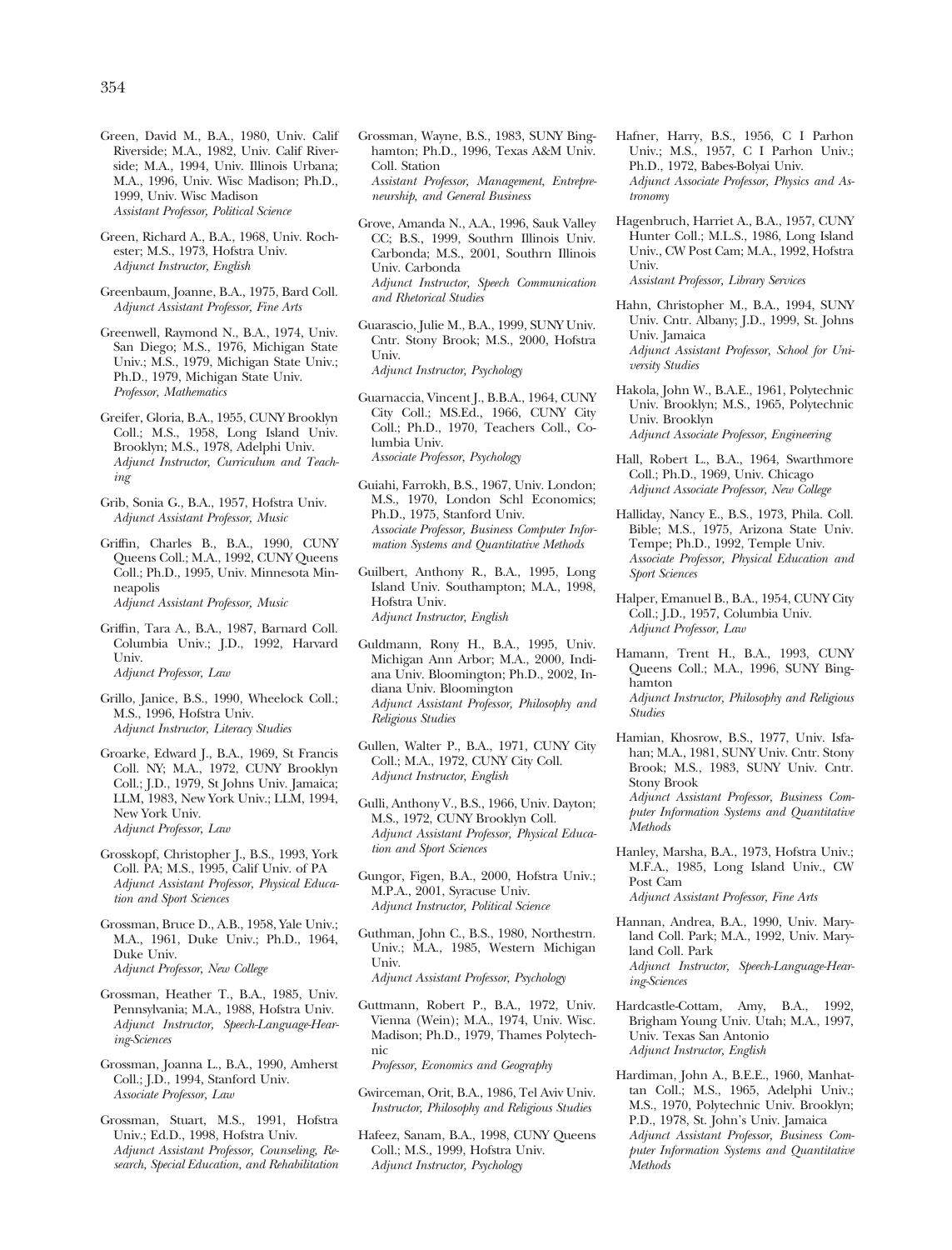Harned, Marguerite, B.S., 1969, East Stroudsburg Univ. PA; M.A., 1975, Adelphi Univ. *Adjunct Instructor, Physical Education and Sport Sciences* 

Harpel-Burke, Pamela K., B.A., 1982, Ohio State Univ. Columbus; M.L.S., 1988, Florida State Univ. *Instructor, Library Services* 

Harris, Richard C., A.B., 1967, Univ. North Carolina Chapel Hill; M.A., 1968, Univ. North Carolina Chapel Hill; Ph.D., 1974, Univ. North Carolina Chapel Hill *Adjunct Professor, English* 

Harris, Robert C., B.A., 1974, SUNY Univ. Cntr. Stony Brook; J.D., 1978, New York Univ. *Adjunct Professor, Law* 

Harrison, Russell T., B.A., 1967, CUNY City Coll.; M.A., 1967, SUNY Binghamton; Ph.D., 1983, SUNY Univ. Cntr. Stony Brook *Adjunct Professor, English* 

- Harshbarger, Scott B., B.A., 1983, San Francisco State Univ.; M.A., 1986, San Francisco State Univ.; Ph.D., 1991, Duke Univ. *Associate Professor, English*
- Harvey-Salaam, Dyane M., *Adjunct Assistant Professor, Drama and Dance*
- Harvey, Laurie A., B.S., 1981, Illinois State Univ.; M.S., 1987, SUNY Univ. Cntr. Stony Brook; P.D., 1989, Long Island Univ., CW Post Cam; M.B.A., 1991, Dowling Coll. *Adjunct Instructor, Business Computer Information Systems and Quantitative Methods*
- Hastings, Harold M., B.S., 1967, Yale Univ.; M.A., 1969, Princeton Univ.; Ph.D., 1972, Princeton Univ. *Professor, Mathematics*
- Hawkey, Richard J., B.A., 1949, St. John's Univ. Jamaica; M.A., 1975, SUNY Univ. Cntr. Stony Brook *Adjunct Instructor, English*
- Hayden, Grant M., B.A., 1989, Univ. Kansas; M.A., 1991, Univ. Kansas; J.D., 1995, Stanford Univ. *Associate Professor, Law*
- Healy, Peter, B.S., 1983, Columbia Univ.; M.S., 1984, Columbia Univ.; M.B.A., 1992, New York Univ. *Adjunct Assistant Professor, Engineering*
- Heckelman, Stacey, B.A., 1998, Drew Univ.; M.S., 2000, Hofstra Univ. *Adjunct Instructor, Psychology*
- Heckendorn, Frederick, 3, B.A., 1964, CUNY Queens Coll.; M.A., 1966, CUNY Queens Coll.; Ed.D., 1996, Hofstra Univ. *Adjunct Assistant Professor, Curriculum and Teaching*
- Heckman, Diane, B.A., 1977, St. John's Univ. Jamaica; J.D., 1980, St. John's Univ. Jamaica *Adjunct Assistant Professor, Physical Education and Sport Sciences*
- Hedstrom Jr., Lars, B.S., 1974, Univ. Nebraska Omaha; M.C.A., 1982, New York Inst. Tech. *Adjunct Assistant Professor, Speech Communication and Rhetorical Studies*
- Heinssen, Barbara A., B.A., 1982, Hofstra Univ. *Adjunct Assistant Professor, English*
- Heller, Kythe L., B.A., 1997, Reed Coll. *Adjunct Instructor, English*
- Hellerman, Leon, B.A., 1953, CUNY Queens Coll.; M.A., 1958, CUNY Queens Coll.; Ed.D., 1972, New York Univ. *Adjunct Professor, Political Science*
- Henderson, David, B.F.A., 1989, Carnegie Mellon Univ.; M.F.A., 1994, Carnegie Mellon Univ. *Assistant Professor, Drama and Dance*
- Hendler, Kenneth R., B.S., 1962, New York Univ.; M.A., 1965, New York Univ. *Adjunct Instructor, Physical Education and Sport Sciences*
- Henner, Murray, B.A., 1973, Hofstra Univ.; J.D., 1976, Western New England Coll. *Adjunct Associate Professor, New College*
- Henry, Jeanne M., B.S., 1981, Indiana St. Univ. Terre Haute; M.F.A., 1983, Bowling Green St. Univ. Bowling; Ed.D., 1992, Univ. Cincinnati Cincinnati *Associate Professor, Literacy Studies*
- Henwood, Kenneth A., B.A., 1967, Univ. Colorado; M.A., 1969, Univ. Toronto; Ph.D., 1975, Univ. Toronto *Adjunct Assistant Professor, Philosophy and Religious Studies*
- Herbert, Diane, A.A., 1990, SUNY Coll. Tech. Farmingdale; B.A., 1992, St. Joseph's Coll. Patchogue; M.A., 1994, Fordham Univ.; Ph.D., 2000, Fordham Univ. *Assistant Professor, and Teaching Fellow School for University Studies*
- Herman, Andrew, B.S., 1970, Indiana St. Univ. Terre Haute; M.A., 1972, Adelphi Univ. *Adjunct Instructor, Health Professions and Family Studies*

Hernandez-Cabrera, Heriberto J., B.A., 1995, Univ. Complutense of Madrid; M.A., 2001, Long Island Univ., CW Post Cam *Adjunct Instructor, Romance Languages and* 

*Literatures* 

Hernandez, Annamaria, B.A., 1998, Pavia Univ.

*Adjunct Instructor, Romance Languages and Literatures* 

- Herold, Conrad M., B.A., 1982, Morningside Coll.; M.A., 1987, Univ. Texas Austin; Ph.D., 1994, Univ. Texas Austin *Assistant Professor, and Teaching Fellow New College*
- Herpel, Ann E., B.A., 1985, Univ. South; M.A., 1987, Univ. Essex; M.A.R., 1995, Yale Univ. *Adjunct Instructor, Philosophy and Religious Studies*
- Herzbach, Richard, B.A., 1970, Univ. Cincinnati Cincinnati; J.D., 1973, Hofstra Law Schl. *Adjunct Professor, Law*
- Herzog, Jonathan C., B.A., 1983, Clark Univ.; J.D., 1991, Fordham Univ. *Adjunct Assistant Professor, Accounting, Taxation, and Business Law*
- Hettrick, William E., B.Mus., 1962, Univ. Michigan Ann Arbor; M.A., 1964, Univ. Michigan Ann Arbor; Ph.D., 1968, Univ. Michigan Ann Arbor *Professor, Music*
- Heuermann, Patricia, P.D., 1956, Curtis Institute Music *Adjunct Professor, Music*
- Hey, Damian W., B.A., 1991, Columbia Univ.; Ph.D., 1996, SUNY Univ. Cntr. Stony Brook *Assistant Professor, Journalism and Mass Media Studies*
- Hickey Jr., James E., B.S., 1966, Univ. Florida; J.D., 1970, Univ. Georgia Athens; Ph.D., 1977, Cambridge Univ. *Professor, Law*
- Higa, Teruyuki, B.A., 1967, Ryukyu Univ. *Adjunct Instructor, Physical Education and Sport Sciences*
- High, Robert V., B.A., 1968, Adelphi Univ.; M.B.A., 1974, Adelphi Univ.; M.S., 1976, SUNY Univ. Cntr. Stony Brook; M.S., 1982, Adelphi Univ.; Ph.D., 1987, Hofstra Univ.

*Adjunct Associate Professor, Mathematics* 

- Hill, Robert V., B.S., 1997, Hofstra Univ.; M.S., 2002, SUNY Univ. Cntr. Stony Brook *Adjunct Instructor, Biology*
- Hillebrand, Randal K., B.S., 1989, Hofstra Univ.; M.B.A., 1995, Hofstra Univ. *Adjunct Instructor, Audio/Video/Film*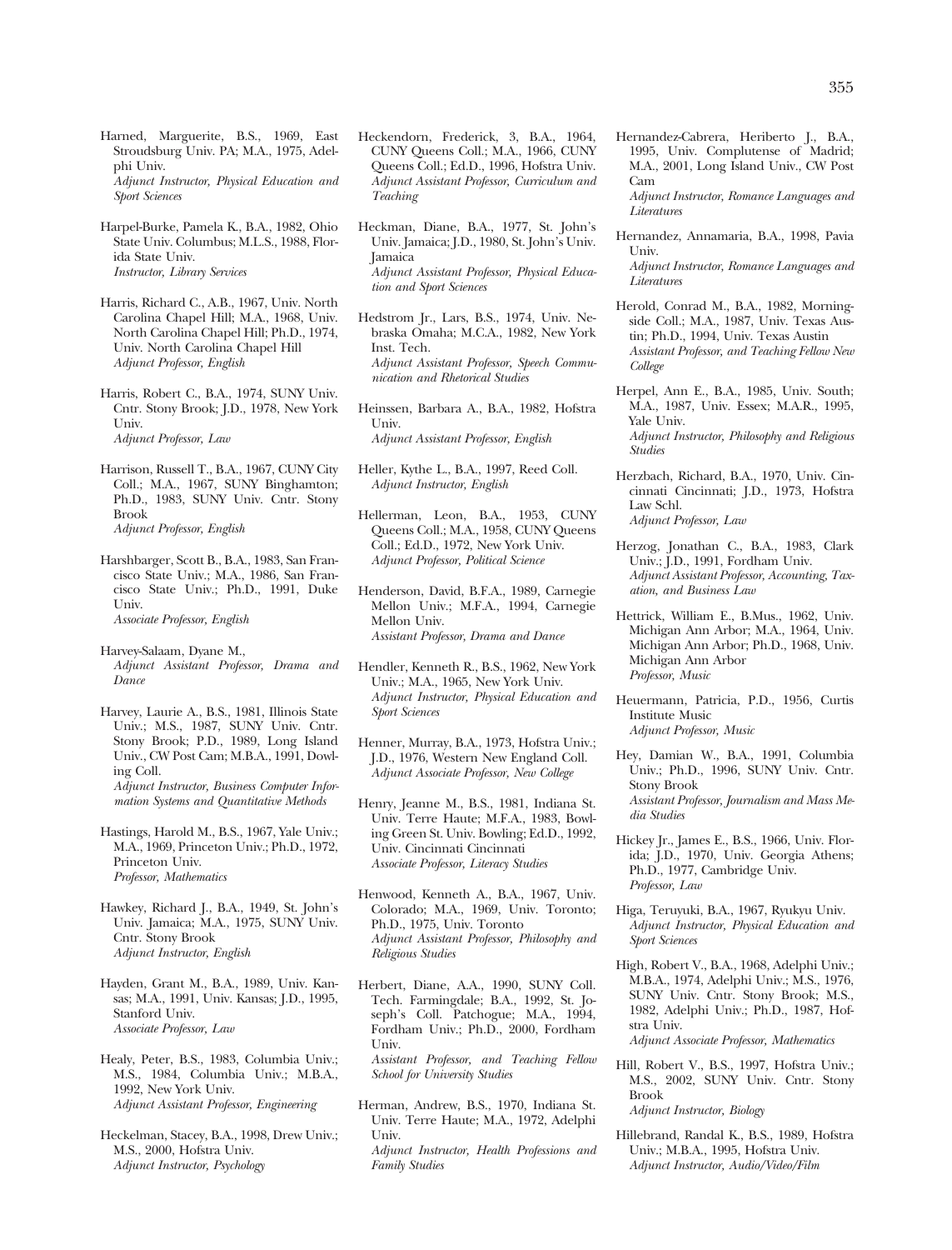Hilson, M. Douglas, B.F.A., 1963, Cranbrook Academy Art; M.F.A., 1965, Univ. Washington *Professor, Fine Arts* 

Himelfarb, Richard I., B.A., 1985, Univ. Maryland; M.A., 1988, Univ. Rochester; Ph.D., 1993, Univ. Rochester *Associate Professor, Political Science* 

Himmelstein, Virginia R., B.A., 1965, Hofstra Univ.; M.A., 1973, Hofstra Univ. *Adjunct Instructor, Curriculum and Teaching* 

Hines, S. Maxwell, B.S., 1983, CUNY York Coll.; Ed.M., 1988, SUNY Coll. Buffalo; Ph.D., 1993, SUNY Coll. Buffalo *Associate Professor, Curriculum and Teaching* 

Hinton, John H., B.A., 1961, Washington Univ.; M.A., 1965, Teachers Coll., Columbia Univ.; P.D., 1971, CUNY Queens Coll. *Adjunct Instructor, Curriculum and Teaching* 

Hittleman, Rita, B.A., 1964, CUNY Queens Coll.; M.S., 1967, CUNY Queens Coll. *Adjunct Professor, Speech Communication and Rhetorical Studies* 

Hochberg, Carol R., B.A., 1967, CUNY Queens Coll.; M.L.S., 1990, CUNY Queens Coll. *Instructor, Library Services* 

Hodge, G. Derrick, B.A., 1992, Suffolk Univ.; M.Div., 1996, Union Theological Seminary; M.Ph., 2002, CUNY Gr. Sch. & Univ. Cnt. *Adjunct Instructor, Sociology and Anthropology* 

Hodnett, Mary P., B.A., 1956, St. John's Univ. Jamaica; M.S., 1957, CUNY Queens Coll.; Ph.D., 1971, St. John's Univ. Jamaica *Adjunct Assistant Professor, Curriculum and Teaching* 

Hogan, John J., B.A., 1966, St. John's Univ. Jamaica; M.B.A., 1969, St. John's Univ. Jamaica *Adjunct Assistant Professor, Finance* 

- Holfester, Christopher F., B.A., 1993, SUNY Coll. Plattsburgh; M.A., 1997, Auburn Univ. Auburn Univ. *Adjunct Instructor, Speech Communication and Rhetorical Studies*
- Holland, Robert A., B.S., 1980, Univ. Wisc. Madison; M.A., 1982, Univ. Illinois Chicago; Ph.D., 1989, Univ. Illinois Chicago *Associate Professor, Philosophy and Religious Studies*
- Hollander, Alan, B.A.M., 1975, Hofstra Univ.; M.A., 1980, Long Island Univ., CW Post Cam *Adjunct Assistant Professor, Music*

Hollander, Martha, B.A., 1980, Yale Univ.; M.A., 1985, Univ. Calif. Berkeley; Ph.D., 1990, Univ. Calif. Berkeley *Associate Professor, and Teaching Fellow New College* 

Holley, Danielle Ren, B.A., 1996, Yale Univ.; J.D., 1999, Harvard Univ. *Associate Professor, Law* 

- Holtzman, Mark P., B.B.A., 1988, Hofstra Univ.; C.P.A., 1991, Ph.D., 1997, Univ. Texas Austin *Assistant Professor, Accounting, Taxation, and Business Law*
- Hom, Edward, A.S., 1984, SUNY Nassau CC; B.S., 1987, Hofstra Univ. *Adjunct Instructor, Computer Science*

Homer, Christopher M., B.F.A., 1984, Adelphi Univ.; M.A., 1988, Adelphi Univ. *Adjunct Instructor, Health Professions and Family Studies* 

Honig, Gerald, B.S., 1962, SUNY Coll. Oneonta; M.A., 1970, Adelphi Univ. *Adjunct Instructor, Mathematics* 

Hornstein, Barry, B.A., 1963, Adelphi Univ.; M.S., 1972, St. John's Univ. Jamaica *Adjunct Instructor, Mathematics* 

Horowitz, Steven A., B.A., 1981, Hofstra Univ.; J.D., 1984, Hofstra Law Schl.; M.B.A., 1989, Hofstra Univ. *Adjunct Professor, Law* 

- Horvath, Patricia L., B.A., 1983, Emerson Coll.; M.F.A., 2001, Univ. Mass. Amherst *Adjunct Assistant Professor, School for University Studies*
- Howard, Thomas A., B.S., 1971, Southrn Connecticut State Univ.; M.S., 1977, Adelphi Univ.; P.D., 1988, Long Island Univ., CW Post Cam *Adjunct Assistant Professor, Physical Education and Sport Sciences*

Htyte, Nay, B.S., 2001, Hofstra Univ. *Adjunct Instructor, Biology* 

Huckins, Nancy A., B.A., 1975, SUNY Univ. Cntr. Albany; M.P.A., 1981, CUNY Baruch Coll.; Ph.D., 1992, CUNY Gr. Sch. & Univ. Cnt. *Associate Professor, Finance* 

Hughes, Angela D., B.A., 1945, St. Joseph's Coll.; M.A., 1947, Brown Univ. *Adjunct Assistant Professor, English* 

Hunter, Margaret A., B.S., 1989, Rice Univ.; M.S., 1993, Rice Univ.; Ph.D., 1996, Rice Univ.

*Adjunct Assistant Professor, Engineering* 

Hyatt, Martin A., B.A., 1996, Eugene Bible Coll.; M.F.A., 1999, New Schl./Eugene Lang. Coll. *Adjunct Assistant Professor, School for University Studies* 

- Hyman, David B., B.A., 2000, New York Univ. *Adjunct Instructor, School for University Studies*
- Hymes, Elliot R., B.A., 1969, CUNY Brooklyn Coll.; M.A., 1972, CUNY Brooklyn Coll. *Adjunct Instructor, Curriculum and Teaching*
- Hymowitz, David, B.A., 1985, SUNY Univ. Cntr. Stony Brook; M.S.W., 1987, SUNY Univ. Cntr. Stony Brook *Adjunct Assistant Professor, Health Professions and Family Studies*
- Imam, Qaiser, B.A., 1987, CUNY Queens Coll.; M.A., 1990, CUNY Queens Coll. *Adjunct Instructor, Business Computer Information Systems and Quantitative Methods*
- Immerso, Sandra, B.A., 1974, CUNY Queens Coll.; M.A., 1979, Hofstra Univ. *Adjunct Instructor, Romance Languages and Literatures*
- Impagliazzo, John, B.S., 1964, St. John's Univ. Jamaica; M.S., 1966, SUNY Univ. Cntr. Stony Brook; M.S., 1978, Adelphi Univ.; Ph.D., 1983, Adelphi Univ. *Professor, Computer Science*
- Inal, Vedit, B.S., 1976, Technical Univ.; M.S., 1979, State Academy of Engg. & Arch.; M.A., 1986, New Schl./Eugene Lang Coll.

*Adjunct Instructor, Economics and Geography* 

- Infield, Warren R., B.A., 1962, CUNY Hunter Coll.; M.A., 1964, CUNY Hunter Coll. *Professor, Fine Arts*
- Ingles, Gregory A., B.A., 1995, Oberlin Coll.

*Adjunct Instructor, Music* 

- Ingles, Kristine K., B.M., 1993, Univ. Michigan Ann Arbor; M.M., 1997, Univ. Michigan Ann Arbor *Adjunct Assistant Professor, Music*
- Intrieri, Barbara E., A.S., 1981, SUNY Nassau CC; B.S., 1983, Hofstra Univ.; M.S.Ed., 1984, Hofstra Univ. *Adjunct Instructor, Physical Education and Sport Sciences*
- Ippolito, Anna A., B.A., 1996, SUNY Univ. Cntr. Stony Brook; M.A., 1997, SUNY Univ. Cntr. Stony Brook *Adjunct Instructor, Sociology and Anthropology*
- Ippolito, Margaret M., B.S., 1987, Molloy Coll.; M.A., 1988, Hofstra Univ.; P.D., 1994, Hofstra Univ.; Ed.D., 1996, Hofstra Univ.

*Adjunct Assistant Professor, Counseling, Research, Special Education, and Rehabilitation*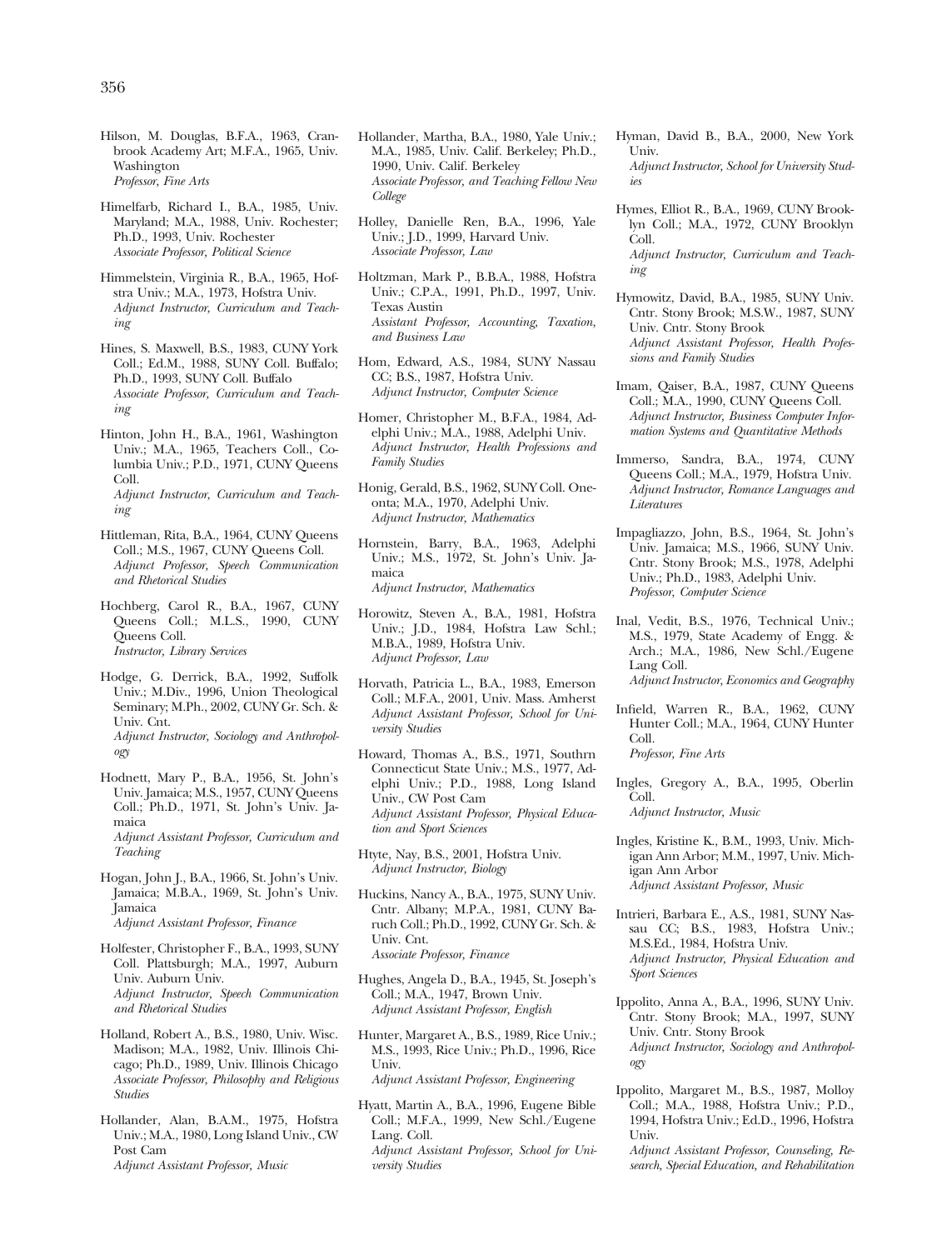Isaacs, Howard M., B.A., 1972, Lake Forest Coll.; M.A., 1979, Univ. Chicago *Adjunct Instructor, Philosophy and Religious Studies* 

Ismailescu, Dan, B.S., 1990, Universitatea din Bucuresti; Ph.D., 2001, New York Univ. *Assistant Professor, Mathematics* 

Jaccarino, Victor, B.A., 1968, Allegheny Coll.; M.A., 1973, Hofstra Univ.; P.D., 1984, Long Island Univ., CW Post Cam *Adjunct Instructor, Curriculum and Teaching* 

Jacob, Bernard E., B.A., 1954, St. John's Coll. MD; J.D., 1960, Univ. Calif. Berkeley; M.A., 1979, New Schl./Eugene Lang. Coll. *Professor, Law The Alexander M. Bickel Distinguished Professor in Communication Law* 

Jacobs, Harvey M., B.S., 1964, CUNY Brooklyn Coll.; M.B.A., 1966, St. John's Univ. Jamaica; C.P.A., 1973, *Adjunct Associate Professor, Accounting, Taxation, and Business Law* 

Jaffe, Barbara E., B.A., 1964, Long Island Univ., CW Post Cam; M.A., 1979, New Schl./Eugene Lang. Coll. *Associate Professor, Fine Arts* 

James, William L., B.S., 1971, McGill Univ.; M.S., 1974, Purdue Univ.; Ph.D., 1981, Purdue Univ. *Professor, Marketing and International Business* 

- Jamison, Sr., Alexander, B.A., 1986, Univ. North Carolina Chapel Hill; M.Div., 1990, Andover Newton Theological Sch.; D.Min., 1994, United Theological Seminary *Adjunct Assistant Professor, Speech Communication and Rhetorical Studies*
- Janer, Zilkia, B.A., 1992, Univ. Puerto Rico Rio Piedras; Ph.D., 1998, Duke Univ. *Assistant Professor, Romance Languages and Literatures*

Janssen, Ronald R., B.A., 1967, Augustana Coll.; M.A., 1971, Univ. Kentucky; Ph.D., 1977, Univ. Kentucky *Associate Professor, English* 

Jarvis, Scott E., B.A., 1984, Hofstra Univ.; M.A., 1996, Hofstra Univ. *Adjunct Instructor, English* 

Javadi, Mohammad, B.E., 1982, SUNY Univ. Univ. Cntr. Stony Brook; M.E., 1986, Manhattan Coll.; M.S., 1989, Adelphi Univ. *Adjunct Assistant Professor, Business Com-*

*puter Information Systems and Quantitative Methods* 

Jean, Denis-Jacques, B.S., 1967, Centrl. Connecticut St. Univ.; M.A., 1969, Pennsylvania St. Univ. Univ. Park; Ph.D., 1974, Pennsylvania St. Univ. Univ. Park; J.D., 1989, Hofstra Law Schl. *Associate Professor, Romance Languages and Literatures* 

- Jensen, Richard A., B.E., 1966, Cooper Union; M.S., 1967, Columbia Univ.; D.Sc., 1975, Columbia Univ.; M.B.A., 1981, St. John's Univ. Jamaica *Associate Professor, Engineering*
- Jensky, Arthur, B.A., 1967, CUNY Queens Coll.; M.A., 1975, Hofstra Univ. *Adjunct Assistant Professor, Chemistry*

Jewell, Jerald J., B.S., 1954, SUNY Coll. Cortland; M.A., 1961, New York Univ. *Adjunct Assistant Professor, Physical Education and Sport Sciences* 

Jill-Rito, Jacqueline, B.A., 1974, St. Joseph Coll. CT; M.A., 1977, Middlebury Coll. *Adjunct Instructor, Romance Languages and Literatures* 

Johnson, Craig A., B.A., 1985, Colgate Univ.; M.S., 1990, Syracuse Univ.; Ph.D., 1993, Syracuse Univ. *Associate Professor, Psychology* 

Johnson, Keisha M., B.A., 1997, SUNY Coll. Old Westbury; M.S., 2002, Iona Coll. *Adjunct Instructor, Sociology and Anthropology* 

Johnson, Laurie S., B.A., 1972, SUNY Coll. Oneonta; M.S.Ed., 1973, SUNY Coll. Oneonta; Ph.D., 1985, Hofstra Univ. *Associate Professor, Counseling, Research, Special Education, and Rehabilitation* 

Jones, Richard C., B.S., 1979, Drexel Univ.; C.P.A., 1981, Ph.D., 2001, Rutgers Univ. *Assistant Professor, Accounting, Taxation, and Business Law* 

- Joseph, Patricia E., B.A., 1988, Dowling Coll.; M.S., 1991, Dowling Coll. *Adjunct Instructor, Speech Communication and Rhetorical Studies*
- Joseph, Patricia M., B.A., 1952, CUNY Hunter Coll.; M.A., 1958, Teachers Coll., Columbia Univ. *Adjunct Instructor, Physical Education and Sport Sciences*
- Judlowitz, Sharon L., B.S., 1986, Ithaca Coll.; M.A., 1989, CUNY Queens Coll. *Adjunct Instructor, Speech-Language-Hearing-Sciences*
- Kalafer, Francine, B.S., 1973, SUNY Coll. Cortland; M.S., 1979, SUNY Univ. Cntr. Stony Brook *Adjunct Instructor, Physical Education and Sport Sciences*
- Kallaur, Constantine H., B.S., 1958, Columbia Univ.; M.A., 1966, Hofstra Univ.; Ph.D., 1981, New York Univ. *Adjunct Professor, Comparative Literatures and Languages*
- Kamberova, Gerda L., M.S., 1982, Univ. Sofia; Ph.D., 1992, Univ. Pennsylvania *Assistant Professor, Computer Science*

Kamran, Annelies Z., B.A., 1991, Boston Univ.; M.A., 1994, Boston Univ.; M.B.A., 1997, Dowling Coll. *Adjunct Instructor, Political Science* 

- Kanatsu, Takashi, L.L.B., 1990, Hokkaido Univ.; M.A., 1992, Georgetown Univ.; M.Phil., 1996, Columbia Univ.; Ph.D., 2002, Columbia Univ. *Assistant Professor, Political Science*
- Kang, Sung-Hak, B.A., 1977, Sogang Univ.; Ph.D., 1990, Univ. Texas Austin; M.A., 1996, Columbia Univ. *Adjunct Assistant Professor, Philosophy and Religious Studies*
- Kapit, Ellen M., B.A., 1971, Emerson Coll.; M.A., 1975, CUNY Brooklyn Coll. *Adjunct Instructor, Physical Education and Sport Sciences*
- Kaplan, Ira T., B.A., 1955, New York Univ.; M.A., 1956, Columbia Univ.; Ph.D., 1959, Columbia Univ. *Professor, Psychology*
- Kaplan, Jeanie D., B.S., 1962, CUNY Brooklyn Coll.; M.S., 1972, CUNY Brooklyn Coll. *Adjunct Assistant Professor, Health Profes-*

*sions and Family Studies* 

- Kaplan, Nancy, B.A., 1973, Hofstra Univ. *Associate Professor, Audio/Video/Film*
- Kapp, Kristin E., B.A., 1994, Long Island Univ. Southampton; M.A., 1998, SUNY Univ. Cntr. Stony Brook *Adjunct Instructor, English*
- Kappenberg, John W., B.S., 1964, Fairfield Univ.; M.A., 1968, New York Univ.; Ed.D., 1985, Hofstra Univ. *Adjunct Associate Professor, Foundations, Leadership and Policy Studies*
- Karabatos, Elena, B.A., 1983, Tufts Univ.; J.D., 1986, Brooklyn Law School *Adjunct Professor, Law*
- Karagozoglu, Ahmet K., B.S., 1992, Bogazici Univ.; M.B.A., 1994, Univ. Wisc. Oshkosh; Ph.D., 1999, CUNY Baruch Coll.

*Assistant Professor, Finance* 

Karmen, Jessica A., B.A., 1967, Adelphi Univ.; M.A., 1973, New Schl./Eugene Lang Coll.; M.S.W., 1985, CUNY Hunter Coll.

*Adjunct Assistant Professor, Sociology and Anthropology*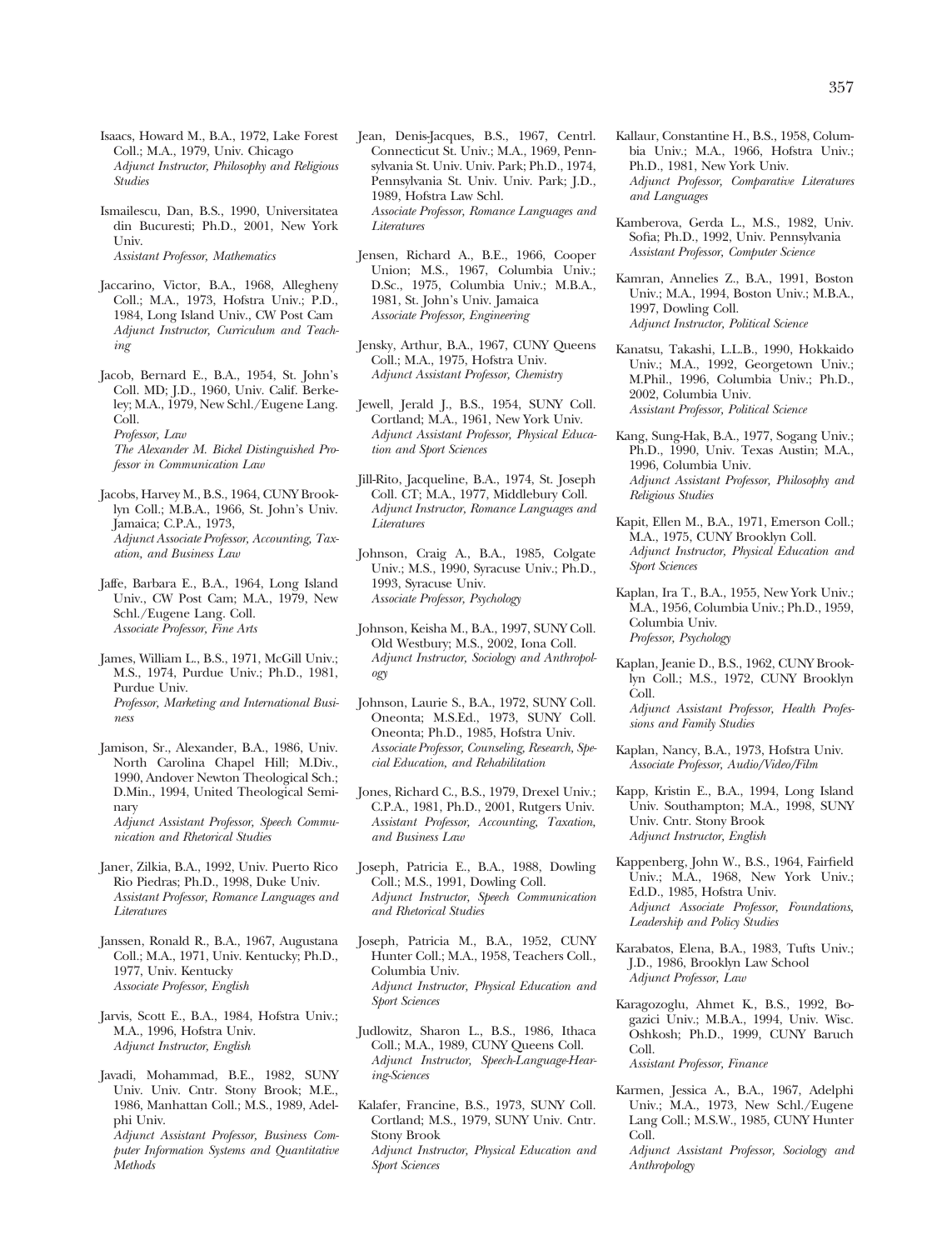- Karofsky, Amy D., A.B., 1990, Univ. Pennsylvania; M.A., 1992, Univ. Virginia; Ph.D., 1997, Univ. Virginia *Assistant Professor, Philosophy and Religious Studies*
- Karp, Susan M., B.S., 1985, New York Univ.; M.A., 1990, Teachers Coll., Columbia Univ. *Adjunct Assistant Professor, Health Professions and Family Studies*
- Karpe, Henry R., B.B.A., 1970, CUNY Baruch Coll.; M.S., 1972, Univ. Wisc. Milwaukee *Adjunct Associate Professor, Health Professions and Family Studies*
- Karpf, Maureen, B.S., 1989, SUNY Univ. Cntr. Stony Brook; M.S., 1994, Adelphi Univ. *Adjunct Instructor, Physics and Astronomy*
- Kasle, Annette L., B.A., 1974, Univ. Pennsylvania; J.D., 1977, Wayne State Univ. *Adjunct Assistant Professor, Health Professions and Family Studies*
- Kasmir, Sharryn, B.A., 1984, Univ. Mass. Amherst; M.Phil., 1988, CUNY Hunter Coll.; Ph.D., 1993, CUNY Gr. Sch. & Univ. Cnt. *Associate Professor, Sociology and Anthropology*
- Kass, Irma F., B.S., 1951, Syracuse Univ.; M.S., 1972, Hofstra Univ. *Adjunct Associate Professor, Curriculum and Teaching*
- Kassinove, Howard, B.A., 1963, Adelphi Univ.; M.A., 1965, Hofstra Univ.; Ph.D., 1970, Adelphi Univ. *Professor, Psychology*
- Katz, Neil D., B.B.A., 1988, Hofstra Univ.; J.D., 1991, Univ. Pennsylvania; L.L.M., 1994, New York Univ. *Adjunct Assistant Professor, Accounting, Taxation, and Business Law*
- Katz, Robert, B.B.A., 1961, CUNY City Coll.; L.L.B., 1965, CUNY Brooklyn Coll.; L.L.M., 1971, New York Univ. *Professor, Accounting, Taxation, and Business Law The Chaykin Distinguished Teaching Professor in Accounting*
- Katzman, Phil, A.A.S., 1970, Suffolk County CC; A.A.S., 1975, SUNY Fashion Inst. Tech. CC; B.A., 1977, Empire Coll.; M.A., 1980, New Schl./Eugene Lang. Coll. *Assistant Professor, Audio/Video/Film*
- Kaufman, Celeste, B.A., 1980, CUNY Brooklyn Coll.; J.D., 1983, Hofstra Law Schl. *Adjunct Assistant Professor, New College*
- Kaufman, Freya H., B.S., 1974, SUNY Univ. Cntr. Stony Brook; M.A., 1977, Adelphi Univ. *Adjunct Instructor, Health Professions and Family Studies*
- Kaufman, Judith S., B.A., 1978, Clark Univ.; Ph.D., 1989, SUNY Univ. Cntr. Albany *Associate Professor, Curriculum and Teaching*
- Kaufman, Neil, B.A., 1961, CUNY Brooklyn Coll.; M.A., 1971, New York Univ.; M.S., 1974, Pace Univ. New York City *Adjunct Instructor, Mathematics*
- Kaynard, Meryl R., B.S., 1976, Cornell Univ.; J.D., 1979, Wayne State Univ. *Adjunct Professor, Law*
- Keenan, Joanna M., B.A., 1993, Ithaca Coll.; M.S.Ed., 1996, Hofstra Univ. *Adjunct Instructor, Curriculum and Teaching*
- Keister, Stephen, B.F.A., 1971, Temple Univ.; M.F.A., 1973, Temple Univ. *Adjunct Professor, Fine Arts*
- Keller, Joan, B.A., 1952, Notre Dame Coll.; M.S., 1964, SUNY Coll. New Paltz; Ph.D., 1977, St. John's Univ. Jamaica *Adjunct Assistant Professor, Curriculum and Teaching*
- Kellner, Irwin L., B.A., 1960, CUNY Brooklyn Coll.; M.A., 1964, CUNY Brooklyn Coll.; Ph.D., 1973, New Schl./Eugene Lang Coll. *Adjunct Professor, Finance The Augustus B. Weller Chair*
- Kelly, Barbara M., B.A., 1976, St. Joseph's Coll. Patchogue; M.A., 1981, SUNY Univ. Cntr. Stony Brook; Ph.D., 1988, SUNY Univ. Cntr. Stony Brook *Associate Professor, Journalism and Mass Media Studies*
- Kelly, Rosann, B.S., 1978, Molloy Coll.; M.S., 1981, SUNY Univ. Cntr. Stony Brook *Adjunct Instructor, Business Computer Information Systems and Quantitative Methods*
- Kemp, Susan, B.A., 1969, Fordham Univ.; B.A., 1978, CUNY Hunter Coll.; J.D., 1993, CUNY Queens Coll. *Adjunct Assistant Professor, Foundations, Leadership and Policy Studies*
- Kenmore, Robert H., B.A., 1980, Stanford Univ.; M.B.A., 1993, Univ. Chicago; Ph.D., 2002, Univ. Chicago *Adjunct Assistant Professor, Management, Entrepreneurship, and General Business*
- Kennedy, Karen A., B.A., 1964, Duquesne Univ.; M.A., 1972, Duquesne Univ.; Ph.D., 1985, Univ. Pittsburgh Pittsburgh *Adjunct Associate Professor, Political Science*
- Kennedy, Patricia L., B.A., 1974, SUNY Coll. Oneonta; M.Ed., 1975, Pennsylvania St. Univ. Univ. Park *Adjunct Assistant Professor, Physical Education and Sport Sciences*
- Kerasiotis, Bernadina, A.A.S., 1988, CUNY Queensborough CC; B.S.N., 1994, CUNY Herbert H. Lehman Coll.; M.S., 1997, Hofstra Univ.; Ph.D., 2001, Hofstra Univ. *Adjunct Assistant Professor, Psychology*
- Kern, Louis J., A.B., 1965, Clark Coll. WA; M.A., 1967, Clark Coll. WA; Ph.D., 1977, Rutgers Univ. *Professor, History*
- Kershner, Gregory, B.A., 1977, Univ. Calif. Santa Barbara; M.A., 1980, Univ. Calif. Santa Barbara; Ph.D., 1989, Univ. Calif. Davis; M.I.A., 2000, Teachers Coll., Columbia Univ.

*Adjunct Assistant Professor, Comparative Literatures and Languages* 

- Kessler, Lawrence W., A.B., 1964, Columbia Univ.; J.D., 1967, Columbia Univ. *Professor, Law, The Richard J. Cardali Distinguished Professor in Trial Advocacy*
- Ketover, Joshua, B.A., 1993, Brandeis Univ.; B.A., 1993, Brandeis Univ.; J.D., 1996, California Western Schl. of Law *Adjunct Professor, Law*
- Khattry, Barsha, B.A., 1992, Ohio Wesleyan Univ.; M.A., 1997, Univ. Mass. Amherst; Ph.D., 2002, Univ. Mass. Amherst *Assistant Professor, Economics and Geography*
- Kidde, Geoffrey, B.A., 1985, Columbia Univ.; M.Mus., 1988, New England Conservatory Music; D.M.A., 1995, Columbia Univ.

*Adjunct Assistant Professor, Music* 

- Kim, Wi Saeng, B.A., 1972, Kyungnam Univ.; M.B.A., 1975, Georgia State Univ.; Ph.D., 1981, Georgia State Univ. *Special Associate Professor, Finance*
- Kinard, Joelene-Lynette, B.S., 1973, Long Island Univ. Brooklyn; M.A., 2000, Hofstra Univ. *Adjunct Instructor, Curriculum and Teaching*
- King, Peter W., B.A., 1973, CUNY Brooklyn Coll.

*Adjunct Assistant Professor, Journalism and Mass Media Studies* 

- King, Susan Lynn, B.A., 1966, Univ. Toronto; M.Ed., 1985, Univ. Toronto; Ed.D., 2000, Univ. Toronto *Adjunct Assistant Professor, Foundations, Leadership and Policy Studies*
- Kirk, Michael, B.A., 1969, Rutgers Univ.; M.F.A., 1973, Pratt Institute *Adjunct Associate Professor, Fine Arts*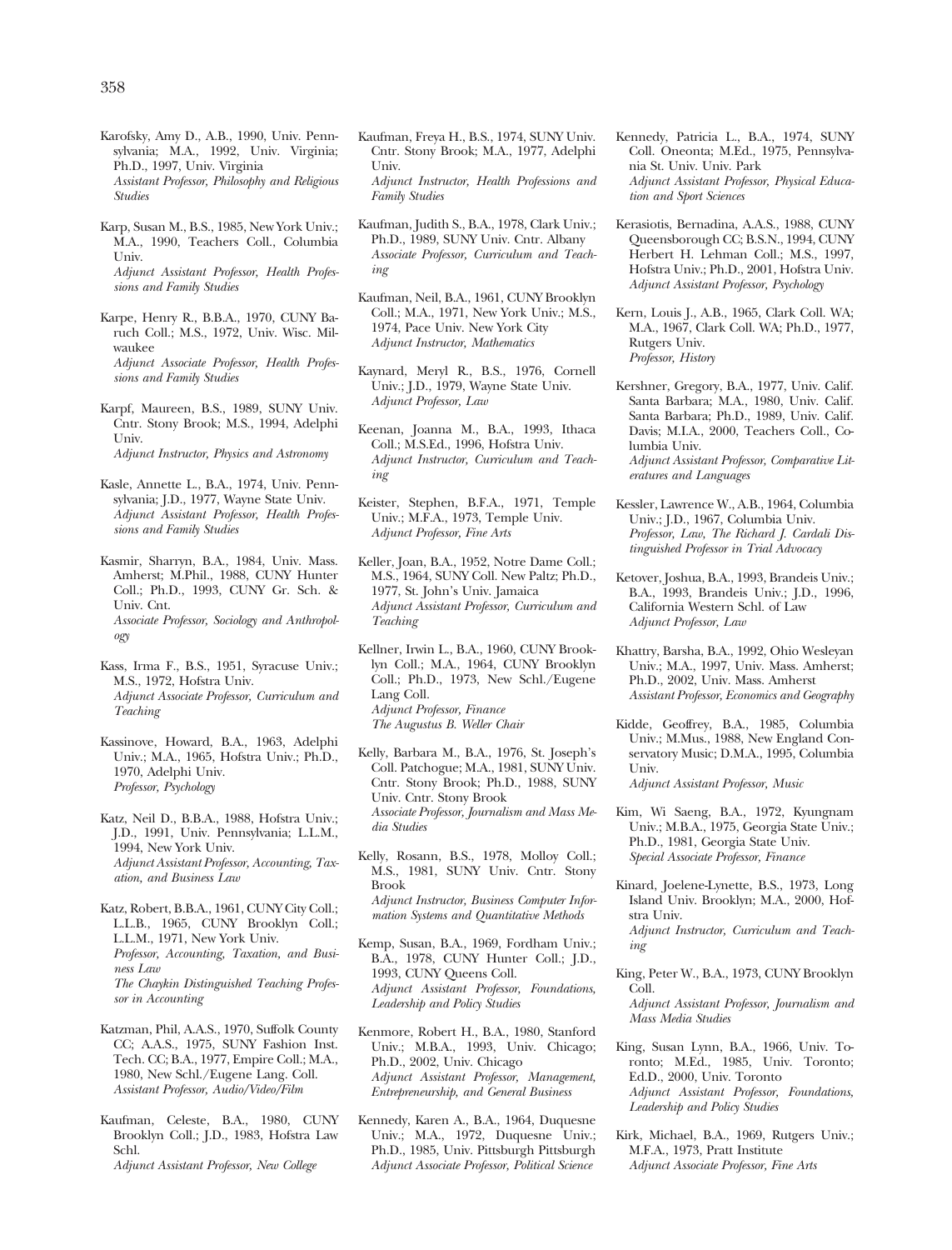Kirschenbaum, Lawrence, B.S., 1967, CUNY City Coll.; M.S., 1972, Columbia Univ.; M.A., 1979, CUNY Brooklyn Coll. *Adjunct Assistant Professor, Library Services* 

Kitaeff, Paulette M., B.A., 1975, CUNY Queens Coll.; M.S.W., 1978, Adelphi Univ. *Adjunct Instructor, Biology* 

Klause, John L., A.B., 1967, Spring Hill Coll.; M.A., 1971, Univ. New Orleans; Ph.D., 1976, Stanford Univ. *Professor, English* 

Klein, David F., B.S., 1967, Pennsylvania St. Univ. Univ. Park; Ph.D., 1981, CUNY Gr. Sch. & Univ. Cnt.; P.D., 1984, Hofstra Univ. *Adjunct Assistant Professor, Computer Science* 

Klein, Esther E., B.B.A., 1979, CUNY Baruch Coll.; M.B.A., 1987, CUNY Baruch Coll.; Ph.D., 1996, CUNY Gr. Sch. & Univ. Cnt. *Assistant Professor, Business Computer Information Systems and Quantitative Methods* 

- Klein, Harold A., B.A., 1949, Long Island Univ.; M.S., 1952, Columbia Univ. *Adjunct Associate Professor, Marketing and International Business*
- Klein, Spencer D., B.A., 1986, Pennsylvania St. Univ. Univ. Park; J.D., 1989, Hofstra Law Schl. *Adjunct Professor, Law*

Kliman, Merwin, B.S., 1954, SUNY Coll. Buffalo; M.S.E.E., 1959, Polytechnic Univ. Brooklyn *Adjunct Instructor, Mathematics* 

- Klinkowstein, Thomas, B.S., 1971, Rochester Inst. Tech.; M.S., 1975, Syracuse Univ. *Associate Professor, Fine Arts*
- Klugman, Paula G., B.A., 1968, CUNY Brooklyn Coll.; M.S., 1971, CUNY Brooklyn Coll. *Adjunct Instructor, Curriculum and Teaching*
- Knauth, Michael G., B.A., 1974, Hofstra Univ.; M.A., 1976, Hofstra Univ.; M.S.L.S., 1980, Long Island Univ., CW Post Cam *Adjunct Associate Professor, Library Services*
- Knee, David I., B.S., 1956, CUNY City Coll.; Ph.D., 1962, Mass. Institute Technology *Adjunct Professor, Mathematics*
- Knowlton, Steven R., B.A., 1969, Univ. North Carolina Chapel Hill; M.A., 1981, Univ. Missouri St. Louis; M.A., 1985, Washington Univ.; Ph.D., 1987, Washington Univ. *Associate Professor, Journalism and Mass Media Studies*
- Koch, Janice, B.S., 1967, CUNY City Coll.; M.A., 1987, Hofstra Univ.; Ph.D., 1992, New York Univ. *Professor, Curriculum and Teaching*
- Kolb, James J., B.A., 1966, St. John Fisher Coll.; M.A., 1968, New York Univ.; Ph.D., 1974, New York Univ. *Professor, Drama and Dance*
- Kolesar, Adam J., B.A., 1987, Univ. South Carolina Columbia; M.Sp.P., 1990, Univ. South Carolina Columbia *Adjunct Instructor, Speech-Language-Hearing-Sciences*
- Koplik, Irwin J., B.A., 1951, CUNY Brooklyn Coll.; M.A., 1956, Columbia Univ.; Ph.D., 1966, New York Univ. *Adjunct Associate Professor, English*
- Kottkamp, Robert B., A.B., 1966, Depauw Univ.; M.A.Ed., 1973, Washington Univ.; Ph.D., 1979, Washington Univ. *Professor, Foundations, Leadership and Policy Studies*
- Kourtides, Dianne, B.S., 1966, Teachers Coll., Columbia Univ.; M.A., 1996, Long Island Univ., CW Post Cam *Adjunct Instructor, Romance Languages and Literatures*
- Kozik, Karen K., B.A., 1983, Univ. Virginia; M.A., 1986, Syracuse Univ. *Adjunct Assistant Professor, Fine Arts*
- Kozlov, Nicholas N., B.A., 1976, American Univ. D.C.; Ph.D., 1988, Univ. New Hampshire Durham *Associate Professor, Economics and Geography*
- Krantz, Steven, B.A., 1970, SUNY Univ. Cntr. Stony Brook; M.S.W., 1974, Adelphi Univ.; D.S.W., 1990, Adelphi Univ. *Adjunct Assistant Professor, Health Professions and Family Studies*
- Krapp, John, B.A., 1987, Hofstra Univ.; M.A., 1991, Hofstra Univ.; Ph.D., 1996, SUNY Univ. Cntr. Stony Brook *Assistant Professor, and Teaching Fellow School for University Studies*
- Krause, Laurence A., B.A., 1977, CUNY Queens Coll.; M.A., 1985, Univ. Mass. Amherst; Ph.D., 1988, Univ. Mass. Amherst *Adjunct Assistant Professor, Economics and Geography*
- Krause, Maureen K., B.S., 1985, Univ. North Carolina Wilmington; Ph.D., 1992, SUNY Univ. Cntr. Stony Brook *Assistant Professor, Biology*
- Krauze, Agnieszka A., B.A., 1994, Warsaw Polytechnic; M.A., 1997, Hofstra Univ. *Special Instructor, Literacy Studies*
- Krauze, Tadeusz K., M.A., 1955, Univ. Lodz; Ph.D., 1974, New York Univ. *Professor, Sociology and Anthropology*
- Krein, Catherine C., B.S., 1960, Fordham Univ.; M.A., 1994, CUNY Queens Coll. *Associate Professor, Journalism and Mass Media Studies*
- Kreisel, Martha J., B.A., 1970, Alfred Univ.; M.L.S., 1972, Univ. Chicago; M.A., 1977, SUNY Coll. Buffalo *Associate Professor, Library Services*
- Kremin, Daniel P., B.A., 1967, Fairleigh Dickinson Univ. Teane; M.A., 1974, Fairleigh Dickinson Univ. Teane; M.S., 1975, Yeshiva Univ. New York; Ph.D., 1978, Yeshiva Univ. New York *Adjunct Assistant Professor, Psychology*
- Kreniske, John E., B.A., 1968, San Francisco State Univ.; M.A., 1972, Columbia Univ.; M.Ph., 1979, Columbia Univ.; Ph.D., 1984, Columbia Univ. *Associate Professor, and Teaching Fellow New*

*College* 

- Kreutzberger, Marvin, B.A., 1967, CUNY Hunter Coll.; M.S., 1971, CUNY Brooklyn Coll.; P.D., 1976, CUNY Queens Coll. *Adjunct Instructor, Curriculum and Teaching*
- Krieg, Joann P., B.A., 1974, Hofstra Univ.; M.A., 1975, Hofstra Univ.; Ph.D., 1979, CUNY Gr. Sch. & Univ. Cnt. *Professor, English*
- Krieger, Stefan H., B.A., 1968, Univ. Chicago; J.D., 1975, Univ. Illinois Urbana *Professor, Law*
- Kronenberg, Jean-Paul, B.A., 1955, CUNY Brooklyn Coll.; M.S.Ed., 1962, Bank Street Coll. of Education *Adjunct Instructor, Curriculum and Teaching*
- Krull, Linda A., B.A., 1975, Hofstra Univ.; M.I.M., 1981, Thunderbird-Amercn. Grad. Schl.

*Adjunct Instructor, Marketing and International Business* 

- Krull, Steven B., B.S., 1977, Cornell Univ.; M.B.A., 1984, Hofstra Univ.; Ph.D., 1990, CUNY Baruch Coll. *Associate Professor, Finance*
- Ku, Julian G., B.A., 1994, Yale Univ.; J.D., 1998, Yale Univ. *Associate Professor, Law*
- Kubinyak, Eric A., B.S., 1981, Hofstra Univ. *Adjunct Instructor, Fine Arts*
- Kurland, Lawrence G., B.E., 1963, New York Univ.; J.D., 1966, Brooklyn Law School *Adjunct Professor, Law*
- 
- Kussin, Steven, B.A., 1969, Cornell Univ.; M.S., 1972, CUNY Brooklyn Coll.; Ph.D., 1976, New York Univ. *Adjunct Associate Professor, Audio/Video/ Film*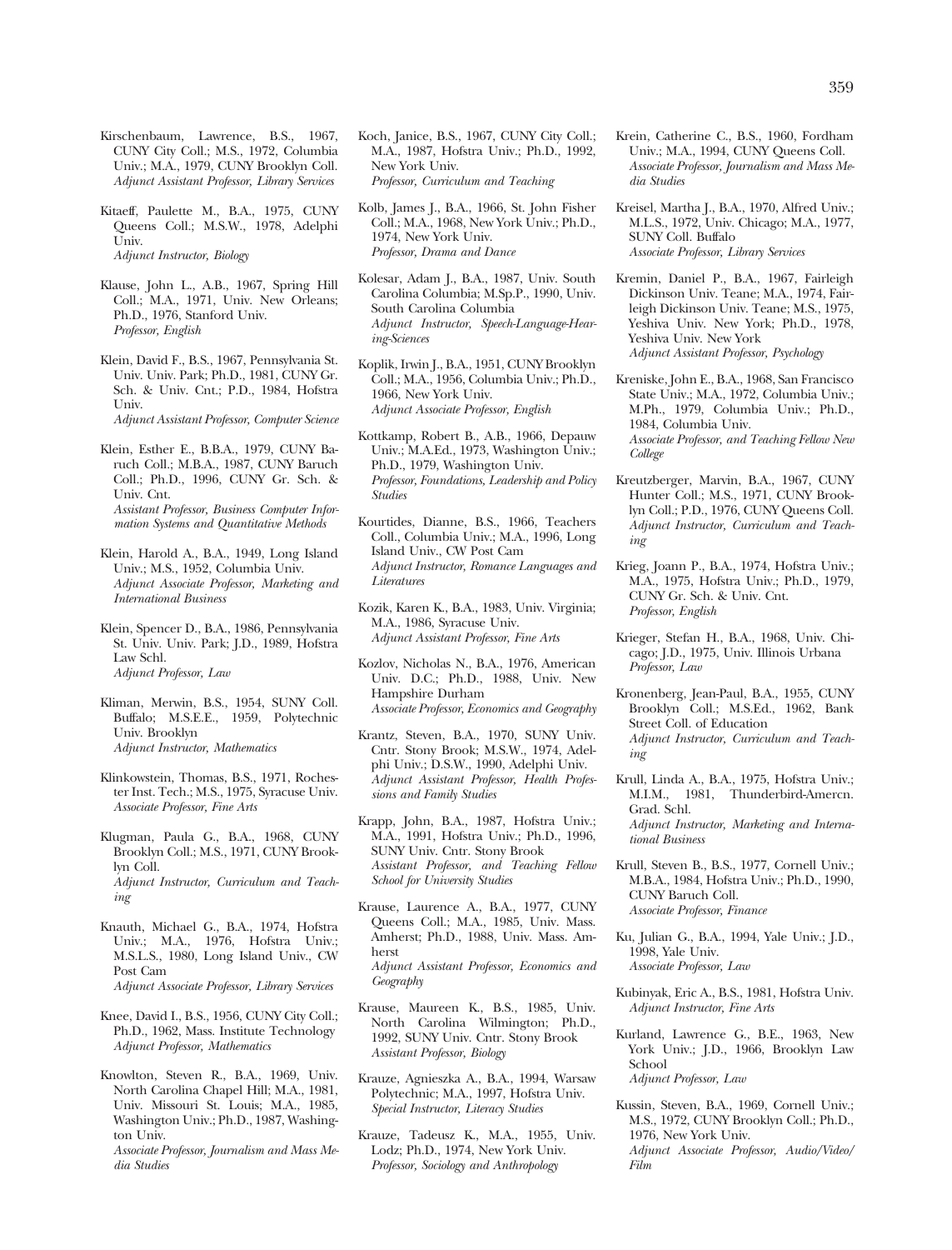- Kutscher, Eugene B., B.A., 1968, CUNY Queens Coll.; M.A., 1972, CUNY Queens Coll. *Adjunct Instructor, Curriculum and Teaching*
- Kwak, Duck-Joo, B.A., 1989, Seoul National Univ.; M.A., 1998, Teachers Coll., Columbia Univ.; Ph.D., 2001, Teachers Coll., Columbia Univ. *Adjunct Assistant Professor, Foundations, Leadership and Policy Studies*
- Kwong, Wing C., B.S., 1987, Univ. Calif. San Diego; M.A., 1989, Princeton Univ.; Ph.D., 1992, Princeton Univ. *Associate Professor, Engineering*
- Labenberg, Laura J., B.A., 1986, Hofstra Univ.; M.S., 1989, Hofstra Univ.; Ed.D., 1993, Hofstra Univ. *Adjunct Assistant Professor, Speech Communication and Rhetorical Studies*
- Labiento, Aleta I., B.S., 1989, SUNY Coll. Old Westbury; M.S., 1991, Hofstra Univ.; Ph.D., 1996, Walden Univ. *Adjunct Assistant Professor, Health Professions and Family Studies*
- Lago, Rinaldo, \*Bacc., 1953, Havana Univ.; M.A., 1970, Hofstra Univ. *Adjunct Assistant Professor, Romance Languages and Literatures*
- Lalama, David S., B.M., 1976, Youngstown State Univ.; M.A., 1983, New York Univ.; D.A., 1998, New York Univ. *Professor, Music*
- Lally, Laura H., B.A., 1978, CUNY Queens Coll.; M.B.A., 1984, CUNY Baruch Coll.; M.Phil., 1987, New York Univ.; Ph.D., 1992, New York Univ. *Associate Professor, Business Computer Information Systems and Quantitative Methods*
- Lampl, Kenneth H., B.A., 1986, Rutgers Univ.; M.A., 1992, Rutgers Univ.; D.M.A., 1996, Julliard Schl. *Assistant Professor, Music*
- Landis, Mark L., B.A., 1966, CUNY City Coll.; Ph.D., 1973, Columbia Univ. *Professor, Political Science*
- Lane, Eric, B.A., 1965, Brown Univ.; M.A., 1966, SUNY Univ. Cntr. Stony Brook; J.D., 1970, Fordham Univ.; L.L.M., 1979, New York Univ. *Professor, Law The Eric J. Schmertz Distinguished Professor in Public Service and Public Law*
- Langus, Andrew M., B.S., 1972, Rider Univ.; M.S., 1983, Pace Univ. New York **City** *Adjunct Instructor, Accounting, Taxation, and Business Law*
- Lanzilotta, Roseanna, A.A., 1972, SUNY Nassau CC.; B.A., 1974, CUNY Queens Coll.; M.S., 2000, Hofstra Univ. *Adjunct Instructor, Literacy Studies*
- Laraque, William Alain, B.A., 1969, St. John's Univ. Jamaica; M.S., 1976, Univ. Southern California *Adjunct Assistant Professor, Marketing and International Business*
- Latzman, Gerald, B.A., 1966, CUNY Hunter Coll.; M.S., 1974, SUNY Coll. Buffalo *Adjunct Instructor, Mathematics*
- Lauer, Darrell L., B.A., 1962, Ohio Wesleyan Univ.; B.M., 1965, Ohio Wesleyan Univ.; M.M., 1970, Michigan State Univ. *Adjunct Assistant Professor, Music*
- Lawrence, Stephen S., B.A., 1988, Univ. Chicago; M.S., 1990, Univ. Michigan Ann Arbor; Ph.D., 1994, Univ. Michigan Ann Arbor *Assistant Professor, Physics and Astronomy*
- Lay, Ethna D., B.A., 1983, SUNY Binghamton; M.A., 1987, New York Univ.; M.Phil., 1995, New York Univ.; Ph.D., 1998, New York Univ. *Adjunct Assistant Professor, English*
- Lazar, Liliane, B.A., 1965, Hofstra Univ.; M.A., 1969, Hofstra Univ.; Ph.D., 1989, Teachers Coll., Columbia Univ. *Adjunct Associate Professor, Romance Languages and Literatures*
- Lazar, Zachary L., B.A., 1990, Brown Univ.; M.F.A., 1993, Univ. Iowa *Adjunct Instructor, English*
- Lazarus, Harold, B.A., 1949, New York Univ.; M.S., 1952, Columbia Univ.; Ph.D., 1963, Columbia Univ. *Professor, Management, Entrepreneurship, and General Business The Mel Weitz Distinguished Professor in Business*
- Lazow, Robert B., B.A., 1972, Emerson Coll.; M.S.W., 1975, Fordham Univ.; Dr.P.H., 1985, Columbia Univ. *Associate Professor, Health Professions and Family Studies*
- LaMarca, Regina, B.A., 1962, Hofstra Univ.; M.A., 1970, Hofstra Univ.; P.D., 1986, Long Island Univ., CW Post Cam. *Adjunct Instructor, Foundations, Leadership and Policy Studies*
- LaMonica, Richard C., B.A., 1983, Univ. Colorado Boulder; M.A., 1985, Hofstra Univ.; Ph.D., 1987, Hofstra Univ. *Adjunct Assistant Professor, Curriculum and Teaching*
- LaRocca, Regina, B.A., 1989, SUNY Univ. Cntr. Stony Brook; M.A., 1993, CUNY Queens Coll. *Adjunct Instructor, Curriculum and Teaching*
- Le Blanc, Bernadette K., B.S., 1968, New York Univ.; M.S., 1975, Long Island Univ., CW Post Cam *Adjunct Instructor, Physical Education and Sports Sciences*
- Leboff, Irma, B.A., 1951, CUNY Queens Coll.; M.A., 1969, Hofstra Univ. *Adjunct Instructor, Curriculum and Teaching*
- Lechowicz, Joseph S., B.A., 1959, St. John's Univ. MN; M.A., 1966, Fordham Univ.; Ph.D., 1973, Univ. Georgia Athens *Associate Professor, Counseling, Research, Special Education, and Rehabilitation*
- Leclair, Jacqueline F., B.M., 1988, Eastman Schl. of Music; M.M., 1990, SUNY Univ. Cntr. Stony Brook *Adjunct Instructor, Music*
- Lederer, Barbara, B.S., 1978, Ithaca Coll.; M.S., 1980, Teachers Coll., Columbia Univ. *Adjunct Assistant Professor, Speech-Language-Hearing-Sciences*
- Lee, James W., B.A., 1993, Hope Coll.; M.F.A., 1996, Univ. Delaware *Adjunct Assistant Professor, Fine Arts*
- Lee, Keun S., B.A., 1979, Hankuk Univ.; M.B.A., 1983, Univ. Northrn Iowa; D.B.A., 1987, Univ. Kentucky; M.A., 1990, Teachers Coll., Columbia Univ. *Associate Professor, Marketing and International Business*
- Lee, Patrick S., B.S., 1995, Carnegie Mellon Univ.
	- *Adjunct Instructor, Computer Science*
- Lefkowitz, Amy B., B.A., 1975, New York Univ.; Ph.D., 1984, Hofstra Univ. *Adjunct Assistant Professor, New College*
- Lefkowitz, Audrey Freshman, B.A., 1975, New York Univ.; M.S., 1979, Columbia Univ. *Adjunct Instructor, Health Professions and*
- *Family Studies*  Legatt, Hadassa, B.A., 1945, CUNY Hunter Coll.; M.A., 1962, CUNY Hunter Coll.; Ph.D., 1980, New York Univ.
	- *Adjunct Associate Professor, Speech Communication and Rhetorical Studies*
- Lehman, Cheryl R., B.A., 1975, CUNY Queens Coll.; M.Phil., 1982, New York Univ.; Ph.D., 1985, New York Univ. *Professor, Accounting, Taxation, and Business Law*
- Leibowitz, Ivy Leslye, B.A., 1971, Hofstra Univ.; M.A., 1974, CUNY Queens Coll.; J.D., 1988, Hofstra Law Schl. *Adjunct Professor, Law*
- Lekarew, Mark D., B.S., 1982, Univ. Michigan Ann Arbor; M.A., 1992, Free Univ. *Adjunct Instructor, Philosophy and Religious Studies*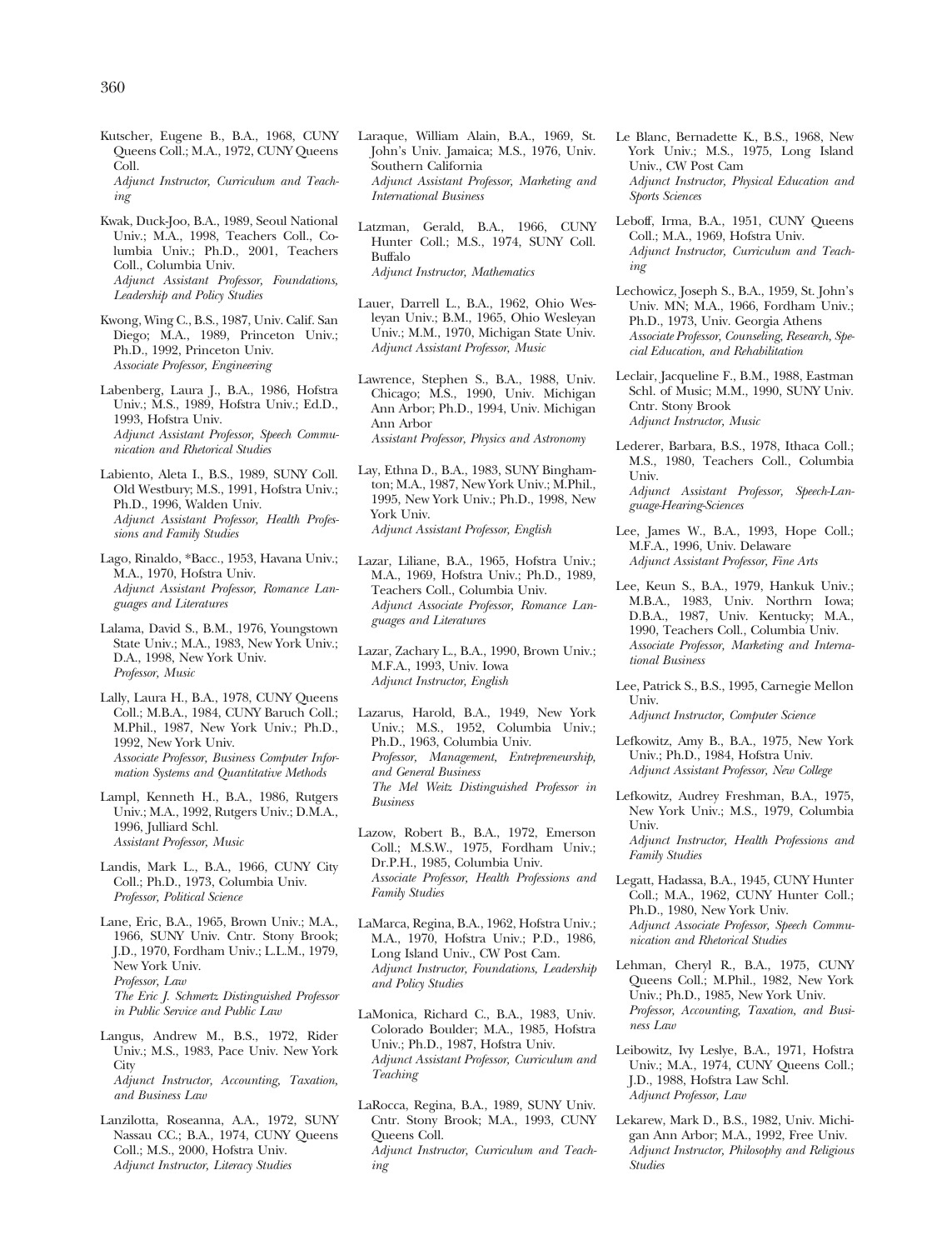Lekatsas, Barbara, B.A., 1971, CUNY City Coll.; M.A., 1973, CUNY City Coll.; Ph.D., 1985, New York Univ. *Associate Professor, Comparative Literatures and Languages* 

Leland, Richard G., B.S., 1971, Cornell Univ.; J.D., 1974, Hofstra Law Schl. *Adjunct Professor, Law* 

Lenaghan, Janet A., B.B.A., 1988, Adelphi Univ.; M.B.A., 1992, Hofstra Univ. *Instructor, Management, Entrepreneurship, and General Business* 

Lenz, Connie S., B.F.A., 1986, Univ. Calif. Los Angeles; M.L.S., 1989, Univ. Calif. Berkeley; J.D., 1989, Univ. Calif. Berkeley *Adjunct Professor, Law* 

Lenzi, Christine, B.S., 1997, Hofstra Univ.; M.A., 1999, Teachers Coll., Columbia Univ. *Adjunct Instructor, Physical Education and Sport Sciences* 

Leonard, Robert A., B.A., 1970, Columbia Univ.; M.A., 1973, Columbia Univ.; M.Ph., 1973, Columbia Univ.; Ph.D., 1982, Columbia Univ. *Professor, Comparative Literatures and Languages* 

Lettini, Pat L., B.B.A., 1980, Hofstra Univ.; M.B.A., 1984, Hofstra Univ. *Adjunct Assistant Professor, Accounting, Taxation, and Business Law* 

Levin, JoAnn, B.A., 1970, CUNY Brooklyn Coll.; M.S.Ed., 1972, CUNY Brooklyn Coll.; M.A., 1996, Hofstra Univ. *Adjunct Instructor, Speech-Language-Hearing-Sciences* 

Levin, Phillis, B.A., 1976, Sarah Lawrence Coll.; M.A., 1977, Johns Hopkins Univ. *Professor, English* 

Levine, Alice, B.A., 1968, SUNY Coll. Buffalo; M.A., 1972, Univ. Chicago; Ph.D., 1979, Univ. Chicago *Associate Professor, English* 

Levine, Gregory C., B.A., 1983, Columbia Univ.; M.A., 1985, Columbia Univ.; Ph.D., 1989, Columbia Univ. *Associate Professor, Physics and Astronomy* 

Levine, Howard F., B.S., 1967, CUNY City Coll.; M.B.A., 1972, New York Univ. *Adjunct Assistant Professor, Computer Science* 

Levine, Joseph M., B.S., 1969, CUNY Brooklyn Coll.; M.A., 1977, SUNY Univ. Cntr. Stony Brook *Adjunct Associate Professor, Physics and Astronomy* 

Levinson, Donna D., B.A., 1967, CUNY Brooklyn Coll.; M.S., 1970, CUNY Brooklyn Coll. *Adjunct Instructor, Curriculum and Teaching* 

Levinthal, Charles, A.B., 1967, Univ. Cincinnati Cincinnati; M.A., 1968, Univ. Michigan Ann Arbor; Ph.D., 1971, Univ. Michigan Ann Arbor *Professor, Psychology* 

Levy, Brooke, B.S., 1977, Syracuse Univ.; M.A., 1978, Columbia Univ. *Adjunct Assistant Professor, Drama and Dance* 

Levy, James P., B.A., 1987, Hofstra Univ.; M.A., 1990, New Schl./Eugene Lang. Coll.; Ph.D., 2001, Univ. Wales *Adjunct Assistant Professor, New College* 

Levy, Maurice A., B.A., 1998, Univ. Wisc. Madison; M.A., 1999, Hofstra Univ. *Adjunct Instructor, Psychology* 

Lewis, Stefanie, B.A., 1976, Hofstra Univ.; M.A., 1978, New York Univ. *Adjunct Instructor, Counseling, Research, Special Education, and Rehabilitation* 

Liang, Chuck C., B.S., 1989, Univ. Oregon; Ph.D., 1995, Univ. Pennsylvania *Assistant Professor, Computer Science* 

Libresco, Andrea, B.A., 1980, Swarthmore Coll.; M.A.T., 1982, Brown Univ. *Special Assistant Professor, Curriculum and Teaching* 

Licata, Robert, A.A., 1979, CUNY Queensborough CC.; B.F.A., 1981, New York Univ. *Adjunct Instructor, Journalism and Mass Media Studies* 

Lichtenberger, Diane C., B.F.A., 1967, Julliard Schl. *Adjunct Assistant Professor, Drama and Dance* 

Lichtenstein, Eileen B., B.S., 1970, SUNY Coll. Buffalo; M.S.Ed., 1974, CUNY Queens Coll. *Adjunct Instructor, Physical Education and Sport Sciences* 

Lichtneger, Lilka, B.S., 1967, SUNY Coll. Cortland; M.A., 1977, Adelphi Univ. *Adjunct Assistant Professor, Physical Education and Sports Sciences* 

Lieblich, Myra, B.S., 1957, Jersey City State Coll.; M.S., 1969, Hofstra Univ.; Ed.D., 1980, Hofstra Univ. *Adjunct Assistant Professor, Curriculum and Teaching* 

Liebling, Richard S., B.A., 1960, Columbia Univ.; M.A., 1961, Columbia Univ.; Ph.D., 1963, Columbia Univ. *Adjunct Professor, Geology* 

Liebmann, Theo, B.A., 1990, Yale Univ.; J.D., 1995, Georgetown Univ. *Adjunct Professor, Law* 

Light, Gerald, B.A., 1980, Univ. of Guadalajara *Executive-in-Residence Marketing and International Business* 

Liguori, Richard J., B.S., 1967, Hofstra Univ.; M.A., 1973, SUNY Univ. Cntr. Stony Brook; M.A., 1975, Hofstra Univ. *Adjunct Instructor, Curriculum and Teaching* 

Lindgren, Claire K., A.A.S., 1957, SUNY Fashion Inst. Tech. CC.; B.A., 1968, SUNY Univ. Cntr. Stony Brook; M.A., 1970, Columbia Univ.; M.Ph., 1973, Columbia Univ.; Ph.D., 1976, Columbia Univ.

*Associate Professor, Fine Arts* 

Lipacis, Amanda, B.A., 1990, Hofstra Univ. *Adjunct Instructor, Fine Arts* 

Lisi, Michelle J., B.S., 1989, Hofstra Univ.; M.S., 1991, Hofstra Univ. *Assistant Professor, Audio/Video/Film* 

List, Rachel, B.A., 1994, Empire Coll. *Adjunct Assistant Professor, Drama and Dance* 

Little, Steven G., B.A., 1976, Tulane Univ.; M.S., 1979, Univ. New Orleans; Ph.D., 1987, Tulane Univ. *Adjunct Associate Professor, Psychology* 

Lloyd, David A., B.S., 1964, Univ. Illinois Urbana; Ph.D., 1969, Univ. Calif. Berkeley *Assistant Professor, Chemistry* 

Loeb, Hortense, B.A., 1947, Adelphi Univ. *Adjunct Instructor, Curriculum and Teaching* 

Loftus, Thomas, B.A., 1962, St. John's Univ. Jamaica

*Adjunct Instructor, New College* 

Lombardi, Robert J., B.A., 1980, SUNY Coll. Buffalo; M.S., 1982, Hofstra Univ. *Adjunct Instructor, Counseling, Research, Special Education, and Rehabilitation* 

Lonergan, Michael R., B.A., 1977, Manhattan Coll.; M.S., 1979, St. John's Univ. Jamaica; P.D., 1986, Long Island Univ., CW Post

*Adjunct Instructor, Counseling, Research, Special Education, and Rehabilitation* 

Longmire, Linda A., B.A., 1974, Univ. Calif. San Diego; Ph.D., 1988, CUNY Gr. Sch. & Univ. Cnt. *Associate Professor, and Teaching Fellow New College* 

Looney, Joseph J., B.S., 1979, CUNY Queens Coll.; M.S., 1986, Long Island Univ.; CW Post Cam *Adjunct Assistant Professor, Accounting, Taxation, and Business Law*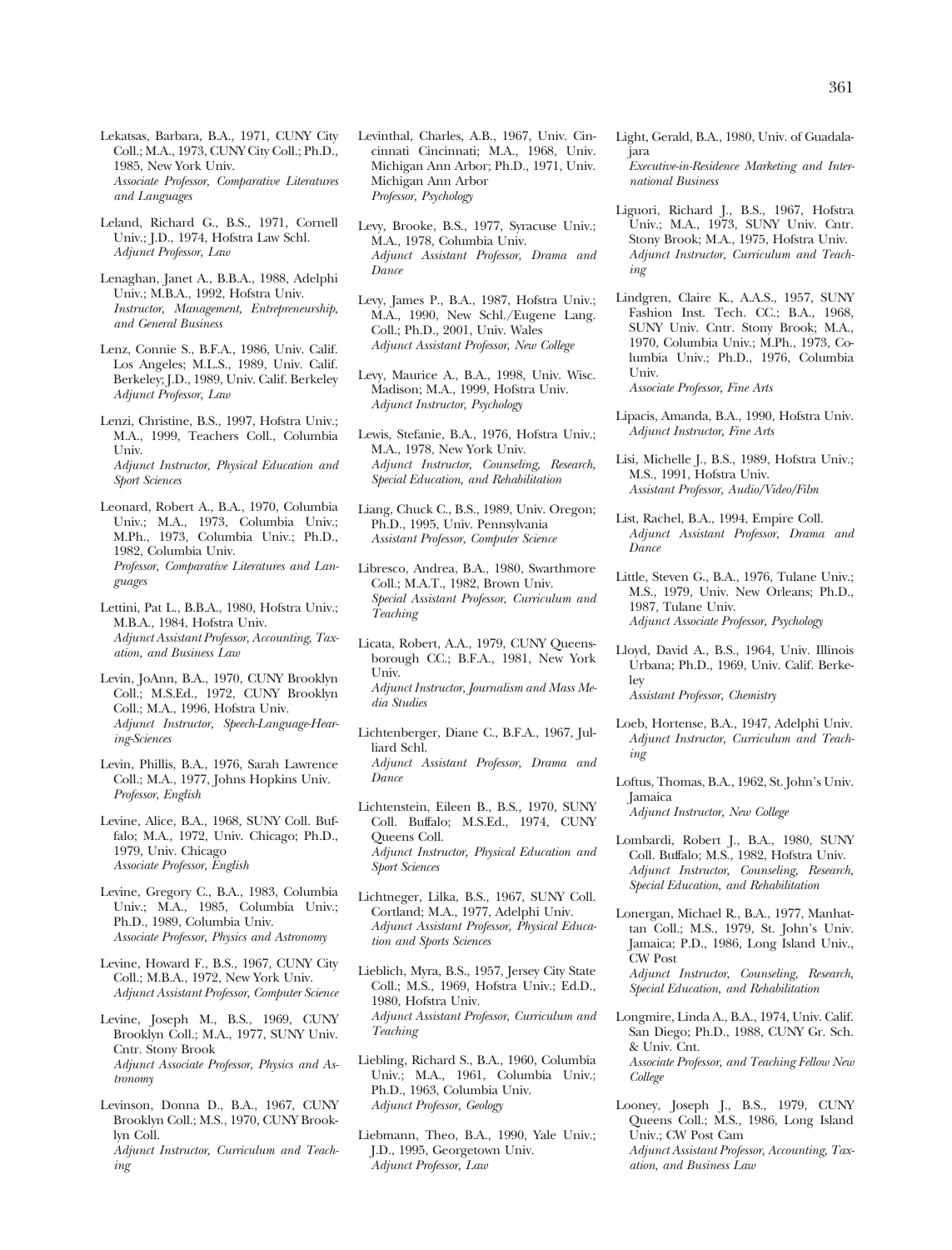- Lopate, Phillip, B.A., 1964, Columbia Univ.; Ph.D., 1979, The Union Institute *Professor, English The John Cranford Adams Chair in the Humanities*
- Lopatin, Laurie J., B.A., 1971, Wilson Coll.; M.L.S., 1973, Drexel Univ.; M.S., 1985, Long Island Univ., CW Post Cam. *Associate Professor, Library Services*
- Lorin, Harold, B.S., 1955, New York Univ. *Adjunct Professor, Computer Science*
- Lorsch, Susan E., B.A., 1972, SUNY Univ. Cntr. Stony Brook; A.M., 1975, Brown Univ.; Ph.D., 1977, Brown Univ. *Associate Professor, English*
- Loscialpo, Jennifer E., B.A., 1996, Siena Coll.; M.S.Ed., 1997, Hofstra Univ. *Adjunct Instructor, School for University Studies*
- Loucif, Sabine, D.E.A., 1990, Sorbonne, The; M.A.Ed., 1991, Carthage Coll.; Ph.D., 1999, Univ. of Paris *Assistant Professor, Romance Languages and Literatures*
- Love, Lewis, B.A., 1949, CUNY Brooklyn Coll.; M.A., 1951, New York Univ.; M.S., 1965, Adelphi Univ. *Adjunct Instructor, Curriculum and Teaching*
- Lozny, Ludomir R., M.A., 1980, Warsaw Polytechnic *Adjunct Instructor, Sociology and Anthropology*
- LoPresti, William F., B.A., 1975, Hofstra Univ.; M.P.A., 1978, New York Univ. *Adjunct Instructor, Sociology and Anthropology*
- Lubowich, Donald A., B.A., 1970, Northwstrn. Univ.; M.S., 1977, New Mexico St. Univ. Univ. Park; M.S.E., 1982, Columbia Univ. *Adjunct Assistant Professor, Physics and Astronomy*
- Luciani, Kristen A., B.S., 1996, Fordham Univ.; M.B.A., 2002, Hofstra Univ. *Adjunct Instructor, Business Computer Information Systems and Quantitative Methods*
- Ludwig, Michael J., B.S., 1976, SUNY Coll. Cortland; M.S., 1981, SUNY Coll. Cortland; Ph.D., 1994, Pennsylvania St. Univ. Univ. Park *Assistant Professor, Health Professions and Family Studies*
- Lufrano, Nancy, B.A., 1981, SUNY Coll. Buffalo; M.A., 1983, Hofstra Univ. *Adjunct Instructor, Speech-Language-Hearing-Sciences*
- Lukaschek, Richard J., B.S., 1960, Univ. Dayton; M.S., 1969, Univ. Miami *Adjunct Associate Professor, Mathematics*
- Lukaszewski, Angela R., B.A., 1969, Hofstra Univ.; M.A., 1973, Adelphi Univ. *Adjunct Associate Professor, Physics and Astronomy*
- Lyn, Esmeralda O., B.S., 1969, St. Theresa's Coll.; C.P.A., 1970, M.B.A., 1972, St. John's Univ. Jamaica; Ph.D., 1982, CUNY Baruch Coll. *Professor, Finance*
- Lynch, Barbara L., B.A., 1970, SUNY Coll. Oneonta; M.A., 1975, Teachers Coll., Columbia Univ. *Adjunct Instructor, Speech Communication and Rhetorical Studies*
- Lyons, Brian C., B.S., 1987, SUNY Coll. Buffalo; M.P.A., 1989, Golden Gate Univ.; B.A., 1993, Univ. Mississippi; Ph.D., 1996, Univ. Mississippi *Assistant Professor, Physical Education and Sport Sciences*
- Maccarrone, Eugene T., B.B.A., 1976, Hofstra Univ.; C.P.A., 1978, J.D., 1981, Hofstra Law Schl. *Associate Professor, Accounting, Taxation, and Business Law*
- Macher, Columbine, B.F.A., 1993, Marymount Manhattan Coll.; M.F.A., 1996, New York Univ. *Adjunct Assistant Professor, Drama and Dance*
- MacArthur, Amy Lee, B.A., 1999, Adelphi Univ.; M.S., 2000, Adelphi Univ. *Adjunct Instructor, Literacy Studies*
- MacCary, W. Thomas, B.A., 1963, Dartmouth Coll.; M.A., 1965, Cambridge Univ.; Ph.D., 1969, Stanford Univ. *Professor, English*
- MacDonald, Andrea F., A.A., 1973, SUNY Dutchess CC.; B.A., 1975, SUNY Coll. Oswego; M.F.A., 1989, Univ. New Orleans

*Adjunct Assistant Professor, Audio/Video/ Film* 

- Maggi-Fruda, Patricia, B.A., 1993, CUNY Hunter Coll.; M.S., 1996, St. John's Univ. Jamaica *Adjunct Instructor, Curriculum and Teaching*
- Mahon, Malachy T., B.A., 1954, Manhattan Coll.; L.L.B., 1960, Fordham Univ. *Professor, Law The Siggi B. Wilzig Distinguished Professor in Banking Law*
- Maizel, Richard D., B.S., 1976, Univ. Pennsylvania; M.B.A., 1980, New York Univ. *Adjunct Assistant Professor, Finance*
- Malhotra, Mandeep Singh, M.A., 1992, Jawaharlal Nehru Univ.; M.Phil., 1995, Jawaharlal Nehru Univ.; M.B.A., 1995, International Management Inst.; M.A., 1999, St. Mary's Univ. TX *Adjunct Instructor, Economics and Geography*
- Malloy, Patrick, A.S., 1995, SUNY Suffolk Co. CC. Selden; B.B.A., 1997, Adelphi Univ.; M.S., 1999, Adelphi Univ. *Adjunct Assistant Professor, Accounting, Taxation, and Business Law*
- Malone, Charles, B.A., 1986, New Schl./ Eugene Lang. Coll.; M.A., 1992, Univ. Calif. Berkeley; Ph.D., 1998, Univ. Calif. Berkeley

*Adjunct Assistant Professor, Literacy Studies* 

- Maloney, Judith Mathers, B.A., 1981, Marymount Manhattan Coll.; J.D., 1984, St. John's Univ. Jamaica *Adjunct Assistant Professor, Accounting, Taxation, and Business Law*
- Mandair, Arvind-pal Singh, Ph.D., 1989, Aston Univ.; M.A., 1994, Univ. Warwick; Ph.D., 1999, Univ. Warwick *Assistant Professor, Philosophy and Religious Studies*

*The Sardarni Kuljit Kaur Bindra Endowed Chair in Sikh Studies* 

- Mandelbaum, Sarah, B.A., 1975, CUNY Queens Coll.; M.A., 1979, CUNY Brooklyn Coll.; M.A., 1985, Touro Coll. *Adjunct Instructor, New College*
- Mandery, Mathew M., B.S., 1965, CUNY Brooklyn Coll.; M.A., 1971, CUNY Brooklyn Coll.; Ed.D., 1990, Fordham Univ.

*Adjunct Associate Professor, Foundations, Leadership and Policy Studies* 

- Maney, Gregory M., A.B., 1989, Brown Univ.; M.Sc., 1994, Univ. Mass. Amherst; Ph.D., 2001, Univ. Wisc. Madison *Assistant Professor, Sociology and Anthropology*
- Mankes, Howard A., B.B.A., 1968, CUNY City Coll.; P.D., 1973, CUNY Brooklyn Coll.; M.S., 1973, CUNY Brooklyn Coll. *Adjunct Instructor, Curriculum and Teaching*
- Manning, Emily Susan, B.A., 1991, Evergreen State Coll.; M.A., 1995, Johns Hopkins Univ.; Ph.D., 2002, Johns Hopkins Univ.
	- *Assistant Professor, Sociology and Anthropology*
- Mannino, Vito P., B.S., 1998, Hofstra Univ.; M.A., 2001, New York Univ. *Adjunct Instructor, Health Professions and Family Studies*
- Manson, Mara L., B.S., 1981, SUNY Coll. Brockport; M.S., 1989, Hofstra Univ.; C.A.S., 1990, Hofstra Univ. *Adjunct Assistant Professor, Physical Education and Sport Sciences*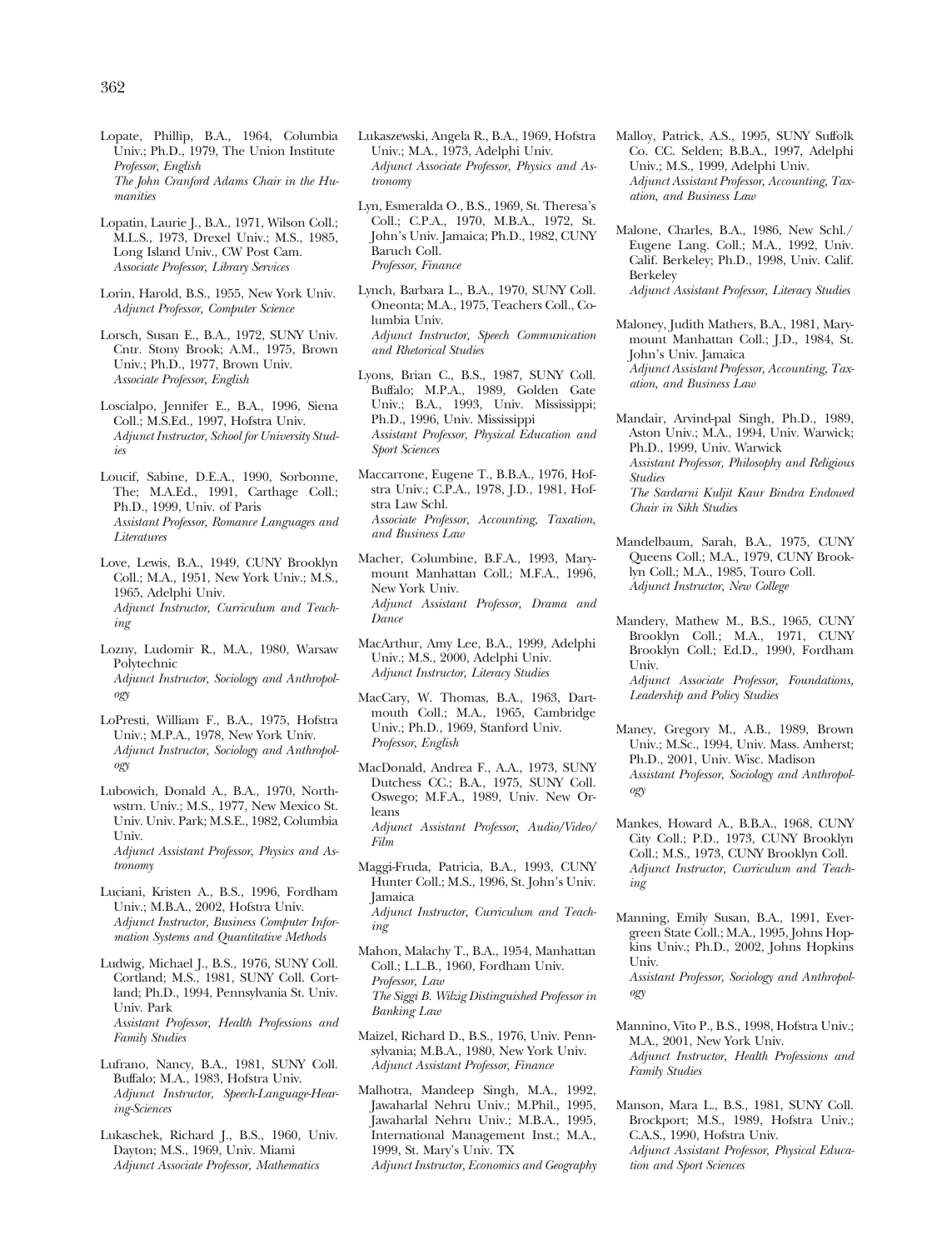Manteen, Sabir, B.B.A., 1985, Hofstra Univ.; M.B.A., 1986, Wagner Coll.; M.S., 1987, Hofstra Univ.; J.D., 1994, CUNY Queens Coll. *Assistant Professor, Accounting, Taxation, and Business Law* 

Marchesi, Donatella G., B.A., 1987, CUNY Queens Coll. *Adjunct Instructor, Romance Languages and Literatures* 

Marchesi, Ilaria, B.A., 1994, Univ. Florence; M.A., 1999, Rutgers Univ.; Ph.D., 2002, Rutgers Univ. *Assistant Professor, Comparative Literatures and Languages* 

Marcus, Rebecca A., B.A., 1994, Hofstra Univ.; M.A., 1998, Hofstra Univ. *Adjunct Instructor, School for University Studies* 

Mare, Rosette J., B.A., 1971, Hofstra Univ.; M.A., 1973, Hofstra Univ.; M.S., 1991, Pace Univ. New York City; D.A., 2002, SUNY Univ. Cntr. Stony Brook *Adjunct Professor, Romance Languages and Literatures* 

Margulis-Navas, Emily F., B.B.A., 1985, Hofstra Univ.; M.A., 1992, New York Univ. *Adjunct Instructor, Comparative Literatures and Languages* 

Marinelli, William J., A.A., 1970, SUNY Suffolk Co. CC. Selden; B.A., 1972, SUNY Univ. Cntr. Stony Brook; M.A., 1979, SUNY Univ. Cntr. Stony Brook; M.A., 1990, SUNY Univ. Cntr. Stony Brook *Adjunct Instructor, English* 

- Marino, Marcie L., A.A., 1993, SUNY Suffolk Co., CC. Selden; B.A., 1995, SUNY Binghamton; M.A., 1997, SUNY Univ. Cntr. Stony Brook *Adjunct Instructor, Comparative Literatures and Languages*
- Mark, Philip H., B.A., 1964, Adelphi Univ.; M.S., 1966, Adelphi Univ.; Ph.D., 1972, Adelphi Univ. *Adjunct Professor, Chemistry*
- Markley, David J., B.F.A., 1967, Pennsylvania St. Univ. Univ. Park; M.F.A., 1972, Pennsylvania St. Univ. Univ. Park *Adjunct Assistant Professor, Drama and Dance*
- Marks, Melissa A., B.S., 1990, Temple Univ.; M.Ed., 1994, Temple Univ. *Adjunct Assistant Professor, Physical Education and Sport Sciences*
- Markus, Julia, B.A., 1961, Boston Univ.; M.A., 1962, Boston Univ.; Ph.D., 1976, Univ. Maryland *Professor, English*
- Marlow, Lenard, B.A., 1954, Colgate Univ.; J.D., 1958, Columbia Univ. *Adjunct Assistant Professor, Health Professions and Family Studies*

Marron, Paula S., B.B.A., 1975, Iona Coll.; M.S.Ed., 1980, Fordham Univ.; M.S.Ed., 1991, Hofstra Univ. *Adjunct Instructor, Curriculum and Teaching* 

Marshall, Frederick J., A.A.S., 1974, Mercer County CC.; B.A., 1976, Montclair State Univ.; M.F.A., 1979, Pratt Institute *Adjunct Assistant Professor, Fine Arts* 

Marshall, John C., B.S., 1995, Hofstra Univ.; M.S., 1996, Hofstra Univ. *Adjunct Instructor, Music* 

Marsicovetere, Dominic A., B.A., 1969, CUNY Queens Coll.; C.P.A., 1972, M.B.A., 1973, Pace Univ. New York City *Assistant Professor, Accounting, Taxation, and Business Law* 

Martens, Prisca A., B.A., 1972, Valparaiso University; M.Ed., 1980, Valparaiso University; Ph.D., 1994, Univ. Arizona *Adjunct Associate Professor, Literacy Studies* 

Martin, Susan L., A.B., 1963, Barnard Coll. Columbia Univ.; J.D., 1987, Hofstra Univ. *Professor, Accounting, Taxation, and Business Law* 

Martorana, Barbara J., B.A., 1970, St. John's Univ. Jamaica; M.S., 1972, St. John's Univ. Jamaica *Adjunct Instructor, Literacy Studies* 

- Martorella, Georgina, B.S., 1980, Long Island Univ., CW Post Cam.; M.B.A., 1991, Long Island Univ.; CW Post Cam; M.L.S., 1996, CUNY Queens Coll. *Adjunct Professor, Library Services*
- Marx, Michele A., B.S., 1999, Boston Univ.; M.S., 2002, Hofstra Univ. *Adjunct Instructor, Literacy Studies*

Mascia, John, B.A., 1983, Hofstra Univ.; M.A., 1985, Hofstra Univ. *Adjunct Assistant Professor, Speech-Language-Hearing-Sciences* 

- Mascia, Nancy A., B.S., 1983, Nazareth Coll. of Rochester; M.A., 1985, Hofstra Univ. *Adjunct Instructor, Speech-Language-Hearing-Sciences*
- Masheck, Joseph D., A.B., 1963, Columbia Univ.; M.A., 1965, Columbia Univ.; Ph.D., 1973, Columbia Univ.; M.Litt., 2001, Univ. Dublin Trinity Coll. Dubli. *Professor, Fine Arts*

Mason-Egan, Pamela D., B.A., 1990, Hofstra Univ.; M.S., 1992, Long Island Univ., CW Post Cam *Adjunct Instructor, New College* 

Masrour, Mustapha, B.A., 1979, Univ. Mohammed V-Agdal; M.Ed., 1985, Univ. Wales; Ph.D., 2002, Hofstra Univ. *Adjunct Assistant Professor, Romance Languages and Literatures* 

- Massa, Nicholas, B.S., 1949, New York Univ.; M.A., 1951, New York Univ.; Ph.D., 1962, New York Univ. *Adjunct Professor, Psychology*
- Mathur, Anil, B.S., 1972, Univ. Calcutta; M.S., 1975, Univ. Delhi; M.B.A., 1978, Indian Institute of Management; Ph.D., 1991, Georgia State Univ. *Adjunct Professor, Marketing and International Business*
- Matthews, Christoper N., B.A., 1989, George Washington Univ.; M.A., 1991, Columbia Univ.; M.Phil., 1994, Columbia Univ.; Ph.D., 1998, Columbia Univ. *Assistant Professor, Sociology and Anthropology*
- Matthews, William Evan, A.A., 1980, Walker Coll.; B.M.Ed., 1983, Univ. Montevallo; M.A., 1997, Teachers Coll., Columbia Univ.

*Adjunct Assistant Professor, Music* 

- Maurer, Suanne S., B.S., 1986, Canisius Coll.; M.S., 1988, Canisius Coll. *Adjunct Assistant Professor, Physical Education and Sport Sciences*
- Maxwell, Yvonne V., B.A., 1969, Fisk Univ. *Adjunct Instructor, Physical Education and Sport Sciences*
- Mazzocco, Dennis W., B.A., 1976, Seton Hall Univ.; M.A., 1991, Calif. St. Univ. Fresno; Ph.D., 1996, Univ. Calif. San Diego

*Assistant Professor, Audio/Video/Film* 

- Mazzoleni, Roberto, M.A., 1990, Univ. Sussex; Ph.D., 1994, Stanford Univ. *Assistant Professor, Economics and Geography*
- McArdie-Brady, Barbara, B.A., 1972, Hofstra Univ.; M.A., 1978, Hofstra Univ. *Adjunct Instructor, Comparative Literatures and Languages*
- McCabe, Edward G., B.S., 1955, Fordham Univ.; L.L.B., 1957, New York Univ. *Adjunct Associate Professor, Accounting, Taxation, and Business Law*
- McCarthy, Jonathan, B.A., 1996, Sacred Heart Univ. *Adjunct Assistant Professor, Journalism and Mass Media Studies*
- McClain, Linda C., A.B., 1980, Oberlin Coll.; A.M., 1981, Univ. Chicago; J.D., 1985, Georgetown Univ. *Professor, Law*
- McCloskey, Patrick Lawrence, B.A., 1965, Villanova Univ.; J.D., 1968, St. John's Univ. Jamaica *Adjunct Professor, Law*
- McCoy, Bernadette, B.S., 1949, Fordham Univ.; M.A., 1956, Fordham Univ.; Ph.D., 1971, New York Univ. *Adjunct Associate Professor, English*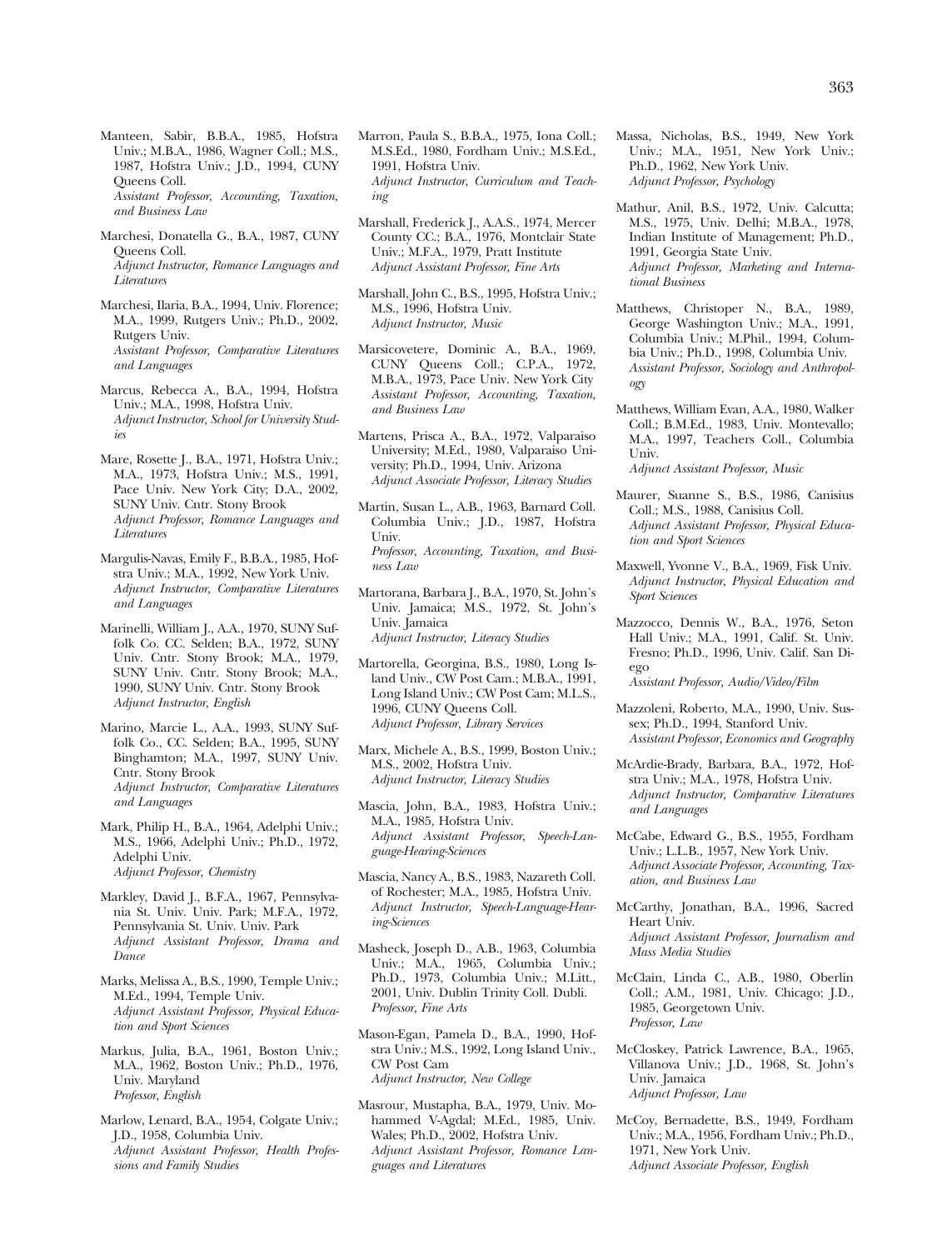McDermott, Michael E., B.S., 1977, St. John's Univ. Jamaica; J.D., 1980, Southwstrn. Univ. *Adjunct Professor, Law* 

- McDonald, Mary E., B.A., 1992, CUNY Queens Coll.; M.A., 1996, CUNY Queens Coll. *Adjunct Instructor, Counseling, Research, Special Education, and Rehabilitation*
- McDonald, Michael K., B.S., 1981, Boston Univ.; M.S., 1986, Hofstra Univ. *Special Assistant Professor, Counseling, Research, Special Education, and Rehabilitation*
- McDonaugh, G. Renoir, B.A., 1982, San Diego State Univ.; M.S., 1986, Purdue Univ.; Ph.D., 1994, Purdue Univ. *Assistant Professor, and Teaching Fellow New College*

McFeely, Maureen C., B.A., 1965, St. John's Univ. Jamaica; M.A., 1967, Brown Univ.; Ph.D., 1981, CUNY Gr. Sch. & Univ. Cnt. *Adjunct Associate Professor, English* 

- McGinnis, Theresa A., B.A., 1980, Univ. Calif. Los Angeles; Ed.M., 1994, Loyola Marymount Univ.; Ph.D., 2002, Univ. Pennsylvania *Assistant Professor, Literacy Studies*
- McGuire, Deirdre C., B.A., 1967, Hofstra Univ.; Dipl., 1968, Manchester Coll.; M.F.A., 1974, Pennsylvania St., Univ. Univ. Park *Adjunct Associate Professor, Drama and Dance*
- McGuire, William L., B.B.A., 1972, St. Bonaventure Univ.; J.D., 1977, St. John's Univ. Jamaica *Adjunct Professor, Law*
- McKeough, William J., A.B., 1957, Fordham Univ.; M.S., 1963, Adelphi Univ.; Ph.D., 1968, New York Univ. *Adjunct Professor, Mathematics*
- McKnight-Taylor, Mary, B.S., 1967, Coppin State Coll.; M.Ed., 1969, Univ. Virginia; Ed.D., 1974, Univ. Virginia *Adjunct Professor, Counseling, Research, Special Education, and Rehabilitation*
- McLaren, Joseph, B.A., 1970, CUNY Queens Coll.; M.A., 1974, CUNY City Coll.; A.M., 1977, Brown Univ.; Ph.D., 1980, Brown Univ. *Professor, English*
- McLaughlin, Donna, B.S., 1996, Hofstra Univ. *Adjunct Instructor, Biology*
- McLaughlin, Terry R., A.S., 1989, Norwalk St. Tech. Coll.; B.S., 1995, Temple Univ.; M.S., 2001, Hofstra Univ. *Adjunct Assistant Professor, Physical Education and Sport Sciences*
- McLean, Ron, B.A., 1982, Fayetteville State Univ.; M.S., 1989, Univ. North Carolina Chapel Hill; Ph.D., 1999, St. Louis Univ. MO *Assistant Professor, Counseling, Research, Special Education, and Rehabilitation*
- McMellon, Charles A., B.B.A., 1968, CUNY Baruch Coll.; M.B.A., 1994, CUNY Baruch Coll.; Ph.D., 1997, CUNY Gr. Sch. & Univ. Cnt. *Assistant Professor, Marketing and International Business*
- McNair, Nora de Marval, L.L.B., 1955, Univ. Buenos Aries; A.M., 1970, New York Univ.; Ph.D., 1977, New York Univ. *Professor, Romance Languages and Literatures*
- McPhee, Martha S., B.A., 1987, Bowdoin Coll.; M.F.A., 1997, Columbia Univ. *Assistant Professor, English*
- McVey, Merry E., B.A., 1994, Rutgers Univ.; M.A., 1995, Hofstra Univ. *Adjunct Instructor, Psychology*
- Meehan, James E., B.S., 1974, SUNY Coll. New Paltz; M.S.W., 1998, New York Univ. *Adjunct Assistant Professor, Health Professions and Family Studies*
- Melkonian, Martin, B.A., 1956, CUNY City Coll.; M.A., 1964, New Schl./Eugene Lang. Coll. *Adjunct Associate Professor, Economics and Geography*
- Meller, Paul J., B.A., 1982, SUNY Univ. Cntr. Stony Brook; M.A., 1984, Teachers Coll., Columbia Univ.; Ph.D., 1988, Syracuse Univ. *Associate Professor, Psychology*
- Mendes, Rafaela, B.A., 1991, SUNY Coll. Old Westbury; M.A., 1994, SUNY Univ. Cntr. Stony Brook *Adjunct Instructor, Romance Languages and Literatures*
- Merguerian, Charles, B.S., 1972, CUNY City Coll.; M.A., 1977, CUNY City Coll.; M.Ph., 1983, Columbia Univ.; Ph.D., 1985, Columbia Univ. *Professor, Geology*
- Merrill, Lisa, B.A., 1976, CUNY City Coll.; M.A., 1977, New York Univ.; Ph.D., 1985, New York Univ. *Professor, Speech Communication and Rhetorical Studies*

Messner, Malka, B.S., 1995 *Adjunct Instructor, Biology* 

Metlay, William, B.A., 1960, Southrn. Illinois Univ.; M.S., 1962, Lehigh Univ.; Ph.D., 1967, Lehigh Univ. *Professor, Psychology* 

- Metzger, Edgar M., B.A., 1967, CUNY City Coll.; M.A., 1973, New York Univ.; C.A.S., 1976, CUNY Brooklyn Coll. *Adjunct Instructor, Romance Languages and Literatures*
- Meyer-Gimpl, Elisabeth, A.A., 1991, SUNY Nassau CC.; B.A., 1993, Columbia Univ. *Adjunct Instructor, Comparative Literatures and Languages*
- Michaels, Aileen, B.S., 1968, CUNY City Coll.; M.S., 1970, Stevens Institute Tech.; Ph.D., 1973, Stevens Institute Tech. *Associate Professor, Mathematics*
- Michelini, Brenda G., B.A., 1981, CUNY Queens Coll.; M.S., 1985, CUNY Queens Coll.
- *Adjunct Instructor, Curriculum and Teaching*
- Middlebrook, Walter T., B.S., 1976, Boston Univ.

*Adjunct Associate Professor, Journalism and Mass Media Studies* 

- Migdol, Donna, B.A., 1979, SUNY Coll. Oneonta; M.S., 1985, CUNY Hunter Coll. *Adjunct Instructor, Curriculum and Teaching*
- Mihailovic, Alexander, B.A., 1981, Columbia Univ.; M.A., 1985, Yale Univ.; Ph.D., 1993, Yale Univ.

*Associate Professor, Comparative Literatures and Languages* 

- Miletta, Maureen M., B.A., 1950, Barnard Coll. Columbia Univ.; M.A., 1954, Teachers Coll., Columbia Univ.; Ed.D., 1980, Teachers Coll., Columbia Univ. *Associate Professor, Curriculum and Teaching*
- Miller, Norman, B.A., 1972, SUNY Univ. Cntr. Stony Brook; M.A., 1975, Hofstra Univ.; Ph.D., 1977, Hofstra Univ. *Adjunct Assistant Professor, Psychology*
- Miller, Paulette B., B.A., 1972, CUNY Brooklyn Coll.; M.S., 1974, CUNY Brooklyn Coll. *Adjunct Instructor, Curriculum and Teaching*
- Miller, Ricki, B.A., 1970, CUNY Queens Coll.; M.Ed., 1971, Boston Univ. *Adjunct Instructor, Curriculum and Teaching*
- Miller, Solomon, B.S., 1949, Temple Univ.; Ph.D., 1964, Columbia Univ. *Adjunct Associate Professor, Sociology and Anthropology*
- Millon, Anthony A., B.B.A., 1962, Hofstra Univ.; M.S., 1967, Hofstra Univ. *Adjunct Assistant Professor, Physical Education and Sport Sciences*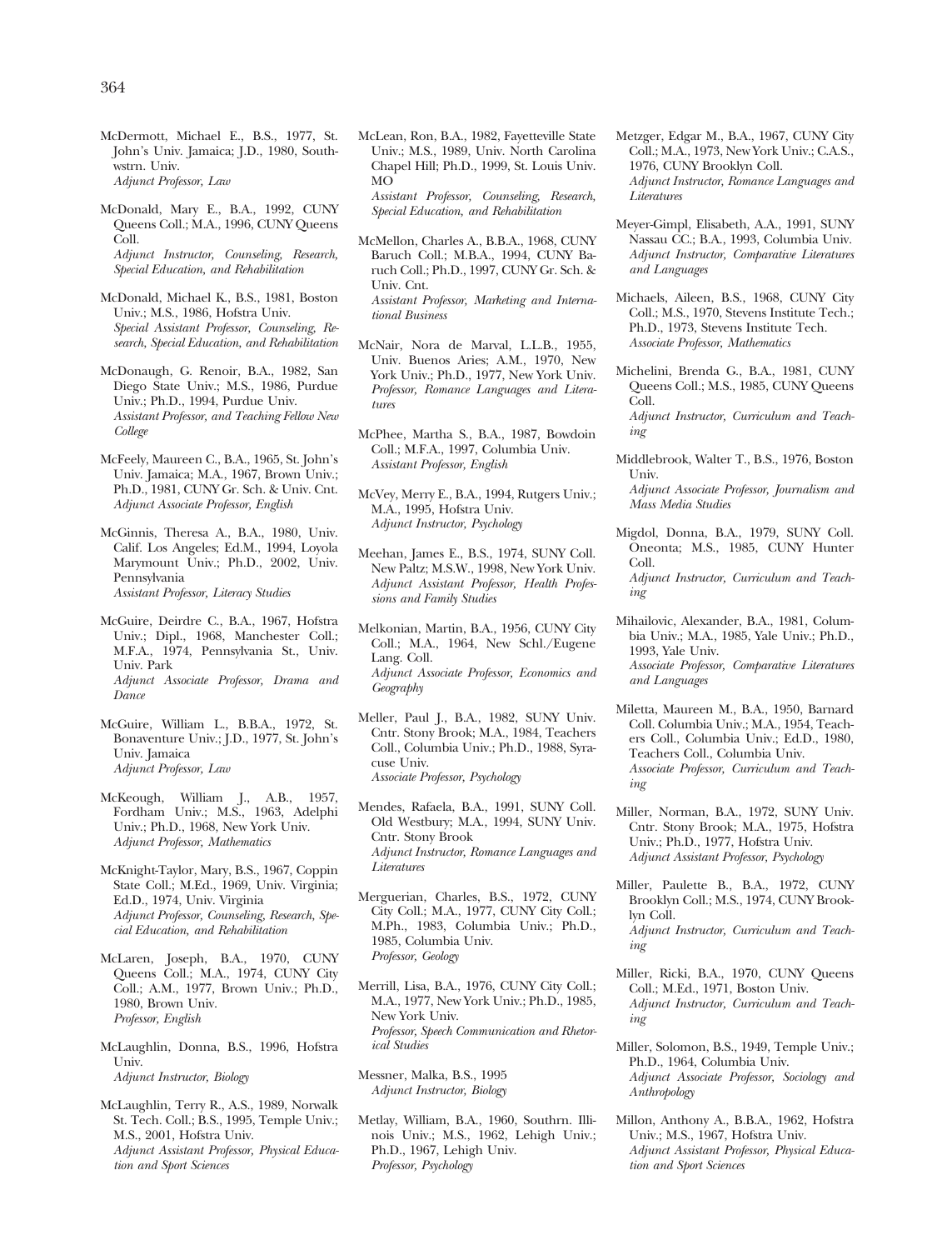Mills, Francine R., B.A., 1969, CUNY Brooklyn Coll.; M.S., 1985, Long Island Univ., CW Post Cam. *Adjunct Instructor, Curriculum and Teaching* 

- Milstein, Doron, B.A., 1989, Hofstra Univ.; M.A., 1991, Hofstra Univ.; Ph.D., 2001, CUNY Gr. Sch. & Univ. Cnt. *Special Assistant Professor, Speech-Language-Hearing-Sciences*
- Mimy, Sybil, B.A., 1995, Hofstra Univ.; M.S., 1997, Hofstra Univ. *Adjunct Instructor, Speech Communication and Rhetorical Studies*
- Mince, John A., B.A., 1967, SUNY Univ. Cntr. Stony Brook; M.S., 1970, Long Island Univ., CW Post Cam; Ph.D., 1980, St. John's Univ. Jamaica *Adjunct Associate Professor, Health Professions and Family Studies*
- Mintz, Warren, B.A., 1958, Alfred Univ.; Ph.D., 1971, New York Univ. *Associate Professor, and Teaching Fellow New College*

Mitchell, Carmencita C., B.A., 1998, New York Univ.; M.A., 2001, St. John's Univ. Jamaica *Adjunct Instructor, English* 

- Mitchell, Winston F., B.S., 1979, SUNY Coll. Brockport; M.M.C., 1994, Arizona State Univ. Tempe *Adjunct Assistant Professor, Journalism and Mass Media Studies*
- Mitelman, Meir, B.A., 1968, Univ. Texas Austin; M.S., 1976, Yeshiva Univ. New York; M.S.W., 1982, Yeshiva Univ. New York *Adjunct Instructor, Comparative Literatures and Languages*
- Moghadam, Fatemeh E., B.A., 1967, Barnard Coll. Columbia Univ.; M.A., 1968, Columbia Univ.; Ph.D., 1979, Oxford Univ.

*Professor, Economics and Geography* 

- Mollgaard, Eske, B.A., 1985, Univ. Copenhagen; M.A., 1986, Univ. Copenhagen; Ph.D., 1993, Harvard Univ. *Special Assistant Professor, Philosophy and Religious Studies*
- Mondschein, Marcia R., A.B., 1959, CUNY Hunter Coll.; M.S., 1977, Hofstra Univ. *Adjunct Instructor, Curriculum and Teaching*
- Montagano, Patricia A., B.S., 1982, CUNY Queens Coll.; M.Ed., 1984, Bowling Green St. Univ. Bowling *Adjunct Instructor, Physical Education and Sport Sciences*
- Montauredes, Mary Ellen, B.A., 1998, Hofstra Univ.; M.S., 1999, Hofstra Univ. *Adjunct Instructor, Literacy Studies*
- Montello, Louise, B.A., 1982, CUNY City Coll.; M.A., 1985, New York Univ.; D.A., 1989, New York Univ. *Adjunct Assistant Professor, Counseling, Research, Special Education, and Rehabilitation*
- Montemurro, Silvia A., B.A., 1972, CUNY Queens Coll.; M.A., 1976, CUNY Queens Coll. *Adjunct Associate Professor, English*
- Moody, Dianne K., B.A., 1963, Adelphi Univ.; M.A., 1992, Adelphi Univ. *Adjunct Instructor, Curriculum and Teaching*
- Moore, Robert B., B.Mus., 1977, SUNY Coll. Potsdam; M.A., 1983, Long Island Univ., CW Post Cam *Adjunct Instructor, Music*
- Moore, Rusty M., B.S., 1963, Northwstrn. Univ.; M.A., 1964, Tufts Univ.; M.A.L.D., 1965, Tufts Univ.; Ph.D., 1969, Tufts Univ. *Associate Professor, Marketing and International Business*
- Morales, Xavier, O.A., 1972, CUNY Coll. of Staten Island; M.S., 1977, Long Island Univ., CW Post Cam. *Adjunct Instructor, Curriculum and Teaching*
- Moreland, Rawleigh E., B.F.A., 1976, Valdosta State Univ.; M.F.A., 1981, Univ. Cincinnati Cincinnati *Adjunct Assistant Professor, Drama and Dance*
- Moriarty, Peter A., B.A., 1974, Univ. New Hampshire; M.F.A., 1978, Rochester Inst. Tech. *Adjunct Associate Professor, Fine Arts*
- Morris, David O., B.A., 1982, CUNY Hunter Coll.; M.A., 1984, New York Univ.; Ph.D., 1991, New York Univ.; M.A., 1996, Bank Street Coll. of Education *Adjunct Assistant Professor, Curriculum and Teaching*
- Morris, Jeffrey C., B.A., 1970, Long Island Univ., CW Post Cam.; M.A., 1973, Long Island Univ., CW Post Cam *Adjunct Assistant Professor, Curriculum and Teaching*
- Morrissey, John F., B.A., 1982, Hofstra Univ.; M.A., 1985, Hofstra Univ.; Ph.D., 1991, Univ. Miami *Associate Professor, Biology*
- Morrow, Douglas A., B.A., 1987, New York Inst. Tech.; M.B.A., 1990, New York Inst. Tech. *Adjunct Assistant Professor, Audio/Video/ Film*
- Moser, Zelda, B.A., 1955, Adelphi Univ.; M.A., 1956, New York Univ. *Adjunct Instructor, Romance Languages and Literatures*
- Mosselson, Jacqueline R., B.A., 1994, Tufts Univ.; M.I.A., 1997, Teachers Coll., Columbia Univ.; M.Ed., 2000, Teachers Coll., Columbia Univ. *Adjunct Instructor, Counseling, Research, Special Education, and Rehabilitation*
- Mott, Anne M., B.A., 1957, Cornell Univ.; M.L.S., 1963, Pratt Institute *Adjunct Instructor, Library Services*
- Motta, Robert W., B.A., 1969, Northestrn. Univ.; M.A., 1973, Hofstra Univ.; Ph.D., 1975, Hofstra Univ. *Professor, Psychology*
- Movsesian, Mark L., A.B., 1985, Harvard Univ.; J.D., 1988, Harvard Univ. *Professor, Law*
- Mozawalla, Farrah B., B.A., 1998, Hofstra Univ.

*Adjunct Instructor, Biology* 

- Mungioli, Joseph, B.A., 1986, New York Univ.; M.A., 1996, New York Univ.; M.Phil., 1998, New York Univ. *Adjunct Instructor, Sociology and Anthropology*
- Munz, John F., B.A., 1996, Long Island Univ., CW Post Cam; M.A., 1999, New York Univ. *Adjunct Instructor, History*
- Murillo, Mario A., B.A., 1988, New York Univ.

*Assistant Professor, Audio/Video/Film* 

- Murphy, John W., B.S., 1968, SUNY Coll. Oswego; M.S.Ed., 1980, Long Island Univ., CW Post Cam *Adjunct Assistant Professor, Health Professions and Family Studies*
- Murphy, Maureen, B.S., 1962, SUNY Coll. Cortland; A.M., 1968, Indiana Univ. Bloomington; Ph.D., 1970, Indiana Univ. Bloomington

*Professor, Curriculum and Teaching* 

- Murphy, Raymond, B.A., 1983, Hofstra Univ.; M.S., 2000, Manhattanville Coll. *Adjunct Assistant Professor, Computer Science*
- Murphy, Susan M., B.A., 1977, Temple Univ.

*Adjunct Instructor, Audio/Video/Film* 

- Mwaria, Cheryl B., B.A., 1970, Univ. Pennsylvania; M.A., 1974, Columbia Univ.; M.Ph., 1974, Columbia Univ.; Ph.D., 1985, Columbia Univ. *Professor, Sociology and Anthropology*
- Myers, Christine E., B.S., 1994, Messiah Coll.; M.M., 1996, Bowling Green St. Univ. Bowling *Instructor, Music*
- Naaman, Mara, B.A., 1996, Wesleyan Univ.; M.A., 2001, Columbia Univ. *Instructor, Comparative Literatures and Languages*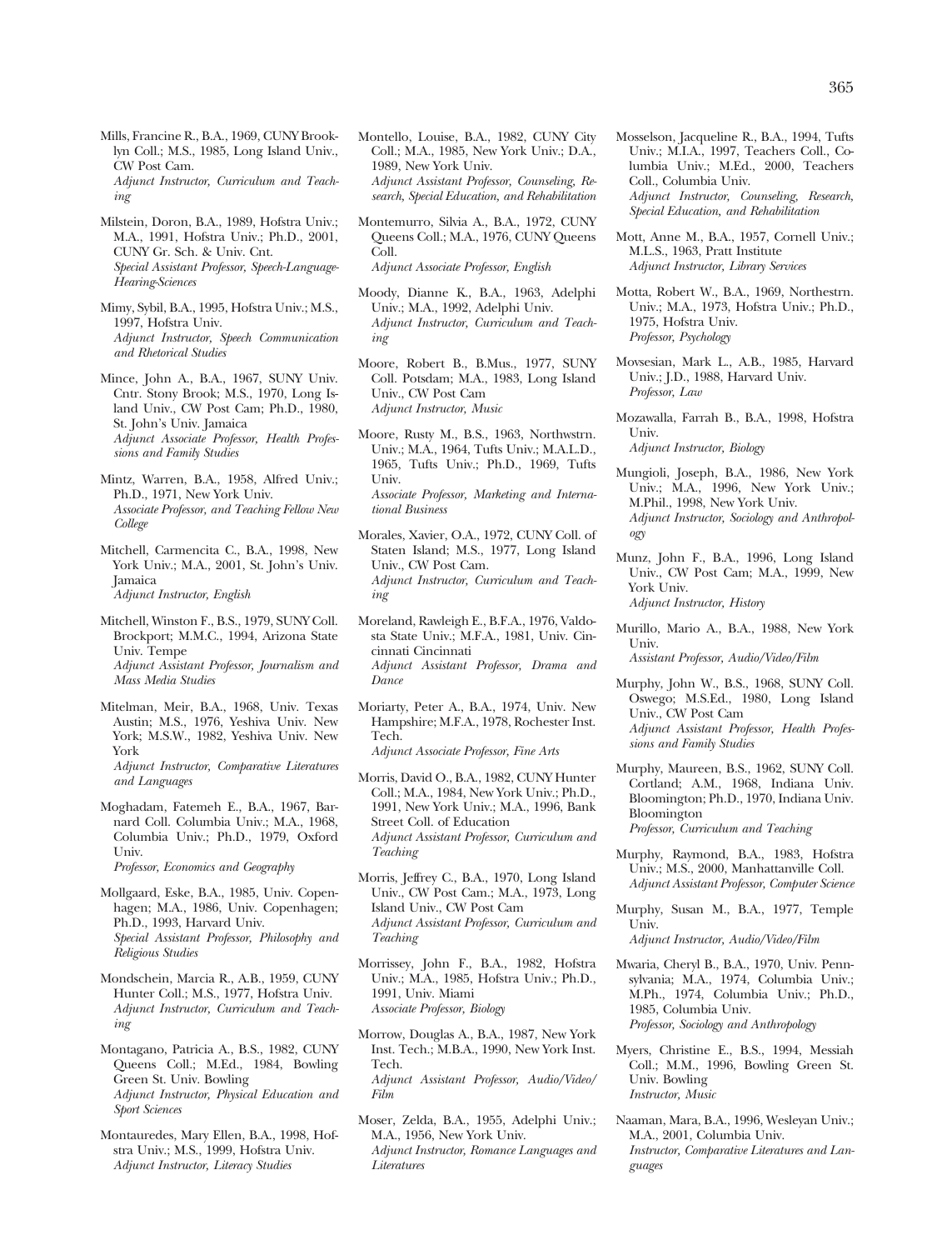Nagel, Paul J., B.S., 1981, SUNY Coll. Oneonta; M.S., 1982, SUNY Binghamton; M.S., 1987, Long Island Univ., CW Post Cam *Adjunct Assistant Professor, Accounting, Tax-*

*ation, and Business Law* 

- Namdar, Reuben, B.A., 1994, Hebrew Univ.; M.A., 2000, Hebrew Univ. *Adjunct Instructor, Comparative Literatures and Languages*
- Nand-Kumar, Bhuall, B.S., 1968, Govt., Training & Regents Coll.; Ph.D., 1994, Pacific Western Univ. *Adjunct Assistant Professor, Curriculum and Teaching*
- Nash-Kasuga, Jennifer, B.A., 1994, Hofstra Univ.; M.A., 1995, Hofstra Univ. *Adjunct Instructor, Curriculum and Teaching*
- Nasri, Farrokh, B.S., 1974, Iranian Inst. Adv. ACC.; M.B.A., 1977, St. John's Univ.; M.B.A., 1982, CUNY Baruch Coll.; M.Phil., 1986, CUNY Baruch Coll.; Ph.D., 1986, CUNY Baruch Coll. *Professor, Business Computer Information Systems and Quantitative Methods*
- Nathan, Suriyan, B.A., 1983, CUNY Queens Coll.; M.A., 1989, CUNY Hunter Coll. *Adjunct Instructor, Mathematics*
- Navarra, Patricia Cregan, A.A., 1977, SUNY Nassau CC.; B.A., 1979, SUNY Coll. Buffalo; M.A., 2000, CUNY Queens Coll. *Adjunct Instructor, English*
- Naveh, Sharon, B.A., 1992, Lehigh Univ.; M.A., 1998, Villanova Univ.; M.A., 2000, Jewish Theol. Seminary America *Adjunct Instructor, Comparative Literatures and Languages*
- Naymark, Aleksandr, M.A., 1982, Moscow State Univ.; Ph.D., 2001, Indiana Univ. Bloomington *Assistant Professor, Fine Arts*
- Neary, Donna, B.A., 1990, CUNY John Jay Coll. Criminal; M.S., 1993, St. John's Univ.; Psy.D., 2000, Hofstra Univ. *Adjunct Assistant Professor, Psychology*
- Neelankavil, James P., B.Sc., 1961, St. Thomas Aquinas Coll.; M.B.M., 1972, Asian Inst. of Management; Ph.D., 1976, New York Univ. *Professor, Marketing and International Business*
- Neer, Toba C., B.A., 1950, American Univ. D.C.; M.S., 1969, Adelphi Univ. *Adjunct Instructor, Curriculum and Teaching*
- Ner, Sylvia E., B.A., 1999, Hofstra Univ. *Adjunct Instructor, Biology*
- Neumann, Richard K., B.A., 1969, Pomona Coll.; P.G.D., 1971, Stockholm University; J.D., 1975, American Univ. D.C.; L.L.M., 1978, Temple Univ. Schl. of Law *Professor, Law*
- Neville, Diane, B.A., 1969, Long Island Univ., CW Post Cam; M.S., 1975, Hofstra Univ. *Adjunct Instructor, Counseling, Research, Special Education, and Rehabilitation*
- Newman, Alina M., B.A., 1972, Pace Univ. New York City; M.S., 1975, Long Island Univ. Brooklyn *Adjunct Instructor, Literacy Studies*
- Newman, Herbert, B.S.E.E., 1953, CUNY City Coll.; M.S., 1958, Columbia Univ. *Adjunct Professor, Engineering*
- Newman, Laurence J., B.A., 1963, Long Island Univ.; C.A.S., 1977, Hofstra Univ.; M.S., 1990, Hofstra Univ. *Adjunct Assistant Professor, Foundations, Leadership and Policy Studies*
- Newman, Michael B., B.S., 1965, CUNY City Coll.; M.A., 1966, Syracuse Univ. *Adjunct Instructor, Mathematics*
- Newman, Roslyn H., B.A., 1967, Hofstra Univ.; M.A., 1973, Hofstra Univ.; P.D., 1982, Hofstra Univ. *Adjunct Instructor, English*
- Neziroglu, Fugen A., B.A., 1974, Hofstra Univ.; M.A., 1976, Hofstra Univ.; Ph.D., 1977, Hofstra Univ. *Adjunct Professor, Psychology*
- Ng, Luke C., B.B.A., 1975, Hofstra Univ.; M.B.A., 1977, Harvard Univ. *Adjunct Associate Professor, Marketing and International Business*
- Nikbakht, Ehsan, B.B.A., 1972, Tehran Univ.; M.B.A., 1975, Iran Ctr. Man. Studies; D.B.A., 1981, George Washington Univ. *Professor, Finance*
- Nirode, William F., B.A., 1995, Baldwin-Wallace Coll.; Ph.D., 2000, Univ. Tennessee Knoxville *Assistant Professor, Chemistry*
- Nocella, Richard A., B.S., 1961, CUNY Queens Coll.; M.A., 1969, Adelphi Univ. *Adjunct Assistant Professor, Physics and Astronomy*
- Norris, Fredi L., B.S., 1972, Adelphi Univ.; M.A., 1974, Hofstra Univ. *Adjunct Instructor, Literacy Studies*
- Norris, William R., B.A., 1994, Drew Univ.; M.F.A., 1998, Sarah Lawrence Coll. *Adjunct Assistant Professor, School for University Studies*
- Noschese, Christine, B.A., 1968, Hofstra Univ.; M.A., 1975, Goddard Coll. *Assistant Professor, Audio/Video/Film*
- Nouryan, Lola D., B.A., 1971, Adelphi Univ.; M.A., 1973, Hofstra Univ.; Ph.D., 1975, Hofstra Univ. *Adjunct Assistant Professor, Psychology*
- O'Brien, Richard M., B.A., 1967, Franklin Coll. IN; M.A., 1969, West Virginia Univ. Morgantown; Ph.D., 1972, West Virginia Univ. Morgantown *Professor, Psychology*
- O'Byrne, Anne E., B.A., 1993, Univ. Virginia; B.A., 1994, Univ. Warwick; Ph.D., 1999, Vanderbilt Univ. *Assistant Professor, Philosophy and Religious Studies*
- O'Dette, Carol, A.A., 1976, SUNY Nassau CC.; B.A., 1978, Adelphi Univ.; M.S.W., 1982, Adelphi Univ. *Adjunct Instructor, Counseling, Research, Special Education, and Rehabilitation*
- O'Dwyer, Terry F., B.S., 1960, Hofstra Univ.; Ph.D., 1967, Polytechnic Univ. Brooklyn *Adjunct Professor, Physics and Astronomy*
- O'Malley, Linda, B.A., 1975, Univ. Dayton; M.S., 1980, Hofstra Univ. *Adjunct Instructor, Curriculum and Teaching*
- O'Neill, Anne H., B.A., 1956, Coll. New Rochelle, M.S.Ed., 1959, CUNY Hunter Coll.; Ed.D., 1990, Teachers Coll., Columbia Univ. *Adjunct Assistant Professor, Curriculum and*
- *Teaching*  O'Neill, Denise, B.A., 1987, Moravian Coll.;
- M.A., 1992, Marist Coll. *Adjunct Instructor, Counseling, Research, Special Education, and Rehabilitation*
- O'Sullivan, Virginia, B.A., 1966, St. John's Univ. Jamaica; A.S., 1982, SUNY Nassau CC.; M.A., 1997, Long Island Univ.; CW Post Cam *Adjunct Instructor, Literacy Studies*
- Ocko, Beth S., B.A., 1977, Oberlin Coll.; M.F.A., 1988, Yale Univ. *Assistant Professor, Fine Arts*
- Ohr, Phyllis S., B.A., 1976, SUNY Coll. Buffalo; M.A., 1979, Teachers Coll., Columbia Univ.; Ph.D., 1990, St. John's Univ. Jamaica *Associate Professor, Psychology*
- Oldis, Ray E., B.S., 1971, Long Island Univ. Brooklyn; M.S., 1974, CUNY Herbert H. Lehman Coll. *Adjunct Assistant Professor, Physical Education and Sport Sciences*
- Olin, Jill A., B.S., 1997, Univ. New Hampshire Durham *Adjunct Instructor, Biology*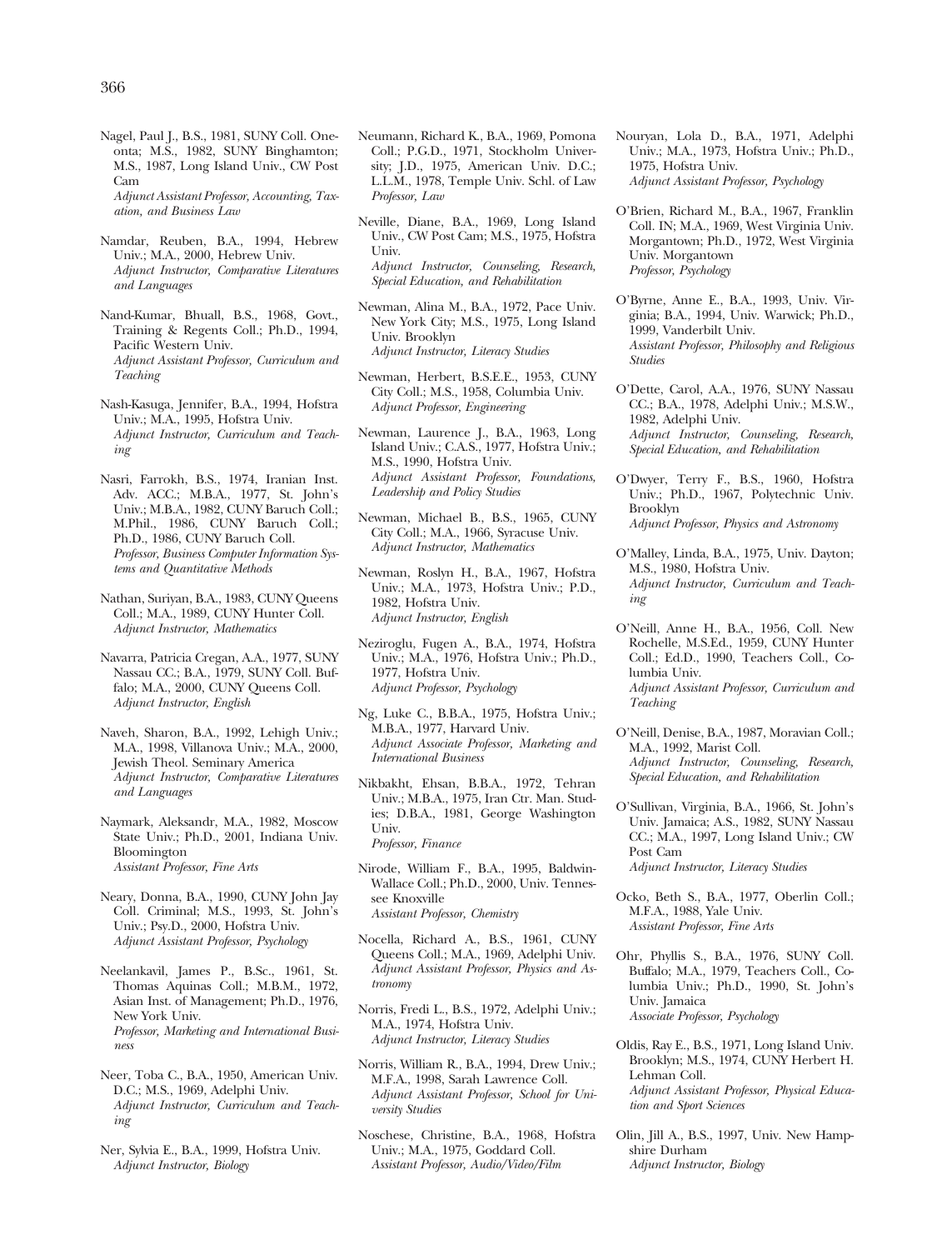Olsen, David S., B.A., 1984, Cedarville Coll.; M.A., 1987, Univ. Virginia; Ph.D., 1993, Northwstrn. Univ. *Adjunct Associate Professor, Speech Communication and Rhetorical Studies* 

- Opello, Katherine Anne Rose, B.A., 1995, Skidmore Coll.; M.A., 1996, New York Univ.; M.Phil., 1999, New York Univ.; Ph.D., 2002, New York Univ. *Special Assistant Professor, Political Science*
- Orion, Loretta L., B.A., 1974, Adelphi Univ.; M.A., 1986, SUNY Univ. Cntr. Stony Brook; Ph.D., 1990, SUNY Univ. Cntr. Stony Brook *Adjunct Assistant Professor, Sociology and Anthropology*

Orlic, Ivan Dean, B.B.A., 1993, Hofstra Univ.; M.B.A., 1998, Hofstra Univ. *Adjunct Instructor, Finance* 

Orlic, Kimberly A., B.A., 1990, Hofstra Univ.; M.B.A., 2001, Hofstra Univ. *Adjunct Instructor, Business Computer Information Systems and Quantitative Methods* 

- Orr, William F., B.S., 1966, Calif. Institute Tech.; M.S., 1967, Univ. Wisc. Madison; Ph.D., 1974, Univ. Wisc. Madison *Associate Professor, and Teaching Fellow New College*
- Ortiz Jr., Socrates R., B.A., 1992, Dowling Coll.; M.S.W., 1998, SUNY Univ. Cntr. Stony Brook *Adjunct Assistant Professor, Physical Education and Sport Sciences*
- Ortof, Robert E., B.A., 1977, CUNY Queens Coll. *Adjunct Instructor, Physical Education and Sport Sciences*
- Osterman, Karen F., B.A., 1967, Emmanuel Coll.; M.P.I.A., 1970, Univ. Pittsburgh Pittsburgh; Ph.D., 1984, Washington Univ. *Professor, Foundations, Leadership and Policy Studies*

Ostheimer, Gretchen, B.A., 1979, Wellesley Coll.; Ph.D., 1996, Rutgers Univ. *Assistant Professor, Computer Science* 

Ostling, Edward G., B.A., 1964, St. John's Univ. Jamaica; M.S., 1966, Purdue Univ.; Ph.D., 1971, Lehigh Univ. *Professor, Mathematics* 

Ostrick, Barbara G., B.A., 1963, Univ. Connecticut; M.A., 1983, Teachers Coll., Columbia Univ. *Adjunct Instructor, Mathematics* 

Ostroske, Walter *Adjunct Instructor, Physical Education and Sport Sciences* 

Otis, Laura C., B.S., 1983, Yale Univ.; M.A., 1988, Univ. Calif. San Francisco; M.A., 1989, Cornell Univ.; Ph.D., 1991, Cornell Univ.

*Associate Professor, English* 

- Otto, Christiana G., B.A., 1985, College Economics & Politics; M.A., 1990, Univ. Hamburg; Ph.D., 1997, Univ. Hamburg *Adjunct Assistant Professor, Sociology and Anthropology*
- Owens, Shane Gregory, B.A., 1997, Drew Univ.; M.A., 1998, Hofstra Univ. *Adjunct Instructor, Psychology*
- Pace, Darra A., B.S., 1971, Boston Univ.; M.S., 1972, Adelphi Univ.; C.A.S., 1997, Hofstra Univ.; Ed.D., 2000, Hofstra Univ. *Assistant Professor, Counseling, Research, Special Education, and Rehabilitation*
- Packard, Rae M., B.A., 1973, Rosemont Coll.; M.S., 1996, Long Island Univ., CW Post Cam *Adjunct Assistant Professor, Library Services*
- Paknejad, M. Javad, B.S., 1975, Tehran Intl. Schl.; M.B.A., 1978, Univ. Bridgeport; M.B.A., 1982, CUNY Baruch Coll.; M.Ph., 1986, CUNY Gr. Sch. & Univ. Cnt.; Ph.D., 1986, CUNY Gr. Sch. & Univ. Cnt. *Professor, Business Computer Information Systems and Quantitative Methods*
- Papa, Louis J., B.A., 1980, SUNY Coll. Buffalo; J.D., 1984, Brooklyn Law School; M.B.A., 1989, CUNY Baruch Coll. *Assistant Professor, Accounting, Taxation, and Business Law*
- Papaioannou, George J., B.S., 1971, Schl. of Economics & Business; M.B.A., 1973, Duquesne Univ.; Ph.D., 1979, Pennsylvania St. Univ. Univ. Park *Professor, Finance*
- Papazahariou, Pelagia, B.A., 1986, CUNY Hunter Coll.; M.A., 1992, CUNY Queens Coll. *Adjunct Instructor, Sociology and Anthropology*
- Paretta, Joseph R., B.A., 1989, Hofstra Univ.; M.A., 1996, Hofstra Univ. *Adjunct Instructor, English*
- Parisi, Lisa A., B.S., 1985, SUNY Coll. Oneonta; M.S., 1988, Long Island Univ., CW Post Cam *Adjunct Instructor, Curriculum and Teaching*

Parker, Heather, B.A., 1990, Univ. Calif. Los Angeles; M.A., 1993, Univ. Calif. Los Angeles; Ph.D., 1996, Univ. Calif. Los Angeles *Assistant Professor, History* 

Parkoff, Linda S., B.A., 1965, SUNY Univ. Cntr. Albany; M.A., 1968, Northstrn. Univ. *Adjunct Assistant Professor, English* 

- Parris-Fitzpatrick, Heather, B.A., 1989, CUNY Queens Coll.; M.S.Ed., 1994, CUNY Queens Coll. *Adjunct Assistant Professor, Speech Communication and Rhetorical Studies*
- Parvulescu, Adrian, M.A., 1966, Universitatea din Bucuresti; Ph.D., 1976, Universitatea din Bucuresti *Adjunct Associate Professor, Comparative Literatures and Languages*
- Pascale, Barbarann, B.A., 1994, St. Joseph's Coll. Patchogue; M.A.L.S., 1995, SUNY Univ. Cntr. Stony Brook *Adjunct Instructor, English*
- Paskus, Robert, B.S., 1971, CUNY City Coll.; M.S., 1975, CUNY City Coll.; M.B.A., 1982, Hofstra Univ. *Adjunct Associate Professor, Computer Science*
- Pastrana, Gabriel, B., A.B., 1963, Inst. de Filosofia Santo Thomas; M.A., 1976, Georgetown Univ.; Ph.D., 1979, Univ. Santo Tomas

*Adjunct Assistant Professor, Romance Languages and Literatures* 

- Paternostro, RoseMarie, B.S., 1961, SUNY Coll. Cortland; M.S., 1963, SUNY Coll. **Cortland** *Adjunct Instructor, Curriculum and Teaching*
- Patton, Barbara, A.A.S., 1976, CUNY Kingsborough CC., B.A., 1979, Hofstra Univ.; J.D., 1982, Hofstra Law Schl. *Assistant Professor, Accounting, Taxation, and Business Law*
- Paul, Hadassah, B.A., 1961, Hebrew Univ.; Ph.D., 1966, Wayne State Univ. *Professor, Psychology*
- Pauzano, Nicole M., B.S., 1997, Allentown Co. St. Francis De Sls.; M.A., 1998, Hofstra Univ.

*Adjunct Instructor, School for University Studies* 

Payne, Anneliese, B.S., 1989, Eastern Illinois Univ.; M.S., 1990, Eastern Illinois Univ.; Ph.D., 1997, Indiana St. Univ. Terre Haute

*Adjunct Assistant Professor, Curriculum and Teaching* 

- Pecan, David E., B.A., 1989, Bennington Coll.; M.A., 1999, Long Island Univ., CW Post Cam *Adjunct Instructor, English*
- Pedersen, Frederick O., B.A., 1961, Gettysburg Coll.; M.A., 1966, Adelphi Univ. *Adjunct Instructor, Curriculum and Teaching*
- Pelaez, Alexander, B.A., 1992, New York Univ.; M.S., 1997, New York Univ. *Adjunct Instructor, Computer Science*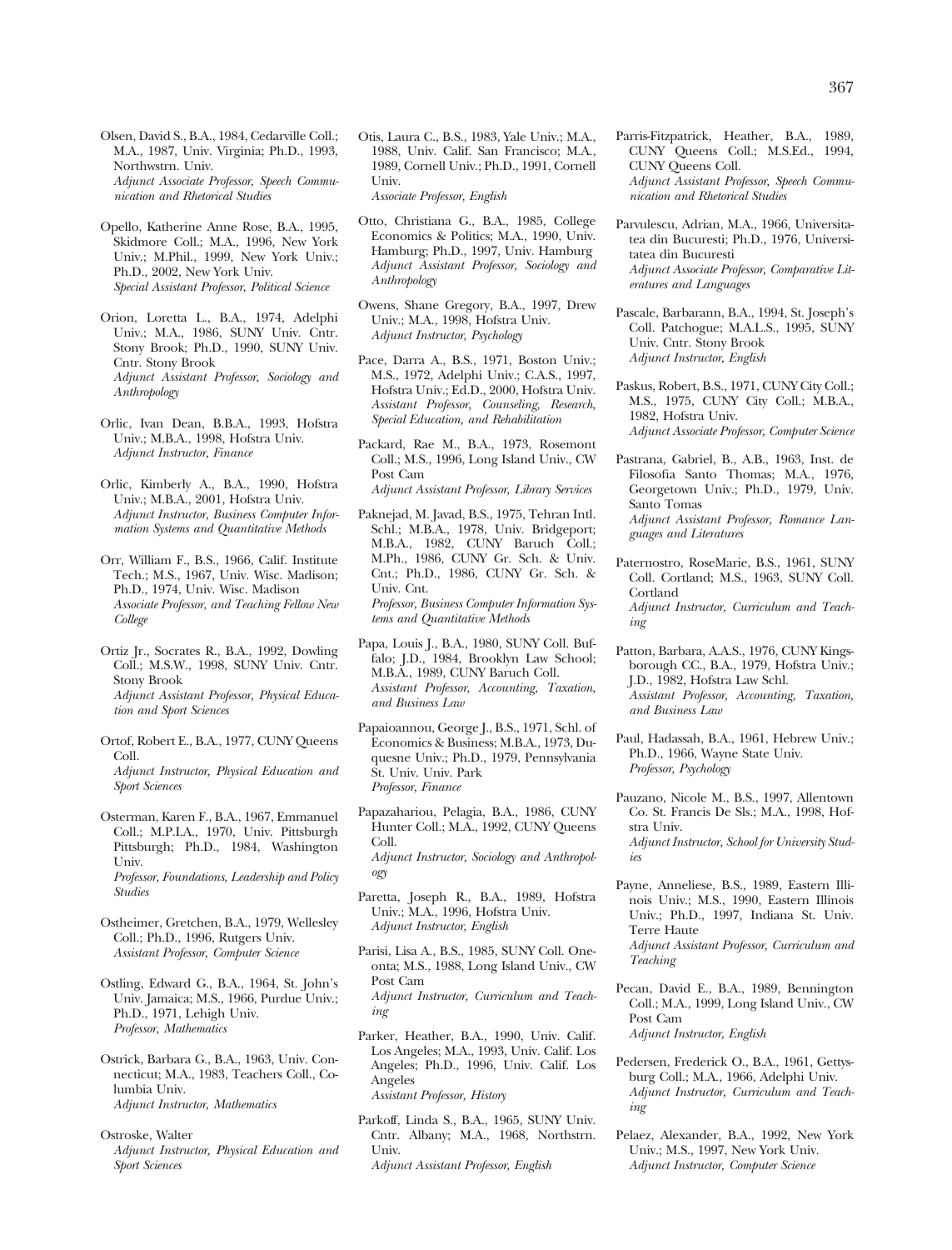Pellegrino, Patrick P., B.A., 1969, Rutgers Univ.; M.S., 1978, SUNY Univ. Cntr. Stony Brook *Adjunct Instructor, Mathematics* 

Pellegrino, Vincent P., B.A., 1973, SUNY Coll. Oswego; M.A., 1975, New York Univ.; Ph.D., 1992, New York Univ. *Adjunct Assistant Professor, Speech Communication and Rhetorical Studies* 

Peoples, Peg L., B.A., 1988, Univ. Alaska Fairbanks; M.F.A., 1994, Univ. Mass. Amherst *Adjunct Assistant Professor, English* 

Perotti, Rosanna, B.A., 1982, Point Park Coll.; Ph.D., 1989, Univ. Pennsylvania *Associate Professor, Political Science* 

Perrone, Rosella, A.A., 1987, CUNY Queensborough CC.; B.A., 1990, CUNY Queens Coll. *Adjunct Instructor, Romance Languages and Literatures* 

Perrotto, John A., A.S., 1980, SUNY Nassau CC; D.C., 1984, New York Chiropractic Coll.; B.S., 1986, SUNY Univ. Cntr. Albany; M.S., 1988, Adelphi Univ. *Adjunct Assistant Professor, Biology* 

Peters, Waverlyn L.J., B.S., 1972, Fordham Univ.; M.A., 1973, Teachers Coll., Columbia Univ.; M.Ed., 1982, Teachers Coll., Columbia Univ.; Ed.D., 1986, Teachers Coll., Columbia Univ. *Adjunct Assistant Professor, Counseling, Research, Special Education, and Rehabilitation* 

Peterson, Cie, B.S., 1981, St. John's Univ. Jamaica; M.A., 1983, New York Univ.; M.A., 1999, St. John's Univ. Jamaica *Adjunct Instructor, English* 

Petra, Steven T., C.P.A., B.S., 1975, Long Island Univ., CW Post Cam; M.S., 1982, Long Island Univ., CW Post Cam; Ph.D., 2002, Rutgers Univ. *Associate Professor, Accounting, Taxation, and Business Law* 

Petruzzi, Leon T., B.M., 1981, SUNY Coll. Fredonia; M.S., 1986, Long Island Univ., CW Post Cam; Ph.D., 1993, New York Univ. *Adjunct Assistant Professor, Music* 

Phillips, Trudy A., A.A.S., 1971, SUNY Nassau CC.; B.A., 1974, Hofstra Univ.; M.S., 1988, Hofstra Univ. *Adjunct Instructor, Counseling, Research, Special Education, and Rehabilitation* 

Pianfetti, Alice Thor., B.A., 1952, Middlebury Coll.; M.A., 1969, Fairleigh Dickinson Univ. Teane; Ph.D., 1975, Fordham Univ. *Adjunct Associate Professor, Romance Languages and Literatures* 

Pierangelo, Roger, B.S., 1968, St. John's Univ. Jamaica; M.S., 1973, CUNY Queens Coll.; Ph.D., 1980, Yeshiva Univ. New York *Adjunct Associate Professor, Counseling, Research, Special Education, and Rehabilitation* 

Pierce, Ilona, B.F.A., 1988, Ithaca Coll.; M.F.A., 1993, National Theatre Conservatory *Assistant Professor, Drama and Dance* 

Pierse, Joseph E., B.A., 1999, Hofstra Univ. *Adjunct Instructor, Biology* 

Pietro, David A., B.M., 1987, Univ. North Texas; M.A., 2001, New York Univ. *Adjunct Assistant Professor, Music* 

Pietromonaco, Peter A., B.S., 1991, SUNY Binghamton; M.S., 2000, SUNY Univ. Cntr. Stony Brook *Adjunct Instructor, Computer Science* 

Pillaipakkamnatt, Krishnan, B.E., 1989, Andhra Univ.; Ph.D., 1995, Vanderbilt Univ. *Associate Professor, Computer Science* 

Pillar, Marjorie P., B.A., 1973, Long Island Univ., CW Post Cam; M.F.A., 1987, Long Island Univ., CW Post Cam *Adjunct Assistant Professor, Fine Arts* 

Pinhasi-Vittorio, Limor, B.Ed., 1995, State Teachers Coll., M.A., 1998, New York Univ. *Adjunct Instructor, Literacy Studies* 

Pinti, Rosanne Alicia, B.A., 1996, Hofstra Univ.; M.A., 1998, CUNY John Jay Coll. Criminal; M.S., 1999, Hofstra Univ. *Adjunct Instructor, Psychology* 

Pinto, Anthony, B.A., 1997, Hofstra Univ.; M.A., 1998, Hofstra Univ. *Adjunct Instructor, Psychology* 

Pinzone, Caterina, B.A., 1998, CUNY Queens Coll.; B.S., 1990, Touro Coll.; M.A., 1996, Hofstra Univ. *Adjunct Instructor, Health Professions and Family Studies* 

- Pioreck, Richard J., B.A., 1980, Adelphi Univ.; M.A., 1986, CUNY Queens Coll. *Adjunct Assistant Professor, English*
- Pirone Jr., James J., P.D., 1959, Julliard Schl. *Adjunct Assistant Professor, Music*

Plath, Robert, B.A., 1995, SUNY Univ. Cntr. Stony Brook; M.F.A., 1997, CUNY Brooklyn Coll. *Adjunct Instructor, English* 

Platt, Neal R., B.S., 1975, Cornell Univ.; J.D., 1978, Hofstra Law Schl.; L.L.M., 1982, New York Univ. *Adjunct Professor, Law* 

Plotnick, Charlotte, B.A., 1956, CUNY Brooklyn Coll.; M.S., 1984, Adelphi Univ. *Adjunct Instructor, Speech-Language-Hearing-Sciences* 

Porr, Carol J., A.A., 1987, SUNY Nassau, CC.; B.A., 1991, Hofstra Univ.; M.A., 1995, Hofstra Univ. *Adjunct Instructor, English* 

Pounds, Keith C., B.A., 1995, Southwstrn. Univ.; M.S., 1996, Southrn. Illinois Univ. Carbonda; Ph.D., 2002, Southrn. Illinois Univ. Carbonda *Assistant Professor, Speech Communication and Rhetorical Studies* 

Powell, David A., B.A., 1973, West Virginia Univ.; M.A., 1978, Pennsylvania St. Univ.; Ph.D., 1985, Univ. Pennsylvania *Professor, Romance Languages and Literatures* 

Price, Eloise, B.A., 1950, Normal School Teachers; M.A., 1954, Univ. Havana; B.A., 1963, CUNY Brooklyn Coll. *Adjunct Assistant Professor, Romance Languages and Literatures* 

Price, Julie E., B.S., 1980, St. Johns Univ. Jamaica; M.A., 2000, New York Inst. Tech.

*Special Assistant Professor, Journalism and Mass Media Studies* 

Prigozy, Ruth M., B.A., 1951, CUNY Brooklyn Coll.; M.A., 1962, New York Univ.; Ph.D., 1969, CUNY City Coll. *Professor, English* 

Prinz, Marc, A.A., 1972, CUNY Queensborough C.C.; B.A., 1975, CUNY Queens Coll.; M.A., 1982, New York Univ. *Adjunct Instructor, English* 

Puerzer, Richard J., B.S., 1989, Univ. Pittsburgh Pittsburgh; M.S., 1991, Univ. Pittsburgh Pittsburgh; Ph.D., 1997, Univ. Pittsburgh Pittsburgh *Adjunct Assistant Professor, Engineering* 

Pugliese, Stanislao G., B.A., 1987, Hofstra Univ.; M.A., 1990, CUNY City Coll.; M.Phil., 1991, CUNY Gr. Sch. & Univ. Cnt.; Ph.D., 1995, CUNY Gr. Sch. & Univ. Cnt. *Associate Professor, History* 

Puglisi, Matthew T., B.A., 1999, CUNY Queens Coll. *Adjunct Instructor, Philosophy and Religious Studies* 

Pulis, John W., B.A., 1972, SUNY Univ. Cntr. Stony Brook; M.A., 1979, New Schl./Eugene Lang. Coll.; Ph.D., 1990, New Schl./Eugene Lang. Coll. *Assistant Professor, and Teaching Fellow School for University Studies*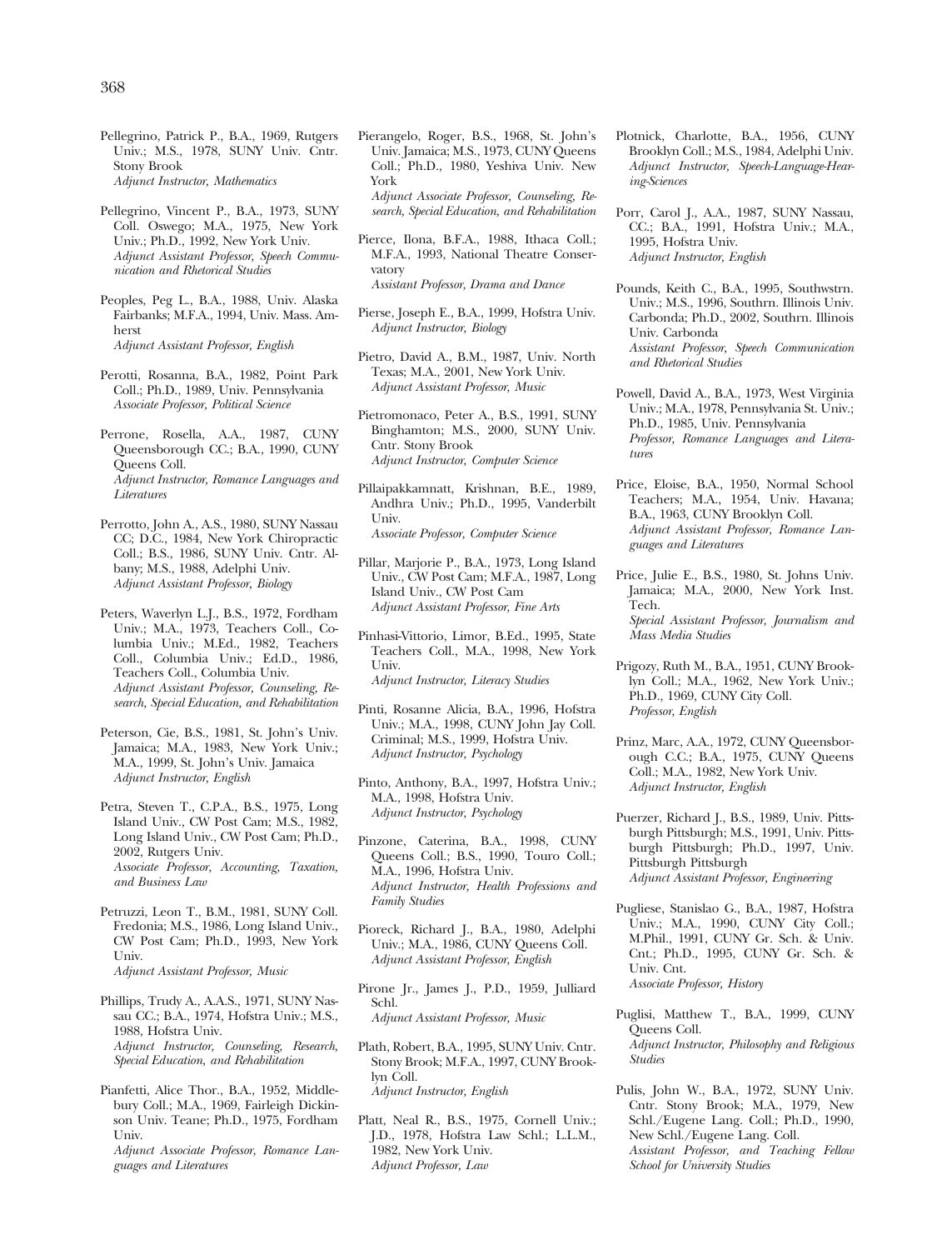Pumo, Dorothy E., B.S., 1973, Univ. Michigan Ann Arbor; M.S., 1974, Univ. Michigan Ann Arbor; Ph.D., 1976, Univ. Michigan Ann Arbor *Professor, Biology* 

- Punnett, Asha J., B.F.A., 1999, CUNY Brooklyn Coll.; M.F.A., 2001, New York Univ. *Adjunct Assistant Professor, School for University Studies*
- Pusateri, Angelo, A.A.S., 1968, CUNY Baruch Coll.; B.B.A., 1972, CUNY Baruch Coll.; M.B.A., 1977, CUNY Baruch Coll. *Adjunct Instructor, Management, Entrepreneurship, and General Business*
- Pushkin, David S., B.F.A., 1985, San Francisco Art Institute; M.F.A., 1990, Columbia Univ. *Assistant Professor, and Teaching Fellow New College*

Pustovoit, Igor V., B.A., 1985, Kiev State Univ.; M.A., 1992, Kiev Institute; D.A., 2000, SUNY Univ. Cntr. Stony Brook *Adjunct Instructor, Comparative Literatures and Languages* 

Quimby, Thomas R., B.S., 1969, Charleston Southern Univ.; M.A., 1973, Morehead State Univ.; Ed.D., 1982, Boston Univ. *Adjunct Professor, Physical Education and Sport Sciences* 

Quirk, Michael J., B.A., 1976, Fordham Univ.; M.A., 1980, Fordham Univ.; Ph.D., 1984, Fordham Univ. *Adjunct Assistant Professor, Philosophy and Religious Studies* 

- Quitoni, Linda V., B.S., 1968, Long Island Univ. Brooklyn; M.S., 1971, Long Island Univ. Brooklyn *Adjunct Assistant Professor, Physical Education and Sport Sciences*
- Rabbany, Sina Y., B.S.E., 1985, Univ. Pennsylvania; M.S.E., 1986, Univ. Pennsylvania; Ph.D., 1991, Univ. Pennsylvania *Professor, Engineering*
- Rabinowich, Nathan D., B.A., 1977, CUNY City Coll.; M.A., 1980, New York Univ.; Ph.D., 1997, New York Univ. *Adjunct Assistant Professor, Comparative Literatures and Languages*
- Radcliffe, Dennis, B.S., 1960, Univ. Durham; M.S., 1964, Univ. Alberta; Ph.D., 1966, Queens Univ. *Professor, Geology*
- Radigan, C. Raymond, B.A., 1957, CUNY Brooklyn Coll.; J.D., 1961, CUNY Brooklyn Coll. *Adjunct Professor, Law*
- Radin, Tara J., B.A., 1989, Univ. Virginia; M.B.A., 1993, Univ. Virginia; J.D., 1993, Univ. Virginia; Ph.D., 1999, Univ. Virginia *Assistant Professor, Management, Entrepreneurship, and General Business*
- Rahim, Habibeh, B.A., 1978, Univ. Toronto; M.T.S., 1980, Harvard Univ.; A.M., 1982, Harvard Univ.; Ph.D., 1989, Harvard Univ. *Adjunct Assistant Professor, Philosophy and Religious Studies*
- Rai, Anoop, B.A., 1975, Univ. Delhi; M.A., 1977, Univ. Delhi; M.B.A., 1980, Univ. Notre Dame; Ph.D., 1987, Indiana Univ. Bloomington *Professor, Finance*
- Rakas, Frank G., M.A., 1973, Univ. Pittsburgh Pittsburgh *Adjunct Instructor, Romance Languages and Literatures*
- Ramsey, Wayne T., B.A., 1974, SUNY Univ. Cntr. Stony Brook; M.A., 1981, SUNY Univ. Cntr. Stony Brook *Adjunct Assistant Professor, Physics and Astronomy*

Raship, Manush, B.S.E.E., 1956, New York Univ.; M.S.E.E., 1959, New York Univ.; Eng.S.D., 1964, New York Univ. *Adjunct Associate Professor, Engineering* 

- Ratajczak, David C., B.M., 1980, Eastman Schl. of Music *Adjunct Instructor, Music*
- Rau, Christina M., B.S., 1999, SUNY Coll. Oneonta; M.A., 2001, Hofstra Univ. *Adjunct Instructor, English*
- Rauch, Joan, A.B., 1952, Indiana Univ.; M.S., 1976, Long Island Univ., CW Post Cam *Adjunct Instructor, Counseling, Research, Special Education, and Rehabilitation*
- Rear, Michael C., B.A., 1982, Hofstra Univ.; M.A., 1985, CUNY Gr. Sch. & Univ. Cnt. *Adjunct Instructor, Political Science*
- Rebolini, Carlo J., B.A., 1982, CUNY Herbert H. Lehman Coll.; M.A., 1987, Columbia Univ. *Adjunct Instructor, English*
- Redlich, Lila C., B.A., 1970, Hofstra Univ.; M.S., 1988, Hofstra Univ. *Adjunct Instructor, Health Professions and Family Studies*
- Reedy, Matthew R., B.S., 2000, Ball State Univ.; M.A., 2002, Hofstra Univ. *Adjunct Instructor, Physical Education and Sport Sciences*
- Reesman, Linda L., B.S., 1972, New York Univ.; M.S., 1974, Teachers Coll., Columbia Univ.; M.A., 1991, Long Island Univ., CW Post Cam; D.A., 1997, St. Johns Univ. Jamaica
	- *Adjunct Instructor, English*
- Reichler, Richard, A.B., 1955, Columbia Univ.; L.L.B., 1957, Columbia Univ. *Adjunct Professor, Law*
- Reilly, Elizabeth T., B.A., 1952, D'Youville Coll.; M.A., 1955, CUNY Queens Coll.; M.S., 1979, Long Island Univ., CW Post Cam *Adjunct Instructor, Literacy Studies*
- Reinfeld, Barbara, B.A., 1958, Carleton Coll.; A.M., 1959, Columbia Univ.; M.Ph., 1977, Columbia Univ.; Ph.D., 1979, Columbia Univ. *Adjunct Professor, History*
- Reiter, Levi A., B.A., 1970, CUNY Hunter Coll.; M.A., 1972, Univ. Connecticut; Ph.D., 1978, Univ. Rochester *Professor, Speech-Language-Hearing-Sciences*
- Reiter, Sherry L., B.A., 1972, Emerson Coll.; M.A., 1976, New York Univ.; M.S.W., 1988, Yeshiva Univ. New York *Adjunct Instructor, Counseling, Research, Special Education, and Rehabilitation*
- Reither, Barbara B., B.S., 1969, Univ. Bridgeport; M.S., 1973, Coll. New Rochelle *Adjunct Instructor, Curriculum and Teaching*
- Resnick, Alan N., B.S., 1969, Rider Univ.; J.D., 1972, Georgetown Univ.; L.L.M., 1974, Harvard Univ. *Professor, Law The Benjamin Weintraub Distinguished Professor in Bankruptcy Law*
- Reyer, Lillian C., B.S.Ed., 1972, Hofstra Univ.; M.S.Ed., 1980, Hofstra Univ. *Adjunct Associate Professor, Fine Arts*
- Rich, Carole J., B.A., 1959, Beaver Coll.; Ed.M., 1961, Temple Univ. *Professor Journalism and Mass Media Studies The Lawrence Stessin Distinguished Professor in Journalism*
- Rieppi, Pablo, B.A., 1992, George Mason Univ.; M.A., 1994, Juilliard Schl. *Adjunct Assistant Professor, Music*
- Rigby, Ethel M., B.S., 1959, Nyack Coll.; M.S., 1962, SUNY Coll. Oneonta *Adjunct Assistant Professor, Foundations, Leadership and Policy Studies*
- Rios, Joanna M., B.A., 1994, Cornell Univ.; M.A., 1997, Univ. Virginia *Adjunct Instructor, Comparative Literatures and Languages*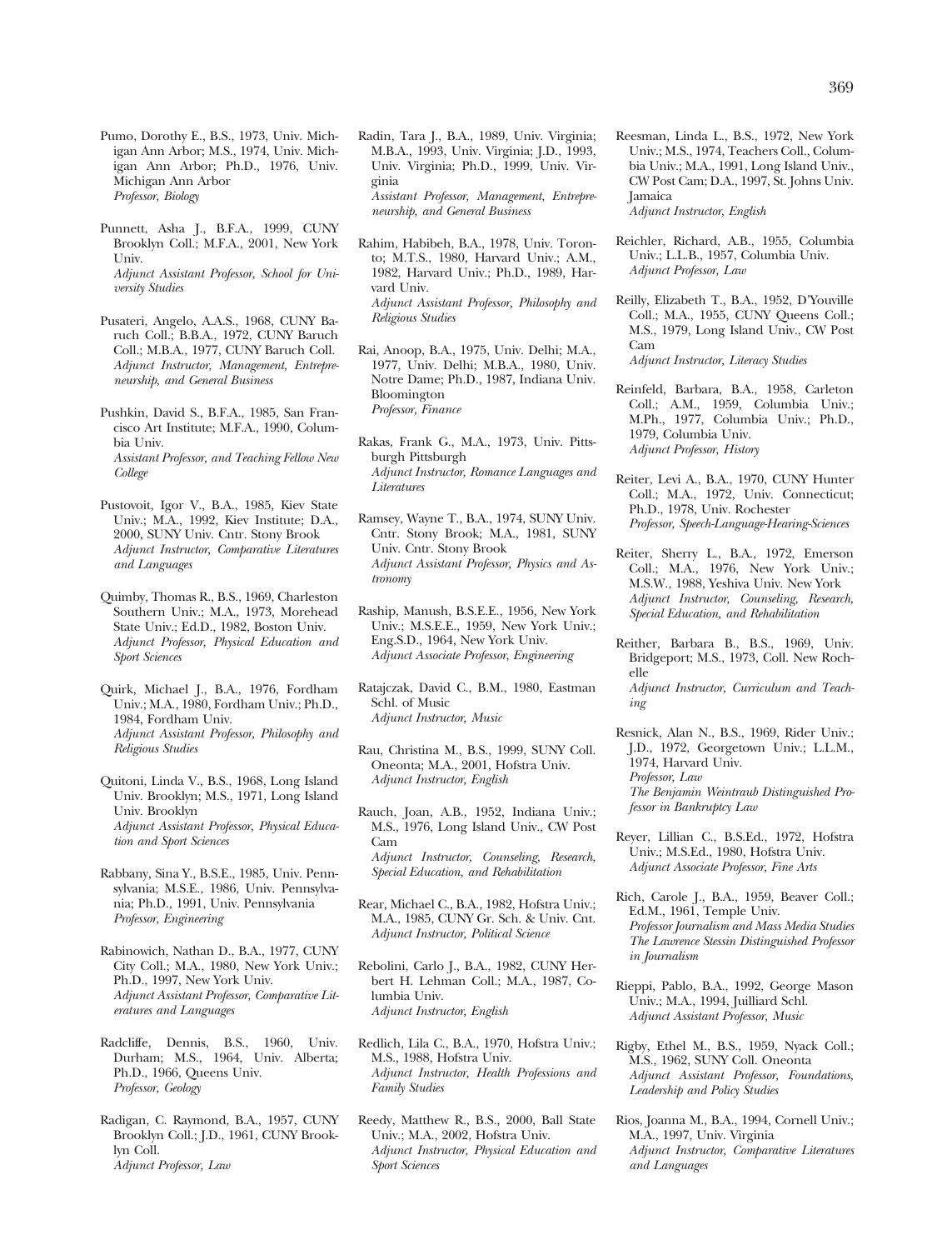- Rivera-Hurst, Irene, B.A., 1976, Hofstra Univ.; M.A., 1983, SUNY Univ. Cntr. Stony Brook *Adjunct Associate Professor, Curriculum and Teaching*
- Roberson, Gloria, B.S., 1981, Adelphi Univ.; M.L.S., 1985, Long Island Univ., CW Post Cam; M.S., 1988, Adelphi Univ. *Adjunct Assistant Professor, Library Services*
- Roberts, Jr., Marty P., B.A., 2000, Fordham Univ.; M.A., 2001, Hofstra Univ. *Adjunct Instructor, Psychology*
- Roberts, Linda W., B.S., 1978, Univ. Vermont; M.P.H., 1982, Boston Univ.; B.S., 1996, Touro Coll. *Adjunct Instructor, Biology*
- Robin, Michael, B.S., 1964, CUNY City Coll.; M.S., 1970, New York Univ. *Adjunct Assistant Professor, Computer Science*
- Robinson, Nathalie G., B.S., 1976, Western Connecticut State Univ.; M.S., 1980, Temple Univ.; Ed.D., 1995, Teachers Coll., Columbia Univ. *Assistant Professor, Music*
- Rockwell, Charles, B.A., 1952, Hofstra Univ.; M.S., 1957, Univ. Oklahoma; Ph.D., 1974, Cornell Univ. *Adjunct Professor, Geology*
- Rodahan, Marilyn M., B.A., 1973, CUNY Queens Coll.; M.S., 1985, Long Island Univ., CW Post Cam; P.D., 1989, Long Island Univ., CW Post Cam; P.D., 1995, Long Island Univ., CW Post Cam *Adjunct Instructor, Counseling, Research, Special Education, and Rehabilitation*
- Rodrigue, Jean-Paul, B.S., 1989, Univ. Montreal; M.S.C., 1991, Univ. Montreal; Ph.D., 1994, Univ. Montreal *Assistant Professor, Economics and Geography*
- Rodriguez, Maureen Brady, B.A., 1991, CUNY Queens Coll.; M.A., 1992, Adelphi Univ. *Adjunct Instructor, Curriculum and Teaching*
- de Rodriguez, Mercedes M., Ph.D., 1955, Univ. Havana; Ph.D., 1974, New York Univ. *Adjunct Professor, Romance Languages and Literatures*
- Rogers, Lori D., B.A., 1982, CUNY Queens Coll.; M.A., 1995, SUNY Univ. Cntr. Stony Brook *Adjunct Instructor, English*
- Romano, Jeffrey L., B.A., 1991, Hofstra Univ. *Adjunct Instructor, New College*
- Rooney, David M., B.S., 1974, North Car. State Univ. Raleigh; M.S., 1976, North Car. State Univ. Raleigh; Ph.D., 1978, North Car. State Univ. Raleigh *Associate Professor, Engineering*
- Rosati, Robert J., B.A., 1980, SUNY Univ. Cntr. Stony Brook; M.A., 1981, Hofstra Univ.; Ph.D., 1985, Hofstra Univ. *Adjunct Associate Professor, Psychology*
- Rosen, Daniel, B.A., 1972, CUNY Queens Coll.; M.A., 1973, CUNY Queens Coll. *Adjunct Assistant Professor, Mathematics*
- Rosen, Efrem, B.Sc., 1957, CUNY Brooklyn Coll.; M.Sc., 1961, Long Island Univ.; Ph.D., 1966, Rutgers Univ. *Adjunct Professor, New College*
- Rosendale, Lori A., B.A., 1978, CUNY Queens Coll.; M.S.Ed., 1992, Hofstra Univ. *Adjunct Instructor, Literacy Studies*
- Rosenfeld, Jeffrey P., A.B., 1968, Univ. Rhode Island; M.A., 1970, Amherst Coll.; Ph.D., 1977, SUNY Univ. Cntr. Stony Brook *Adjunct Professor, Sociology and Anthropology*
- Rosenman, Beth I., B.S., 1984, Adelphi Univ.; M.S., 1986, Long Island Univ., CW Post Cam *Adjunct Instructor, Curriculum and Teaching*
- Rosenthal, Cindy D., B.A., 1976, Tufts Univ.; M.A., 1989, New York Univ.; Ph.D., 1997, New York Univ. *Assistant Professor, and Teaching Fellow School for University Studies*
- Roskin, Alexander J., B.F.A., 1994, Alfred Univ.; M.F.A., 2000, Rhode Island Schl. Design *Assistant Professor, Fine Arts*
- Rosman, Howard, B.A., 1951, SUNY Univ. Cntr. Albany; M.A., 1952, SUNY Univ. Cntr. Albany; Ph.D., 1958, Columbia Univ. *Adjunct Professor, Chemistry*
- Ross, Holli W., B.Mus., 1979, Mannes Coll. Music *Adjunct Assistant Professor, Music*
- Rowland, William S., B.A., 1967, Mount St. Marys Coll.; M.S., 1978, Hofstra Univ.; M.A., 1985, SUNY Univ. Cntr. Stony Brook *Adjunct Instructor, English*
- Rowley Jr., Martin, B.S., 1969, St. Johns Univ. Jamaica; M.A., 1975, SUNY Univ. Cntr. Stony Brook; M.B.A., 1981, New York Inst. Tech. *Adjunct Instructor, Curriculum and Teaching*
- Rubinowitz, Ben B., B.A., 1978, Boston Univ.; J.D., 1981, Hofstra Law Schl. *Adjunct Professor, Law*
- Rugg, Betty A., B.A., 1965, CUNY Queens Coll.; M.A., 1970, CUNY City Coll.; J.D., 1983, Hofstra Law Schl. *Adjunct Assistant Professor, New College*
- Ruggiero, Jennifer L., B.A., 1991, Univ. Toledo; M.Ed., 1996, Univ. Toledo *Adjunct Assistant Professor, Speech Communication and Rhetorical Studies*
- Rundel, Judith A., B.A., 1961, Coll. St. Rose; M.A., 1963, John Carroll Univ. *Adjunct Assistant Professor, English*
- Russell, J. Stephen, B.A., 1973, Johns Hopkins Univ.; M.A., 1975, Johns Hopkins Univ.; Ph.D., 1978, Johns Hopkins Univ. *Adjunct Professor, English*
- Russell, Larry E., B.A., 1965, Purdue Univ.; M.Div., 1969, Harvard Univ.; Ph.D., 2001, Southrn Illinois Univ. Carbonda *Assistant Professor, Speech Communication and Rhetorical Studies*
- Rustici, Craig M., A.B., 1986, Lafayette Coll.; M.A., 1987, Univ. Chicago; Ph.D., 1992, Univ. Chicago *Associate Professor, English*
- Ryan, Dennis P., B.S., 1968, Harvey Mudd Coll.; M.S., 1972, Yale Univ.; M.Ph., 1974, Yale Univ.; Ph.D., 1977, Yale Univ. *Professor, Chemistry*
- Ryan, Jean G., B.S., 1967, Shippensburg Univ. PA; M.Ed., 1972, Shippensburg Univ. PA; C.A.S., 1980, Millersville Univ. PA

*Adjunct Instructor, Literacy Studies* 

Saarikangas, Salla, B.A., 1991, SUNY Empire State Coll.; M.A., 1993, CUNY City Coll.

*Adjunct Assistant Professor, Drama and Dance* 

- Saff, Grant R., B.A., 1984, Univ. Cape Town; B.A., 1986, Univ. Cape Town; M.Sc., 1989, Univ. Witwatersrand; Ph.D., 1996, Rutgers Univ. *Associate Professor, Economics and Geography*
- Saint-Louis, Lynouse D., B.A., 1982, State Univ. of Haiti; B.A., 1993, Univ. Haiti; M.A., 1996, SUNY Univ. Cntr. Stony Brook

*Adjunct Instructor, Romance Languages and Literatures* 

- Saladino Jr., Charles F., B.A., 1965, Hofstra Univ.; M.A., 1966, Hofstra Univ.; Ph.D., 1971, Iowa State Univ. *Adjunct Professor, Biology*
- Saleeby-Mulligan, Deborah, B.A., 1993, Long Island Univ., CW Post Cam; M.A., 1995, CUNY Hunter Coll. *Adjunct Instructor, Fine Arts*
- Salerno, Judith, B.S., 1966, Adelphi Univ.; M.S., 1970, Hofstra Univ. *Adjunct Assistant Professor, Physical Education and Sport Sciences*
- Salzinger, Kurt, O.B., 1951, Columbia Univ.; A.M., 1952, Columbia Univ.; Ph.D., 1954, Columbia Univ. *Adjunct Professor, Psychology*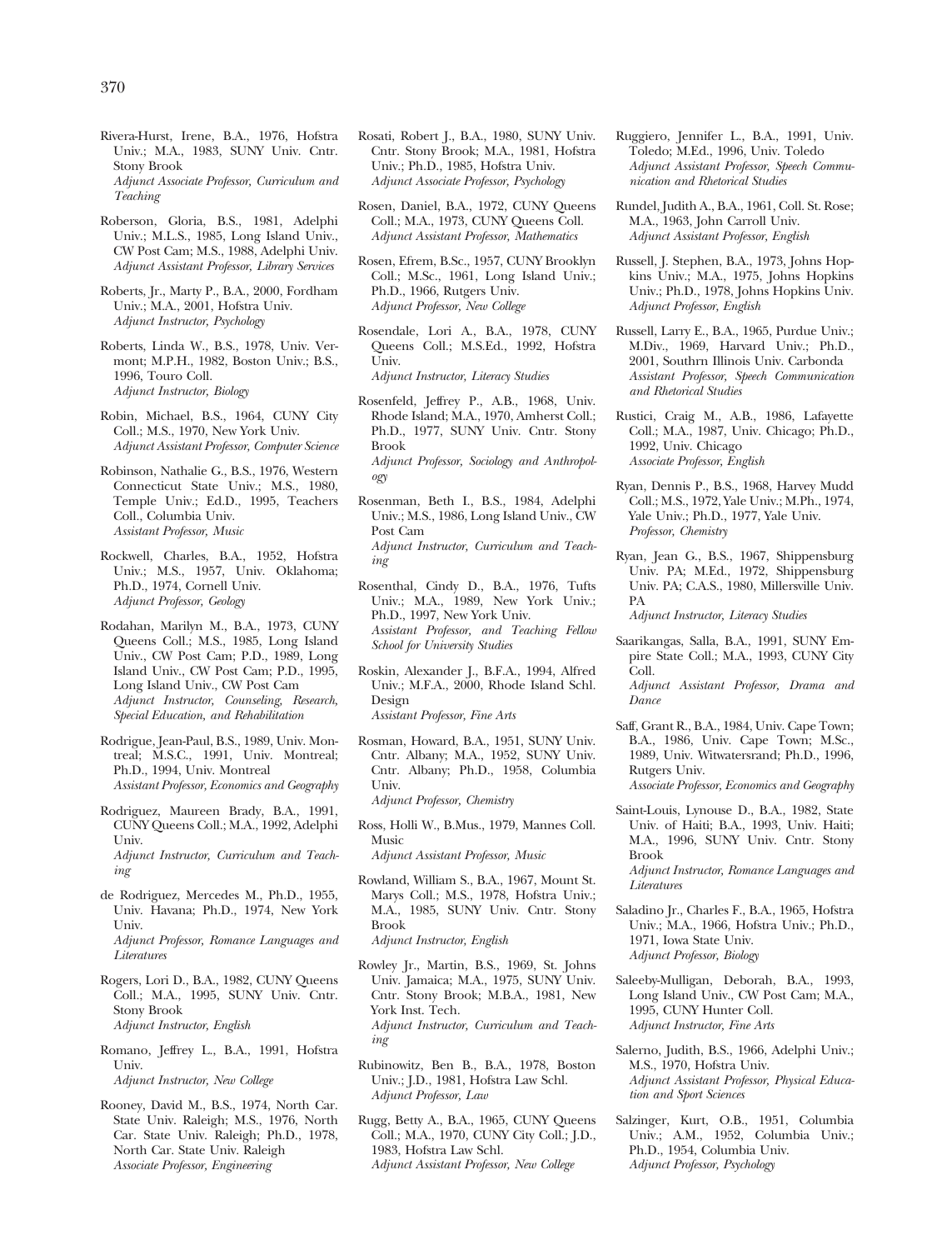Salzman, Michael J., B.M., 1983, Indiana Univ.; M.M., 1985, Mannes Coll. Music *Adjunct Assistant Professor, Music* 

Sampedro, Benita, Bacc., 1989, Univ. of Santiago; M.A., 1990, Univ. Colorado Boulder; Ph.D., 1997, New York Univ. *Assistant Professor, Romance Languages and Literatures* 

Sander, Peter, A.B., 1957, Brandeis Univ.; M.F.A., 1962, Carnegie Mellon Univ. *Professor, Drama and Dance* 

Sanderson, William C., B.A., 1982, SUNY Univ. Cntr. Stony Brook; Ph.D., 1988, SUNY Univ. Cntr. Albany *Professor, Psychology* 

Sanford, Christopher P.J., B.Sc., 1982, Univ. London; Ph.D., 1988, Univ. London *Associate Professor, Biology* 

Sarabia, Teresa C., B.A., 1975, CUNY Queens Coll.; M.A., 1978, CUNY Queens Coll. *Adjunct Assistant Professor, Romance Languages and Literatures* 

Sargent, Robert B., B.A., 1961, Davidson Coll.; M.A., 1963, New York Univ.; Ph.D., 1972, New York Univ. *Associate Professor, English* 

Sarra, Joseph D., B.S., 1980, Long Island Univ. Brooklyn; M.S., 1983, Long Island Univ. Brooklyn; M.S., 1985, St. Johns Univ. Jamaica; Ph.D., 1991, St. Johns Univ. Jamaica *Adjunct Assistant Professor, Chemistry* 

- Satler, Gail R., B.A., 1972, SUNY Univ. Cntr. Stony Brook; M.A., 1976, CUNY Queens Coll.; Ph.D., 1985, CUNY Gr. Sch. & Univ. Cnt. *Associate Professor, and Teaching Fellow New College*
- Saul, Stephanie, B.A., 1975, Univ. Mississippi *Adjunct Associate Professor, Journalism and Mass Media Studies*
- Sawhney, Sabina, B.A., 1982, Univ. Delhi; M.A., 1984, Univ. Delhi; Ph.D., 1993, Bryn Mawr Coll. *Associate Professor, English*
- Sawyer, Janice M., B.A., 1968, Marymount Manhattan Coll.; M.S., 1978, Long Island Univ., CW Post Cam; Ed.D., 1994, Hofstra Univ. *Adjunct Assistant Professor, Foundations,*

*Leadership and Policy Studies* 

Saylani, Najib, B.S., 1991, CUNY York Coll.; M.A., 1996, CUNY Hunter Coll.; Ph.D., 2000, CUNY Gr. Sch. & Univ. Cnt. *Assistant Professor, Business Computer Information Systems and Quantitative Methods* 

Scalingi, Vera, B.A., 1971, CUNY City Coll.; M.P.S., 1974, Pratt Institute *Adjunct Instructor, Speech Communication and Rhetorical Studies* 

Scardapane, Joseph R., B.A., 1978, Hofstra Univ.; M.A., 1979, Hofstra Univ.; Ph.D., 1983, Hofstra Univ. *Adjunct Assistant Professor, Psychology* 

Scavelli, Cynthia, B.A., 1976, SUNY Univ. Cntr. Stony Brook; M.S., 1978, Hofstra Univ. *Adjunct Instructor, New College* 

Schaffer, Risa, B.A., 1993, SUNY Binghamton; M.S., 1994, Hofstra Univ. *Adjunct Instructor, English* 

Schaffer, Sylvan J., B.S., 1974, Yeshiva Univ. New York; B.A., 1974, Yeshiva Univ. New York; J.D., 1981, Columbia Univ.; M.A., 1984, American Univ. D.C.; Ph.D., 1984, American Univ. D.C. *Adjunct Professor, Law* 

Schain, Linda J., B.A., 1971, CUNY Herbert H. Lehman Coll.; M.S., 1974, CUNY Herbert H. Lehman Coll.; M.B.A., 1979, Iona Coll.; C.P.A., 1981 *Adjunct Assistant Professor, Accounting, Taxation, and Business Law* 

Schare, Mitchell L., B.A., 1978, SUNY Univ. Cntr. Stony Brook; M.A., 1982, SUNY Binghamton; Ph.D., 1985, SUNY Binghamton *Professor, Psychology* 

Schepard, Andrew, B.A., 1968, CUNY City Coll.; M.A., 1969, Columbia Univ.; J.D., 1972, Harvard Univ. *Professor, Law* 

Schlegel, Susann P., B.S., 1965, Adelphi Univ. *Adjunct Instructor, Physical Education and Sport Sciences* 

Schmelkin, Liora P., B.A., 1971, New York Univ.; M.A., 1974, New York Univ.; Ph.D., 1979, New York Univ. *Professor, Psychology The Leo A. Guthart Distinguished Professor in Teaching Excellence* 

Schmidt, George, B.I.D., 1963, Pratt Institute *Adjunct Assistant Professor, Fine Arts* 

- Schmitt, Lois, B.A., 1968, Hofstra Univ.; M.S., 1969, Hofstra Univ. *Adjunct Instructor, Health Professions and Family Studies*
- Schmitt, Roy A., B.S., 1970, CUNY City Coll.; M.S.Ed., 1973, CUNY City Coll.; M.S., 1988, CUNY City Coll. *Adjunct Instructor, Curriculum and Teaching*

Schneider, Bernard, B.A., 1950, CUNY Brooklyn Coll.; B.S., 1952, CUNY Brooklyn Coll.; M.A., 1956, CUNY Brooklyn Coll.; Ed.D., 1965, Teachers Coll., Columbia Univ.

*Adjunct Professor, Curriculum and Teaching* 

Schneider, Sharon L., B.S., 1974, Long Island Univ. Brooklyn; M.S., 1997, Hofstra Univ.

*Adjunct Instructor, Curriculum and Teaching* 

- Schneider, Sheila, B.A., 1974, CUNY Hunter Coll.; M.S., 1977, CUNY Queens Coll. *Adjunct Instructor, Curriculum and Teaching*
- Schneider, Stephen Z., B.A., 1965, CUNY Queens Coll.; M.A., 1967, Hofstra Univ.; P.D., 1971, CUNY Queens Coll.; P.D., 1975, Hofstra Univ.; Ed.D., 1978, Hofstra Univ.

*Adjunct Associate Professor, Political Science* 

Schneiderman, Jason A., B.A., 1998, Univ. Maryland; B.A., 1999, Univ. Maryland; M.F.A., 2001, New York Univ. *Adjunct Instructor, English* 

Schnepf, Christopher M., B.A., 1994, St. Johns Univ. Jamaica; M.S., 1997, St. Johns Univ. Jamaica; Ph.D., 2002, Hofstra Univ. *Adjunct Instructor, Psychology* 

- Schoen, Rosanne, B.A., 1968, CUNY Brooklyn Coll.; M.A., 1970, New York Univ. *Adjunct Instructor, Speech-Language-Hearing-Sciences*
- Schottenfeld, Lorraine, B.A., 1949, CUNY Brooklyn Coll.; M.S., 1964, Adelphi Univ.; Ed.D., 1976, Teachers Coll., Columbia Univ. *Adjunct Associate Professor, Curriculum and Teaching*
- Schreiber, Emily G., B.S., 1965, Hofstra Univ.; M.S., 1988, Long Island Univ., CW Post Cam; M.A., 1995, Hofstra Univ. *Adjunct Instructor, Curriculum and Teaching*
- Schrynemakers, Michael A., B.S., 1989, St. Johns Univ. Jamaica; M.A., 1994, Univ. Notre Dame *Adjunct Instructor, Philosophy and Religious Studies*
- Schuster, Leslie, B.A., 1966, CUNY Queens Coll.; M.A., 1968, CUNY Queens Coll.; Ph.D., 1979, CUNY Gr. Sch. & Univ. Cnt. *Adjunct Associate Professor, Political Science*
- Schwab, Gail M., B.A., 1972, Syracuse Univ.; M.A., 1974, CUNY Hunter Coll.; Ph.D., 1982, Bryn Mawr Coll. *Professor, Romance Languages and Literatures*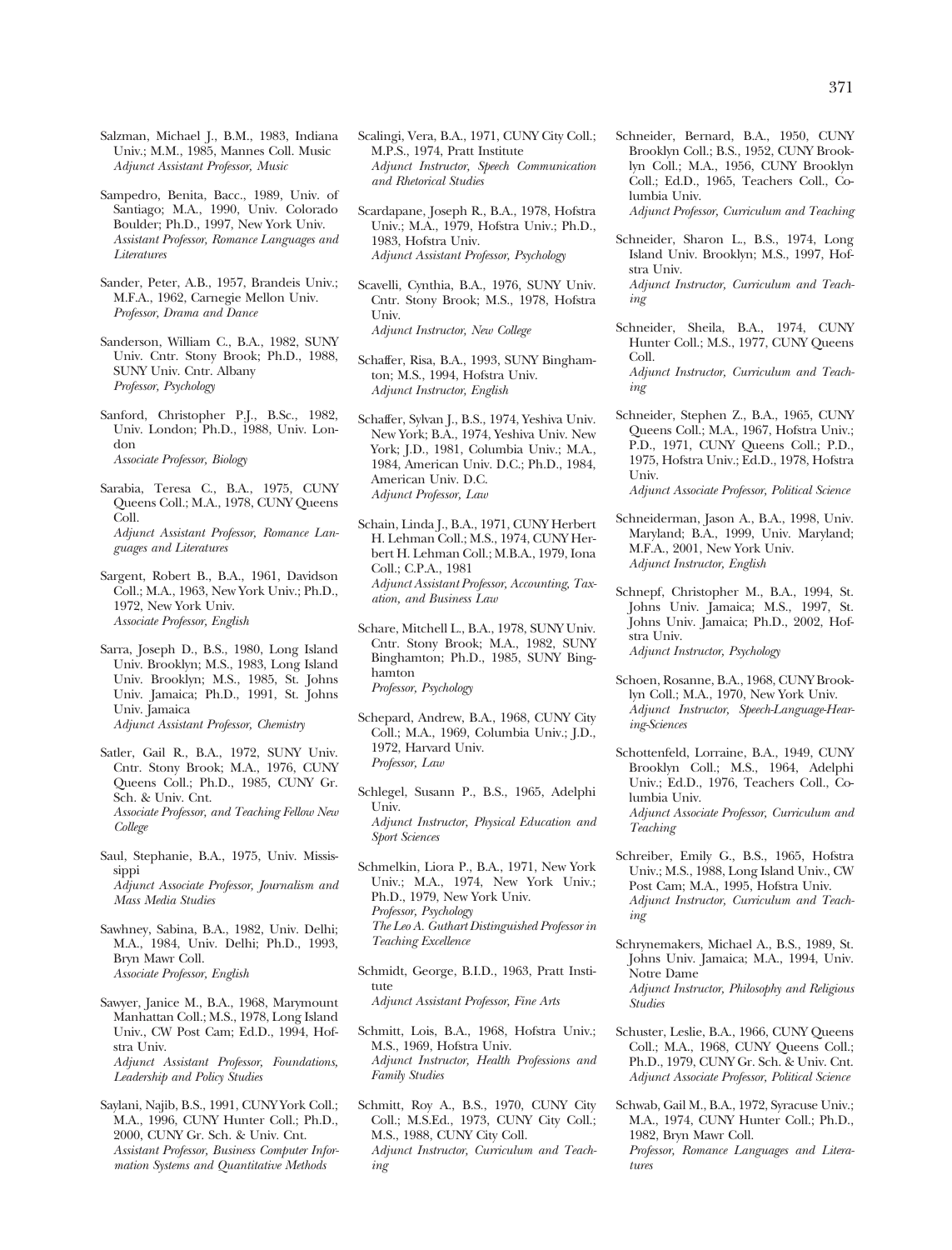- Schwaeber, Henry T., B.S., 1955, New York Univ.; J.D., 1959, New York Univ. *Adjunct Professor, Law*
- Schwager, Susan M., B.A., 1969, CUNY Hunter Coll.; M.A., 1970, Teachers Coll., Columbia Univ.; Ed.D., 1983, Teachers Coll., Columbia Univ. *Adjunct Professor, Physical Education and Sport Sciences*

Schwartz, Diane C., B.A., 1964, CUNY Brooklyn Coll.; M.S., 1967, CUNY Hunter Coll.; Ed.D., 1992, St. Johns Univ. Jamaica *Associate Professor, Counseling, Research, Special Education, and Rehabilitation* 

- Schwartz, Israel M., B.A., 1975, CUNY Brooklyn Coll.; M.A., 1987, CUNY Hunter Coll.; Ph.D., 1991, New York Univ. *Associate Professor, Health Professions and Family Studies*
- Schwartz, Laurence C., B.F.A., 1983, Boston Univ. *Adjunct Instructor, Speech Communication and Rhetorical Studies*
- Schwartz, Maria M., B.A., 1991, Hofstra Univ.; J.D., 1995, Hofstra Law Schl. *Adjunct Professor, Law*
- Schwartzman, John B., B.S., 1963, Univ. Virginia; M.S., 1970, New York Univ.; Ph.D., 1984, New York Univ. *Adjunct Associate Professor, Finance*
- Schwartzman, Kenneth, B.A., 1949, CUNY Brooklyn Coll.; M.S., 1974, Hofstra Univ. *Adjunct Assistant Professor, School for University Studies*
- Sciarra, Daniel, B.A., 1973, Fairfield Univ.; M.A., 1987, Boston Coll.; Ph.D., 1994, Fordham Univ. *Associate Professor, Counseling, Research, Special Education, and Rehabilitation*
- Scott, Gail Elkin, B.S., 1988, Cornell Univ.; M.P.S., 1993, Pratt Institute *Adjunct Instructor, Counseling, Research, Special Education, and Rehabilitation*
- Scott, Kimberly A., B.A., 1991, Smith Coll.; M.S., 1995, Long Island Univ., CW Post Cam *Assistant Professor, Foundations, Leadership and Policy Studies*
- Scricca, Diane B., B.S., 1972, St. Johns Univ. Jamaica; M.A., 1975, St. Johns Univ. Jamaica; Ph.D., 1980, St. Johns Univ. Jamaica

*Adjunct Assistant Professor, Foundations, Leadership and Policy Studies* 

Seabold, Daniel E., B.A., 1988, Western Maryland Coll.; Ph.D., 1996, Univ. Calif. Berkeley *Associate Professor, Mathematics* 

- Seagull, Robert W., B.Sc., 1973, Univ. Windsor, M.Sc., 1975, Univ. Windsor; Ph.D., 1979, York Univ. *Professor, Biology*
- Sebel, Sheldon J., B.S., 1965, CUNY City Coll.; M.B.A., 1975, CUNY Baruch Coll. *Adjunct Instructor, Curriculum and Teaching*
- Secter, Charles, B.S., 1975, CUNY John Jay Coll. Criminal; M.A., 1979, CUNY John Jay Coll. Criminal; M.L.S., 1991, Long Island Univ., CW Post Cam *Adjunct Assistant Professor, Library Services*
- See, Joan, B.A., 1955, Hofstra Univ. *Adjunct Assistant Professor, Drama and Dance*
- Seeley, William P., B.A., 1988, Columbia Univ.; M.F.A., 1992, Columbia Univ. *Adjunct Instructor, Philosophy and Religious Studies*
- Seibert, Richard E., A.S., 1983, SUNY Nassau CC; B.S., 1986, Los Angeles Coll. Chiropratics; D.C., 1986, Los Angeles Coll. Chiropratics *Adjunct Assistant Professor, Health Professions and Family Studies*
- Seidman, Seth, B.S., 1983, CUNY Queens Coll.; M.S., 1986, CUNY Queens Coll. *Adjunct Instructor, Physical Education and Sport Sciences*
- Selinger, Evan M., B.A., 1996, SUNY Binghamton; M.A., 1998, Univ. Memphis *Adjunct Instructor, Philosophy and Religious Studies*
- Seltzer, Jeffrey L., B.S., 1978, Univ. Pennsylvania; J.D., 1981, Georgetown Univ. *Adjunct Professor, Law*

Sengupta, Kaushik, B.E., 1988, Jadavpur Univ.; M.B.A., 1991, Indian Institute of Management; M.A., 1996, Indiana Univ. Bloomington; Ph.D., 1997, Indiana Univ. Bloomington *Assistant Professor, Management, Entrepreneurship, and General Business* 

- Serper, Mark R., B.A., 1985, SUNY Binghamton; M.A., 1989, SUNY Binghamton; Ph.D., 1991, SUNY Binghamton *Associate Professor, Psychology*
- Sessions, David N., B.Sc., 1970, London Univ.; M.B.A., 1979, Adelphi Univ.; M.Phil., 1984, New York Univ.; Ph.D., 1987, New York Univ. *Associate Professor, Business Computer Information Systems and Quantitative Methods*
- Sexton, John T., B.B.A., 1967, Iona Coll.; M.B.A., 1969, SUNY Coll. Buffalo *Adjunct Assistant Professor, Curriculum and Teaching*
- Sganga, Fred S., B.S., 1981, CUNY Hunter Coll.; M.P.H., 1984, Columbia Univ. *Adjunct Assistant Professor, Health Professions and Family Studies*
- Shah, Rajesh J., B.A., 1991, Bombay Univ.; Ph.D., 1995, Pennsylvania St. Univ. Univ. Park

*Adjunct Assistant Professor, Engineering* 

- Shaham, Meira, B.Sc., 1965, Hebrew Univ.; M.Sc., 1968, Hebrew Univ.; Ph.D., 1983, Hebrew Univ. *Adjunct Assistant Professor, Biology*
- Shahani-Denning, Comila, B.A., 1983, St. Xavier Univ.; M.A., 1986, Rice Univ.; Ph.D., 1988, Rice Univ. *Associate Professor, Psychology*
- Shakeshaft, Carol S., B.A., 1972, Univ. Nebraska Lincoln; M.S., 1978, Texas A&M Univ. Coll. Station; Ph.D., 1979, Texas A&M Univ. Coll. Station *Professor, Foundations, Leadership and Policy Studies*
- Shanies, Stanley A., B.A., 1962, Hofstra Univ.; M.D., 1967, Universita degli Studi di Bolo *Adjunct Associate Professor, Biology*
- Shapiro, Brian, B.A., 1993, San Diego State Univ.; M.A., 1995, San Francisco State Univ.

*Adjunct Assistant Professor, Speech Communication and Rhetorical Studies* 

Shapiro, Evelyn, B.A., 1967, CUNY Brooklyn Coll.; M.S., 1971, CUNY Brooklyn Coll. *Adjunct Instructor, Curriculum and Teach-*

*ing* 

Shapiro, June, B.A., 1956, CUNY Hunter Coll.; M.S.Ed., 1964, Hofstra Univ.; Ph.D., 1979, Union Experimenting Coll./Univ.

*Adjunct Associate Professor, Curriculum and Teaching* 

- Shapiro, Terri C., B.A., 1986, Hofstra Univ.; B.A., 1988, Hofstra Univ.; Ph.D., 1994, Hofstra Univ. *Assistant Professor, Psychology*
- Sharland, Alexander P., B.A., 1981, Univ. Stirling; M.B.A., 1983, Virginia Polytech. Inst. & State; D.B.A., 1993, Florida State Univ.

*Adjunct Associate Professor, Marketing and International Business* 

Sharpe, Alexander E., B.M., 1991, Mannes Coll. Music; M.M., 1994, Juilliard Schl.; D.M.A., 1996, SUNY Univ. Cntr. Stony Brook

*Adjunct Assistant Professor, Music* 

Shatz, Steven, B.A., 1996, CUNY Queens Coll.; Psy.D., 2000, Hofstra Univ. *Adjunct Assistant Professor, Psychology*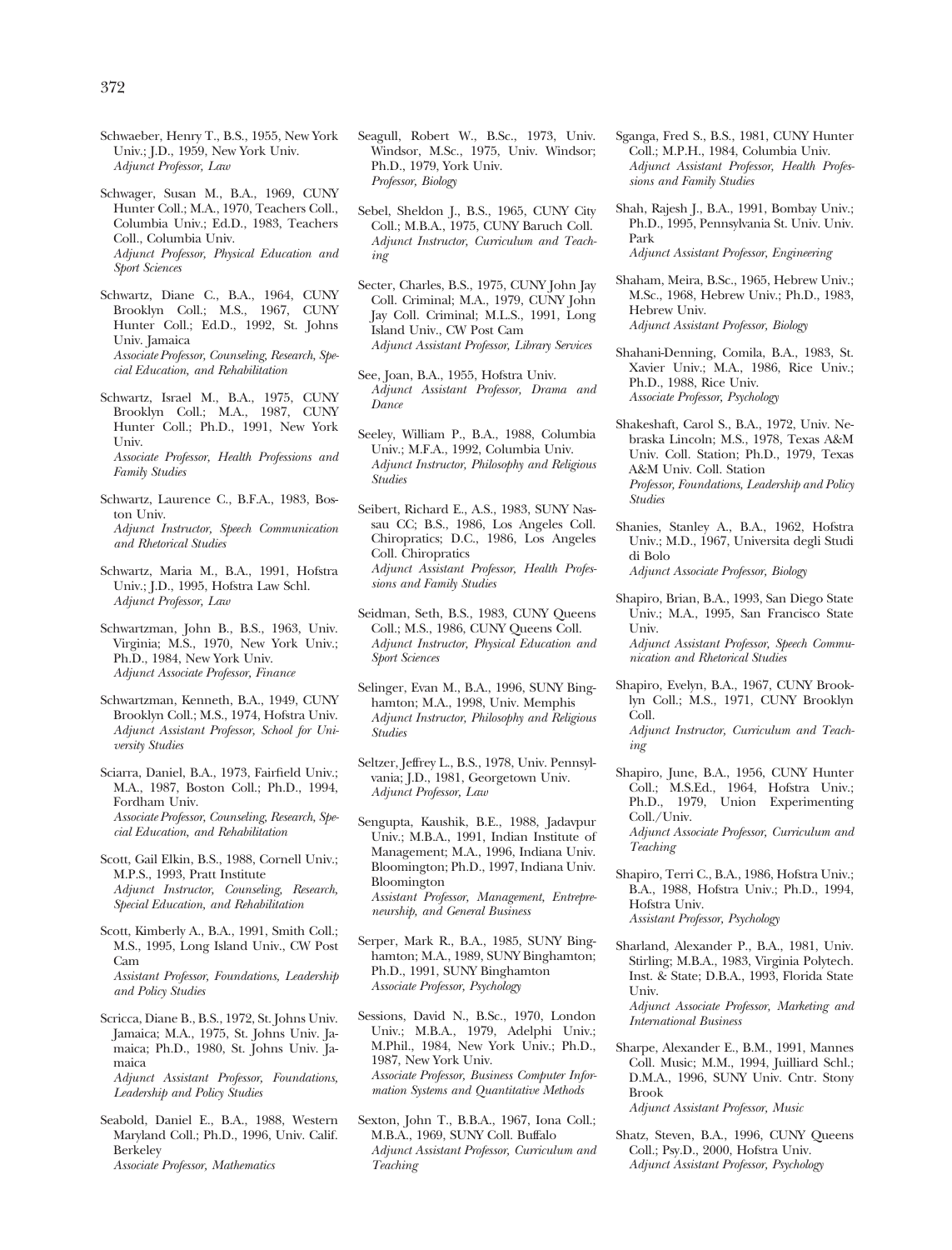- Sheehan, Evelyn B., B.A., 1966, Lemoyne Coll.; M.S., 1978, Hofstra Univ. *Adjunct Instructor, Literacy Studies*
- Shen, Richard, B.A., 1986, Pratt Institute *Adjunct Instructor, English*
- Shenker, Caroline, B.A., 1958, Cornell Univ.; M.S., 1968, CUNY Queens Coll.; M.B.A., 1989, Adelphi Univ. *Adjunct Instructor, Curriculum and Teaching*
- Sherman-Lehman, Marilyn J., B.S., 1975, Hofstra Univ.; M.M., 1977, Manhattan Schl. Music *Adjunct Assistant Professor, Music*
- Sherman, Elaine, B.A., 1961, CUNY Brooklyn Coll.; M.B.A., 1978, Hofstra Univ.; M.Phil., 1982, CUNY Baruch Coll.; Ph.D., 1983, CUNY Baruch Coll. *Professor, Marketing and International Business*
- Sherman, Lisa A., B.S.Ed., 1988, SUNY Coll. Cortland; M.S.Ed., 1990, Univ. South Carolina Columbia *Adjunct Assistant Professor, Physical Education and Sport Sciences*
- Shieh, Frances, B.A., 1964, National Chengchi Univ.; M.L.S., 1968, Atlanta Univ. *Adjunct Instructor, Library Services*
- Shin, Jin Yong, B.A., 1987, Pusan National Univ.; M.A., 1990, Bradley Univ.; M.A., 1995, Univ. Illinois Chicago; Ph.D., 1999, Univ. Illinois Chicago *Assistant Professor, and Teaching Fellow New College*
- Sichko, Jr., Michael, B.S., 1963, CUNY City Coll.; M.A., 1966, CUNY City Coll.; M.A., 1970, CUNY Brooklyn Coll.; Ed.D., 1977, Columbia Univ. *Adjunct Associate Professor, Geology*
- Sidoti, Joseph, B.A., 1963, St. Johns Univ. Jamaica; M.S., 1965, St. Johns Univ. Jamaica *Adjunct Instructor, Economics and Geography*
- Sieber, Mena B., B.S., 1964, SUNY Coll. Buffalo; M.A., 1968, Adelphi Univ.; M.L.S., 1980, Long Island Univ., CW Post Cam

*Associate Professor, Library Services* 

Siegel, Jerome, B.A., 1955, CUNY City Coll.; M.A., 1957, New York Univ.; Ph.D., 1963, New York Univ. *Adjunct Professor, Psychology* 

- Sigda, Pamela D., B.A., 1961, Univ. Virginia; M.A., 1974, SUNY Univ. Cntr. Stony Brook; M.S., 1985, Long Island Univ., CW Post Cam; P.D., 1991, Long Island Univ., CW Post Cam; Ph.D., 2001, Berne Univ. *Adjunct Assistant Professor, Counseling, Research, Special Education, and Rehabilitation*
- Sigda, Robert B., B.S., 1957, Worcester State Coll.; M.Ed., 1964, Univ. Mass. Amherst; Ph.D., 2001, Berne Univ. *Adjunct Assistant Professor, Counseling, Research, Special Education, and Rehabilitation*
- Sikorski, Henry, B.A., 1970, Univ. Miami; M.A., 1975, Hofstra Univ.; Ph.D., 1992, Univ. New Mexico Albuquerque *Adjunct Assistant Professor, English*
- Silber, Norman I., B.A., 1972, Washington Univ.; Ph.D., 1978, Yale Univ.; J.D., 1986, Columbia Univ. *Professor, Law*
- Silberfeld, Jeffrey, B.A., 1969, Princeton Univ.; J.D., 1975, Hofstra Law Schl. *Adjunct Professor, Law*
- Silberger, Sylvia, B.A., 1992, SUNY Coll. New Paltz; Ph.D., 1998, Wesleyan Univ. *Assistant Professor, Mathematics*
- Sills, Adam G., B.A., 1991, Hamilton Coll. NY; M.A., 1999, SUNY Coll. Buffalo; Ph.D., 2001, SUNY Coll. Buffalo *Assistant Professor, English*
- Silver, Alvin M., B.S.I.E., 1958, Columbia Univ.; M.S.I.E., 1962, Stevens Institute Tech.; D.Sc., 1972, Columbia Univ. *Professor, Business Computer Information Systems and Quantitative Methods*
- Silver, Marc L., B.A., 1973, SUNY Binghamton; M.A., 1974, Georgia State Univ.; Ph.D., 1981, Columbia Univ. *Professor, Sociology and Anthropology*
- Silverberg, Elaine, B.A., 1968, CUNY Hunter Coll.; M.A., 1973, CUNY Queens Coll.; M.S., 1985, CUNY Queens Coll. *Adjunct Instructor, Foundations, Leadership and Policy Studies*
- Silverman, Ronald H., B.A., 1961, Univ. Michigan Ann Arbor; J.D., 1964, Univ. Chicago *Professor, Law The Peter S. Kalikow Distinguished Professor in Real Estate Law*
- Silverman, Wendy C., B.A., 1980, SUNY Coll. Buffalo; M.S., 1982, Univ. Michigan Ann Arbor *Adjunct Assistant Professor, Speech-Language-Hearing-Sciences*
- Silverstone, Leo E., B.A., 1953, Columbia Univ.; M.S., 1959, Teachers Coll., Columbia Univ.; M.S., 1967, CUNY Queens Coll. *Adjunct Instructor, Curriculum and Teaching*

Silverstone, Robert B., B.S., 1962, SUNY Univ. Cntr. Stony Brook; M.S., 1966, Adelphi Univ.

*Adjunct Assistant Professor, Mathematics* 

- Simon, George, B.A., 1974, New York Univ.; M.A., 1978, Fordham Univ.; M.S., 1986, Fordham Univ. *Adjunct Assistant Professor, Health Professions and Family Studies*
- Simon, Roy D., B.A., 1973, Williams Coll.; J.D., 1977, New York Univ. *Professor, Law*
- Simone, Joseph R., B.A., 1971, CUNY Queens Coll.; J.D., 1974, Fordham Univ.; L.L.M., 1977, New York Univ. *Adjunct Professor, Law*
- Simons, Eileen, B.A., 1962, Marymount Coll.; M.A., 1986, Hofstra Univ. *Adjunct Instructor, Curriculum and Teaching*
- Singer, Alan J., B.A., 1971, CUNY City Coll.; M.A., 1974, Rutgers Univ.; Ph.D., 1982, Rutgers Univ. *Associate Professor, Curriculum and Teaching*
- Singer, Ira J., A.B., 1983, Princeton Univ.; Ph.D., 1990, Univ. Calif. Berkeley *Assistant Professor, Philosophy and Religious Studies*
- Singer, Judith, B.A., 1966, Rutgers Univ.; M.S., 1976, CUNY Brooklyn Coll.; Ph.D., 1998, New York Univ. *Adjunct Assistant Professor, Curriculum and Teaching*
- Singh, Annemarie B., B.A., 1990, La Salle Univ. PA; M.L.S., 1996, Drexel Univ. *Instructor, Library Services*
- Singhel, Scott J., B.S., 1989, SUNY Univ. Cntr. Stony Brook; M.A., 1994, SUNY Univ. Cntr. Stony Brook *Adjunct Instructor, Counseling, Research, Special Education, and Rehabilitation*
- Singletary, Donald H., B.A., 1973, Sarah Lawrence Coll.; M.A., 1979, New Schl./ Eugene Lang. Coll. *Assistant Professor, Journalism and Mass Media Studies*
- Sipos, Astrid, B.B.A., 1967, Hofstra Univ.; M.B.A., 1971, Hofstra Univ.; M.S., 1976, Long Island Univ., CW Post Cam; M.S., 1983, New Schl./Eugene Lang. Coll.; M.A., 1997, Hofstra Univ. *Adjunct Assistant Professor, Psychology*
- Siracusa, Frank O., B.A., 1960, Columbia Univ.; M.S., 1961, Columbia Univ. *Adjunct Instructor, Curriculum and Teaching*
- Sisson, Patricia A., B.A., 1982, St. Francis Coll. NY; M.A., 1985, Fordham Univ. *Adjunct Instructor, Speech Communication and Rhetorical Studies*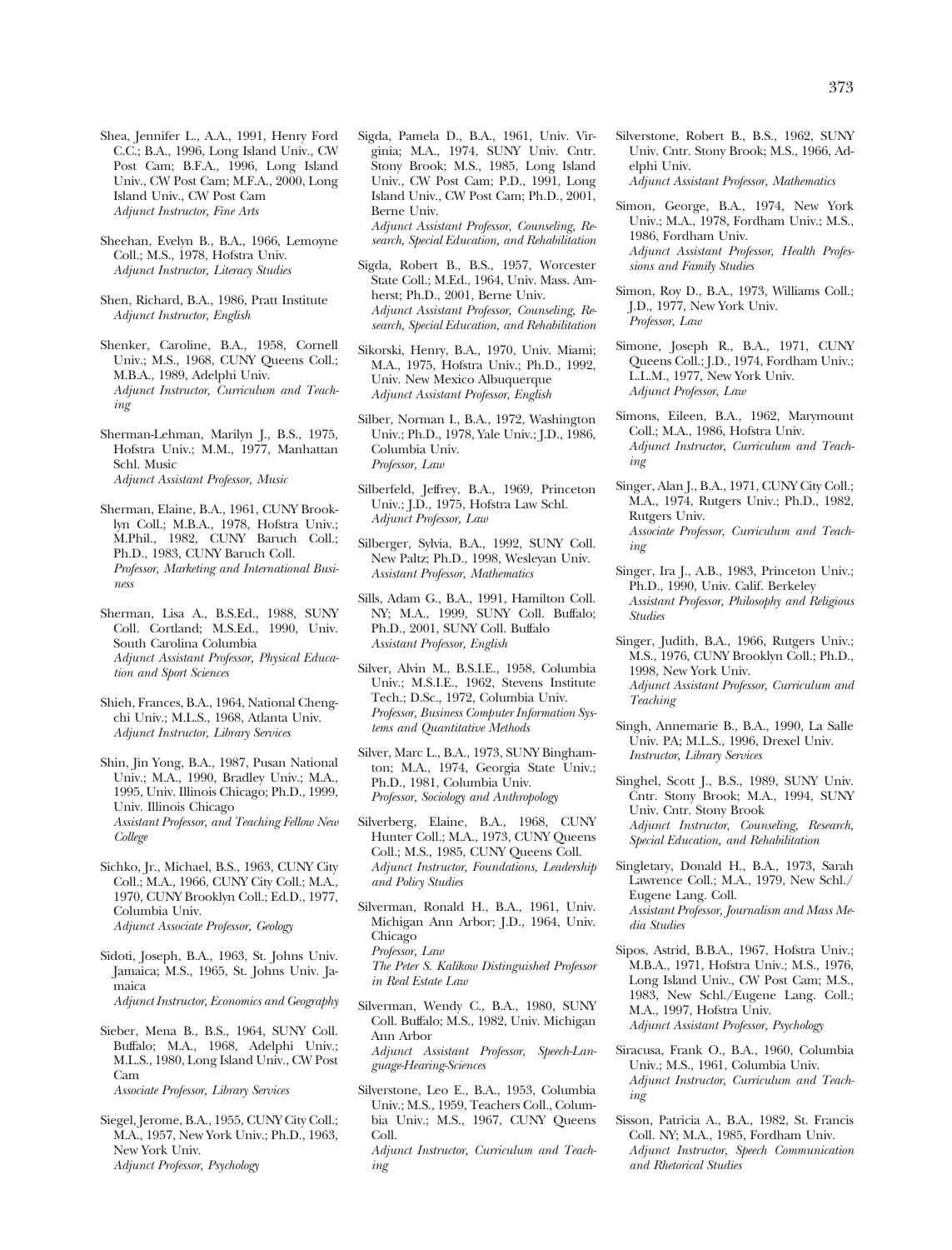Skehan, William M., B.A., 1961, Holy Cross Coll.; M.B.A., 1963, Rutgers Univ.; J.D., 1968, Fordham Univ. *Adjunct Professor, Law* 

- Slavin, Nathan S., B.S., 1969, CUNY Brooklyn Coll.; M.B.A., 1971, CUNY Baruch Coll.; C.P.A., 1974, Ph.D., 1980, CUNY Baruch Coll. *Associate Professor, Accounting, Taxation, and Business Law*
- Sloan, Richard D., B.A., 1967, Hofstra Univ.; M.S., 1969, Hofstra Univ. *Adjunct Assistant Professor, Counseling, Research, Special Education, and Rehabilitation*
- Sloyer, Shirlee, B.A., 1946, New York Univ.; M.A., 1966, New York Univ.; Ed.D., 1979, New York Univ. *Associate Professor, Speech Communication and Rhetorical Studies*
- Smagler, Diana D., B.B.A., 1981, Hofstra Univ.; M.B.A., 1984, Hofstra Univ. *Adjunct Assistant Professor, Marketing and International Business*
- Smith, Amanda L., B.A., 1966, Pennsylvania St. Univ. Univ. Park; M.A., 1970, Pennsylvania St. Univ. Univ. Park; M.A., 1972, Univ. Michigan Ann Arbor *Adjunct Assistant Professor, Drama and Dance*
- Smith, Charles H., B.S., 1968, La Salle Univ. PA; M.B.A., 1972, Syracuse Univ.; Ph.D., 1985, Syracuse Univ. *Associate Professor, Management, Entrepreneurship, and General Business*
- Smith, Kathleen M., B.A., 1977, Molloy Coll.; M.A., 1978, Adelphi Univ.; Ph.D., 1993, CUNY Gr. Sch. & Univ. Cnt. *Adjunct Associate Professor, Sociology and Anthropology*
- Smith, Patricia, B.A., 1986, Calif. St. Univ. Dominguez Hills; M.A., 1991, Univ. Calif. Los Angeles, Ph.D., 1995, Univ. Calif. Los Angeles *Assistant Professor, English*
- Smith, Sally A., B.A., 1965, Coll. New Rochelle; M.S.Ed., 1972, Bank Street Coll. of Education; M.S., 1978, Bank Street Coll. of Education; Ph.D., 1998, New York Univ. *Assistant Professor, Curriculum and Teaching*
- Smith, Sandra A., B.F.A., 1966, Boston Univ.; M.S., 1999, CUNY Brooklyn Coll. *Adjunct Assistant Professor, Speech Communication and Rhetorical Studies*
- Smith, Timothy H., A.B., 1957, Princeton Univ.; Ed.M., 1961, Rutgers Univ.; Ed.D., 1968, Rutgers Univ. *Professor, Foundations, Leadership and Policy Studies*
- Smitten, Carole B., B.A., 1960, Hofstra Univ.; M.S., 1980, Hofstra Univ.; P.D., 1982, Hofstra Univ. *Adjunct Instructor, Counseling, Research, Special Education, and Rehabilitation*
- So, Gerald T., B.A., 1996, Hofstra Univ.; M.A., 1998, CUNY Queens Coll. *Adjunct Instructor, English*
- Sobel, Carol, B.A., 1963, CUNY Brooklyn Coll.; Ed.M., 1965, Boston Univ. *Adjunct Instructor, Counseling, Research, Special Education, and Rehabilitation*
- Sobel, Carolyn P., B.A., 1960, Swarthmore Coll.; M.A., 1977, CUNY Hunter Coll.; Ph.D., 1981, CUNY Gr. Sch. & Univ. Cnt. *Professor, and Teaching Fellow New College*
- Sobel, Ronald, B.A., 1962, Hofstra Univ.; M.S., 1963, Hofstra Univ.; Ed.D., 1975, Yeshiva Univ. New York *Adjunct Assistant Professor, Counseling, Research, Special Education, and Rehabilitation*
- Sobel, Sabrina G., B.A., 1987, Pomona Coll.; Ph.D., 1993, Univ. Calif. Berkeley *Associate Professor, Chemistry*
- Sobnosky, Matthew J., B.A., 1980, Youngstown State Univ.; M.A., 1986, Univ. Nebraska Lincoln; Ph.D., 1990, Univ. Nebraska Lincoln *Associate Professor, Speech Communication and Rhetorical Studies*
- Soliman, Khalid S., B.S., 1986, Ain Shams Univ.; M.B.A., 1993, Murray State Univ. *Assistant Professor, Business Computer Information Systems and Quantitative Methods*
- Soll, Beth, B.S., 1965, Univ. Wisconsin; Ph.D., 1999, Boston Univ. *Adjunct Assistant Professor, Drama and Dance*
- Solomon, Marilyn R., B.S., 1964, New York Univ.; M.S., 1968, CUNY Queens Coll. *Adjunct Instructor, Curriculum and Teaching*
- Soloway, Jerome, B.A., 1973, Fairleigh Dickinson Univ.; M.S., 1995, Adelphi Univ. *Adjunct Instructor, Curriculum and Teaching*
- Somma, Gea, J.D., 1995, Univ. Milan *Adjunct Instructor, Romance Languages and Literatures*

Sonfield, Matthew C., A.B., 1964, Cornell Univ.; M.B.A., 1966, Harvard Univ.; Ph.D., 1976, New York Univ. *Professor, Management, Entrepreneurship, and General Business The Robert F. Dall Distinguished Professor in Business* 

Souchet, Theresa Ann, B.A., 1986, SUNY Binghamton; M.A., 1989, Pennsylvania St. Univ. Univ. Park; M.S., 1994, Purdue Univ. West Lafayette; Ph.D., 2001, Univ. Illinois Urbana

*Adjunct Assistant Professor, Foundations, Leadership and Policy Studies* 

- Southern, Richard A., B.A., 1964, Univ. Texas El Paso; M.A., 1966, Wayne State Univ.; J.D., 1984, Fordham Univ. *Adjunct Assistant Professor, Drama and Dance*
- Spagnoli, Ilya, B.A., 1986, CUNY Brooklyn Coll.; M.S., 1990, Hofstra Univ. *Adjunct Instructor, Counseling, Research, Special Education, and Rehabilitation*
- Spar, Lisa, B.A., 1985, SUNY Binghamton; J.D., 1988, Harvard Univ.; M.S.L.S., 1992, Columbia Univ. *Adjunct Professor, Law*
- Spencer, Karin J., A.B., 1972, Mount Holyoke Coll.; M.A., 1979, Teachers Coll., Columbia Univ.; Ph.D., 1994, Hofstra Univ.
- *Adjunct Assistant Professor, Counseling, Research, Special Education, and Rehabilitation*
- Spencer, Patricia L., B.M., 1965, Oberlin Coll.

*Adjunct Associate Professor, Music* 

Spero, Jan N., B.A., 1955, Sarah Lawrence Coll.; M.S., 1982, Long Island Univ., CW Post Cam

*Adjunct Instructor, Curriculum and Teaching* 

- Spiegel, Kevin M., B.A., 1978, SUNY Coll. New Paltz; M.B.A., 1987, Adelphi Univ. *Adjunct Assistant Professor, Health Professions and Family Studies*
- Spieler, Andrew C., B.S., 1991, SUNY Binghamton; M.B.A., 1993, SUNY Binghamton; M.S., 1996, Indiana Univ. Bloomington; Ph.D., 2001, SUNY Binghamton *Assistant Professor, Finance*
- Spiro, Peter J., B.A., 1982, Harvard Univ.; J.D., 1987, Univ. Virginia *Professor, Law*
- Spitaliere, Noelle, B.A., 1992, CUNY Hunter Coll.; M.A., 1993, Emerson Coll. *Adjunct Assistant Professor, Speech Communication and Rhetorical Studies*
- Srivastava, Sandhya D., B.A., 1989, New York Univ.; M.S., 1992, SUNY Univ. Cntr. Stony Brook; M.L.S., 1998, CUNY Queens Coll.

*Assistant Professor, Library Services* 

- St. Angelo, Carol J., B.S., 1981, Miss. Univ. For Women; Ph.D., 1988, Cornell Univ. *Adjunct Assistant Professor, Biology*
- St. Jean, Patricia, B.S., 1982, SUNY Coll. Oneonta; M.S., 1987, Dowling Coll. *Adjunct Instructor, Literacy Studies*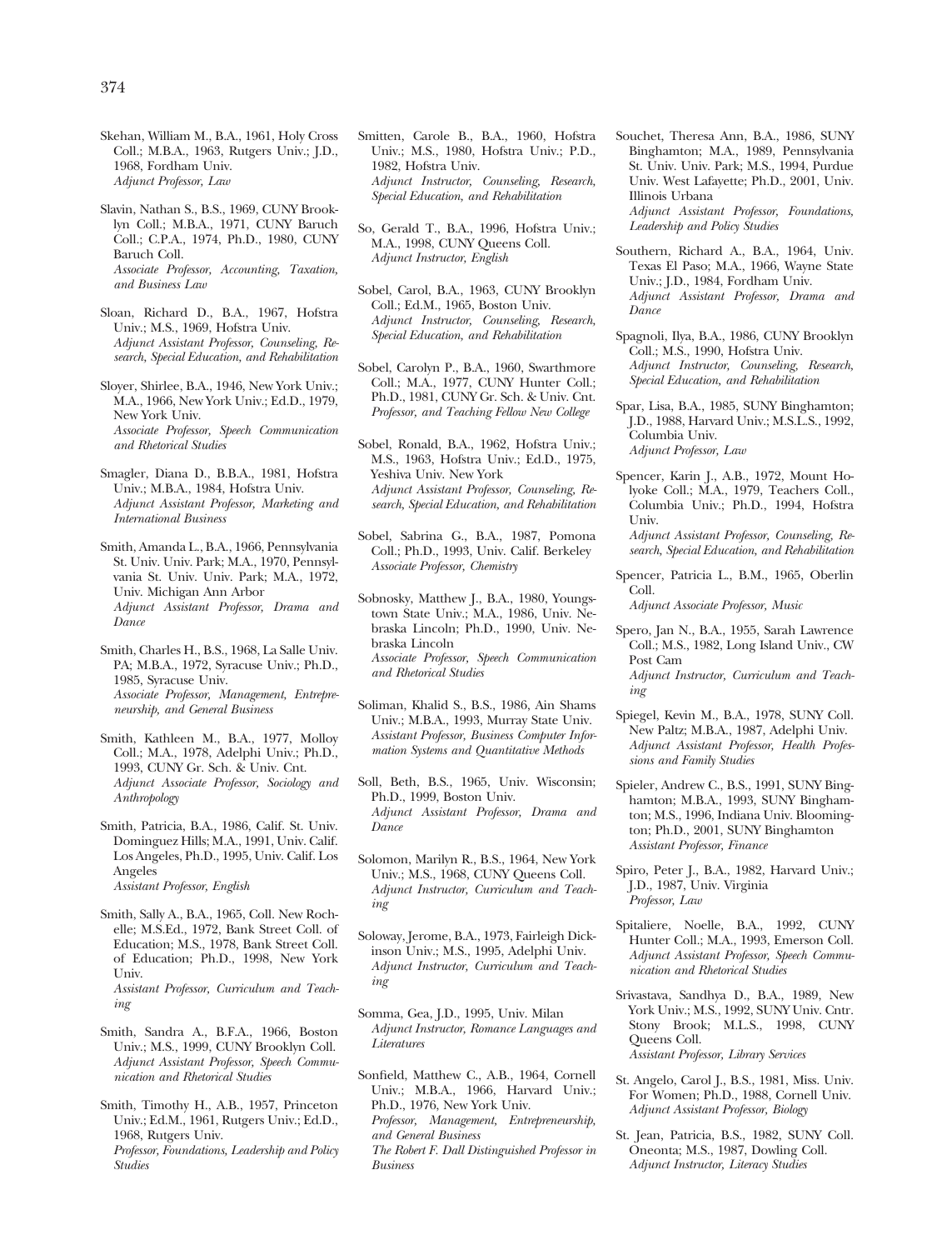- Stacki, Sandra L., B.A., 1979, Univ. Idaho; M.A., 1981, Univ. Idaho; M.S., 1992, Univ. Southern Maine; Ph.D., 1998, Indiana Univ. Bloomington *Assistant Professor, Curriculum and Teaching*
- Stambuk, Andrew M., B.A., 1978, Creighton Univ.; M.A., 1980, Univ. Chicago *Adjunct Instructor, English*

Stanley, Barbara E., B.S., 1979, Indiana Univ. Bloomington; M.P.H., 1984, Indiana Univ. Bloomington *Adjunct Instructor, Health Professions and Family Studies* 

- Star, Ernst, B.A., 1970, Adelphi Univ.; M.A., 1977, Temple Univ. *Adjunct Assistant Professor, Audio/Video/ Film*
- Stark, Elias, B.A., 1959, CUNY City Coll.; M.S., 1964, Adelphi Univ. *Adjunct Instructor, Mathematics*
- Starykh, Oleg, M.S., 1988, Moscow Inst. Physics/Tech.; Ph.D., 1991, Inst. High Pressure Physics *Assistant Professor, Physics and Astronomy*
- Staudt, John G., B.A., 1991, Hofstra Univ.; M.Phil., 1999, George Washington Univ. *Adjunct Instructor, History*
- Steger, Cecelia, B.A., 1967, CUNY Brooklyn Coll.; Ph.D., 1977, New York Univ. *Adjunct Assistant Professor, English*
- Stein, Amy R., B.A., 1985, Tufts Univ.; J.D., 1988, Fordham Univ. *Legal Writing Instructor, Law*
- Stein, Margaret, B.A., 1977, CUNY Brooklyn Coll.; M.P.A., 1979, New York Univ.; M.A., 1994, Hofstra Univ. *Adjunct Instructor, English*
- Steinhart, Shawn E., B.A., 1998, Drew Univ. *Adjunct Instructor, School for University Studies*
- Steinman, Maxine, B.F.A., 1985, Adelphi Univ.; M.F.A., 1995, Teachers Coll., Columbia Univ. *Adjunct Assistant Professor, Drama and Dance*
- Stern, Jeannette, B.A., 1970, SUNY Univ. Cntr. Albany; M.A., 1973, Hofstra Univ.; P.D., 1990, Long Island Univ., CW Post Cam; M.Ed., 1992, Teachers Coll., Columbia Univ.; Ed.D., 1994, Teachers Coll., Columbia Univ. *Adjunct Assistant Professor, Curriculum and Teaching*
- Stern, Nancy, B.A., 1981, Coll. William Mary In Virginia; M.Phil., 1997, CUNY Gr. Sch. & Univ. Cnt.; Ph.D., 2002, CUNY Gr. Sch. & Univ. Cnt. *Adjunct Assistant Professor, Comparative Literatures and Languages*
- Stern, Nancy, A.B., 1965, M.S., 1968, M.A., 1974, Ph.D., 1978, *Professor, Business Computer Information Systems and Quantitative Methods The Brodlieb Distinguished Professor in Business*
- Stertz, Stephen A., B.S., 1968, Columbia Univ.; Ph.D., 1974, Univ. Michigan Ann Arbor *Adjunct Associate Professor, History*
- Stevans, Lonnie K., B.S., 1978, Hofstra Univ.; M.S., 1980, Oklahoma State Univ.; Ph.D., 1983, Oklahoma State Univ. *Associate Professor, Business Computer Information Systems and Quantitative Methods*
- Stoecker, Philip S., B.A., 1995, Ohio State Univ.; M.A., 1997, Univ. Ottawa *Adjunct Instructor, Music*
- Stollwerk, Susan S., B.A., 1971, Hofstra Univ.; M.S.L.S., 1972, Long Island Univ., CW Post Cam; M.A., 1975, Hofstra Univ. *Adjunct Assistant Professor, Library Services*
- Stone, Richard J., A.A., 1977, Cuyahoga CC Western Campus; B.M., 1980, Berklee Coll. Music; M.A., 1991, CUNY Queens Coll. *Adjunct Assistant Professor, Music*
- Storch, Robert L., B.A., 1965, CUNY Queens Coll.; M.S., 1970, CUNY Queens Coll. *Adjunct Instructor, Curriculum and Teaching*
- Straub, Terri A., B.S., 1986, Iona Coll.; M.B.A., 1990, Iona Coll. *Adjunct Assistant Professor, Health Professions and Family Studies*
- Streit, Mary C., B.S., 1989, SUNY Univ. Cntr. Stony Brook; M.A., 1991, Hofstra Univ.; Ph.D., 1995, Hofstra Univ. *Adjunct Assistant Professor, Psychology*
- Strothkamp, Ronald E., B.S., 1971, CUNY City Coll.; M.Ph., 1975, Columbia Univ.; Ph.D., 1977, Columbia Univ. *Associate Professor, Chemistry*
- Subramaniam, Prithwi Raj, B.S., 1988, Univ. Malaysia; M.S., 1994, Purdue Univ. West Lafayette; Ph.D., 1998, Univ. Illinois Urbana *Assistant Professor, Physical Education and Sport Sciences*
- Sukhodolsky, Denis, M.S., 1991, St. Petersburg State Univ.; M.A., 1993, Hofstra Univ.; Ph.D., 1997, Hofstra Univ. *Adjunct Assistant Professor, Psychology*
- Sulcer, Jr., Robert P., B.A., 1990, Southrn Illinois Univ. Carbonda; M.A., 1992, Univ. Texas Austin; Ph.D., 1997, Univ. Texas Austin *Assistant Professor, English*
- Sullivan, Camille M., B.A., 1971, CUNY Brooklyn Coll.; M.S.Ed., 1974, CUNY Brooklyn Coll. *Adjunct Instructor, Curriculum and Teaching*
- Sullivan, Daniel M., B.A., 1975, Univ. Notre Dame; J.D., 1978, Syracuse Univ. *Adjunct Professor, Law*
- Summers, Marc D., B.A., 1967, Hofstra Univ.; M.A., 1968, Hofstra Univ.; Ph.D., 1974, Hofstra Univ. *Adjunct Associate Professor, Psychology*
- Sushman, Reuben L., B.A., 1985, Rutgers Univ.; M.B.A., 1994, New York Univ. *Adjunct Instructor, Finance*
- Sutterlin, Beth A., B.A., 1983, Augustana Coll. SD; J.D., 1987, Hamline Univ. *Adjunct Assistant Professor, New College*
- Sutterlin, Gregory J., B.A., 1975, Wagner Coll.; M.Div., 1978, Yale Univ.; M.S.W., 1988, Fordham Univ. *Adjunct Assistant Professor, New College*
- Swift, William J., B.A., 1960, Valparaiso University; A.M., 1962, Washington Univ.; Ph.D., 1969, Washington Univ. *Adjunct Professor, Economics and Geography*
- Sylver, Peter T., B.S., 1994, CUNY John Jay Coll. Criminal; J.D., 1997, Hofstra Law Schl. *Adjunct Assistant Professor, Law*
- Tabb, Jenny, B.A., 1991, SUNY Coll. New Paltz; M.A., 1996, Hofstra Univ. *Adjunct Instructor, English*
- Tafti, Mohammed H. A., B.S., 1970, Pahlavi Univ.; M.S., 1975, Pahlavi Univ.; D.B.A., 1984, George Washington Univ. *Professor, Business Computer Information Systems and Quantitative Methods*
- Takahashi, Yoshie, B.A., 1975, Seijo Univ. *Adjunct Instructor, Comparative Literatures and Languages*
- Talton, Benjamin Albert, B.A., 1996, Howard Univ.; M.A., 1998, Univ. Chicago *Instructor, History*
- Tanguay, Lillian H., B.A., 1971, SUNY Coll. Buffalo; M.A., 1980, CUNY Brooklyn Coll.; Ph.D., 1993, CUNY Gr. Sch. & Univ. Cnt. *Adjunct Associate Professor, Geology*
- Tartell, Lottie, B.A., 1947, Univ. Manitoba; A.M., 1949, Columbia Univ. *Adjunct Associate Professor, Economics and Geography*
- Taylor, Denalene C., M.Ed., 1977, Rutgers Univ.; M.A., 1980, Teachers Coll., Columbia Univ.; D.Ed., 1981, Teachers Coll., Columbia Univ. *Professor, Literacy Studies*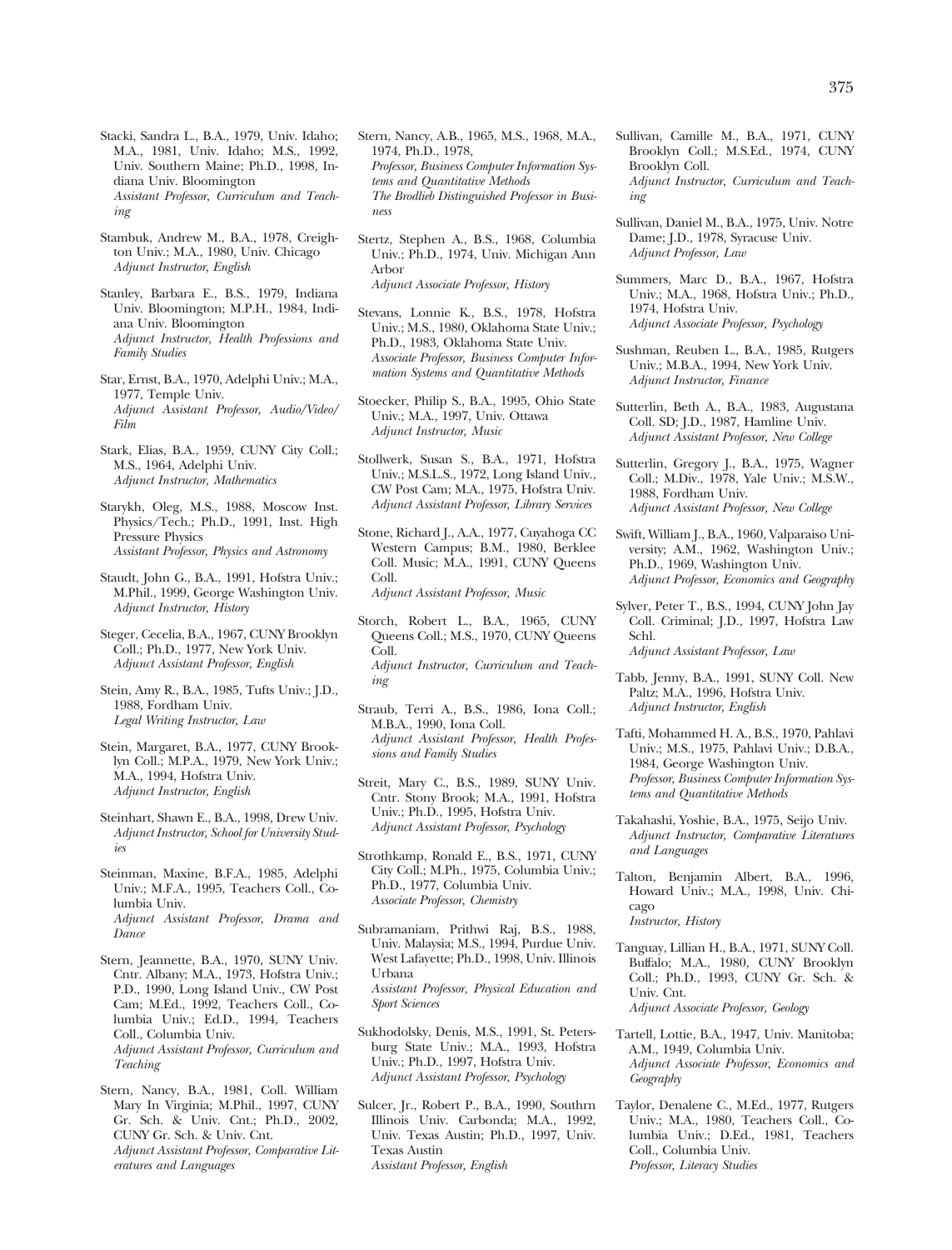Taylor, Eunice J., B.A., 1965, Coll. William Mary In Virginia; M.A., 1975, Goddard Coll.; Ph.D., 1984, Univ. North Carolina Chapel Hill *Adjunct Associate Professor, Sociology and* 

*Anthropology* 

- Teall, John L., M.B.A., 1981, Virginia Polytech, Inst. & State; M.Phil., 1987, New York Univ.; Ph.D., 1989, New York Univ. *Adjunct Professor, Finance*
- Tedesco, Barbara C., B.A., 1979, Univ. Virginia; M.S., 1990, Hofstra Univ. *Adjunct Instructor, Counseling, Research, Special Education, and Rehabilitation*
- Teehan, John P., B.A., 1984, St. Josephs Coll. Brooklyn; M.A., 1987, CUNY Queens Coll. *Assistant Professor, and Teaching Fellow School for University Studies*
- Tegeder, Dannielle M., B.F.A., 1994, SUNY Coll. Purchase; M.F.A., 1997, Schl. Art Inst. Chicago *Adjunct Assistant Professor, Fine Arts*
- Teich, Ira, A.A.S., 1970, SUNY Nassau CC; B.S., 1972, Long Island Univ., CW Post Cam; M.B.A., 1973, Long Island Univ., CW Post Cam *Adjunct Assistant Professor, Marketing and International Business*
- Teller, Gayl F., B.A., 1967, CUNY Queens Coll.; M.A., 1969, Teachers Coll., Columbia Univ.; M.A., 1981, CUNY Queens Coll. *Adjunct Associate Professor, English*
- Tepper, Arthur S., B.S., 1968, CUNY Brooklyn Coll.; M.S., 1971, Teachers Coll., Columbia Univ. *Adjunct Assistant Professor, Computer Science*
- Terazawa, Yuki, B.A., 1986, Ochanomizu Univ.; M.A., 1990, New York Univ.; Ph.D., 2001, Univ. Calif. Los Angeles *Assistant Professor, History*
- Terens, Thelma, B.A., 1948, New York Univ.; M.S., 1977, Hofstra Univ. *Adjunct Instructor, Romance Languages and Literatures*
- Tersigni, Delfina E., B.A., 1990, Adelphi Univ. *Adjunct Instructor, Romance Languages and Literatures*
- Thelen, Shawn T., B.S.B.A., 1983, Univ. Baltimore; M.I.M., 1987, Thunderbird-Amercn Grad. Schl.; Ph.D., 2002, Old Dominion Univ. *Assistant Professor, Marketing and International Business*
- Theodore, Ira, B.B.A., 1967, CUNY Baruch Coll.; M.B.A., 1968, Michigan State Univ. *Adjunct Assistant Professor, Marketing and International Business*
- Theodore, Lea A., B.A., 1997, SUNY Binghamton; M.A., 1999, St. Johns Univ.; M.A., 2000, Univ. Connecticut; Ph.D., 2002, Univ. Connecticut *Assistant Professor, Psychology*
- Thompson, Rachel S., B.A., 1993, SUNY Coll. New Paltz; M.S.Ed., 1997, Hofstra Univ. *Adjunct Instructor, Curriculum and Teaching*
- Tiedemann, Edwin, B.A., 1971, CUNY Queens Coll. *Adjunct Assistant Professor, Physical Education and Sport Sciences*
- Toher, Gertrude R., B.A., 1969, Rhode Island Coll.; M.A., 1970, Teachers Coll., Columbia Univ.; Ph.D., 1995, Indiana Univ. Bloomington *Assistant Professor, Curriculum and Teaching*
- Toledo, Wanda M., B.A., 1983, CUNY Queens Coll.; M.S., 1986, CUNY Queens Coll.; P.D., 1990, Hofstra Univ.; Ph.D., 1998, Hofstra Univ. *Adjunct Assistant Professor, Curriculum and Teaching*
- Toom, Anna, B.S., 1976, Moscow State Univ.; M.S., 1978, Moscow State Univ.; Ph.D., 1991, Moscow National Univ. *Adjunct Assistant Professor, Psychology*
- Toren, Peter J., B.A., 1981, Bowdoin Coll.; J.D., 1985, Univ. San Francisco; M.I.A., 1989, Columbia Univ. *Adjunct Professor, Law*
- Torff, Bruce A., B.A., 1981, Univ. Iowa; M.M., 1984, New England Conservatory Music; Ed.M., 1990, Harvard Univ.; Ed.M., 1991, Harvard Univ.; Ed.D., 1995, Harvard Univ. *Associate Professor, Curriculum and Teaching*
- Torpey, Sarah Beth, A.B., 1995, Princeton Univ.; Ph.D., 2002, Univ. Calif. Berkeley *Assistant Professor, English*
- Torres-Baumgarten, Gladys M., B.A., 1977, Univ. Pennsylvania; M.B.A., 1981, Columbia Univ.; Ph.D., 2002, Rutgers Univ. *Assistant Professor, Marketing and International Business*
- Toscano, Angela, B.S., 1998, CUNY Coll. of Staten Island *Adjunct Instructor, Romance Languages and Literatures*
- Tracht, Marshall, B.A., 1983, Yale Univ.; M.B.A., 1990, Univ. Pennsylvania; J.D., 1990, Univ. Pennsylvania *Adjunct Professor, Law*
- Tran, Thuan, B.A., 1996, CUNY Queens Coll.; M.A., 1998, CUNY Queens Coll. *Adjunct Instructor, English*
- Trapani, Paul, B.A., 1994, SUNY Coll. Geneseo *Adjunct Instructor, Computer Science*
- Trasciatti, Mary Anne, B.A., 1985, Providence Coll.; M.A., 1991, Emerson Coll.; Ph.D., 1999, Univ. Maryland *Assistant Professor, Speech Communication and Rhetorical Studies*
- Trevithick, Alan M., B.A., 1979, George Washington Univ.; M.A., 1981, Univ. Wisconsin; Ph.D., 1988, Harvard Univ. *Adjunct Professor, Sociology and Anthropology*
- Troisi, Thomas J., B.A., 1983, Temple Univ.; M.S., 1989, CUNY Queens Coll.; Ed.D., 1995, Hofstra Univ. *Adjunct Assistant Professor, Curriculum and Teaching*
- Trubiano, Frank M., B.A., 1973, CUNY Queens Coll.; M.S., 1990, Fordham Univ.; M.L.S., 1994, CUNY Queens Coll. *Adjunct Assistant Professor, Library Services*
- Truman-Nielsen, Pamela, B.S., 1994, SUNY Coll. Oswego; M.S., 1998, Hofstra Univ. *Adjunct Instructor, Curriculum and Teaching*
- Tsytsarev, Sergei, \*Bacc., 1977, Leningrad State Univ.; Ph.D., 1982, V. M. Bekhterev *Associate Professor, Psychology*
- Tucker, Robert S., B.A., 1968, Hampton Univ.; M.A., 1971, Hampton Univ.; P.D., 1980, Long Island Univ., CW Post Cam *Adjunct Instructor, Curriculum and Teaching*
- Tucker, Vicki L., B.A., 1985, Rollins Coll. Winter Park; M.S., 1988, Florida Institute Tech.; Ph.D., 2001, The Union Institute *Adjunct Assistant Professor, Health Professions and Family Studies*
- Tudor, Doyna S., M.S., 1968, Universitatea din Bucuresti
	- *Adjunct Instructor, Physics and Astronomy*
- Tunjian, Joan L., B.S.N., 1970, Adelphi Univ.; M.S., 1973, Hofstra Univ.; M.S.N., 1986, SUNY Univ. Cntr. Stony Brook *Adjunct Assistant Professor, Health Professions and Family Studies*
- Turoff, Barbara S., B.A., 1977, Universita degli Studi di Bolo; Ph.D., 1990, New York Univ. *Adjunct Associate Professor, romance Languages and Literatures*
- Tweedy, Timothy T., B.C.E., 1987, Catholic Univ. America; M.S.Ce., 1993, Polytechnic. Univ. Brooklyn *Adjunct Assistant Professor, Engineering*
- Twible, Deidre A., B.A., 1997, St. Johns Univ.; M.A., 1999, St. Johns Univ. *Adjunct Instructor, Curriculum and Teaching*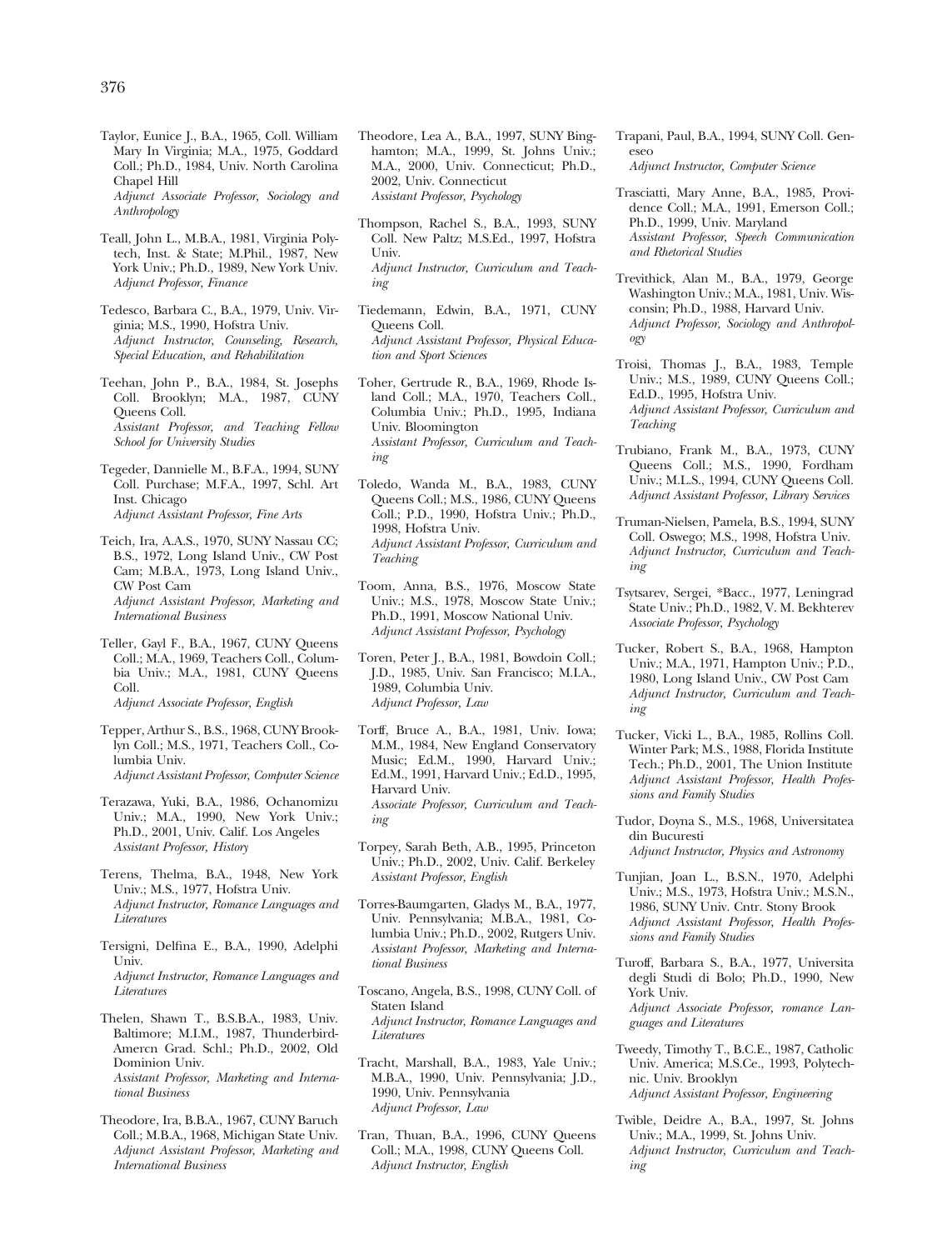Ucok, Inci Ozum, B.B.A., 1995, Mid. East Technical Univ.; M.A., 1998, Texas Tech. Univ. *Instructor, Speech Communication and Rhetorical Studies* 

Uddin, Mohammed N., M.S., 1980, Dhaka Univ.; M.S., 1987, CUNY Queens Coll. *Adjunct Instructor, Business Computer Information Systems and Quantitative Methods* 

Udolf, Roy, B.E.E., 1950, New York Univ.; J.D., 1954, Brooklyn Law School; M.A., 1963, Hofstra Univ.; Ph.D., 1971, Adelphi Univ. *Professor, and Teaching Fellow New College* 

- Ullmann, John E., B.Sc., 1948, Univ. London; M.S., 1951, Columbia Univ.; Ph.D., 1959, Columbia Univ. *Adjunct Professor, Business Computer Information Systems and Quantitative Methods*
- Ultsch, Lori J., B.S., 1987, Univ. Rhode Island; M.A., 1989, Rutgers Univ.; Ph.D., 1996, Univ. Calif. Berkeley *Assistant Professor, Romance Languages and Literatures*
- Unruh, Elizabeth S., B.A., 1971, Molloy Coll.; M.S., 1981, Hofstra Univ.; Ed.D., 1986, Hofstra Univ. *Associate Professor, and Teaching Fellow School for University Studies*
- Urbanczyk, Sara R., A.S., 1996, SUNY Finger Lakes C.C.; B.A., 1998, SUNY Univ. Cntr. Albany *Adjunct Instructor, Engineering*
- Urgo, Rosetta, B.A., 1975, CUNY Queens Coll.; M.A., 1979, CUNY Queens Coll. *Adjunct Instructor, Romance Languages and Literatures*
- Uruburu, Paula M., B.A., 1979, SUNY Univ. Cntr. Stony Brook; Ph.D., 1983, SUNY Univ. Cntr. Stony Brook *Associate Professor, English*
- Utell, Janine M., B.A., 1996, Barnard Coll. Columbia Univ.; M.A., 1998, Catholic Univ. America *Adjunct Instructor, English*
- Vaccaro, Frank J., B.A., 1965, Fairleigh Dickinson Univ.; M.S., 1972, CUNY Queens Coll.; Ph.D., 1984, Hofstra Univ. *Adjunct Professor, Psychology*
- Valenti, S. Stavros, B.S., 1978, Georgetown Univ.; M.A., 1981, Univ. Connecticut; Ph.D., 1983, Univ. Connecticut *Professor, Psychology*
- Valerius, Karyn M., B.A., 1991, Villanova Univ.; Ph.D., 2000, SUNY Univ. Cntr. Stony Brook *Assistant Professor, and Teaching Fellow New College*

Vallier, Laura Gene, B.S., 1976, Univ. Texas San Antonio; M.A., 1988, Columbia Univ.; Ph.D., 1993, Columbia Univ. *Assistant Professor, Biology* 

Van Wie, Paul D., B.A., 1978, Long Island Univ., CW Post Cam; M.A., 1986, Long Island Univ., CW Post Cam; Ph.D., 1989, CUNY Gr. Sch. & Univ. Cnt. *Adjunct Associate Professor, Political Science* 

Varisco, Daniel M., B.A., 1973, Wheaton Coll. IL; M.A., 1975, Univ. Pennsylvania; Ph.D., 1982, Univ. Pennsylvania *Associate Professor, Sociology and Anthropology* 

Vecchiarelli, Theresa A., B.A., 1993, Hofstra Univ.; M.S., 1995, Hofstra Univ. *Adjunct Instructor, Mathematics* 

Venti, Therese M., B.S., 1985, St. Johns Univ. Jamaica; M.B.A., 1992, Hofstra Univ. *Adjunct Assistant Professor, Accounting, Taxation, and Business Law* 

- Venuti, Elizabeth K., B.S., 1986, Cornell Univ.; C.P.A., 1988, M.Ph., 1996, Columbia Univ.; Ph.D., 1997, Columbia Univ. *Assistant Professor, Accounting, Taxation, and Business Law*
- Verbit, Adina, B.A., 1995, CUNY Queens Coll.; M.A., 1998, New York Univ. *Adjunct Instructor, English*
- Verbsky, Franklin, B.A., 1965, CUNY Queens Coll.; M.A., 1981, Hofstra Univ. *Adjunct Instructor, Music*
- Vestigo, Robert W., B.A., 1977, SUNY Univ. Cntr. Stony Brook; M.A., 1982, SUNY Univ. Cntr. Stony Brook *Adjunct Instructor, English*
- Viswanathan, Kalpathy G., B.E., 1984, Regional Eng. Coll.; M.B.A., 1986, Western Michigan Univ.; Ph.D., 1991, Univ. Tennessee Knoxville *Associate Professor, Finance*
- Voight, Richard J., B.A., 1972, Yankton Coll.; M.A., 1974, Adelphi Univ. *Adjunct Assistant Professor, Physical Education and Sport Sciences*
- Vomacka, Jill E., B.S., 1976, SUNY Coll. Cortland; M.A., 1980, Adelphi Univ. *Adjunct Assistant Professor, Physical Education and Sport Sciences*
- Wachter-Jurcsak, Nanette M., B.S., 1982, St. Lawrence Univ.; M.S., 1990, Old Dominion Univ.; Ph.D., 1995, Univ. Connecticut

*Associate Professor, Chemistry* 

Wachter, Ann-Mari, B.S., 1957, Technical Coll. of Helsinki; B.A., 1979, Long Island Univ., CW Post Cam; Ph.D., 1988, SUNY Univ. Cntr. Stony Brook *Adjunct Assistant Professor, Philosophy and Religious Studies* 

Wagner, Janet S., B.A., 1959, CUNY Queens Coll.; M.L.S., 1975, Long Island Univ., CW Post Cam; M.A., 1982, Hofstra Univ.

*Associate Professor, Library Services* 

- Wagner, Roselin S., A.B., 1950, Barnard Coll. Columbia Univ.; M.S., 1952, New York Univ.; Ph.D., 1956, Columbia Univ. *Adjunct Associate Professor, Chemistry*
- Wahba, Mohamed A., B.A., 1956, Ain Shams Univ.; M.A., 1974, American Univ. Cairo; M.S., 1977, Pennsylvania St. Univ. Univ. Park; Ph.D., 1980, Pennsylvania St. Univ. Univ. Park *Associate Professor, Management, Entrepreneurship, and General Business*
- Wahba, Samira, B.A., 1968, Ain Shams Univ.; M.Ed., 1989, Univ. Manchester; Ph.D., 2002, Hofstra Univ. *Adjunct Assistant Professor, Literacy Studies*
- Waldinger, Barbara, M.S., 1973, CUNY Queens Coll.; M.A., 1987, CUNY Hunter Coll. *Adjunct Assistant Professor, Drama and Dance*
- Waldman, Lawrence J., B.A., 1968, Hofstra Univ.; M.B.A., 1974, Hofstra Univ. *Adjunct Associate Professor, Accounting, Taxation, and Business Law*
- Walker, Vern R., B.A., 1967, Univ. Detroit Mercy; M.A., 1969, Univ. Notre Dame; Ph.D., 1975, Univ. Notre Dame; J.D., 1980, Yale Univ. *Professor, Law*
- Wallace, Kathleen A., B.A., 1972, Rosemont Coll.; Ph.D., 1983, SUNY Univ. Cntr. Stony Brook *Professor, Philosophy and Religious Studies*
- Wallis, Alan, B.A., 1989, Hampshire Coll.; Ph.D., 2001, Columbia Univ. *Special Assistant Professor, Romance Languages and Literatures*
- Walsh, John A., B.A., 1968, Coll. Holy Cross; M.A., 1978, Univ. Texas Austin; Ph.D., 1984, Univ. Texas Austin *Associate Professor, History*
- Walsh, John M., B.A., 1958, St. Johns Univ. Jamaica; M.A., 1966, CUNY Brooklyn Coll. *Adjunct Instructor, Curriculum and Teaching*
- Walter, Kathleen Z., B.A., 1970, SUNY Coll. Brockport; M.A., 1973, Adelphi Univ. *Adjunct Assistant Professor, Health Professions and Family Studies*
- Wanderman, Miriam, B.A., 1970, CUNY Herbert H. Lehman Coll.; M.L.S., 1972, Pratt Institute; M.A., 1975, CUNY Herbert H. Lehman Coll. *Adjunct Assistant Professor, Library Services*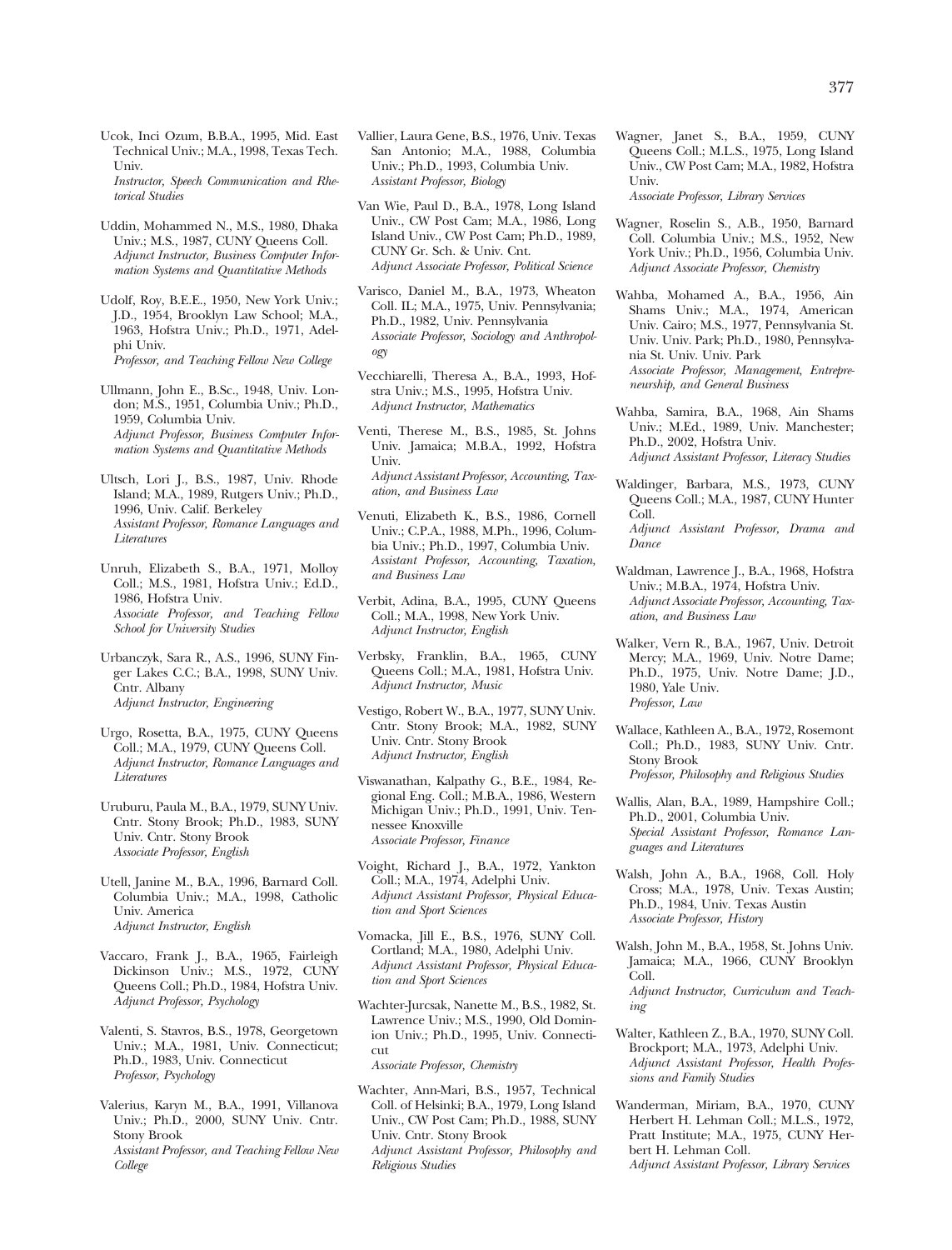Waner, Stefan, B.S., 1971, Univ. Witwatersrand; B.S., 1975, Univ. Liverpool; M.S., 1976, Univ. Chicago; Ph.D., 1978, Univ. Chicago *Professor, Mathematics* 

Warner, Paul D., B.S., 1951, New York Univ.; M.B.A., 1954, New York Univ.; J.D., 1958, New York Univ.; L.L.M., 1961, New York Univ.; Ph.D., 1981, New York Univ. *Professor, Accounting, Taxation, and Busi-*

*ness Law* 

- Warner, Steven J., B.S., 1996, CUNY Coll. of Staten Island; Ph.D., 2001, Rutgers Univ. *Assistant Professor, Mathematics*
- Warren, Barbara, B.S., 1974, St. Johns Univ. Jamaica; M.A., 1977, Hofstra Univ.; D.Ed., 1988, Hofstra Univ. *Adjunct Assistant Professor, Foundations, Leadership and Policy Studies*
- Warren, Dorothea, B.A., 1978, Coll. New Rochelle; M.S., 1990, Coll. New Rochelle *Adjunct Instructor, Curriculum and Teaching*
- Watts, Charles P., B.A., 1960, Macalester Coll.; M.A., 1965, New York Univ. *Adjunct Assistant Professor, Romance Languages and Literatures*
- Waxman, Geffrey M., B.A., 1972, CUNY Brooklyn Coll.; M.S., 1975, Richmond Coll.; P.D., 1981, St. Johns Univ. Jamaica *Adjunct Assistant Professor, Computer Science*
- Waxman, Saul J., B.B.A., 1977, Hofstra Univ.; M.B.A., 1979, Rutgers Univ. *Adjunct Instructor, Finance*
- Wayne, David, B.S., 1977, CUNY York Coll.; M.S., 1979, Adelphi Univ.; Ph.D., 1987, Adelphi Univ. *Adjunct Assistant Professor, Mathematics*
- Weber, Gerard J., A.B., 1960, Fordham Univ.; M.A., 1962, Columbia Univ.; M.P.A., 1977, New York Univ. *Adjunct Associate Professor, History*
- Weidenbaum, Jonathan, B.A., 1996, SUNY Univ. Cntr. Albany *Adjunct Instructor, Philosophy and Religious Studies*
- Weiner, Dena L., B.A., 1996, Brandeis Univ.; M.S., 1998, Bank Street Coll. of Education *Adjunct Instructor, Curriculum and Teaching*
- Weiner, Joan, B.A., 1969, CUNY Hunter Coll.; M.A., 1974, Adelphi Univ. *Adjunct Instructor, Curriculum and Teaching*
- Weinstein, Diane, B.A., 1977, CUNY Queens Coll.; M.S.W., 1981, Adelphi Univ.; Ph.D., 1998, New York Univ. *Adjunct Assistant Professor, Counseling, Research, Special Education, and Rehabilitation*
- Weinstein, Estelle, B.S., 1958, CUNY Brooklyn Coll.; M.A., 1977, Adelphi Univ.; Ph.D., 1983, Hofstra Univ. *Professor, Health Professions and Family Studies*
- Weintraub, Joel, A.B., 1961, Columbia Univ.; M.D., 1965, Columbia Univ.; J.D., 2000, Hofstra Law Schl. *Adjunct Professor, Law*
- Weisel, Martha S., B.A., 1967, CUNY Queens Coll.; M.A., 1969, CUNY Queens Coll.; J.D., 1981, St. Johns Univ. Jamaica *Associate Professor, Accounting, Taxation, and Business Law*
- Weiss, David M., B.A., 1964, Long Island Univ., CW Post Cam; M.A., 1967, Vanderbilt Univ.; Ph.D., 1977, Univ. Pittsburgh Pittsburgh *Associate Professor, Health Professions and Family Studies*
- Weiss, Marysia, B.A., 1972, CUNY Herbert H. Lehman Coll.; Ph.D., 1978, CUNY Gr. Sch. & Univ. Cnt. *Professor, Mathematics*
- Weissman, David E., B.A., 1960, New York Univ.; B.S.E.E., 1960, New York Univ.; M.S.E.E., 1961, New York Univ.; Ph.D., 1968, Stanford Univ. *Professor, Engineering*
- Welch, Patricia M., B.A., 1983, Smith Coll.; A.M., 1991, Univ. Michigan Ann Arbor; Ph.D., 1998, Univ. Michigan Ann Arbor *Assistant Professor, Comparative Literatures and Languages*
- Wenderoff, Alan J., B.A., 1974, SUNY Univ. Cntr. Stony Brook; M.A., 1979, CUNY Hunter Coll.; M.S.Ed., 1982, Pace Univ. New York City; Ph.D., 1998, Walden Univ. *Adjunct Assistant Professor, Curriculum and Teaching*
- Westby, Christopher M., B.B.A., 1993, Hofstra Univ.; M.B.A., 1998, Hofstra Univ. *Adjunct Instructor, Management, Entrepreneurship, and General Business*
- Westergard, Lance, B.F.A., 1967, Juilliard Schl.

*Associate Professor, Drama and Dance* 

Westlake, Tuula A., B.S., 1993, SUNY Coll. Old Westbury; M.B.A., 1997, CUNY Baruch Coll. *Adjunct Instructor, Marketing and International Business* 

Wetter, Felicitas V., B.F.A., 1976, North Texas State Univ.; M.F.A., 1979, Columbia Univ.

*Adjunct Associate Professor, Fine Arts* 

Whitaker, Linda Hobbs, B.S., 1978, Russell Sage Coll.; M.A., 1997, SUNY Univ. Cntr. Stony Brook *Adjunct Instructor, Counseling, Research, Special Education, and Rehabilitation* 

- White, Harvey, B.S., 1950, New York Univ.; M.S., 1957, SUNY Coll. New Paltz; Ph.D., 1963, New York Univ. *Professor, Speech-Language-Hearing-Sciences*
- Whittelsey, Frances Cerra, B.S., 1967, CUNY Queens Coll.; M.S., 1968, Columbia Univ. *Adjunct Assistant Professor, Journalism and Mass Media Studies*
- Whitton, Sharon, B.S., 1966, Florida State Univ.; M.A., 1973, Emory Univ.; Ph.D., 1976, Georgia State Univ. *Professor, Curriculum and Teaching*
- Wiley, James E., B.A., 1970, Rutgers Univ.; M.A., 1972, Ohio State Univ.; Ph.D., 1991, Rutgers Univ. *Associate Professor, Economics and Geography*
- Wilkow, Murray E., B.S., 1948, SUNY Coll. Oswego; M.A., 1949, Columbia Univ.; Ed.D., 1962, Columbia Univ. *Adjunct Professor, Counseling, Research, Special Education, and Rehabilitation*
- Wilkowski, Kenneth, B.S., 1976, CUNY York Coll.; M.A., 1981, Johns Hopkins Univ.; Ph.D., 1981, Johns Hopkins Univ. *Adjunct Associate Professor, Chemistry*
- Willens, Howard, B.S., 1954, CUNY City Coll.; M.S., 1957, Columbia Univ. *Adjunct Associate Professor, Journalism and Mass Media Studies*
- Willey, Joanne M., B.A., 1981, Univ. Pennsylvania; Ph.D., 1988, Mass Institute Technology *Associate Professor, Biology*
- Williams, Jason D., B.A., 1995, Franklin Marshall Coll.; M.S., 1997, Univ. Rhode Island; Ph.D., 2000, Univ. Rhode Island *Assistant Professor, Biology*
- Williams, Patricia Murray, B.A., 1977, SUNY Univ. Cntr. Stony Brook; M.A., 1981, SUNY Univ. Cntr. Stony Brook; Ph.D., 1986, SUNY Univ. Cntr. Stony Brook *Adjunct Assistant Professor, Psychology*
- Williams, Princess L., B.S., 1995, Syracuse Univ.; M.S., 1998, Syracuse Univ. *Adjunct Assistant Professor, Speech Communication and Rhetorical Studies*
- Wilson, Gloria Lodato, B.A., 1973, Hofstra Univ.; M.S., 1977, Hofstra Univ.; Ph.D., 1993, New York Univ. *Assistant Professor, Counseling, Research, Special Education, and Rehabilitation*
- Wink, Jr., Wayne H., B.A., 1991, Hofstra Univ.; J.D., 1996, St. Johns Univ. Jamaica *Adjunct Assistant Professor, Political Science*
- Winston, Elaine R., B.S., 1981, Syracuse Univ.; M.B.A., 1987, Fordham Univ.; M.Phil., 1998, CUNY Baruch Coll. *Assistant Professor, Business Computer Information Systems and Quantitative Methods*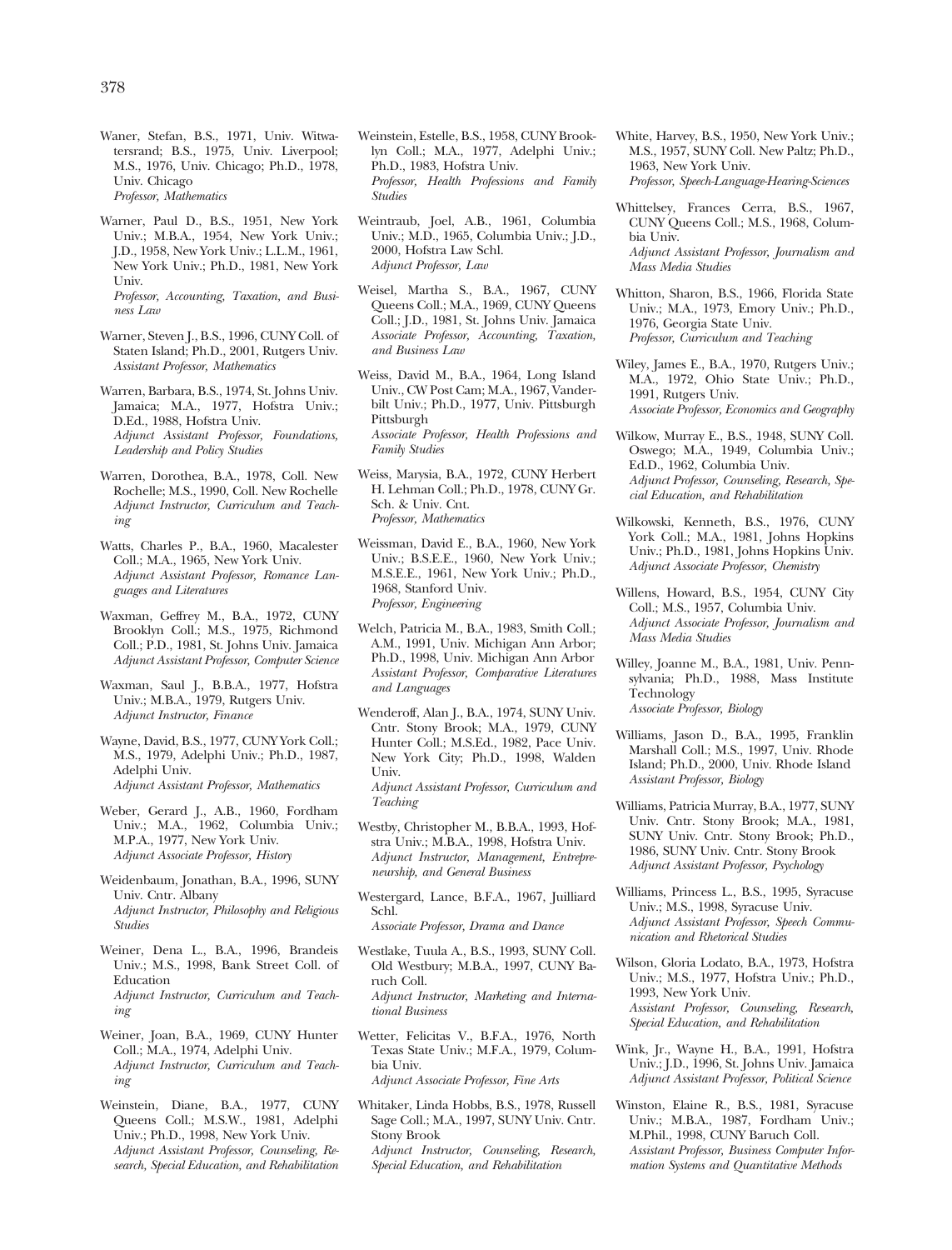Winston, Fletcher H., B.A., 1994, SUNY Univ. Cntr. Stony Brook; M.A., 2000, SUNY Univ. Cntr. Stony Brook *Instructor, Sociology and Anthropology* 

Winter, Fred J., B.S., 1982, SUNY Univ. Cntr. Stony Brook; M.S., 1986, Polytechnic. Univ. Farmingdale; Ph.D., 1992, Polytechnic. Univ. Farmingdale *Adjunct Assistant Professor, Mathematics* 

Wissner, Aileen, B.A., 1948, CUNY Queens Coll.; M.A., 1962, New York Univ.; M.E., 1982, Columbia Univ. *Adjunct Instructor, Curriculum and Teaching* 

Witkowski, Peter A., B.A., 1966, Fordham Univ.; M.A., 1968, Indiana Univ. Bloomington; Ph.D., 1981, Indiana Univ. Bloomington *Adjunct Associate Professor, History* 

Wolf-Klein, Gisele P., M.D., 1976, *Adjunct Associate Professor, Biology* 

Wolf, Jonathan, B.A., 1980, CUNY Queens Coll.; M.A., 1982, Univ. Rochester; Ed.M., 1996, Teachers Coll., Columbia Univ. *Adjunct Assistant Professor, Physics and Astronomy* 

Wolf, Karin A., B.A., 1980, CUNY Queens Coll.; M.A., 1990, CUNY Hunter Coll. *Adjunct Instructor, English* 

Wolfangle, Karla, *Adjunct Assistant Professor, Drama and Dance* 

Wolfert, Kristina N., B.S., 1998, Hofstra Univ.; M.S., 2000, Hofstra Univ. *Adjunct Instructor, Mathematics* 

Wolff, Benjamin A., B.A., 1993, Columbia Univ.; M.M., 1997, Rice Univ. *Adjunct Assistant Professor, Music* 

Wolff, Manfred P., B.S., 1961, Hofstra Univ.; M.S., 1963, Univ. Rochester; Ph.D., 1967, Cornell Univ. *Professor, Geology* 

Wondolowski Gerstein, Christine R., B.A., 1972, Emmanuel Coll. MA; M.M., 1979, Ithaca Coll.; M.L.S., 1983, SUNY Coll. Geneseo *Associate Professor, Library Services* 

Wood, Vivian F., B.A., 1967, Howard Univ.; M.A., 1969, Catholic Univ. America; M.L.S., 1974, Rutgers Univ. *Assistant Professor, Library Services* 

Wranek, Marilyn F., B.S., 1969, St. Francis Coll. NY; M.S., 1970, CUNY Hunter Coll.; Ed.D., 1984, Hofstra Univ. *Adjunct Assistant Professor, Foundations, Leadership and Policy Studies* 

- Wright, Denise D., B.A., 1985, Marymount Coll.; M.S., 1987, CUNY Brooklyn Coll. *Adjunct Instructor, Curriculum and Teaching*
- Wright, Joann M., B.A., 1989, Arizona State Univ. Tempe; M.A., 1991, Hofstra Univ. *Adjunct Assistant Professor, Psychology*
- Wright, John R., B.A., 1995, Bradley Univ.; M.A., 1997, SUNY Univ. Cntr. Stony Brook; Ph.D., 2000, SUNY Univ. Cntr. Stony Brook *Adjunct Assistant Professor, Philosophy and Religious Studies*
- Wu, Yihren, B.A., 1977, CUNY City Coll.; M.A., 1977, CUNY City Coll.; Ph.D., 1982, Mass Institute Technology *Professor, Mathematics*
- Wurm, Robert C., B.A., 1973, SUNY Univ. Cntr. Stony Brook; M.A., 1976, SUNY Univ. Cntr. Stony Brook; M.A., 1993, Hofstra Univ. *Adjunct Instructor, Computer Science*
- Wyatt, Kenneth C., B.S., 1986, Norfolk State Univ.; M.F.A., 1999, Temple Univ. *Assistant Professor, Audio/Video/Film*

Yellen, David N., B.A., 1979, Princeton Univ.; J.D., 1984, Cornell Univ. *Adjunct Professor, Law The Max Schmertz Distinguished Professor* 

- Yerys, Scott D., B.S., 1997, Ithaca Coll.; M.A., 1999, Adelphi Univ.; M.S., 2001, New York Inst. Tech. *Adjunct Instructor, Physical Education and Sport Sciences*
- Yohn, Susan M., B.A., 1979, Mount Holyoke Coll.; M.A., 1986, New York Univ.; Ph.D., 1987, New York Univ. *Associate Professor, History*

Yoo, Boonghee, B.A., 1987, Dongguk Univ.; M.S., 1992, Univ. Illinois Urbana; Ph.D., 1996, Georgia State Univ. *Associate Professor, Marketing and International Business* 

- Zagano, Phyllis, B.A., 1969, Marymount Coll.; M.A., 1972, Long Island Univ., CW Post Cam; Ph.D., 1979, SUNY Univ. Cntr. Stony Brook; M.A., 1990, St. Johns Univ. Jamaica *Adjunct Associate Professor, Philosophy and Religious Studies*
- Zagoren, Robin J., B.S., 1981, Boston Univ.; M.S., 1987, Northestrn Univ. *Adjunct Assistant Professor, Physical Education and Sport Sciences*
- Zajac, Alfred, B.S., 1948, St. Andrews Presbyterian Coll.; M.S., 1952, New York Univ.; Ph.D., 1957, Rensselaer Poly Institute

*Adjunct Professor, Physics and Astronomy* 

- Zaki, Mahfouz H., M.D., 1949, Cairo Univ.; M.P.H., 1959, Alexandria Univ.; Dr.P.H., 1962, Columbia Univ. *Adjunct Professor, Counseling, Research, Special Education, and Rehabilitation*
- Zaleski, Joan M., B.A., 1967, CUNY Hunter Coll.; M.L.S., 1979, CUNY Queens Coll.; Ph.D., 1997, New York Univ. *Assistant Professor, Literacy Studies*
- Zapata, Miguel-Angel, B.A., 1981, Univ. Nacional Mayor San Marco; B.A., 1985, Calif. St. Univ. Chico; M.A., 1990, Univ. Calif. Santa Barbara; Ph.D., 1995, Washington Univ.
	- *Assistant Professor, Romance Languages and Literatures*
- Zappala, Frederick G., B.A., 1978, Boston Coll.; M.S., 1980, Centrl Connecticut St. Univ.

*Adjunct Assistant Professor, Physical Education and Sport Sciences* 

Zappala, Sheri B., B.S., 1986, Univ. Delaware; M.Ed., 1989, East Stroudsburg Univ. PA

*Adjunct Assistant Professor, Physical Education and Sport Sciences* 

Zebroski, Dawn, A.A., 1998, SUNY Suffolk Co. CC Riverhead; B.A., 2000, Hofstra Univ.

*Adjunct Instructor, School for University Studies* 

- Zhang, Yong, B.A., 1982, Univ. Intl. Business & Economy; M.A., 1984, Univ. Intl. Business & Economy; M.B.A., 1988, Univ. Houston Main Campus; Ph.D., 1992, Univ. Houston Main Campus *Associate Professor, Marketing and International Business*
- Zhou, Zuyan, B.A., 1982, Fudan Univ.; M.A., 1984, Fudan Univ.; Ph.D., 1996, Washington Univ.

*Assistant Professor, Comparative Literatures and Languages* 

Zilbert, Allen B., B.A., 1978, CUNY Queens Coll.; M.B.A., 1980, St. Johns Univ. Jamaica; Ed.M., 1986, Teachers Coll., Columbia Univ.; Ed.D., 1988, Teachers Coll., Columbia Univ.

*Adjunct Assistant Professor, Business Computer Information Systems and Quantitative Methods* 

Zimmerman, Lee, B.A., 1977, Univ. Calif. Los Angeles; Ph.D., 1984, Univ. Calif. Los Angeles

*Associate Professor, English* 

- Zimmerman, Paul, B.A., 1977, Bennington Coll.; M.F.A., 1991, Yale Univ. *Adjunct Instructor, English*
- Zimmerman, Randee L., B.A., 1995, Hofstra Univ.; M.S., 1997, Coll. New Rochelle

*Adjunct Instructor, Literacy Studies*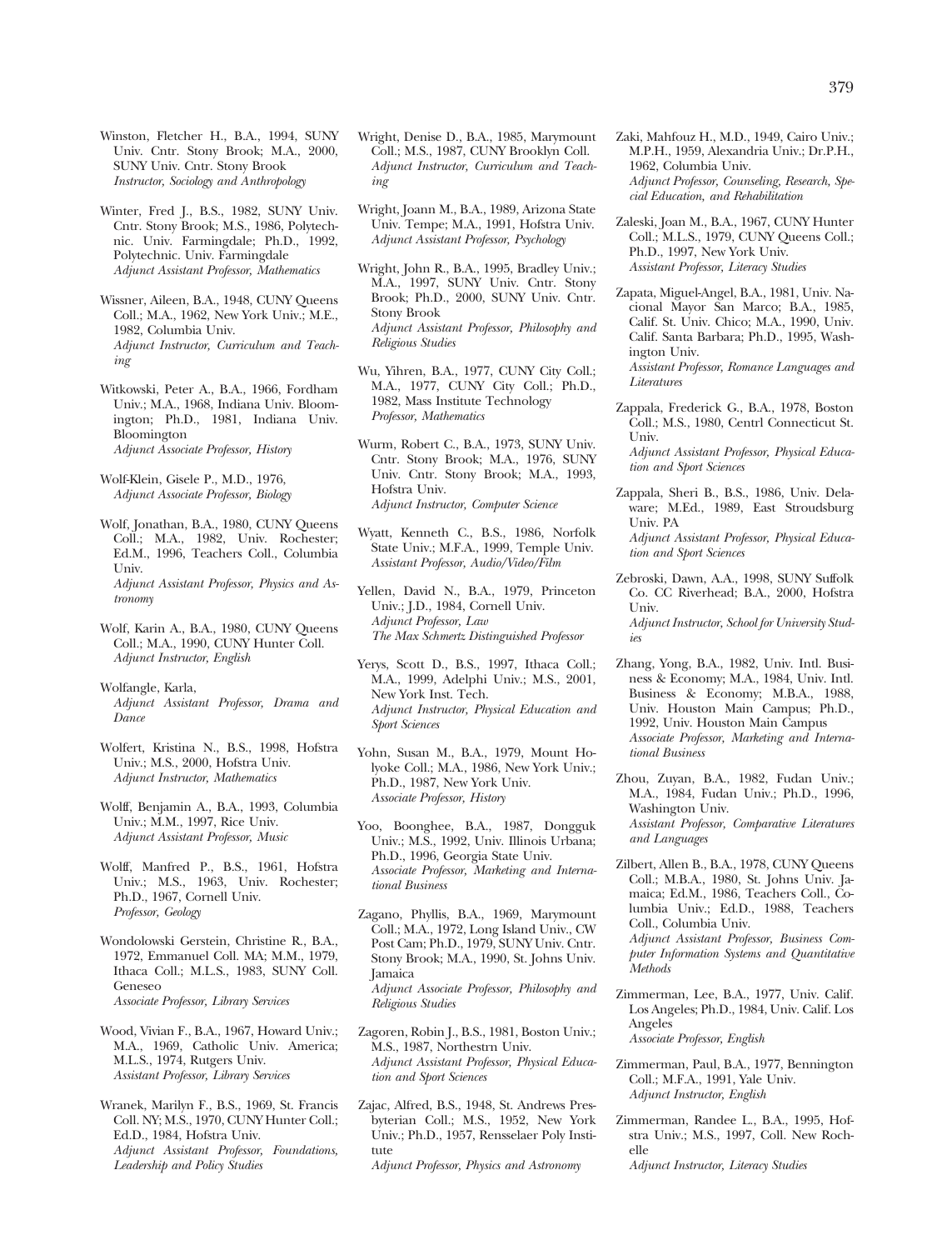- Zimmerman, Shari A., B.A., 1978, SUNY Binghamton; M.A., 1981, SUNY Coll. Buffalo; Ph.D., 1984, SUNY Coll. Buffalo *Associate Professor, English*
- Zirogiannis, Lewis D., B.A., 1998, Adelphi Univ.; J.D., 2001, Hofstra Law Schl. *Adjunct Professor, Law*
- Zito Finn, Mary, B.A., 1993, Hofstra Univ.; M.A., 1995, Hofstra Univ. *Adjunct Instructor, Speech-Language-Hearing-Sciences*
- Zito, William F., B.S., 1974, Hofstra Univ. *Adjunct Associate Professor, Music*
- Zuccaro, Frank A., B.B.A., 1972, Hofstra Univ.; M.A., 1976, Teachers Coll., Columbia Univ. *Adjunct Assistant Professor, Marketing and International Business*
- Zucker, Anita B., B.A., 1976, CUNY Queens Coll.; M.A., 1980, St. Johns Univ. Jamaica; M.B.A., 1987, Adelphi Univ. *Adjunct Instructor, Political Science*
- Zucker, Marc, B.A., 1995, CUNY Queens Coll. *Adjunct Instructor, Mathematics*
- Zulli, Jerilyn, B.A., 1981, Coll. William Mary In Virginia; M.A., 1994, Adelphi Univ. *Adjunct Instructor, English*

## EMERITI

- Ackerman, Carolyn S., B.A., 1938, CUNY Hunter Coll.; M.A., 1940, Columbia Univ.; M.L.S., 1966, Long Island Univ. *Associate Professor Emerita Library Services*
- Adkinson, Bruce, B.A., 1943, Pomona Coll.; M.A., 1949, Princeton Univ. *Associate Professor Emeritus Political Science*
- Agata, Burton C., A.B., 1947, Univ. Michigan Ann Arbor; J.D., 1950, Univ. Michigan Ann Arbor; L.L.M., 1951, New York Univ. *Professor Emeritus Law*
- Agnello, Eugene, A.B., 1941, SUNY Univ. Cntr. Albany; Ph.D., 1950, Univ. Rochester *Professor Emeritus Chemistry*
- Alpert, Harvey, A.B., 1950, Boston Univ.; M.Ed., 1954, Univ. Florida; Ed.D., 1955, Univ. Florida *Professor Emeritus Literacy Studies*
- Barash, Meyer, B.S.S., 1937, CUNY City Coll.; M.A., 1938, Columbia Univ. *Associate Professor Emeritus Sociology and Anthropology*
- Barnes, Leo, B.S.S., 1931, CUNY City Coll.; A.M., 1933, Brown Univ.; Ph.D., 1948, New Schl./Eugene Lang. Coll. *Professor Emeritus Finance*
- Block, J. Richard, B.A., 1952, Hofstra Univ.; Ph.D., 1962, New York Univ. *Professor Emeritus Psychology*
- Braun, Robert M., B.A., 1940, New York Univ.; M.A., 1941, Columbia Univ.; M.B.A., 1948, New York Univ.; C.P.A., 1951, Ph.D., 1980, New York Univ. *Associate Professor Emeritus Accounting, Taxation, and Business Law*

Browder, Jr., Lesley H., B.A., 1957, Lehigh Univ.; M.A., 1959, Cornell Univ.; M.Ed., 1959, Cornell Univ.; Ed.D., 1965, Cornell Univ.

*Professor Emeritus Foundations, Leadership and Policy Studies* 

- Bumcrot, Robert J., B.S., 1959, Univ. Chicago; M.S., 1960, Univ. Chicago; Ph.D., 1962, Univ. Missouri Columbia *Professor Emeritus Mathematics*
- Chalfant, Edward A., A.B., 1942, Dartmouth Coll.; M.A., 1947, Columbia Univ.; Ph.D., 1954, Univ. Pennsylvania *Professor Emeritus English*
- Cernic, David, B.A., 1961, Immaculate Conception; M.A., 1967, Ph.D., 1970, Fordham *Professor Emeritus Philosophy and Religious Studies*
- Charlesworth, Geoffrey, B.A., 1942, Cambridge Univ.; M.A., 1943, Cambridge Univ. *Professor Emeritus Mathematics*
- Charney, Leon, B.S., 1950, New York Univ.; M.A., 1956, San Diego State Univ.; Ph.D., 1959, Syracuse Univ. *Professor Emeritus Counseling, Research, Special Education, and Rehabilitation*
- Churchill, Frederick J., B.A., 1939, Clark Univ.; M.A., 1947, Middlebury Coll.; Ph.D., 1952, New York Univ. *Professor Emeritus Comparative Literatures and Languages*
- Cohn, Alfred, A.B., 1958, Harvard Univ.; Ph.D., 1964, New York Univ. *Professor Emeritus Psychology Teaching Fellow New College*

Zwiren, Linda D., B.A., 1968, CUNY Queens Coll.; M.S., 1970, Pennsylvania St. Univ. Univ. Park; Ed.D., 1981, Univ. Georgia Athens *Professor, Physical Education and Sport Sci-*

*ences* 

Zwirn, Susan, B.A., 1972, Clark Univ.; M.A.T., 1974, Rhode Island Schl. Design; Ed.D., 2002, Teachers Coll., Columbia Univ.

*Assistant Professor, Curriculum and Teaching* 

- Zychowicz, Edward J., B.A., 1981, Syracuse Univ.; M.B.A., 1984, SUNY Binghamton; Ph.D., 1989, SUNY Binghamton *Associate Professor, Finance*
- Davis, Jerry B., B.A., 1954, CUNY Brooklyn Coll.; M.A., 1955, Columbia Univ.; Ed.D., 1961, Columbia Univ. *Professor Emeritus Curriculum and Teaching*
- Deutsch, Herbert A., B.S.Ed., 1956, Hofstra Univ.; B.M., 1960, Manhattan Schl. Music; M.M., 1961, Manhattan Schl. Music *Professor Emeritus Music*
- Dittemore, Edgar E., B.M.Ed., 1959, Univ. Kansas; B.M., 1960, Univ. Kansas; M.M., 1963, Univ. Kansas; Ph.D., 1968, Univ. Iowa *Professor Emeritus Music*
- Dunbar, Georgia S., B.A., 1941, Barnard Coll. Columbia Univ.; M.A., 1945, Columbia Univ.; Ph.D., 1953, Columbia Univ. *Professor Emeritus English*
- Dunbaugh, Edwin L., B.A., 1950, Franklin Marshall Coll.; M.A., 1951, Univ. Pennsylvania; Ph.D., 1960, Univ. Pennsylvania *Professor Emeritus School for University Studies*
- Dykstra, David L., B.E., 1936, Univ. Wisc. River Falls; M.A., 1941, Univ. Minnesota Minneapolis; Ph.D., 1951, Univ. Wisconsin *Professor Emeritus History*
- Easton, Allan, B.S., 1957, Hofstra Univ.; Ph.D., 1964, Columbia Univ. *Professor Emeritus Management, Entrepreneurship, and General Business*
- Enzer, Hyman A., A.B., 1938, Union Coll. NY; M.A., 1955, New York Univ.; Ph.D., 1963, New York Univ. *Professor Emeritus Sociology and Anthropology*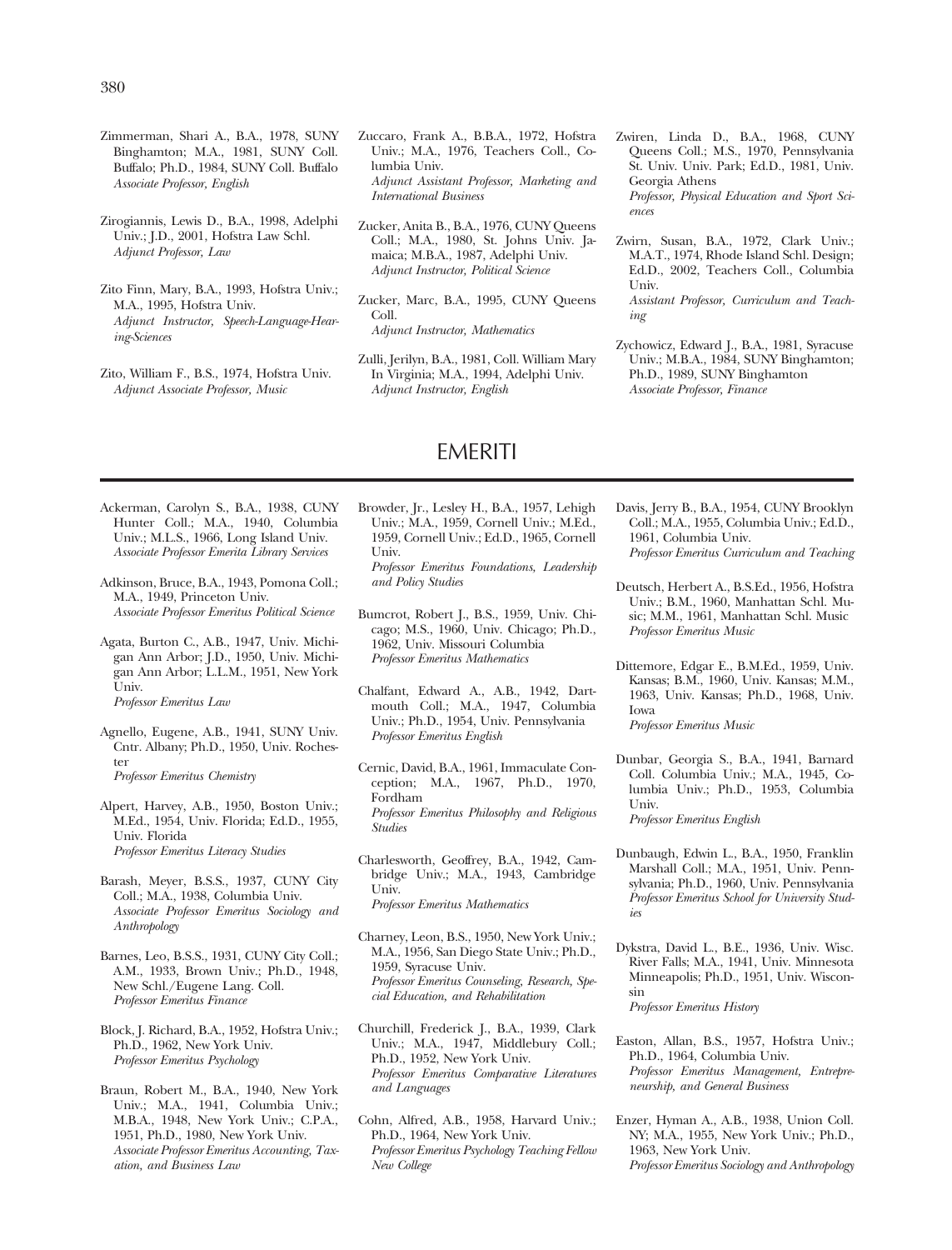Erb, Kenneth, B.A., 1961, Goshen Coll.; M.S., 1964, West Virginia Univ.; Ph.D., 1966, West Virginia Univ. *Associate Professor Emeritus Biology* 

Felsten, Eveline, B.A., 1949, CUNY Hunter Coll.; M.A., 1950, Columbia Univ. *Associate Professor Emerita Curriculum and Teaching* 

Fernandez, Sinesio J., B.A., 1942, Havana Univ.; Ph.D., 1947, Univ. Havana; Ph.D., 1975, New York Univ. *Associate Professor Emeritus Spanish* 

- Fuchs, Jeanne A., B.A., 1971, CUNY Queens Coll.; M.A., 1974, CUNY Queens Coll.; Ph.D., 1977, CUNY Gr. Sch. & Univ. Cnt. *Professor Emeritus Comparative Literatures and Languages*
- Gewirtz, Arthur D., A.B., 1948, New York Univ.; A.M., 1949, Columbia Univ.; Ph.D., 1975, Columbia Univ. *Associate Professor Emeritus English*
- Giannone, Luigi, Dipl., 1959, Univ. Perugia; B.S., 1963, Columbia Univ.; M.A., 1967, New York Univ.; Ph.D., 1979, New York Univ. *Associate Professor Emeritus Romance Languages and Literatures*
- Gilbert, Charles, B.S., 1949, New York Univ.; M.A., 1950, Pennsylvania St. Univ. Univ. Park; Ph.D., 1963, New York Univ. *Professor Emeritus Finance*

Gillman, Irene S., B.A., 1957, CUNY Brooklyn Coll.; Ph.D., 1966, New York Univ. *Associate Professor Emerita Psychology* 

- Gold, Ruth F., B.A., 1953, CUNY Brooklyn Coll.; M.A., 1955, CUNY Brooklyn Coll.; Ph.D., 1973, Teachers Coll., Columbia Univ. *Professor Emeritus Counseling, Research, Special Education, and Rehabilitation*
- Goldberger, Avriel H., B.A., 1949, Univ. Pennsylvania; M.A., 1951, Bryn Mawr Coll.; Ph.D., 1960, Bryn Mawr Coll. *Professor Emeritus French*
- Goldstein, Stanley P., B.S., 1949, Univ. Oklahoma; M.S., 1956, New York Univ.; Ph.D., 1969, Polytechnic. Univ. Brooklyn *Professor Emeritus Engineering*
- Gotz, Ignacio L., B.A., 1956, Pontifical Athenaeum; B.A., 1963, St. Marys Coll.; M.A., 1965, Teachers Coll., Columbia Univ.; Ph.D., 1968, New York Univ. *Professor Emeritus and Teaching Fellow New College*
- Greenbaum, Howard H., B.S., 1939, Columbia Univ.; C.P.A., 1942; M.S., 1945, Columbia Univ.; Ph.D., 1952, Columbia Univ. *Professor Emeritus Management, Entrepre-*

*neurship, and General Business* 

Grossman, Bruce D., A.B., 1958, Yale Univ.; M.A., 1961, Duke Univ.; Ph.D., 1964, Duke Univ. *Professor Emeritus Early Childhood Education and Teaching Fellow New College* 

Harper, Paul F., B.A., 1960, Univ. Pittsburgh Pittsburgh; Ph.D., 1969, Cornell Univ. *Professor Emeritus Political Science* 

- Holmes, Richard R., B.A., 1942, Oberlin Coll.; Ph.D., 1950, Univ. Minnesota Minneapolis *Professor Emeritus Chemistry*
- Hunerberg, Catherine, B.A., 1948, Hofstra Univ.; M.A., 1950, CUNY Queens Coll.; Ed.D., 1957, Columbia Univ. *Assistant Professor Emerita Curriculum and Teaching*
- Iezzi, Frank, B.A., 1948, CUNY Queens Coll.; M.A., 1949, Univ. Wisconsin; Ph.D., 1954, Univ. Wisconsin *Professor Emeritus Journalism and Mass Media Studies*
- Jackson, George, A.B., 1951, Harvard Univ.; M.A., 1953, Columbia Univ.; Ph.D., 1961, Columbia Univ. *Professor Emeritus History*
- Jeanneney, John, B.A., 1957, Dartmouth Coll.; M.A., 1960, Columbia Univ.; Ph.D., 1969, Columbia Univ. *Associate Professor Emeritus History*
- Jeffrey, Mildred, B.A., 1935, CUNY Hunter Coll.; M.A., 1962, Adelphi Univ. *Associate Professor Emerita English*
- Jennings, Vincent J., A.B., 1961, Fordham Univ.; M.A., 1964, Fordham Univ.; M.L.S., 1966, Pratt Institute *Associate Professor Emeritus Library Services*
- Kaplan, Eugene, B.S., 1954, CUNY Brooklyn Coll.; M.A., 1956, Hofstra Univ.; Ph.D., 1963, New York Univ. *Professor Emeritus Biology*
- Keane, Robert N., A.B., 1955, Dartmouth Coll.; M.A., 1957, Columbia Univ.; Ph.D., 1965, Columbia Univ. *Professor Emeritus English*
- Keener, Frederick M., B.A., 1959, St. Johns Univ.; M.A., 1960, Columbia Univ.; Ph.D., 1965, Columbia Univ. *Professor Emeritus English*
- Kertzner, Stanley, A.B., 1949, Cornell Univ.; Sc.M., 1952, Brown Univ. *Professor Emeritus Mathematics*
- Knee, David I., B.S., 1956, CUNY City Coll.; Ph.D., 1962, Mass. Institute Technology *Professor Emeritus Mathematics*
- Langer, Shirley, B.A., 1943, CUNY Hunter Coll.; M.A., 1952, Columbia Univ. *Associate Professor Emerita Psychology*
- Levantrosser, William, F., A.B., 1950, Univ. Michigan Ann Arbor; M.A., 1951, Univ. Michigan Ann Arbor; M.A., 1964, Rutgers Univ.; Ph.D., 1965, Rutgers Univ. *Professor Emeritus Political Science*
- Ligon, Mary G., B.A., 1942, Wellesley Coll.; M.S., 1943, Wellesley Coll.; Ed.D., 1956, Columbia Univ. *Professor Emeritus Counseling, Research, Special Education, and Rehabilitation*
- Marcus, John T., B.A., 1946, Univ. Cincinnati Cincinnati; M.A., 1947, Univ. Cincinnati Cincinnati; Ph.D., 1954, Cornell Univ. *Professor Emeritus History*
- Mason, Richard F., B.S., 1950, Boston Univ.; M.S., 1952, Univ. Wisc. Madison;
- Ph.D.; 1963, Univ. Wisc. Madison *Professor Emeritus Drama and Dance*
- McBrien, William A., B.A., 1952, St. Johns Univ.; M.A., 1954, St. Johns Univ.; Ph.D., 1959, St. Johns Univ. *Professor Emeritus English*
- McCourt, Robert P., A.B., 1950, Univ. Michigan Ann Arbor; M.S., 1952, Ohio State Univ. Columbus; Ph.D., 1954, Ohio State Univ. Columbus *Professor Emeritus Biology*
- McDaniel, Sarah W., B.A., 1933, Mercer Univ. Macon; M.Ed., 1949, Mercer Univ. Macon; M.A., 1955, Teachers Coll., Columbia Univ.; Ed.D., 1957, Teachers Coll., Columbia Univ. *Professor Emeritus Counselor Education*
- McKeough, William J., A.B., 1957, Fordham Univ.; M.S., 1963, Adelphi Univ.; Ph.D., 1968, New York Univ. *Professor Emeritus Secondary Education*
- McKnight-Taylor, Mary, B.S., 1967, Coppin State Coll.; M.Ed., 1969, Univ. Virginia; Ed.D., 1974, Univ. Virginia *Professor Emeritus Counseling, Research, Special Education, and Rehabilitation*
- Meier, Marie M., A.B., 1940, CUNY Hunter Coll.; M.A., 1941, Columbia Univ.; Ph.D., 1947, Univ. Maryland *Professor Emeritus Psychology*
- Mendelsohn, Fred V., B.A., 1946, New York Univ.; M.A., 1950, New York Univ.; Ph.D., 1972, St. Johns Univ. *Professor Emeritus Music*
- Montana, Patrick J., B.S., 1958; M.S., 1959, Long Island; Ph.D., 1966, New York; M.B.A., 1974, Univ. Cincinnati; C.L.E.P., 1987, New York State *Professor Emeritus of Management Entrepreneurship and General Business*
- Moore, John C., A.B., 1955, Rockhurst Coll.; Ph.D., 1960, Johns Hopkins Univ. *Professor Emeritus History*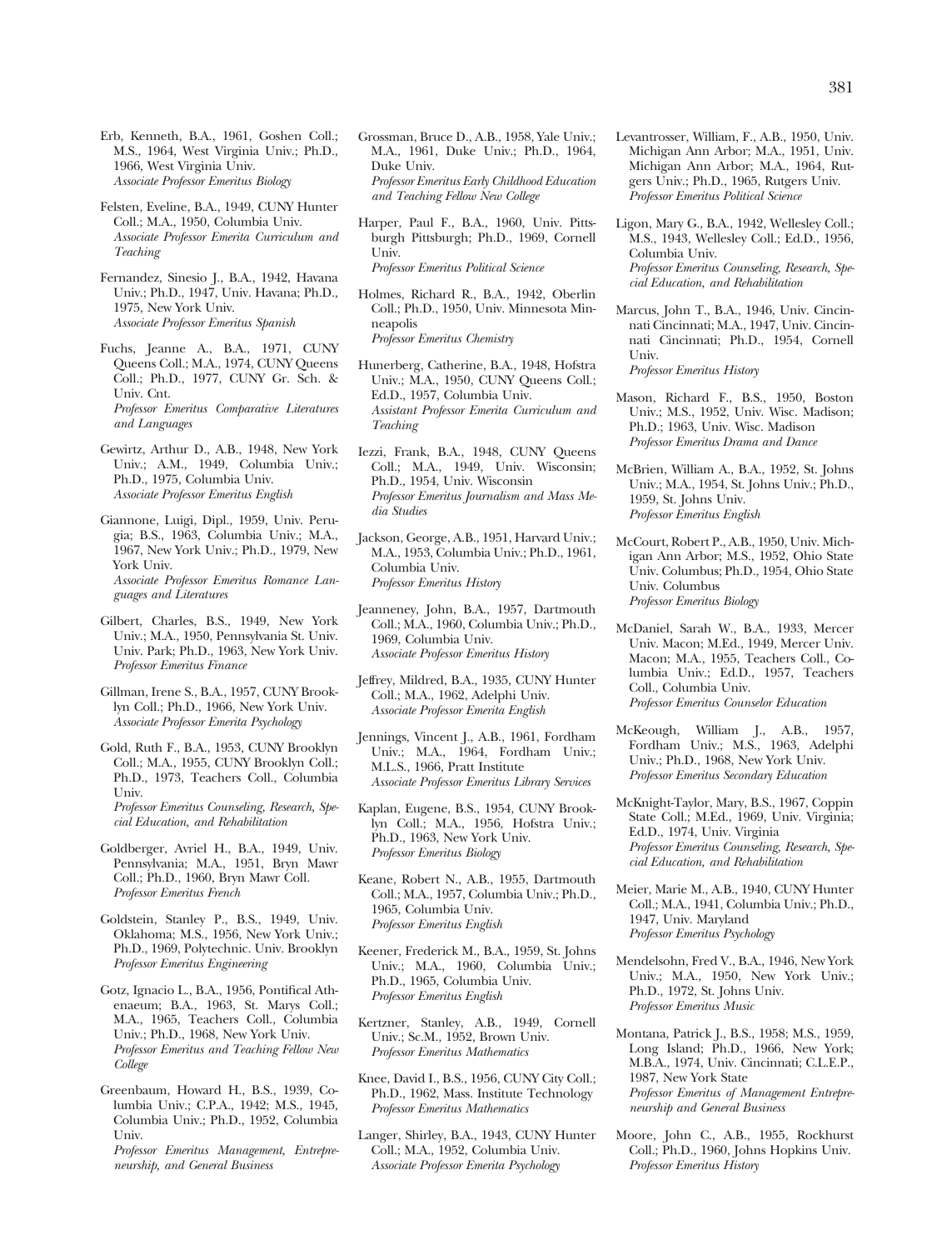Nathan, Rhoda B., B.A., 1946, CUNY Brooklyn Coll.; M.A., 1947, Columbia Univ.; Ph.D., 1973, CUNY Gr. Sch. & Univ. Cnt. *Professor Emeritus English* 

Naylor, Natalie A., A.B., 1959, Bryn Mawr Coll.; M.A., 1962, Columbia Univ.; Ph.D., 1971, Columbia Univ. *Professor Emeritus Foundations of Education and Teaching Fellow and Teaching Fellow New College* 

Panzeca, Philip J., B.S., 1957, Hofstra Univ.; M.B.A., 1964, Hofstra Univ.; M.S., 1970, Polytechnic. Univ. Brooklyn *Professor Emeritus Engineering* 

- Parker, Ellen A., B.A., 1955, CUNY Brooklyn Coll.; M.A., 1964, CUNY Brooklyn Coll.; Ph.D., 1976, CUNY Gr. Sch. & Univ. Cnt. *Professor Emeritus Speech-Language-Hearing-Sciences*
- Parsons, Thomas W., B.A., 1952, Univ. Wisconsin; B.S.E.E., 1959, Univ. Wisconsin; M.S.E.E., 1965, Columbia Univ.; Ph.D., 1975, Polytechnic Univ. Brooklyn *Professor Emeritus Computer Science*
- Pavalow, Melvin, B.E.E., 1951, New York Univ.; M.S., 1954, New York Univ.; Ph.D., 1972, Adelphi Univ. *Associate Professor Emeritus Physics and Astronomy*
- Porinchak, David D., B.S., 1953, State Teachers Coll.; M.Ed., 1955, Pennsylvania St. Univ. Univ. Park *Professor Emeritus Fine Arts*
- Pressel, Gene B., B.S., 1950, Long Island Univ.; M.A., 1953, Univ. Alabama Tuscaloosa; Ph.D., 1971, New York Univ. *Professor Emeritus Speech-Language-Hearing-Sciences*
- Rawlinson, John L., A.B., 1942, Oberlin Coll.; M.A., 1949, Harvard Univ.; Ph.D., 1959, Harvard Univ. *Professor Emeritus History*
- Raymond, Beth J., B.S., 1963, Tufts Univ.; Ph.D., 1968, New York Univ. *Associate Professor Emeritus Psychology*
- Raywid, Mary Anne, A.B., 1949, Univ. North Carolina Greensboro; M.A., 1950, Univ. Illinois Urbana; Ph.D., 1959, Univ. Illinois Urbana *Professor Emeritus Foundations, Leadership and Policy Studies*
- Reynolds, Elsie E., B.A., 1948, Hofstra Univ.; M.A., 1949, Univ. Illinois Urbana; M.L.S., 1952, Columbia Univ. *Associate Professor Emerita Library Services*
- Rodriguez, Mercedes M. de, Ph.D., 1955, Univ. Havana; Ph.D., 1974, New York Univ. *Professor Emeritus Romance Languages and*

*Literatures* 

Rosen, Efrem, B.Sc., 1957, CUNY Brooklyn Coll.; M.Sc., 1961, Long Island Univ.; Ph.D., 1966, Rutgers Univ. *Professor Emeritus Biology and Teaching Fellow New College* 

- Rosenbaum, Herbert D., B.S.Ed., 1949, New York Univ.; M.A., 1951, Columbia Univ.; Ph.D., 1967, Columbia Univ. *Professor Emeritus Political Science*
- Rosman, Howard, B.A., 1951, SUNY Univ. Cntr. Albany; M.A., 1952, SUNY Univ. Cntr. Albany; Ph.D., 1958, Columbia Univ. *Professor Emeritus Chemistry*

- Rothstein, Arnold M., B.S., 1950, New York Univ.; M.A., 1951, New York Univ.; Ph.D., 1960, New York Univ. *Adjunct Professor Emeritus New College*
- Roukis, George S., B.S., 1957, New York Univ.; M.A., 1963, New York Univ.; Ph.D., 1973, New York Univ. *Professor Emeritus Management, Entrepreneurship, and General Business*
- Rubenstein, Sondra M., B.A., 1972, Fairleigh Dickinson Univ. Teane; M.A., 1974, Fairleigh Dickinson Univ. Teane; M.Ph., 1979, Columbia Univ.; Ph.D., 1983, Columbia Univ. *Professor Emeritus Journalism and Mass Media Studies*
- Salzinger, Kurt, A.B., 1951, NYU; A.M., 1952, Ph.D., 1954, Columbia, *Professor Emeritus Psychology*
- Sandel, Lenore, B.A., 1943, CUNY Hunter Coll.; M.S.Ed., 1963, Hofstra Univ.; P.D., 1965, Hofstra Univ.; Ed.D., 1970, Hofstra Univ.

*Professor Emeritus Literacy Studies* 

- Schleich, Miriam M., A.B., 1937, Ohio Wesleyan Univ.; M.A., 1943, Teachers Coll., Columbia Univ.; Ph.D., 1958, Teachers Coll., Columbia Univ. *Professor Emeritus Literacy Studies*
- Schmertz, Eric J., A.B., 1948, Union Coll. NY; J.D., 1954, New York Univ.; L.L.D., 1978, Union Coll. NY *Distinguished Professor Emeritus Law; The Samuel M. Kaynard Distinguished Visiting Professor in Labor and Employment Law*
- Schneiweiss, Jeannette, B.S., 1958, CUNY Brooklyn Coll.; M.A., 1961, New York Univ.; Ph.D., 1963, New York Univ. *Associate Professor Emerita Biology*
- Scott, Wilbur S., B.A., 1939, Columbia Univ.; M.A., 1942, Princeton Univ.; Ph.D., 1943, Princeton Univ. *Professor Emeritus English and Teaching Fellow New College*
- Shapiro, David, *Professor Emeritus Fine Arts and Teaching Fellow New College*
- Shepherd, David L., M.S., 1941, Univ. Maryland Eastern Shore; M.A., 1947, Columbia Univ.; Ed.D., 1954, Columbia Univ. *Professor Emeritus Literacy Studies*
- Silverman, Bertram, B.A., 1953, CUNY Queens Coll.; M.A., 1955, Univ. Illinois Urbana; Ph.D., 1967, Columbia Univ. *Professor Emeritus Economics and Geography*
- Silverstein, Ethel B., B.A., 1944, CUNY Brooklyn Coll.; M.B.A., 1947, New York Univ.; M.S.Ed., 1971, St. Johns Univ. *Adjunct Associate Professor Emerita Finance*
- Sirefman, Josef P., B.A., 1950, CUNY City Coll.; L.L.B., 1953, New York Univ.; M.B.A., 1961, New York Univ.; Ph.D., 1973, New York Univ. *Professor Emeritus Accounting, Taxation, and Business Law*
- Smith, Nathalie J., B.S., 1962, Northestrn Univ.; M.S., 1968, Hofstra Univ.; Ed.D., 1975, Univ. Southern California *Associate Professor Emerita Physical Education and Sport Sciences*
- Sparberg, Esther B., B.S., 1943, Univ. North Carolina Chapel Hil; M.A., 1946, Teachers Coll., Columbia Univ.; Ed.D., 1958, Teachers Coll., Columbia Univ. *Professor Emeritus Chemistry*
- Stone, Thomas, B.A., 1941, Milligan Coll.; M.S., 1948, Univ. Tennessee Knoxville; Ed.D., 1956, Univ. Tennessee Knoxville *Professor Emeritus Curriculum and Teaching*
- Studholme, Janice M., B.A., 1946, Beaver Coll.; M.A., 1949, Temple Univ.; Ed.D., 1961, Columbia Univ. *Professor Emeritus Literacy Studies*
- Swift, Jeannine M., B.A., 1958, Webster Univ.; M.A., 1965, Boston Coll.; Ph.D., 1969, Mass. Institute Technology *Associate Professor Emerita Economics and Geography*
- Swift, Leonard F., B.A., 1937, Swarthmore Coll.; M.A., 1939, Harvard Univ.; Ph.D., 1958, Univ. Illinois Urbana *Professor Emeritus Secondary Education*
- Tanaka-Matsumi, Junko, B.A., 1971, Osaka Univ. Foreign Studies; Ph.D., 1978, Univ. Hawaii Manoa *Professor Emeritus Psychology*
- Tanyzer, Harold J., B.S., 1951, Univ. New Haven; M.A., 1955, Univ. Connecticut; P.D., 1957, Univ. Connecticut; Ph.D., 1962, Univ. Connecticut *Professor Emeritus Literacy Studies*
- Tenenbaum, Marcel, B.A., 1954, CUNY Queens Coll.; M.A., 1956, Columbia Univ.; Ph.D., 1969, Columbia Univ. *Associate Professor Emeritus Economics and Geography*